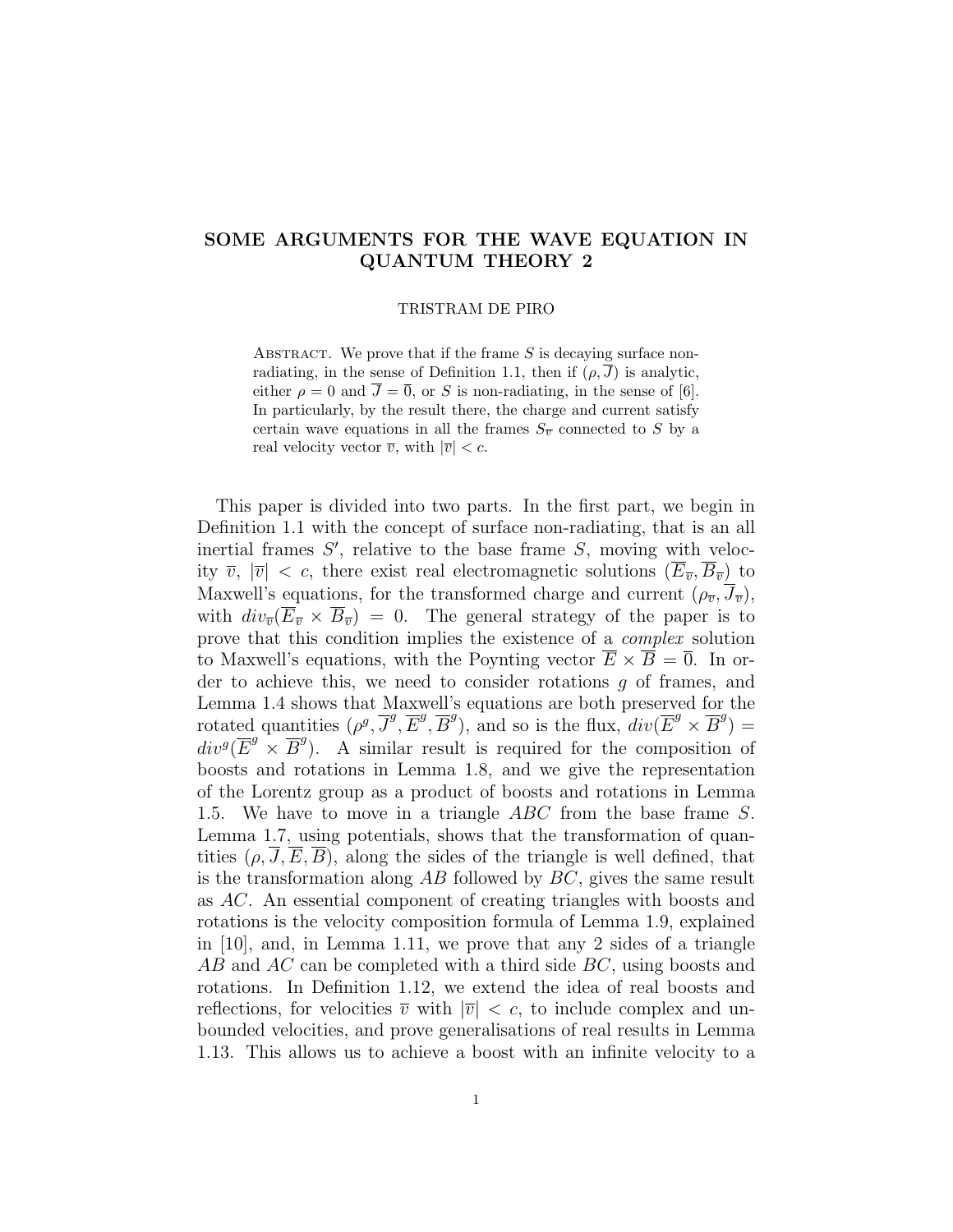#### 2 TRISTRAM DE PIRO

frame  $S_{\infty}$ , which we define in Lemma 1.14. We define the stress energy tensor in Definition 1.15, and use it, in Lemma 1.16, to show how the surface non radiating condition can be transformed into a series of equations in a base frame  $S$ ,  $(*)$ . The idea of the proof is to extend the base of the triangle AB to  $S_{\infty}$ , and with the existence of a complex electromagnetic pair  $(\overline{E}_{\infty}, \overline{B}_{\infty})$ , with  $div_{\infty}(\overline{E}_{\infty} \times \overline{B}_{\infty}) = 0$ , (\*\*), use Lemma 1.19 to obtain limit equations at  $C$ , along the infinite parallel side  $BC$ , by taking a limit of  $(*)$ . We then, in the same Lemma, transform these limit equations back to the base frame  $S$  at  $A$ , to obtain a set of equations for  $(\overline{E}, \overline{B})$  corresponding in S to  $(\overline{E}_{\infty}, \overline{B}_{\infty})$ . Lemmas 1.21 and 1.22 are concerned with solving these 40 linear equations in 40 unknowns, corresponding to the first derivatives of the components of the stress energy tensor. We do this we do by splitting them into 2 groups and using a symmetry lemma, which we prove in Lemma 1.26, noting that the coefficient matrix  $A$  is not invertible, but still obtaining that the derivatives of the Poynting vector  $\overline{E} \times \overline{B}$  are zero. We exclude the non-zero constant solution, by imposing a limit condition in Remark 1.32, which seems physically reasonable, that the fields vanish at infinity, and summarise the result that  $E \times B = \overline{0}$ , in Lemma 1.23. In Lemma 1.24, we show that this implies  $\overline{E} = \lambda \overline{B}$ , for some  $\lambda \in \mathcal{C}$ , and  $\rho = 0$ , where the field  $\overline{B} \neq \overline{0}$ . In Lemma 1.25, we note that the surface non-radiating condition is invariant under real boosts with velocity vector  $\overline{v}$ ,  $|\overline{v}| < c$ , reflections and rotations. The rest of the proof is concerned with deriving the property (∗∗), we do this in Lemma 1.27, using a polynomial approximation and 2 parallel boosts with velocities above and below c, and give a more rigorous explanation, involving the Stone-Weierstrass Theorem, in Lemmas 1.29 and 1.30, noting in Lemma 1.31, that the errors in this polynomial approximation are vanishing. We conclude, in Lemma 1.33, that, assuming  $(\rho, J)$  is analytic, the surface non-radiating condition implies either that  $\rho = 0$ ,  $\overline{J} = \overline{0}$ , or the non-radiating condition, developed in [6].

In the second part, we are concerned with some thermodynamic arguments. We define a reversed process in Definition 2.1, noting, in Lemma 2.2 that the reversed process satisfies Maxwell's equation and reverses the flux. We give the classical definition of non radiation in Definition 2.3, explored extensively in [3], and use Lemmas 2.4, 2.5 to conclude in Lemma 2.6, that, in thermal equilibrium, classically nonradiating systems satisfy the surface non-radiating condition, explored in the first part. We make the point, in Remark 2.7, that atomic systems can reasonably be thought of as classically non-radiating and in thermal equilibrium.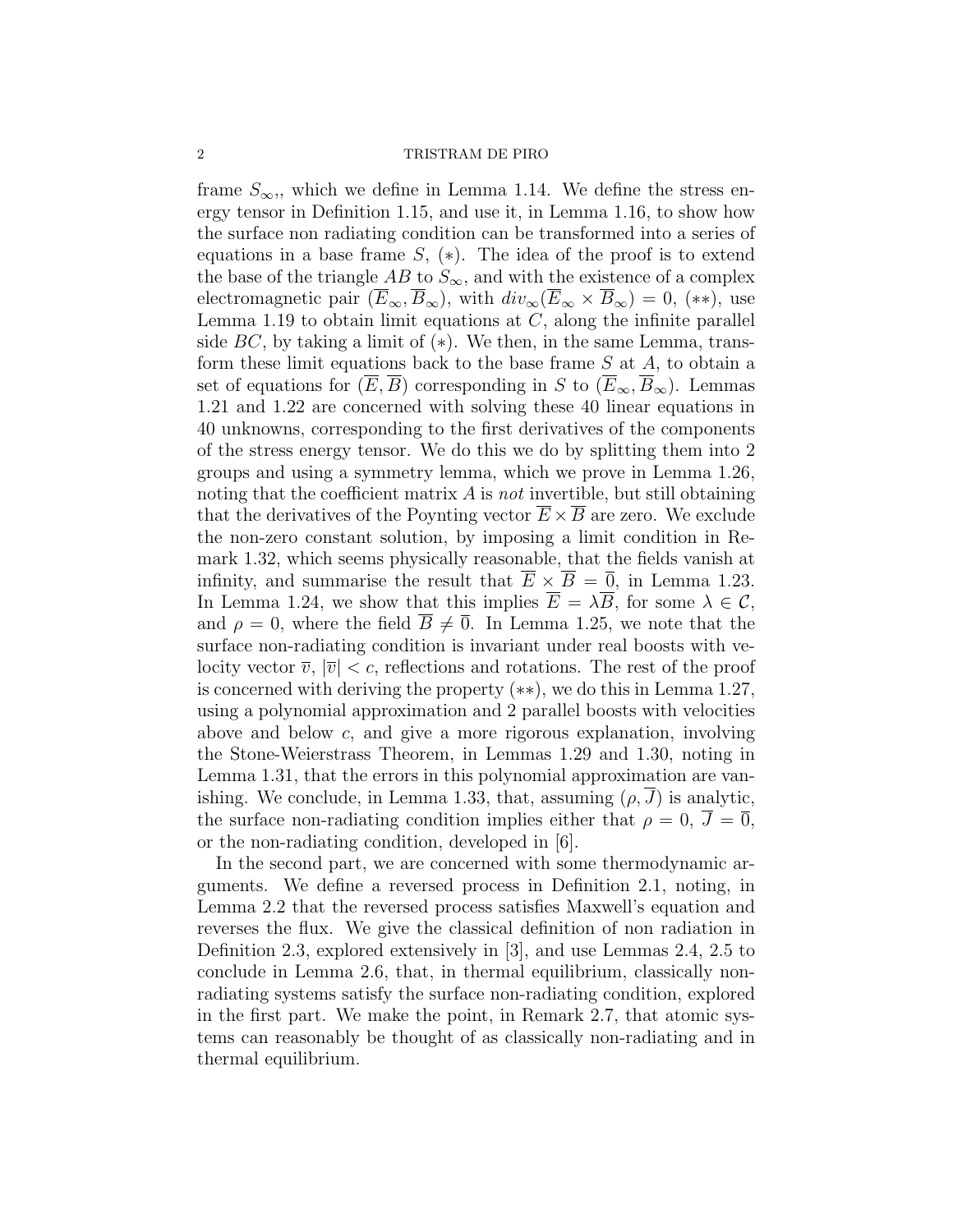## 1. The Surface Radiating Condition

**Definition 1.1.** Using notation as in the paper  $[6]$ , we say that S is decaying surface non-radiating, for a given smooth real pair  $(\rho, \overline{J})$  satisfying the continuity equation if;

(i). S is surface non-radiating with respect to  $(\rho, \overline{J})$ 

that is there exist solutions  $(\overline{E}_{\overline{v}}, \overline{B}_{\overline{v}})$  to Maxwell's equations for the transformed current and charge  $(\rho_{\overline{v}}, \overline{J}_{\overline{v}})$  in the frames  $S_{\overline{v}}$ , connected to S by a real velocity vector  $\overline{v}$ , with  $|\overline{v}| < c$ , such that  $div_{S_{\overline{v}}}(\overline{E}_{\overline{v}} \times \overline{B}_{\overline{v}}) = 0$ .

(ii). The solutions  $(\overline{E}_{\overline{v}}, \overline{B}_{\overline{v}})$  decay at infinity in the frames  $S_{\overline{v}}$ , that is for coordinates  $(x, y, z, t)$  in  $S_{\overline{v}}$ , for given  $t \in \mathcal{R}_{>0}$ , we have that  $lim_{|\overline{x}| \to \infty} \overline{E}(\overline{x}, t) = lim_{|\overline{x}| \to \infty} \overline{B}(\overline{x}, t) = 0$ 

**Definition 1.2.** We let  $C^1(\mathcal{R}^3, \mathcal{R}_{>0})$  denote the continuously differentiable functions f in the variables  $(x, y, z, t)$ . We let  $x_0 = t$ ,  $x_1 = x$ ,  $x_2 = y$  and  $x_3 = z$ . Given  $g \in O(3)$ , which defines a coordinate transformation  $(x', y', z') = g(x, y, z)$ , and  $f \in C^1(\mathcal{R}^3, \mathcal{R}_{>0})$ , we define  $f^g$ by;

). Define;

$$
f^{g}(x'_{0}, x'_{1}, x'_{2}, x'_{3}) = f(x_{0}, x_{1}, x_{2}, x_{3})
$$
  
where  $x'_{0} = x_{0}$  and  $g(x_{1}, x_{2}, x_{3}) = (x'_{1}, x'_{2}, x'_{3})$ .  

$$
\frac{\partial f^{g}}{\partial x'_{0}}|_{\overline{x}'} = \frac{\partial f}{\partial x_{0}}|_{\overline{x}}
$$

$$
\frac{\partial f^g}{\partial x'_i}|_{\overline{x}'} = (Df)|_{\overline{x}} \cdot (g^{-1})_* \overline{e}_i, \text{ for } 1 \le i \le 3.
$$

We observe, using the matrix representations  $g_{ij}$  and  $(g^{-1})_{ij}$ , with  $1 \leq i, j \leq 3$ , for g and  $g^{-1}$  respectively, and the fact that  $g^* = g^{-1}$ , that  $(g^{-1})_{ji} = g_{ij}$ . It follows;

$$
\frac{\partial f^g}{\partial x'_i} \big|_{\overline{x}'} = \sum_{j=1}^3 (g^{-1})_{ji} \frac{\partial f}{\partial x_j} \big|_{\overline{x}} = \sum_{j=1}^3 g_{ij} \frac{\partial f}{\partial x_j} \big|_{\overline{x}} (*)
$$

Given a vector field  $\overline{F}$ , with components  $(f_1, f_2, f_3)$ , we define  $\overline{F}^g$ with components  $(f'_1, f'_2, f'_3)$  by;

$$
f'_i = \sum_{j=1}^3 g_{ij} f^g_j
$$
, for  $1 \le i \le 3$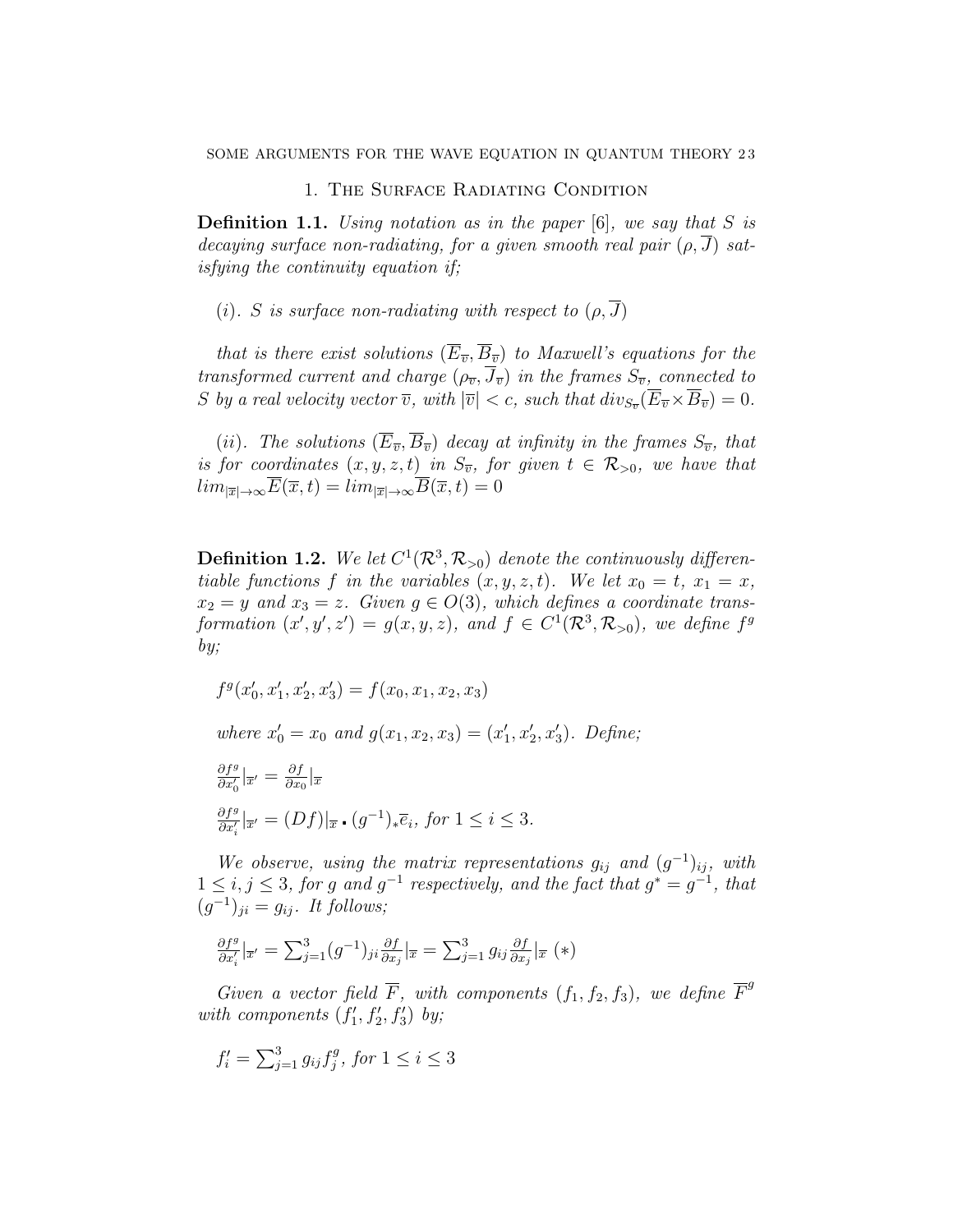We adopt the convention that if  $\{g_1, g_2\} \subset O(3)$ , then;

$$
f^{g_1g_2} = (f^{g_2})^{g_1}, \, \overline{F}^{g_1g_2} = (\overline{F}^{g_2})^{g_1}
$$

**Lemma 1.3.** Given  $g \in O(3)$ ,  $f \in C^1(\mathcal{R}^3, \mathcal{R}_{>0})$  and vector fields  $\{\overline{F}, \overline{H}\}\$ , we have that;

 $(i)$ .  $\frac{\partial \overline{F}^g}{\partial t'} = (\frac{\partial \overline{F}}{\partial t})^g$  $(ii)$ .  $\bigtriangledown'(f^g) = (\bigtriangledown(f))^g$  $(iii)$ .  $\bigtriangledown'$  .  $\overline{F}^g = (\bigtriangledown \cdot \overline{F})^g$  $(iv)$ .  $\nabla' \times \overline{F}^g = sign(g)(\nabla \times \overline{F})^g$ (v).  $(\overline{F}^g \times \overline{H}^g) = sign(g)(\overline{F} \times \overline{H})^g$ 

where  $sign(g) = det(g)$  and can take values 1 or -1, as  $g \in O(3)$ .

*Proof.* For the first part, using components  $(f_1, f_2, f_3)$  for  $\overline{F}$ , we have, for  $1 \leq i \leq 3$ , that;

$$
\begin{aligned}\n(\frac{\partial \overline{F}^g}{\partial t'})_i|_{\overline{x}'} &= \frac{\partial}{\partial t'} \left(\sum_{j=1}^3 g_{ij} f_j^g\right)|_{\overline{x}'} \\
&= \sum_{j=1}^3 g_{ij} \frac{\partial f_j^g}{\partial t'}|_{\overline{x}'} \\
&= \sum_{j=1}^3 g_{ij} \frac{\partial f_j}{\partial t}|_{\overline{x}} \\
&= \sum_{j=1}^3 g_{ij} \left(\frac{\partial f_j}{\partial t}\right)^g|_{\overline{x}'} \\
&= \left(\frac{\partial \overline{F}}{\partial t}\right)^g_i|_{\overline{x}'}\n\end{aligned}
$$

For the second part, we have, using the observation  $(*)$  in Definition 1.2 that;

$$
\nabla'(f^g)_i|_{\overline{x}'} = \frac{\partial f^g}{\partial x'_i}|_{\overline{x}'}
$$

$$
= \sum_{j=1}^3 g_{ij} \frac{\partial f}{\partial x_j}|_{\overline{x}}
$$

$$
= \sum_{j=1}^3 g_{ij} \nabla (f)_j|_{\overline{x}}
$$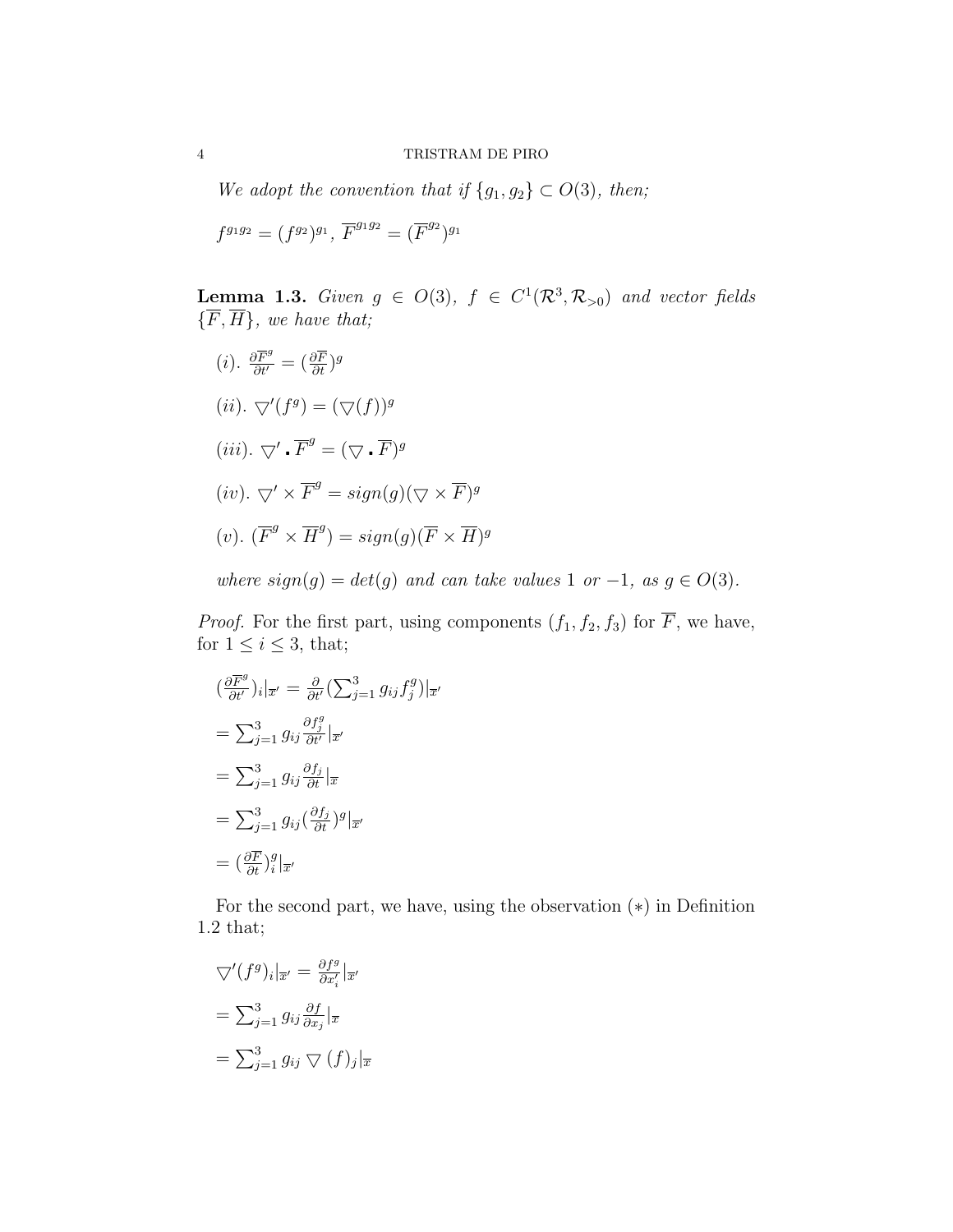$$
= (\bigtriangledown(f))_i^g|_{\overline{x}'}
$$

For the third part, we have that;

$$
\nabla' \cdot \overline{F}^g|_{\overline{x}'} = \sum_{i=1}^3 \frac{\partial(\overline{F}^g)_i}{\partial x'_i}|_{\overline{x}'}
$$
  
\n
$$
= \sum_{i=1}^3 \frac{\partial}{\partial x'_i} \left( \sum_{j=1}^3 g_{ij} f_j^g \right) |_{\overline{x}'}
$$
  
\n
$$
= \sum_{j=1}^3 \sum_{i=1}^3 g_{ij} \frac{\partial f_j^g}{\partial x'_i} |_{\overline{x}'}
$$
  
\n
$$
= \sum_{j=1}^3 \sum_{i=1}^3 g_{ij} \sum_{k=1}^3 g_{ik} \frac{\partial f_j}{\partial x_k} |_{\overline{x}'}
$$
  
\n
$$
= \sum_{j=1}^3 \sum_{i,k=1}^3 (g^{-1})_{ji} g_{ik} \frac{\partial f_j}{\partial x_k} |_{\overline{x}'}
$$
  
\n
$$
= \sum_{j=1}^3 \sum_{k=1}^3 \delta_{jk} \frac{\partial f_j}{\partial x_k} |_{\overline{x}'}
$$
  
\n
$$
= \sum_{j=1}^3 \frac{\partial f_j}{\partial x_j} |_{\overline{x}'}
$$
  
\n
$$
= (\nabla \cdot \overline{F})^g |_{\overline{x}'}
$$

For the fourth part, we let  $\sigma$  be the permutation of  $(1, 2, 3)$ , with  $\sigma(1) = 2, \sigma(2) = 3$  and  $\sigma(3) = 1$ . Then, for  $1 \leq i \leq 3$ , we have;

$$
\begin{split}\n& (\bigtriangledown' \times \overline{F}^g)_i|_{\overline{x}'} = \big(\frac{\partial(\overline{F}^g)_{\sigma^2(i)}}{\partial x'_{\sigma(i)}} - \frac{\partial(\overline{F}^g)_{\sigma(i)}}{\partial x'_{\sigma^2(i)}}\big)|_{\overline{x}'} \\
& = \big(\frac{\partial}{\partial x'_{\sigma(i)}} \big(\sum_{j=1}^3 g_{\sigma^2(i),j} f_j^g\big) - \frac{\partial}{\partial x'_{\sigma^2(i)}} \big(\sum_{j=1}^3 g_{\sigma(i),j} f_j^g\big)\big)|_{\overline{x}'} \\
& = \big(\sum_{j=1}^3 g_{\sigma^2(i),j} \big(\sum_{k=1}^3 g_{\sigma(i),k} \frac{\partial f_j}{\partial x_k}\big) - \sum_{j=1}^3 g_{\sigma(i),j} \big(\sum_{k=1}^3 g_{\sigma^2(i),k} \frac{\partial f_j}{\partial x_k}\big)\big)|_{\overline{x}} \\
& = \sum_{j,k=1}^3 (g_{\sigma^2(i),j} g_{\sigma(i),k} - g_{\sigma(i),j} g_{\sigma^2(i),k}) \frac{\partial f_j}{\partial x_k}|_{\overline{x}} \\
& = \sum_{j,k=1,j\neq k}^3 (g_{\sigma^2(i),j} g_{\sigma(i),k} - g_{\sigma(i),j} g_{\sigma^2(i),k}) \frac{\partial f_j}{\partial x_k}|_{\overline{x}} \\
& = \sum_{j,k=1,j\neq k}^3 \tau(j,k) cof(g)_{i,jk} \frac{\partial f_j}{\partial x_k}|_{\overline{x}} \\
& = sign(g) \sum_{j,k=1,j\neq k}^3 \tau(j,k) g_{i,jk} \frac{\partial f_j}{\partial x_k}|_{\overline{x}} \\
& = sign(g) \sum_{l=1}^3 g_{il} \big(\frac{\partial f_{\sigma^2(l)}}{\partial x_{\sigma(i)}} - \frac{\partial f_{\sigma(l)}}{\partial x_{\sigma^2(l)}}\big)|_{\overline{x}} \\
& = sign(g) \sum_{l=1}^3 g_{il} \big(\nabla \times \overline{F} \big)_l|_{\overline{x}}\n\end{split}
$$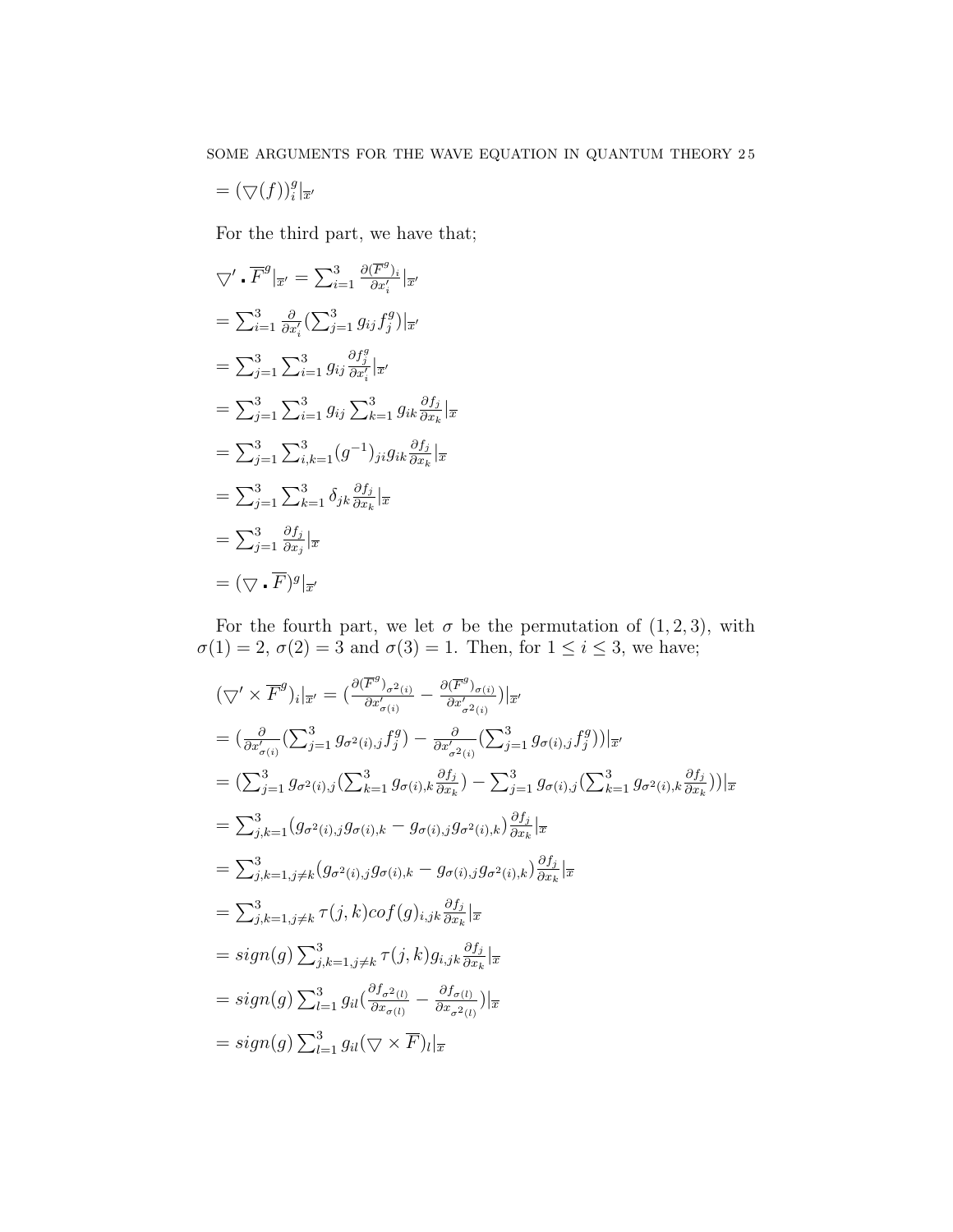#### 6 TRISTRAM DE PIRO

 $= sign(g)(\nabla \times \overline{F})_i^g$  $\frac{g}{i}$ <sub> $\left|\overline{x}\right|$ </sub>

where  $\tau(1,3) = \tau(2,1) = \tau(3,2) = 1$  and  $\tau(1,2) = \tau(2,3) =$  $\tau(3,1) = -1$ , jk denotes the remaining element in the tuple  $(1,2,3)$ ,  $cof(g)_{ij}$  is the representation of the cofactor matrix of g, and we have used the fact that  $g_{ij} = (g^{-1})_{ji} = sign(g)(cof(g)^*)_{ji} = sign(g)(cof(g))_{ij}$ .

The proof of the fifth part is similar to the fourth, replacing the components of  $\overline{F}$  with  $\overline{H}$  and those of  $\overline{\vee}$  with  $\overline{F}$ , using the fact that  $\bigtriangledown' = \bigtriangledown^{g}$ . . В последните последните последните последните последните последните последните последните последните последн<br>В последните последните последните последните последните последните последните последните последните последнит

**Lemma 1.4.** Given a tuple  $(\rho, \overline{J}, \overline{E}, \overline{B})$  satisfying Maxwell's equations in the rest frame S, and  $g \in O(3)$ , then the tuple  $(\rho^g, \overline{J}^g, \overline{E}^g, sign(g)\overline{B}^g)$ also satisfies Maxwell's equations, and the tuple  $(\rho^g, \overline{J}^g)$  satisfies the  $continuity$  equation in the rotated or reflected frame  $S'$ . Moreover;

$$
\nabla \cdot (\overline{E}^g \times sign(g)\overline{B}^g) = (\nabla \cdot (\overline{E} \times \overline{B}))^g
$$

In particular;

$$
\nabla' \cdot (\overline{E}^g \times sign(g)\overline{B}^g) = 0 \text{ iff } \nabla \cdot (\overline{E} \times \overline{B}) = 0
$$

Proof. The second claim follows immediately from the first. For the first claim, we check the conditions using Lemma 1.3. We have that;

$$
(i). \nabla' \cdot \overline{E}^g = (\nabla \cdot \overline{E})^g = (\frac{\rho}{\epsilon_0})^g = \frac{\rho^g}{\epsilon_0}
$$
\n
$$
(ii). \nabla' \times \overline{E}^g = sign(g)(\nabla \times \overline{E})^g = sign(g)(-\frac{\partial \overline{B}}{\partial t})^g = -\frac{\partial (sign(g)\overline{E}^g)}{\partial t^f}
$$
\n
$$
(iii). \nabla' \cdot (sign(g)\overline{B}^g) = sign(g)(\nabla \cdot \overline{B})^g = 0^g = 0
$$
\n
$$
(iv). \nabla' \times (sign(g)\overline{B}^g) = sign(g)sign(g)(\nabla \times \overline{B})^g
$$
\n
$$
= (\mu_0 \overline{J} + \mu_0 \epsilon_0 \frac{\partial \overline{E}}{\partial t})^g = \mu_0 \overline{J}^g + \mu_0 \epsilon_0 \frac{\partial \overline{E}^g}{\partial t^f}
$$

For the penultimate claim, using Lemma 1.3 again, we have that;

$$
\nabla' \cdot (\overline{E}^g \times sign(g)\overline{B}^g) = \nabla' \cdot (sign(g)sign(g)(\overline{E} \times \overline{B})^g)
$$

$$
= \nabla' \cdot (\overline{E} \times \overline{B})^g = (\nabla \cdot (\overline{E} \times \overline{B}))^g
$$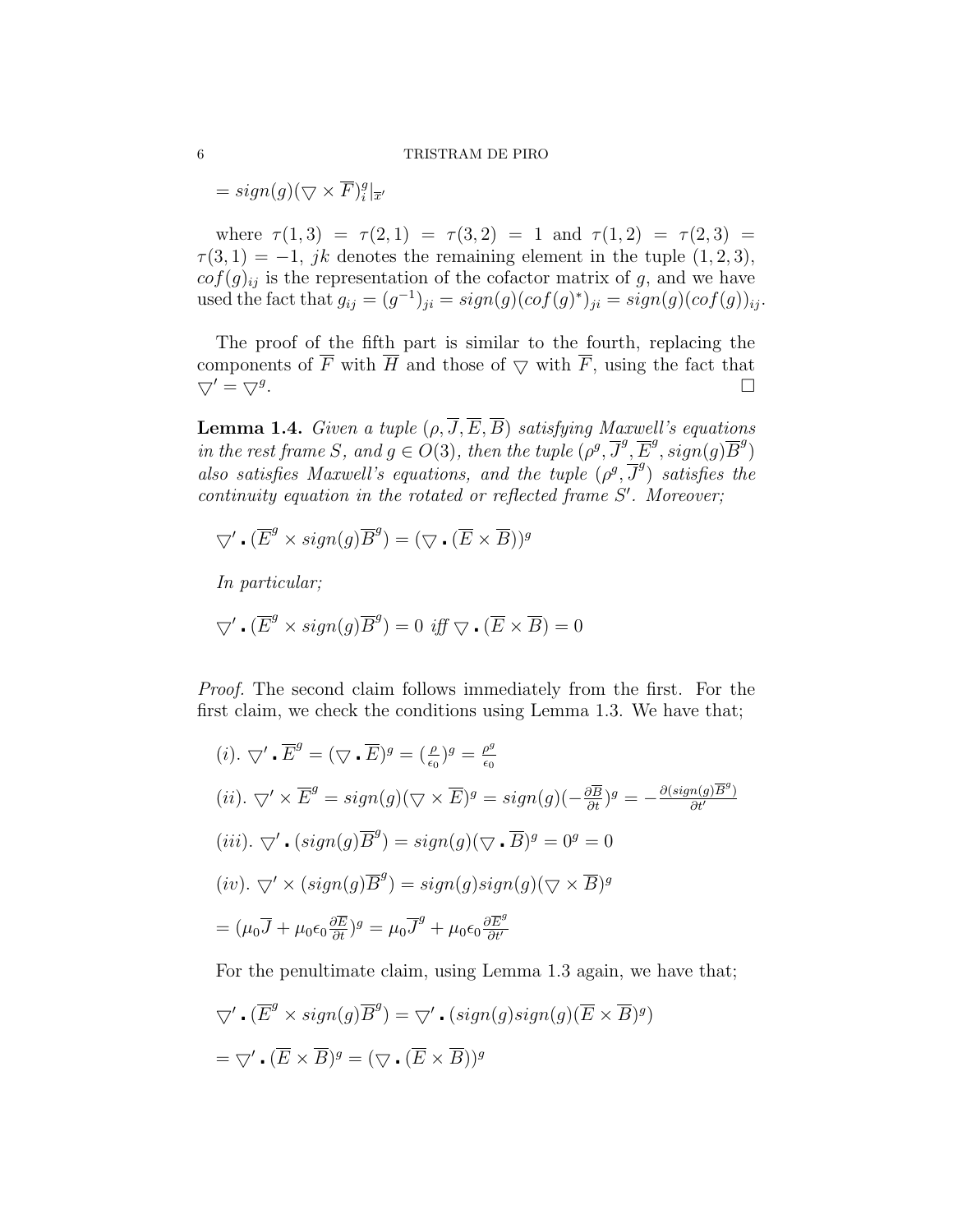The final claim follows immediately from the penultimate claim, applied to the transformations g and  $g^{-1}$ .

 $\Box$ 

**Lemma 1.5.** Let  $g \in O(3)$ , and let  $\overline{v}$  define a boost, with matrices  $R_q$ and  $B_{\overline{v}}$  respectively in the Lorentz group, then;

 $R_a B_{\overline{v}} = B_{a(\overline{v})} R_a$ 

Moreover, the representation is unique, in the sense that if;

 $R_qB_{\overline{v}}=R_hB_{\overline{w}}$ 

for  $\{g, h\} \subset O(3)$ , and  $\{\overline{v}, \overline{w}\}$  velocities defining boosts, then  $g = h$ and  $\overline{v} = \overline{w}$ .

*Proof.* We first prove this as a footnote in the case when  $\overline{v} = v\overline{e}_1$ , (<sup>1</sup>). For the general case, let  $\overline{v}$  be an arbitrary velocity, and choose  $g \in SO(3)$  with  $\overline{v} = g(v\overline{e}_1)$ . By the result proved in the footnote, we

 ${}^{1}B_{v\overline{e}_1}$  is given in coordinates by;

 $(B_{v\bar{e}_1})_{00} = (B_{\overline{v}})_{11} = \gamma(v)$  $(B_{v\overline{e}_1})_{22} = (B_{\overline{v}})_{33} = 1$  $(B_{v\overline{e}_1})_{10} = (B_{\overline{v}})_{01} = -\frac{v\gamma(v)}{c}$ c

 $(B_{v\overline{e}_1})_{ij} = 0$  otherwise,  $0 \le i \le j \le 3$ 

and  $R_g$  is given in coordinates by;

 $(R_q)_{00} = 1$ 

$$
(R_g)_{ij} = g_{ij}, \ 1 \le i \le j \le 3
$$

 $(R_g)_{ij} = 0$  otherwise,  $0 \le i \le j \le 3$ 

where;

$$
\sum_{i=1}^{3} g_{ij}^{2} = 1, \text{ for } 1 \leq j \leq 3
$$
  

$$
\sum_{i=1}^{3} g_{ij} g_{ik} = 0, \text{ for } 1 \leq j, k \leq 3, j \neq k \ (*)
$$

so that;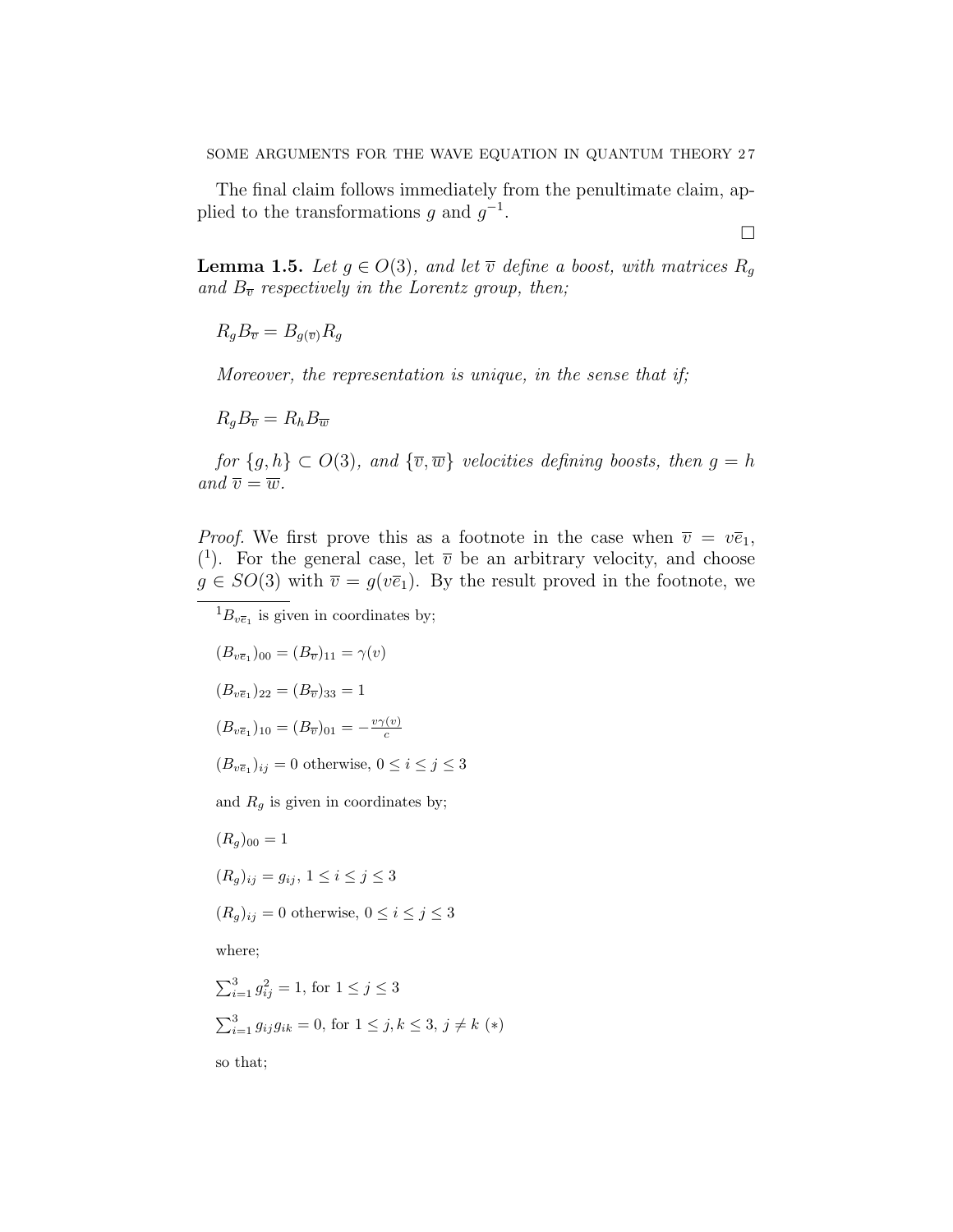$$
\overline{(R_g B_{v\overline{e}_1})_{00}} = \gamma
$$
  
\n
$$
(R_g B_{v\overline{e}_1})_{01} = -\frac{v\gamma}{c}
$$
  
\n
$$
(R_g B_{v\overline{e}_1})_{02} = (R_g B_{\overline{v}})_{03} = 0
$$
  
\n
$$
(R_g B_{v\overline{e}_1})_{i0} = -\frac{v\gamma g_{i1}}{c}, \text{ for } 1 \le i \le 3
$$
  
\n
$$
(R_g B_{v\overline{e}_1})_{i1} = \gamma g_{i1}, \text{ for } 1 \le i \le 3
$$
  
\n
$$
(R_g B_{v\overline{e}_1})_{ij} = g_{ij}, \text{ for } 1 \le i \le 3, 2 \le j \le 3
$$

Using the formula in [1] for a general boost with velocity  $\overline{w}$ , using  $(*)$ , we can compute  $B^{-1}_{g(v\overline{e}_1)} = B_{-vg(\overline{e}_1)}$ , to obtain;

$$
(B_{-vg(\overline{e}_1)})_{00} = \gamma
$$
  
\n
$$
(B_{-vg(\overline{e}_1)})_{0i} = \frac{\gamma v}{c} g_{i1} \sum_{k=1}^3 g_{k1}^2 = \frac{\gamma v}{c} g_{i1}, 1 \le i \le 3
$$
  
\n
$$
(B_{-vg(\overline{e}_1)})_{i0} = \frac{\gamma v}{c} g_{i1}, 1 \le i \le 3
$$
  
\n
$$
(B_{-vg(\overline{e}_1)})_{ii} = (\gamma - 1) g_{i1}^2 + 1, 1 \le i \le 3
$$
  
\n
$$
(B_{-vg(\overline{e}_1)})_{21} = (B_{-vg(\overline{e}_1)})_{12} = (\gamma - 1) g_{11} g_{21}
$$
  
\n
$$
(B_{-vg(\overline{e}_1)})_{31} = (B_{-vg(\overline{e}_1)})_{13} = (\gamma - 1) g_{11} g_{31}
$$
  
\n
$$
(B_{-vg(\overline{e}_1)})_{32} = (B_{-vg(\overline{e}_1)})_{23} = (\gamma - 1) g_{21} g_{31}
$$

Finally, using (\*) and the identity  $\gamma^2(1-\frac{v^2}{c^2})$  $\frac{v^2}{c^2}$ ) = 1, we compute  $B_{-vg(\overline{e}_1)}R_gB_{v\overline{e}_1}$ in coordinates, to obtain;

$$
(B_{-vg(\overline{e}_1)}R_gB_{v\overline{e}_1})_{00} = \gamma^2 - \frac{v^2\gamma^2}{c^2}(\sum_{k=1}^3 g_{k1}^2) = 1
$$
  
\n
$$
(B_{-vg(\overline{e}_1)}R_gB_{v\overline{e}_1})_{01} = -\frac{v\gamma^2}{c} + \frac{v\gamma^2}{c}(\sum_{k=1}^3 g_{k1}^2) = 0
$$
  
\n
$$
(B_{-vg(\overline{e}_1)}R_gB_{v\overline{e}_1})_{0j} = \frac{\gamma v}{c}(\sum_{k=1}^3 g_{k1}g_{kj}) = 0 \ (2 \le j \le 3)
$$
  
\n
$$
(B_{-vg(\overline{e}_1)}R_gB_{v\overline{e}_1})_{i0} = g_{i1}(\frac{\gamma^2 v}{c} - \frac{\gamma v}{c} - \frac{(\gamma - 1)\gamma v}{c}) = 0 \ (1 \le i \le 3)
$$
  
\n
$$
(B_{-vg(\overline{e}_1)}R_gB_{v\overline{e}_1})_{i1} = g_{i1}(\gamma(\gamma - 1) + \gamma - \frac{\gamma^2 v^2}{c^2}) = g_{i1}, (1 \le i \le 3)
$$
  
\n
$$
(B_{-vg(\overline{e}_1)}R_gB_{v\overline{e}_1})_{ij} = (\gamma - 1)g_{i1}(\sum_{k=1}^3 g_{k1}g_{kj}) + g_{ij} = g_{ij}
$$
  
\n
$$
(1 \le i \le 3, 2 \le j \le 3)
$$
as required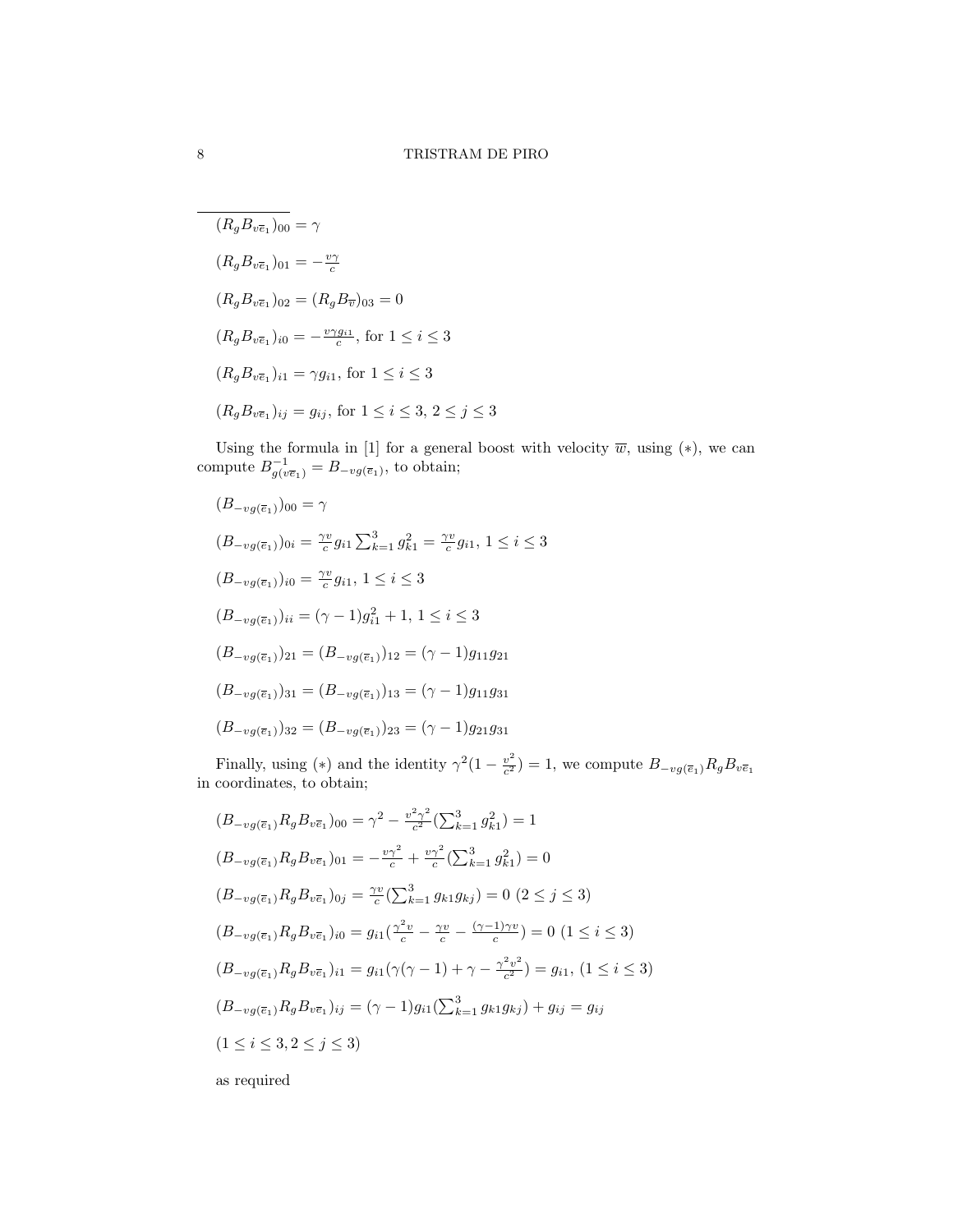have that  $B_{\overline{v}}R_g = R_g B_{\overline{v}\overline{e}_1}$ , (\*\*). Now let  $h \in O(3)$ , then, using (\*\*);

$$
R_h B_{\overline{v}} = R_h R_g B_{v\overline{e}_1} R_g^{-1} \quad (***)
$$

and the claim that  $R_h B_{\overline{v}} = B_{h(\overline{v})} R_h$  is equivalent, by  $(***)$ , to;

$$
R_h R_g B_{v\bar{e}_1} R_g^{-1} = B_{h(\bar{v})} R_h \text{ or } R_g B_{v\bar{e}_1} R_g^{-1} = R_h^{-1} B_{h(\bar{v})} R_h \; (* \; **)
$$

We have that  $h(\overline{v}) = hg(v\overline{e}_1)$  and  $hg \in O(3)$ , so it is sufficient, from (∗ ∗ ∗∗) to prove that;

$$
R_g B_{v\bar{e}_1} R_g^{-1} = R_h^{-1} B_{hg(v\bar{e}_1)} R_h \text{ or } B_{v\bar{e}_1} = R_g^{-1} R_h^{-1} B_{hg(v\bar{e}_1)} R_h R_g = R_{hg}^{-1} B_{hg(v\bar{e}_1)} R_{hg}
$$
  
( $****)$ 

Clearly, the claim (\*\*\*\*\*) or equivalently,  $R_{hg}B_{v\bar{e}_1} = B_{hg(v\bar{e}_1)}R_{hg}$ follows from the proof in the footnote, as required. The second claim is noted in [10], and is straightforward to prove. We have that;

$$
R_h^{-1} R_g = R_{h^{-1}g} = B_{\overline{w}} B_{\overline{v}}^{-1} = B_{\overline{w}} B_{-\overline{v}}
$$

The following formula is given in [10] for the boost matrix  $B_{\overline{w}}$ ;

$$
B_{\overline{w}} = I + \frac{\gamma_w b_{\overline{w}}}{c} + \frac{\gamma_w^2 b_{\overline{w}}^2}{c^2(\gamma_w + 1)}
$$

where,  $(2)$ ;

$$
(b_{\overline{w}})_{0j} = (b_{\overline{w}})_{j0} = -w_j \text{ for } 1 \le j \le 3
$$

$$
(b_{\overline{w}})_{ij} = 0 \text{ otherwise } (0 \le i, j \le 3)
$$

It follows that;

$$
B_{\overline{w}}B_{-\overline{v}} = (I + \frac{\gamma_w b_{\overline{w}}}{c} + \frac{\gamma_w^2 b_{\overline{w}}^2}{c^2(\gamma_w+1)})(I - \frac{\gamma_v b_{\overline{v}}}{c} + \frac{\gamma_v^2 b_{\overline{v}}^2}{c^2(\gamma_v+1)})
$$
  
=  $I - \frac{\gamma_v b_{\overline{v}}}{c} + \frac{\gamma_w b_{\overline{w}}}{c^2(\gamma_v+1)} + \frac{\gamma_w^2 b_{\overline{w}}^2}{c^2(\gamma_w+1)} - \frac{\gamma_v \gamma_w b_{\overline{v}} b_{\overline{w}}}{c^2} + \frac{\gamma_v^2 \gamma_w b_{\overline{v}}^2 b_{\overline{w}}}{c^3(\gamma_v+1)} - \frac{\gamma_w^2 \gamma_v b_{\overline{w}}^2 b_{\overline{w}}}{c^3(\gamma_w+1)}$ 

<sup>&</sup>lt;sup>2</sup>Ungar's definition of  $b_{\overline{w}}$  differs by a minus sign, as he relates unprimed to primed coordinates in the definition of the boost matrix, which seems to go slightly against the usual convention. We have also changed his formula slightly for the case when  $x_0 = tc$ , rather than  $x_0 = t$ .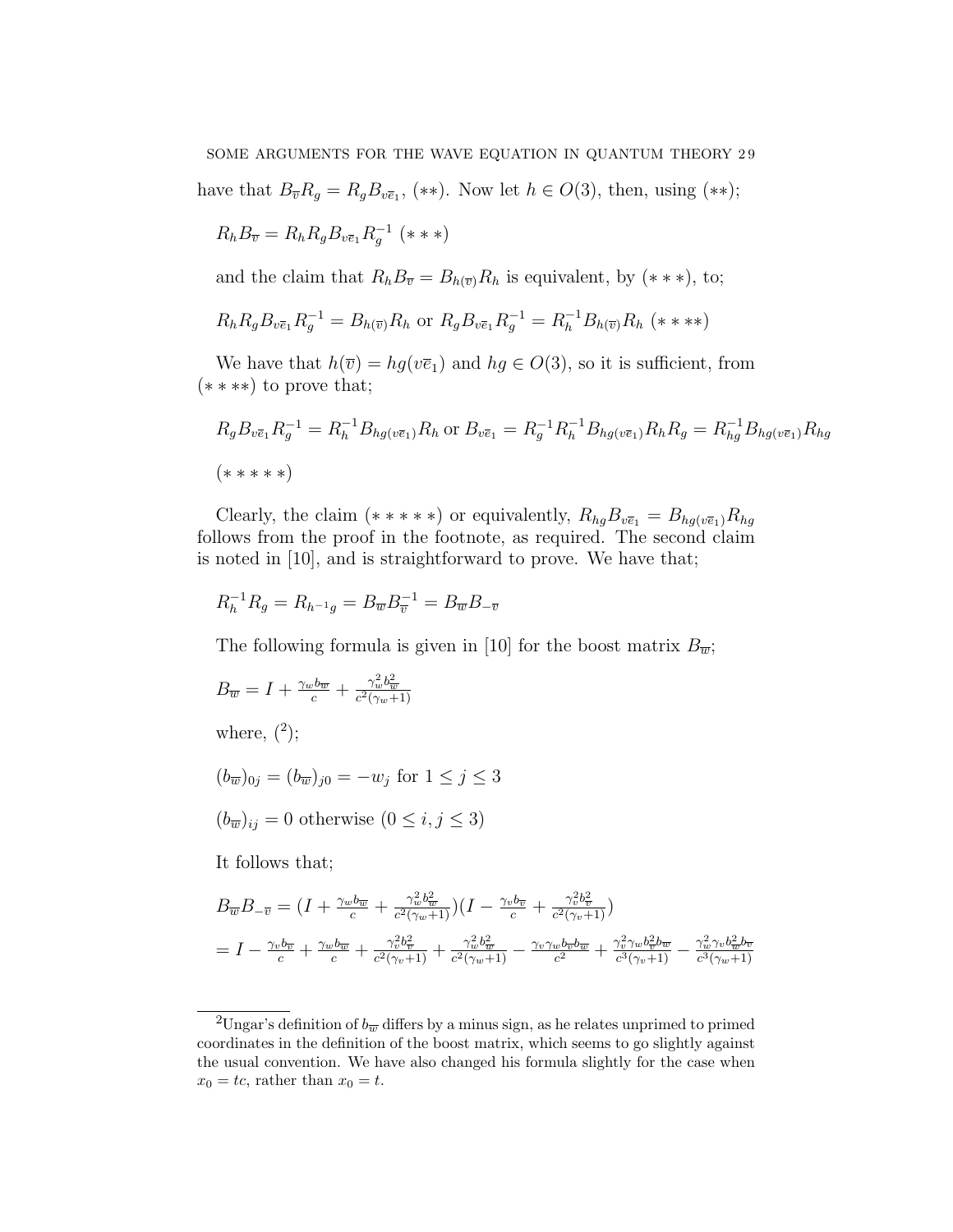$$
+\tfrac{\gamma_w^2\gamma_v^2b_{\overline{w}}^2b_{\overline{v}}^2}{c^4(\gamma_w+1)(\gamma_v+1)}
$$

Using the fact that we must have;

$$
(R_{h^{-1}g})_{00} = (B_{\overline{w}}B_{-\overline{v}})_{00} = 1
$$
  

$$
(R_{h^{-1}g})_{0j} = (B_{\overline{w}}B_{-\overline{v}})_{0j} = 0, (1 \le j \le 3)
$$

we obtain the equations;

$$
\frac{\gamma_v^2 v^2}{c^2 (\gamma_v + 1)} + \frac{\gamma_w^2 v^2}{c^2 (\gamma_w + 1)} - \frac{\gamma_v \gamma_w \overline{v} \cdot \overline{w}}{c^2} + \frac{\gamma_v^2 \gamma_w^2 v^2 w^2}{c^4 (\gamma_v + 1)(\gamma_w + 1)} = 0 \quad (†)
$$
  

$$
\frac{\gamma_w w_j}{c} - \frac{\gamma_v v_j}{c} = 0 \quad (1 \le j \le 3) \quad (†)
$$

It follows from (††) that;

$$
v^2 = \frac{\gamma_w^2 w^2}{\gamma_v^2}
$$
 and  $\overline{v} \cdot \overline{w} = \frac{\gamma_w w^2}{\gamma_v}$ 

and, substituting into (†), using the relation  $\frac{\gamma_w^2 w^2}{c^2}$  $\frac{c^{2}w^{2}}{c^{2}} = \gamma_{w}^{2} - 1$ , we obtain that  $\gamma_w = \gamma_v$ , so that, from (††),  $\overline{w} = \overline{v}$  as required.

 $\Box$ 

**Definition 1.6.** Let  $g \in O(3)$  be a rotation or reflection, then, as in Definition 1.2, if  $f \in C^1(\mathcal{R}^3, \mathcal{R}_{>0})$ , we let  $f^g$  be defined by;

$$
f^g(t',x',y',z') = f(t,x,y,z)
$$

where  $t' = t$  and  $(x', y', z') = g(x, y, z)$ . For a vector field  $\overline{V}$  with components  $(v_1, v_2, v_3)$ , we let  $\overline{V}^g$  be defined by  $(v'_1, v'_2, v'_3)$  where;

$$
v_i' = \sum_{1 \le j \le 3} g_{ij} v_j^g, \ (1 \le i \le 3)
$$

and  $(g_{ij})_{1\leq i,j\leq 3}$  is the matrix representation of g. For a four vector W with components  $(w_0, w_1, w_2, w_3)$ , we, similarly, let  $\overline{W}^g$  be defined by  $(w'_0, w'_1, w'_2, w'_3)$ , where;

$$
w'_0 = w_0^g
$$
  

$$
w'_i = \sum_{1 \le j \le 3} g_{ij} w_j^g, (1 \le i \le 3)
$$

We introduce rotated frames  $S'$  relative to a fixed frame  $S$ , with coordinates  $(t', x', y', z')$  linked to the coordinates  $(t, x, y, z)$  in S, by the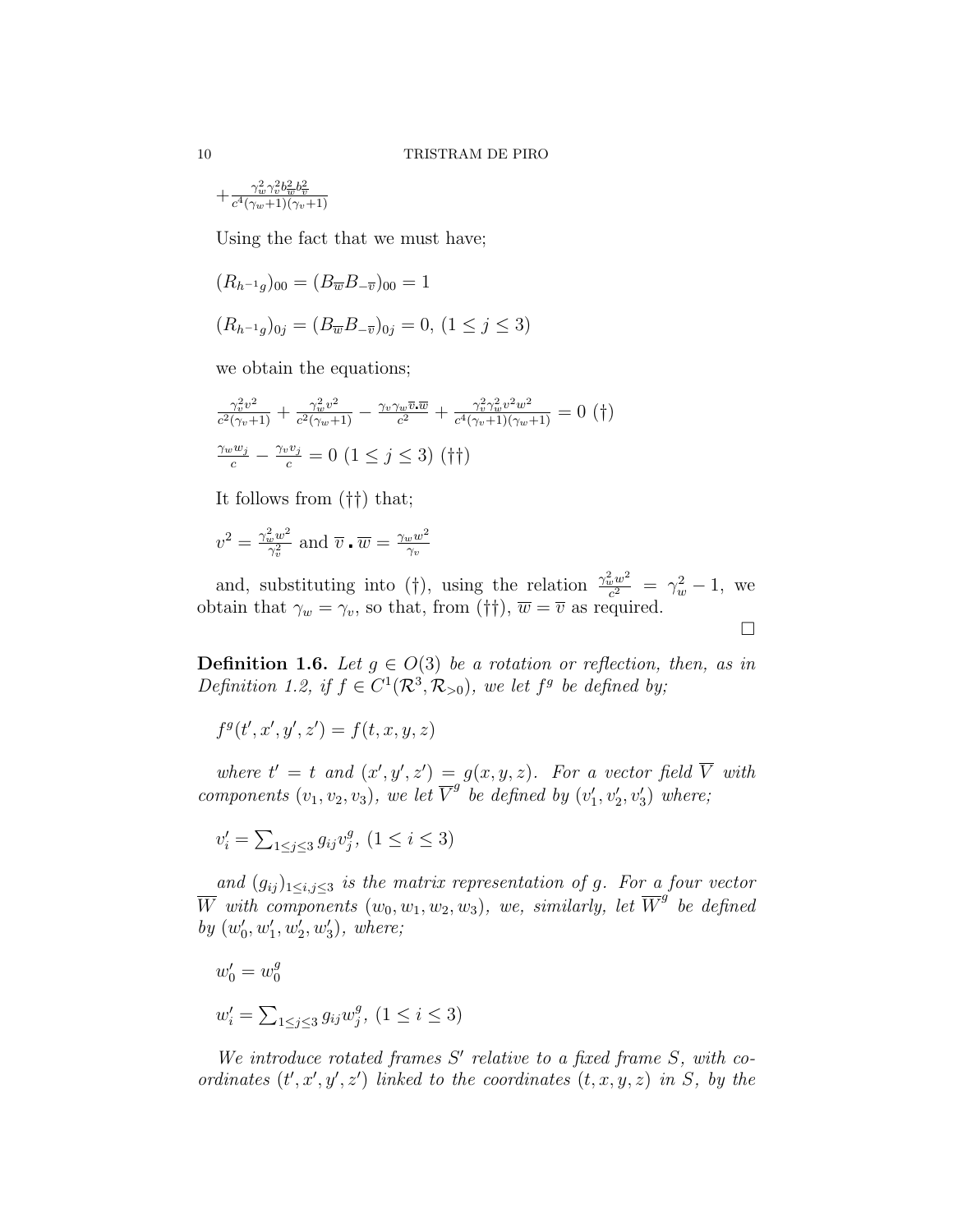relations;

$$
t' = t
$$

$$
(x', y', z') = g(x, y, z)
$$

where  $g \in O(3)$ . We define the Lorentz group as generated by boosts in a given direction  $\overline{v}$  and by rotations defined by  $g \in SO(3)$ . By the augmented Lorentz group, we mean the group generated by boosts and elements  $q \in O(3)$ . It is shown in [10] that the composition of boosts is equivalent to a boost followed or preceded by a rotation, the so called Thomas rotation. It follows that any element L of the (augmented) Lorentz group can be written (uniquely) as  $L = R_g B_{\overline{v}} = B_{g(\overline{v})} R_g$ , where  $g \in SO(3)$  (or  $g \in O(3)$ ).

**Lemma 1.7.** Given potentials  $(V, \overline{A})$  in the rest frame S, satisfying the relations;

$$
\overline{E} = -(\nabla(V) - \frac{\partial \overline{A}}{\partial t})
$$

$$
\overline{B} = \nabla \times \overline{A} (*)
$$

for electric and magnetic fields  $\{\overline{E},\overline{B}\}\,$  the four vector  $(\frac{V}{c})$  $(\frac{V}{c}, \overline{A})$  transforms covariantly with respect to elements of the Lorentz group, augmented by  $O(3)$ , when the transformation rules are given by;

$$
\left(\frac{V'}{c},\overline{A}'\right)=(\frac{V}{c},\overline{A})^g
$$

when  $q \in O(3)$  is a rotation or a reflection, and by;

$$
\left(\frac{V'}{c}, \overline{A}'\right) = \left(\gamma\left(\frac{V}{c} - \frac{<\overline{v}, \overline{A}_{||}>}{c}\right), \gamma\left(\overline{A}_{||} - \frac{V}{c^2}\overline{v}\right) + \overline{A}_{\perp}\right)
$$

when  $\overline{v}$  defines a boost, see [1]. Let the frame S' be defined relative to the base frame S by an element  $\tau$  of the Lorentz group, which is either a reflection, rotation or a boost. Let  $(\overline{E}', \overline{B}')$  be defined by;

$$
(\overline{E}', \overline{B}') = (\overline{E}'', sign(\tau)\overline{B}'')
$$

when  $\tau \in O(3)$  is a rotation or a reflection, and by;

$$
(\overline{E}', \overline{B}') = (\overline{E}_{||} + \gamma(\overline{E}_{\perp} + \overline{v} \times \overline{B}), \overline{B}_{||} + \gamma(\overline{B}_{\perp} - \frac{\overline{v}}{c^2} \times \overline{E}))
$$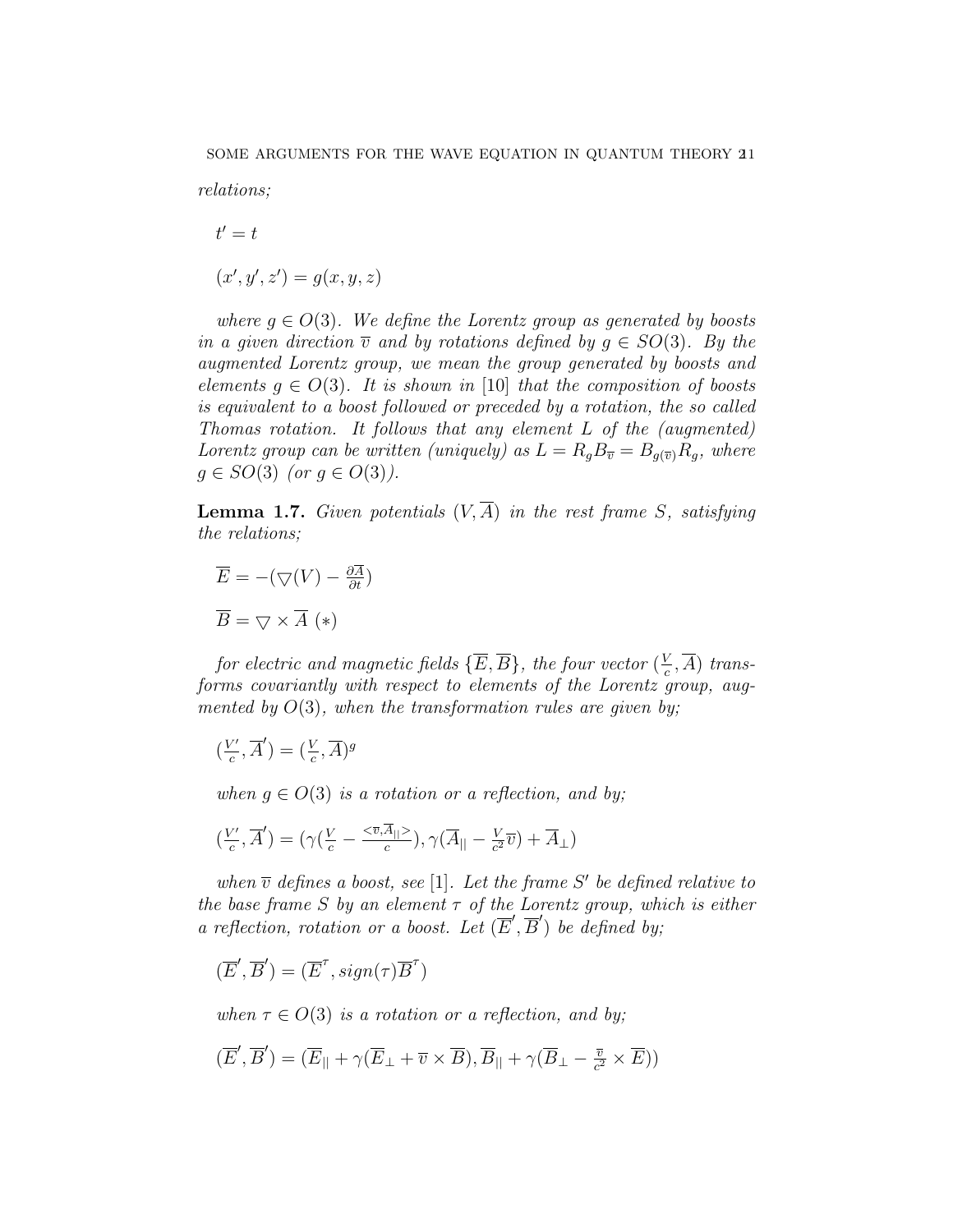when  $\tau$  defines a boost with velocity  $\overline{v}$ , see [1]. Then with the transformed vector  $(\frac{V'}{c})$  $(\overline{c}', \overline{A}'),$  we still have that;

$$
\overline{E}' = -(\nabla'(V') - \frac{\partial \overline{A'}}{\partial t'})
$$

$$
\overline{B}' = \nabla' \times \overline{A'} \quad (**)
$$

There exists a well defined transformation of  $(\overline{E}, \overline{B})$  for an arbitrary element  $\tau$  of the Lorentz group, augmented by orthogonal transformations. Moreover, if  $\tau$  is represented by two distinct products of boosts, rotations and reflections, then the transformation of  $(\overline{E}, \overline{B})$  coincides with the two transformations obtained by iteration in these representations.

*Proof.* The fact that the  $(\frac{V}{c}, \overline{A})$  transforms covariantly with respect to Lorentz boosts is noted in [1], alternatively it can be shown by writing the transformation rule in matrix form and comparing it with the corresponding Lorentz matrix, the details are left to the reader. For rotations or reflections, the result is immediate from the definition. To check the second claim in the case of a rotation or reflection  $\tau \in O(3)$ , we have, using the definitions in the statement of the Lemma, Definition 1.2 and Lemma 1.3, that;

$$
-(\nabla'(V') + \frac{\partial \overline{A}'}{\partial t'})
$$
  
= -((\nabla(V))^{\tau} + (\frac{\partial \overline{A}}{\partial t})^{\tau})  
= (-(\nabla(V) + \frac{\partial \overline{A}}{\partial t}))^{\tau}  
= \overline{E}^{\tau} = \overline{E}'

and, similarly;

$$
\nabla' \times \overline{A}'
$$
  
= sign( $\tau$ )( $\nabla \times \overline{A}$ ) <sup>$\tau$</sup>   
= sign( $\tau$ ) $\overline{B}^{\tau}$  =  $\overline{B}'$ 

We check the second claim in the case of a boost when  $\overline{v} = v\overline{e}_1$ . We have, using the transformation rules above, the transformation rules for derivatives, see [1], with components  $\{(a_1, a_2, a_3), (a'_1, a'_2, a'_3)\}\$ for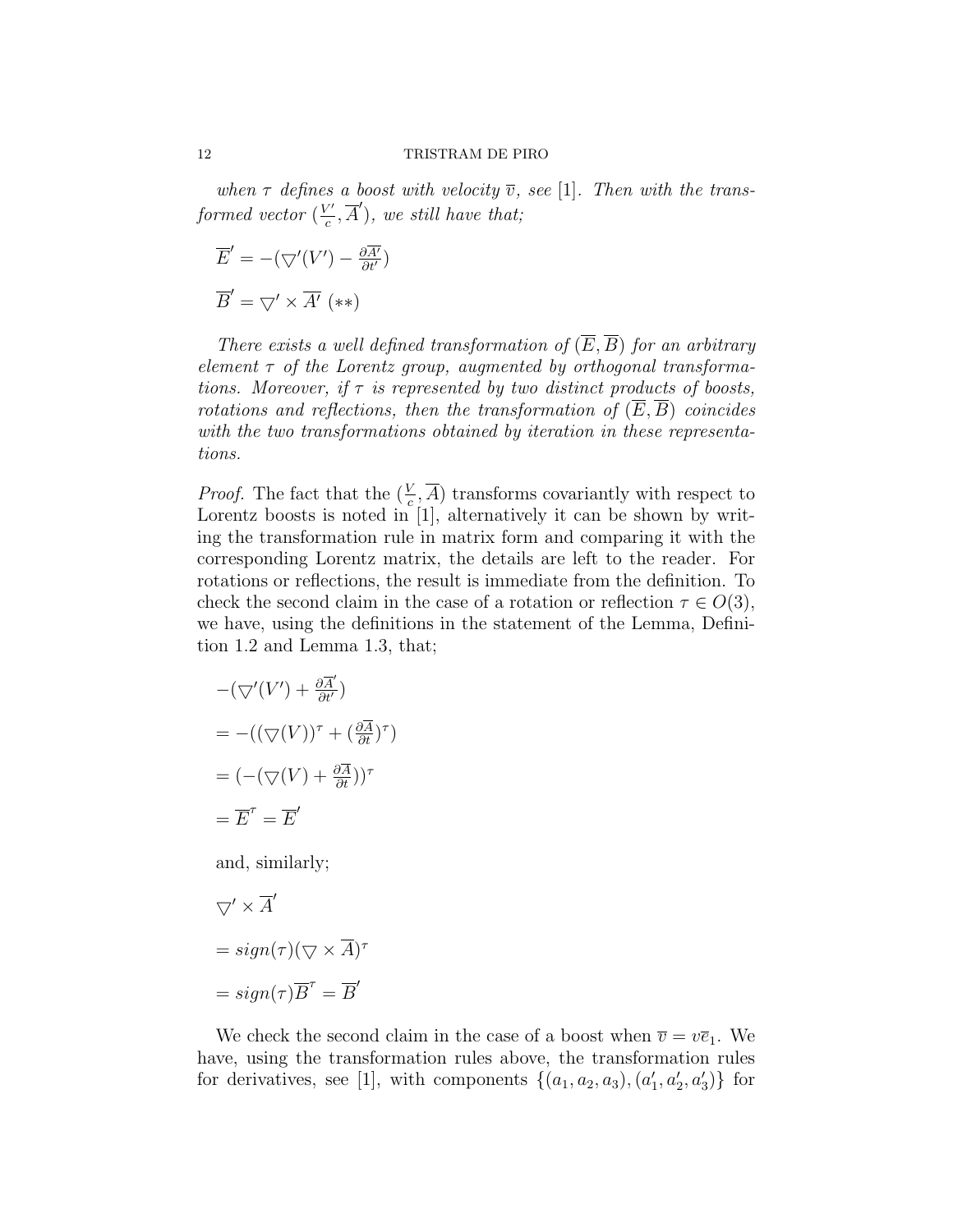$$
\{\overline{A}, \overline{A}'\} \text{ respectively, that;}
$$

$$
(a'_1, a'_2, a'_3) = (\gamma a_1 - \frac{\gamma v V}{c^2}, a_2, a_3)
$$

$$
V' = \gamma V - \gamma v a_1
$$

$$
\nabla' = (\gamma (\frac{\partial}{\partial x} + \frac{v}{c^2} \frac{\partial}{\partial t}, \frac{\partial}{\partial y}, \frac{\partial}{\partial z}))
$$

$$
\frac{\partial}{\partial t'} = \gamma (\frac{\partial}{\partial t} + v \frac{\partial}{\partial x})
$$

Using  $(*)$  from the statement of the Lemma, with components  $\{(e_1, e_2, e_3), (b_1, b_2, b_3)\}$ for  $\{\overline{E}, \overline{B}\}$  respectively, we have;

$$
(e_1, e_2, e_3) = \left(-\frac{\partial a_1}{\partial t} - \frac{\partial V}{\partial x}, -\frac{\partial a_2}{\partial t} - \frac{\partial V}{\partial y}, -\frac{\partial a_3}{\partial t} - \frac{\partial V}{\partial z}\right)
$$

$$
(b_1, b_2, b_3) = \left(\frac{\partial a_3}{\partial y} - \frac{\partial a_2}{\partial z}, \frac{\partial a_1}{\partial z} - \frac{\partial a_3}{\partial x}, \frac{\partial a_2}{\partial x} - \frac{\partial a_1}{\partial y}\right)
$$

We then compute:

$$
\begin{split}\n& \left(-\frac{\partial \overline{A}'}{\partial t'} - \nabla' (V')\right)_1 = -\gamma \left(\frac{\partial}{\partial t} + v\frac{\partial}{\partial x}\right) \left(\gamma a_1 - \frac{\gamma v V}{c^2}\right) - \gamma \left(\frac{\partial}{\partial x} + \frac{v}{c^2}\frac{\partial}{\partial t}\right) \left(\gamma V - \gamma v a_1\right) \\
&= -\gamma^2 \frac{\partial a_1}{\partial t} + \frac{\gamma^2 v}{c^2} \frac{\partial V}{\partial t} - \gamma^2 v \frac{\partial a_1}{\partial x} + \frac{\gamma^2 v^2}{c^2} \frac{\partial V}{\partial x} - \gamma^2 \frac{\partial V}{\partial x} - \frac{\gamma^2 v}{c^2} \frac{\partial V}{\partial t} + \gamma^2 v \frac{\partial a_1}{\partial x} + \frac{\gamma^2 v^2}{c^2} \frac{\partial a_1}{\partial t} \\
&= -\frac{\partial V}{\partial x} - \gamma^2 \frac{\partial a_1}{\partial t} + \frac{\gamma^2 v^2}{c^2} \frac{\partial a_1}{\partial t} \\
&= -\frac{\partial V}{\partial x} - \frac{\partial a_1}{\partial t} = e_1 \\
& \left(-\frac{\partial \overline{A}'}{\partial t'} - \nabla'(V')\right)_2 = -\gamma \left(\frac{\partial}{\partial t} + v\frac{\partial}{\partial x}\right) a_2 - \frac{\partial}{\partial y} (\gamma V - \gamma v a_1) \\
&= -\gamma \frac{\partial a_2}{\partial t} - \gamma v \frac{\partial a_2}{\partial x} - \gamma \frac{\partial V}{\partial y} + \gamma v \frac{\partial a_1}{\partial y} \\
&= \gamma e_2 + \gamma v \left(\frac{\partial a_1}{\partial y} - \frac{\partial a_2}{\partial x}\right) \\
&= \gamma e_2 - \gamma v b_3 \\
& \left(-\frac{\partial \overline{A}'}{\partial t'} - \nabla'(V')\right)_3 = -\gamma \left(\frac{\partial}{\partial t} + v\frac{\partial}{\partial x}\right) a_3 - \frac{\partial}{\partial z} (\gamma V - \gamma v a_1) \\
&= -\gamma \frac{\partial a_3}{\partial t} - \gamma v \frac{\partial a_3}{\partial x} - \gamma \frac{\partial V}{\partial z} + \gamma v \frac{\partial a_1}{\partial z} \\
&= \gamma
$$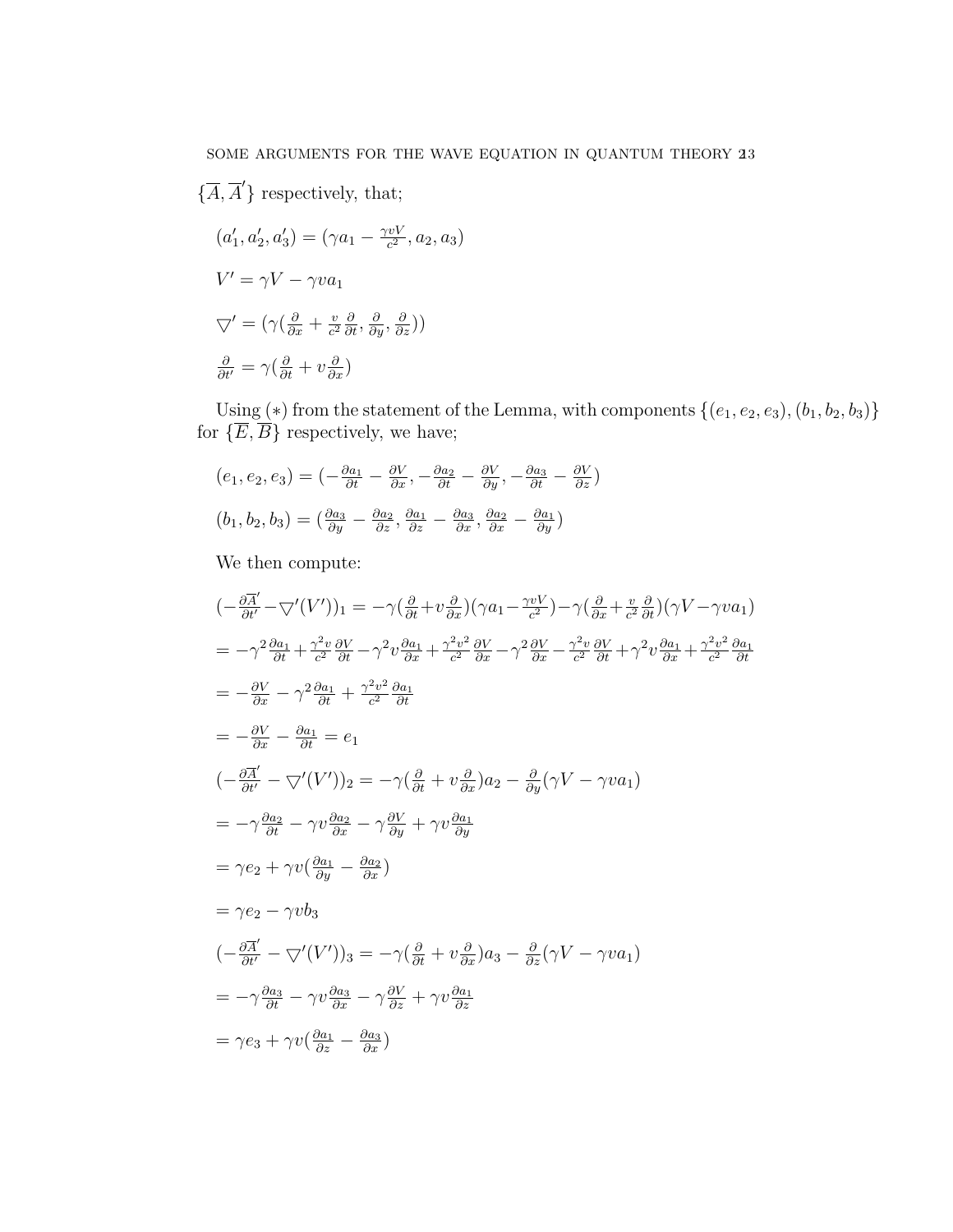$$
= \gamma e_3 + \gamma v b_2
$$

so that;

$$
-\frac{\partial \overline{A}'}{\partial t'} - \nabla'(V') = (e_1, \gamma e_2 - \gamma v b_3, \gamma e_3 + \gamma v b_2) = \overline{E}'
$$

as required. Similarly;

$$
(\nabla' \times \overline{A}')_1 = \frac{\partial a_3}{\partial y} - \frac{\partial a_2}{\partial z} = b_1
$$
  
\n
$$
(\nabla' \times \overline{A}')_2 = \frac{\partial}{\partial z} (\gamma a_1 - \frac{\gamma v V}{c^2}) - \gamma (\frac{\partial}{\partial x} + \frac{v}{c^2} \frac{\partial}{\partial t}) a_3 = \gamma b_2 - \frac{\gamma v}{c^2} (\frac{\partial V}{\partial z} + \frac{\partial a_3}{\partial t})
$$
  
\n
$$
= \gamma b_2 + \frac{\gamma v e_3}{c^2}
$$
  
\n
$$
(\nabla' \times \overline{A}')_3 = \gamma (\frac{\partial}{\partial x} + \frac{v}{c^2} \frac{\partial}{\partial t}) a_2 - \frac{\partial}{\partial y} (\gamma a_1 - \frac{\gamma v V}{c^2}) = \gamma b_3 + \frac{\gamma v}{c^2} (\frac{\partial a_2}{\partial t} + \frac{\partial V}{\partial y})
$$
  
\n
$$
= \gamma b_3 - \frac{\gamma v e_2}{c^2}
$$

so that;

$$
\nabla' \times \overline{A}' = (b_1, \gamma b_2 + \frac{\gamma v e_3}{c^2}, \gamma b_3 - \frac{\gamma v e_2}{c^2}) = \overline{B}'
$$

as required. In the general case of a boost defined by a velocity vector  $\overline{v}$ , we can find  $g \in SO(3)$ , with  $\overline{v} = g(v\overline{e}_1)$ . Then, by Lemma 1.5, we have that;

$$
B_{\overline{v}} = R_g B_{v \overline{e}_1} R_g^{-1} = R_g B_{v \overline{e}_1} R_{g^{-1}}
$$

By the two cases checked so far, we then have that the property  $(**)$ , in the statement of the Lemma, holds by iteration. If  $\tau$  is an arbitrary element of the Lorentz group, it can be written uniquely as the product of a boost and a rotation or a reflection. By iteration, we can then define a transformation  $(\overline{E}^{\tau}, \overline{B}^{\tau})$ , of  $(\overline{E}, \overline{B})$ . If  $\tau$  is represented by two distict products, then by the covariant property of the potential  $(\frac{V}{c}, \overline{A})$ , the two transformations,  $(\frac{V_1}{c}, \overline{A}_1)$  and  $(\frac{V_2}{c}, \overline{A}_2)$ , obtained by iteration in the representations, coincide. In particularly, we have that  $V_1 = V_2$ and  $\overline{A}_1 = \overline{A}_2$ . Again, iterating the relation (\*\*), we must have that;

$$
\overline{E}_1 = -(\bigtriangledown'(V_1) + \frac{\partial \overline{A}_1}{\partial t'}) = -(\bigtriangledown'(V_2) + \frac{\partial \overline{A}_2}{\partial t'}) = \overline{E}_2
$$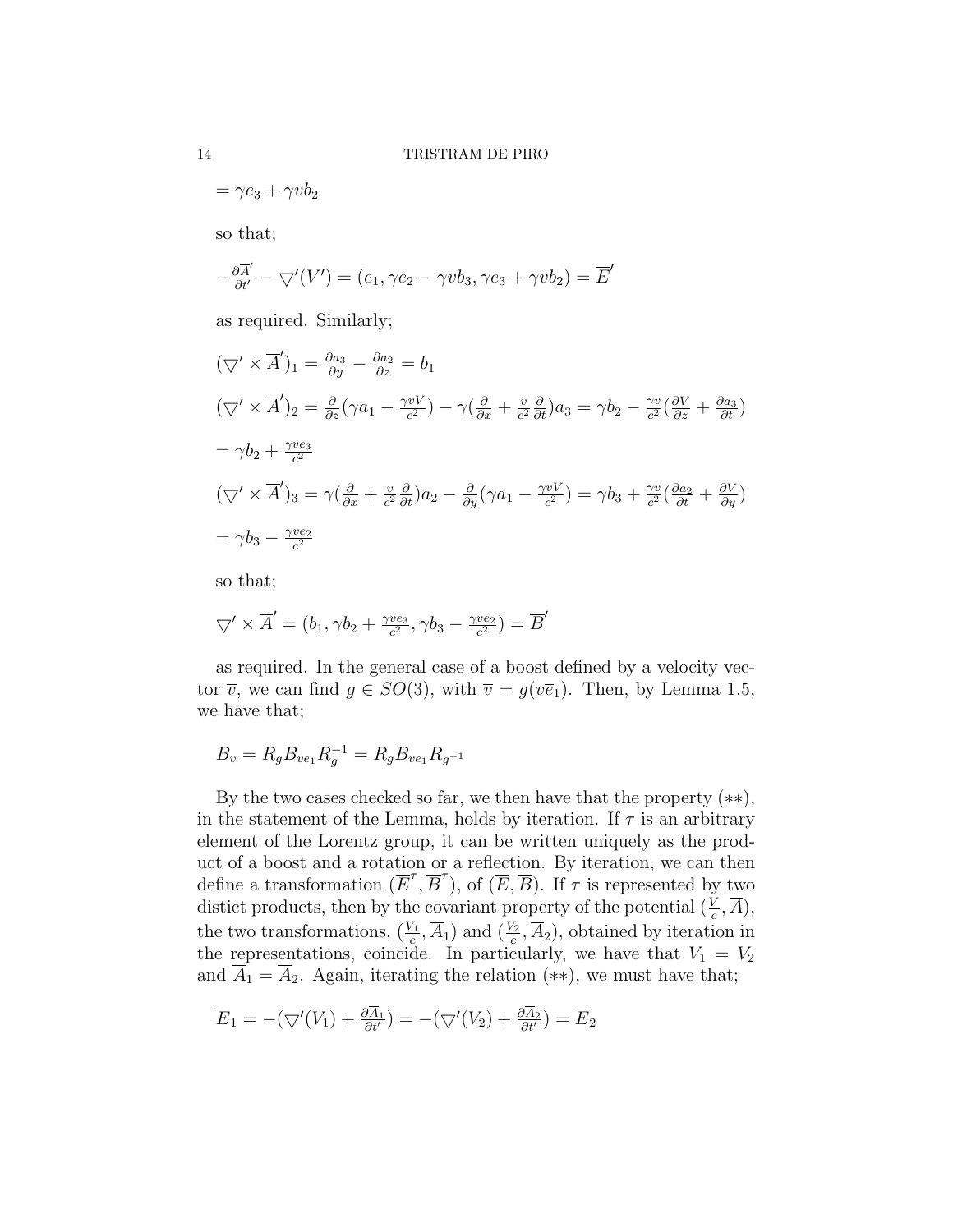$$
\overline{B}_1 = \bigtriangledown' \times \overline{A}_1 = \bigtriangledown' \times \overline{A}_2 = \overline{B}_2
$$

where  $\bigtriangledown'$  and  $\frac{\partial}{\partial t'}$  are differential operators in the new frame S' and  $\{\overline{E}_1,\overline{E}_2,\overline{B}_1,\overline{B}_2\}$  are again obtained by iteration in the representations. П

**Lemma 1.8.** Let  $(\rho, \overline{J}, \overline{E}, \overline{B})$  be a solution to Maxwell's equations in the rest frame S, let  $g \in O(3)$ , and let  $(\rho^g, \overline{J}^g, \overline{E}^g, sign(g)\overline{B}^g)$  in S' be as given in Lemma 1.4. Let  $\overline{v}$  be a velocity, with corresponding image  $\overline{w} = g(\overline{v})$ . Let S'' and S''' be the frames defined by  $\overline{v}$  and  $\overline{w}$ , relative to S and S' respectively. Then, if  $(\rho'', \overline{J}'', \overline{E}'', \overline{B}'')$  is the solution to Maxwell's equations, corresponding to  $(\rho, \overline{J}, \overline{E}, \overline{B})$  in S'' and  $(\rho''', \overline{J}'', \overline{E}''', \overline{B}''')$  is the solution to Maxwell's equations, corresponding to  $(\rho^g, \overline{J}^g, \overline{E}^g, sign(g)\overline{B}^g)$ , in S''', then;

$$
[\nabla'' \cdot (\overline{E}'' \times \overline{B}'')]^{g} = \nabla''' \cdot (\overline{E}''' \times \overline{B}''')
$$

In particular, we have that;

$$
\nabla'' \cdot (\overline{E}'' \times \overline{B}'') = 0 \text{ iff } \nabla''' \cdot (\overline{E}''' \times \overline{B}'') = 0
$$

Proof. The final claim follows immediately from the first. By Lemma 1.5, we have that  $B_wR_g = R_gB_v$ , and by Lemma 1.7, we have that  $\overline{E}''' = \overline{E}''^g$ ,  $\overline{B}''' = sign(g)\overline{B}''^g$ . Then a straightforward calculation, using Lemma 1.3 shows that;

$$
\nabla'''\cdot(\overline{E}''\times\overline{B}'') = \nabla''' \cdot (\overline{E}''^g \times sign(g)\overline{B}'^g)
$$
  
= 
$$
\nabla''' \cdot (\overline{E}' \times \overline{B}'')^g
$$
  
= 
$$
[\nabla'' \cdot (\overline{E}' \times \overline{B}'')]^g
$$

 $\Box$ 

**Lemma 1.9.** Let the frame S' move with velocity  $\overline{u}$  relative to S, and let the frame S'' move with velocity  $\overline{v}$  relative to S', then the velocity of  $S''$  computed in S is given by;

$$
\overline{u} * \overline{v} = \frac{\overline{u} + \overline{v}}{1 + \frac{\overline{u} \cdot \overline{v}}{c^2}} + \frac{\gamma_u}{c^2(\gamma_u + 1)} \frac{\overline{u} \times (\overline{u} \times \overline{v})}{1 + \frac{\overline{u} \cdot \overline{v}}{c^2}}
$$

Moreover, there exists  $g \in SO(3)$  defining a rotation  $R_g$ , such that;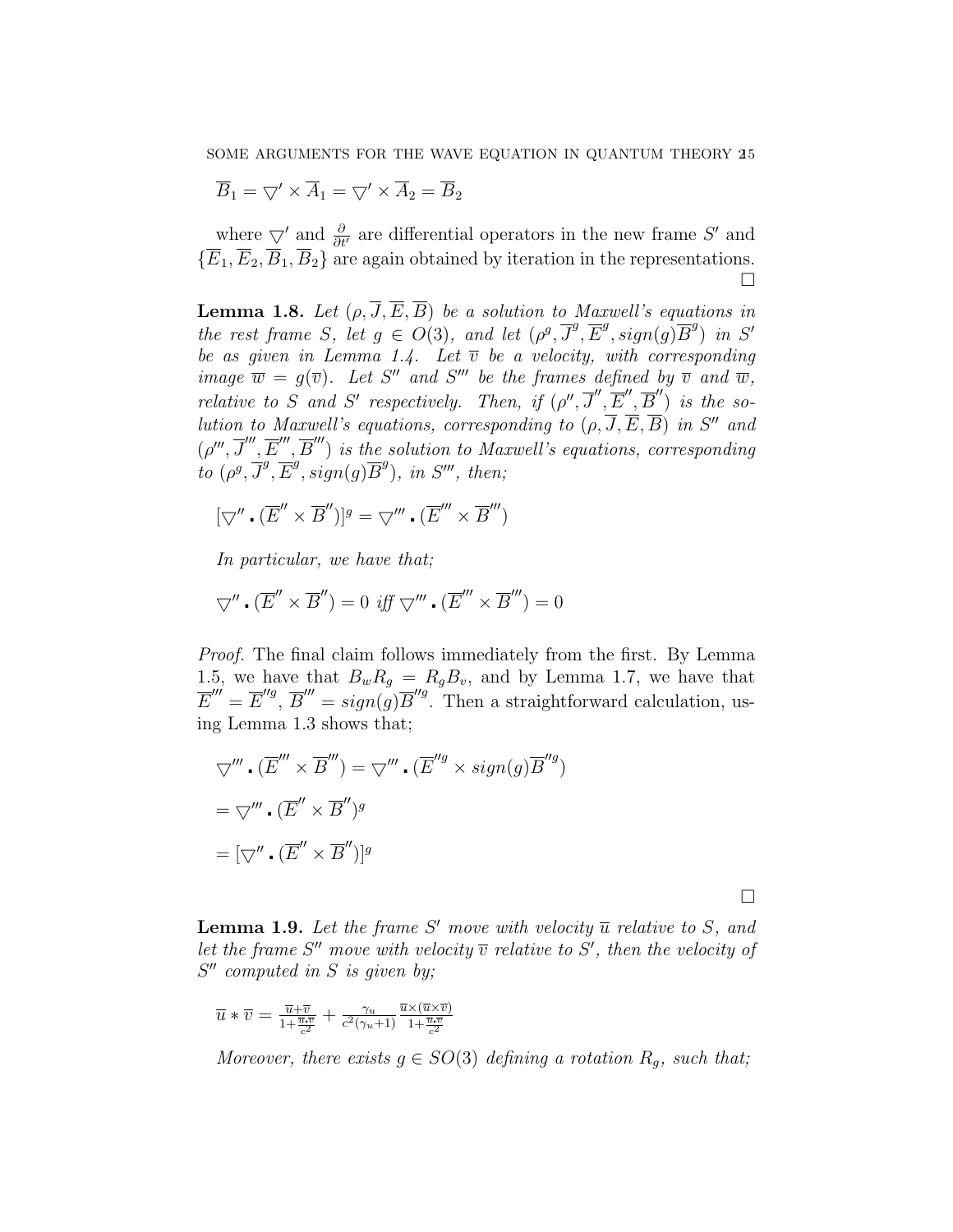$B_{\overline{v}}B_{\overline{u}} = R_q B_{\overline{u}*\overline{v}} = B_{\overline{v}*\overline{u}}R_q$ 

where  $R_g(\overline{u} * \overline{v}) = \overline{v} * \overline{u}$  and the velocity of S computed in S'' is  $-(\overline{v} * \overline{u}).$ 

Proof. The first formula is given in [10]. We use the original formula there for the boost matrix;

$$
B_{\overline{u}}=I+\gamma_{u}b+\tfrac{\gamma_{u}^{2}}{\gamma_{u}+1}b^{2}
$$

as it is unnecessary to introduce the variable  $x_0 = ct$ , but see the footnote in Lemma 1.5. The frame S moves with velocity  $-\overline{u}$  relative to  $S'$  and, using primed coordinates for  $S$ , and unprimed for  $S'$ , we have, using the matrix  $B_{-\overline{u}}$  to relate the two frames, that;

$$
dt' = \gamma_u dt + c^{-2} \gamma_u u_1 dx_1 + c^{-2} \gamma_u u_2 dx_2 + c^{-2} \gamma_u u_3 dx_3
$$
  
\n
$$
dx'_1 = \gamma_u u_1 dt + (1 + \frac{\gamma_u^2 u_1^2}{c^2(\gamma_u + 1)}) dx_1 + \frac{\gamma_u^2 u_1 u_2}{c^2(\gamma_u + 1)} dx_2 + \frac{\gamma_u^2 u_1 u_3}{c^2(\gamma_u + 1)} dx_3
$$
  
\n
$$
dx'_2 = \gamma_u u_2 dt + \frac{\gamma_u^2 u_1 u_2}{c^2(\gamma_u + 1)} dx_1 + (1 + \frac{\gamma_u^2 u_2^2}{c^2(\gamma_u + 1)}) dx_2 + \frac{\gamma_u^2 u_2 u_3}{c^2(\gamma_u + 1)} dx_3
$$
  
\n
$$
dx'_3 = \gamma_u u_3 dt + \frac{\gamma_u^2 u_1 u_3}{c^2(\gamma_u + 1)} dx_1 + \frac{\gamma_u^2 u_2 u_3}{c^2(\gamma_u + 1)} dx_2 + (1 + \frac{\gamma_u^2 u_3^2}{c^2(\gamma_u + 1)}) dx_3
$$

Using the facts that  $v_i = \frac{dx_i}{dt}$ , for  $1 \leq i \leq 3$ ,  $\frac{1}{\gamma_u} = 1 - \frac{u^2 \gamma_u}{c^2(\gamma_u + \gamma_u)}$  $\frac{u^2\gamma_u}{c^2(\gamma_u+1)}$  and the formula  $\overline{u} \times (\overline{u} \times \overline{v}) = \overline{u}(\overline{u} \cdot \overline{v}) - \overline{v}(\overline{u} \cdot \overline{u})$ 

we compute;

$$
v'_{1} = \frac{dx'_{1}}{dt'} = \frac{\gamma_{u}u_{1}dt + (1 + \frac{\gamma_{u}^{2}u_{1}^{2}}{c^{2}(\gamma_{u}+1)})dx_{1} + \frac{\gamma_{u}^{2}u_{1}u_{2}}{c^{2}(\gamma_{u}+1)}dx_{2} + \frac{\gamma_{u}^{2}u_{1}u_{3}}{c^{2}(\gamma_{u}+1)}dx_{3}}{\gamma_{u}dt + c^{-2}\gamma_{u}u_{1}dx_{1} + c^{-2}\gamma_{u}u_{2}dx_{2} + c^{-2}\gamma_{u}u_{3}dx_{3}}
$$
  
\n
$$
= \frac{\gamma_{u}u_{1} + (1 + \frac{\gamma_{u}^{2}u_{1}^{2}}{c^{2}(\gamma_{u}+1)})v_{1} + \frac{\gamma_{u}^{2}u_{1}u_{2}}{c^{2}(\gamma_{u}+1)}v_{2} + \frac{\gamma_{u}^{2}u_{1}u_{3}}{c^{2}(\gamma_{u}+1)}v_{3}}{\gamma_{u}+c^{-2}\gamma_{u}u_{1}v_{1} + c^{-2}\gamma_{u}u_{2}v_{2} + c^{-2}\gamma_{u}u_{3}v_{3}}
$$
  
\n
$$
= \frac{v_{1}+u_{1}(\gamma_{u}+\frac{\gamma_{u}^{2}\overline{u}\cdot\overline{v}}{c^{2}(\gamma_{u}+1)})}{\gamma_{u}(1+\frac{\overline{u}\cdot\overline{v}}{c^{2}})}
$$
  
\n
$$
= \frac{\frac{v_{1}}{\gamma_{u}}+u_{1}(1 + \frac{\gamma_{u}\overline{u}\cdot\overline{v}}{c^{2}})}{1+\frac{\overline{u}\cdot\overline{v}}{c^{2}}} + \frac{(1 + \frac{\gamma_{u}\overline{u}\cdot\overline{v}}{c^{2}(\gamma_{u}+1)})u_{1}}{1+\frac{\overline{u}\cdot\overline{v}}{c^{2}}}
$$
  
\n
$$
= \frac{u_{1}+v_{1}}{1+\frac{\overline{u}\cdot\overline{v}}{c^{2}}} + \frac{\gamma_{u}((\overline{u}\cdot\overline{v})u_{1}-u^{2}v_{1})}{1+\frac{\overline{u}\cdot\overline{v}}{c^{2}}}
$$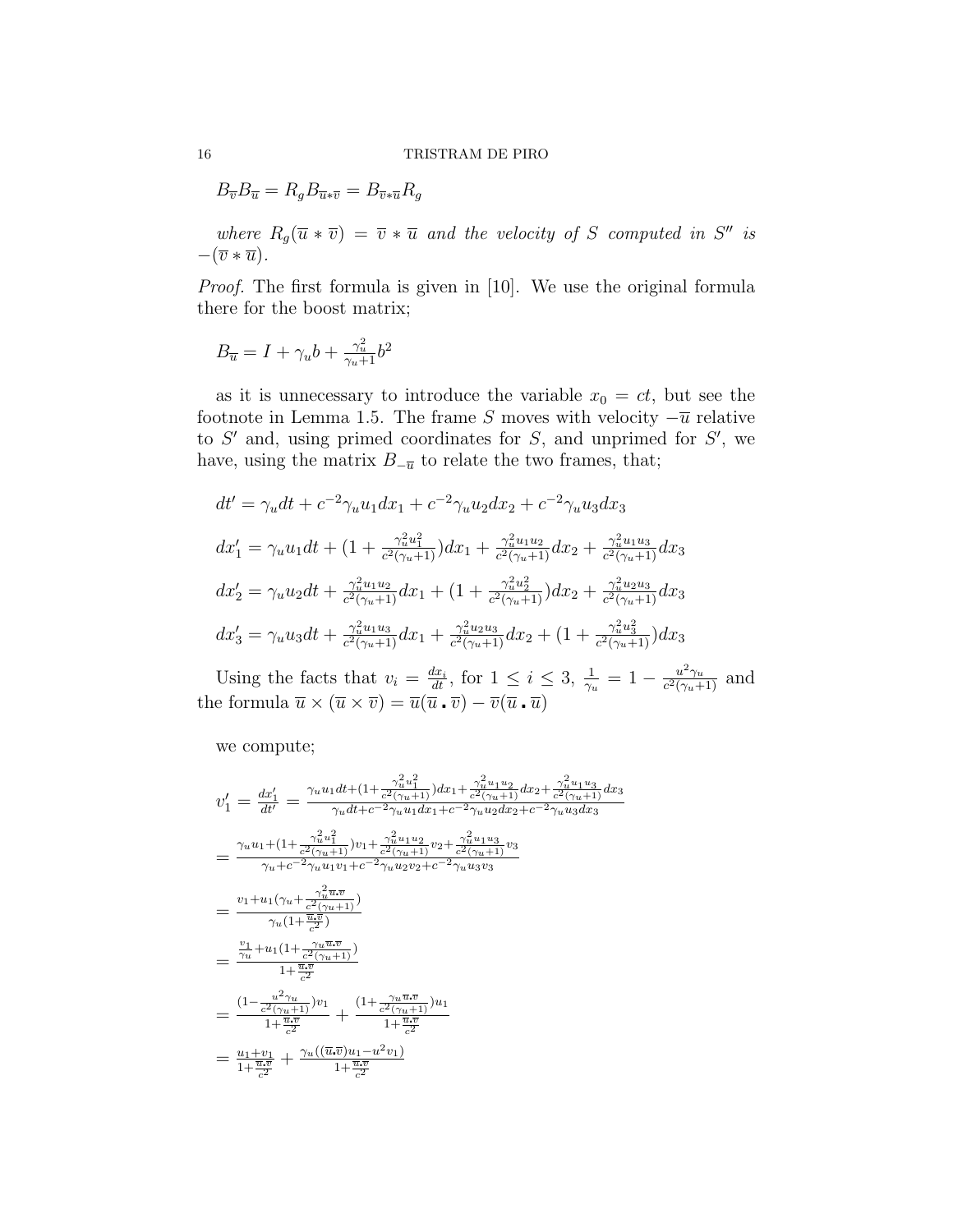$$
=\frac{u_1+v_1}{1+\frac{\overline{u}.\overline{v}}{c^2}}+\frac{\gamma_u(\overline{u}\times(\overline{u}\times\overline{v}))_1}{1+\frac{\overline{u}.\overline{v}}{c^2}}
$$

and similarly;

$$
v'_i = \frac{u_i + v_i}{1 + \frac{\overline{u} \cdot \overline{v}}{c^2}} + \frac{\gamma_u (\overline{u} \times (\overline{u} \times \overline{v}))_i}{1 + \frac{\overline{u} \cdot \overline{v}}{c^2}}, \text{ for } 2 \leq i \leq 3
$$

so the result follows. The first of the second set of formulae is also given in  $[10]$ ,  $(3)$ . We can deduce the second formula from the first. We

$$
B_{\overline{u}}^{-1}B_{\overline{v}}^{-1} = B_{-\overline{u}}B_{-\overline{v}} = B_{-(\overline{u}*\overline{v})}R_h = B_{\overline{u}*\overline{v}}^{-1}R_h
$$

so that;

$$
B_{\overline{v}}B_{\overline{u}} = R_{h^{-1}}B_{\overline{u}*\overline{v}} \ (*)
$$

and we can take  $g = h^{-1}$ . This formula also holds for the boost matrices with  $x_0 = ct$  coordinates, as letting  $A_c$  be defined by;

 $(A_c)_{00} = c$  $(A_c)_{ii} = 1$ , for  $1 \le i \le 3$  $(A_c)_{ij} = 0$ , otherwise, for  $0 \le i, j \le 3$ 

we obtain from (∗) that;

$$
(A_c B_{\overline{v}} A_c^{-1})(A_c B_{\overline{u}} A_c^{-1}) = (A_c R_g A_c^{-1})(A_c B_{\overline{u}* \overline{v}} A_c^{-1}) = R_g (A_c B_{\overline{u}* \overline{v}} A_c^{-1})
$$

and the boost matrices in  $x_0 = ct$  coordinates are given by  ${A_cB_{\overline{u}}A_c^{-1}, A_cB_{\overline{v}}A_c^{-1}, A_cB_{\overline{u}*{\overline{v}}}A_c^{-1}}$ 

The explicit representation of  $h$  and, therefore,  $g$  is known, and included by Ungar. The formula is given by;

$$
R_g = R_{h^{-1}} = I - c_1 \Omega + c_2 \Omega^2
$$

where;

$$
(\Omega)_{ii} = 0, \ 1 \le i \le 3
$$

$$
(\Omega)_{ij} = (-1)^{i+j} \omega_{ij}, \ 1 \le i < j \le 3
$$

<sup>&</sup>lt;sup>3</sup>In fact Ungar claims that  $B_{\overline{u}}B_{\overline{v}} = B(\overline{u} * \overline{v})R_h$ , for some  $h \in SO(3)$ . Remembering that the boost matrix we use in this paper, for  $t$  coordinates, reverses the signs of  $\overline{u}$ ,  $\overline{v}$  and  $\overline{u} * \overline{v}$ , we obtain;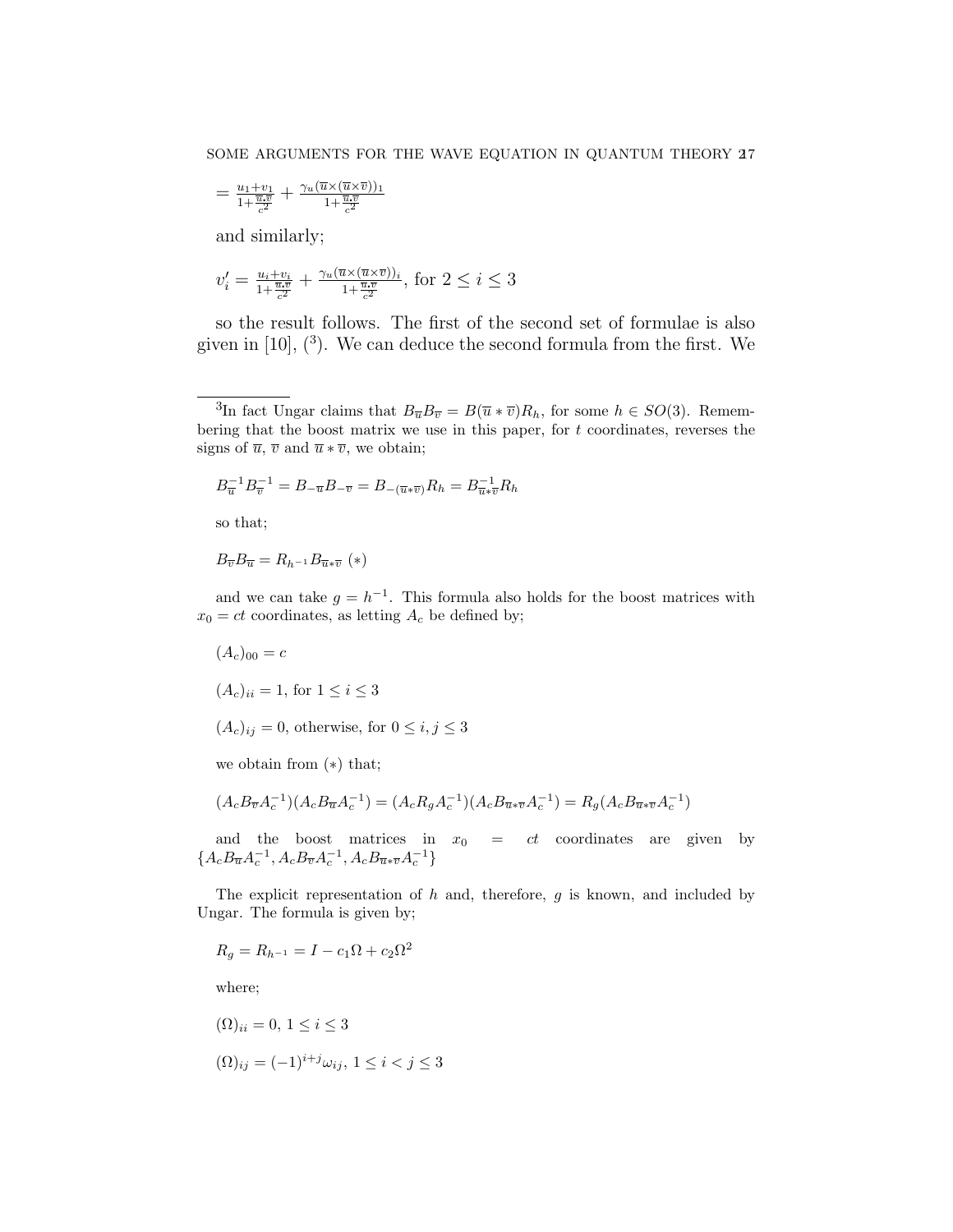have that;

 $B_{\overline{u}* \overline{v}}B_{-\overline{u}}B_{-\overline{v}}=R_{q^{-1}}$ 

and, as this holds for any velocities  $\{\overline{u}, \overline{v}\}\)$ , making the substitutions  $-\overline{v}$  for  $\overline{u}$  and  $-\overline{u}$  for  $\overline{v}$ , and, using the fact that  $-(\overline{v} * \overline{u}) = -\overline{v} * -\overline{u}$ , we can find  $h \in SO(3)$  with;

$$
B_{-(\overline{v}*\overline{u})}B_{\overline{v}}B_{\overline{u}} = B_{-\overline{v}*- \overline{u}}B_{\overline{v}}B_{\overline{u}} = R_{h^{-1}}
$$

so that;

 $B_{\overline{v}}B_{\overline{u}} = B_{\overline{v}\ast\overline{u}}R_{h^{-1}}(\dagger)$ 

By the first part of Lemma 1.5, and using the first result, we have that;

$$
B_{\overline{v}}B_{\overline{u}} = R_g B_{\overline{u} * \overline{v}} = B_{R_g(\overline{u} * \overline{v})} R_g
$$

and by the uniqueness part of Lemma 1.5 and (†), we have that;

$$
R_{h^{-1}} = R_g \text{ and } \overline{v} * \overline{u} = R_g(\overline{u} * \overline{v})
$$

It then follows from (†) that;

 $B_{\overline{v}}B_{\overline{u}} = B_{\overline{v}*\overline{u}}R_q$ 

as well. For the final claim, observe that S' moves with velocity  $-\overline{v}$ relative to  $S''$  and S moves with velocity  $-\overline{u}$  relative to S'. Using the first claim, we have that the velocity of  $S$  computed in the frame  $S''$  is  $-\overline{v} * -\overline{u} = -(\overline{v} * \overline{u})$  as required.

 $\Box$ 

$$
\overline{(\Omega)_{ij} = -(\Omega)_{ji}}, 1 \le j < i \le 3
$$
\n
$$
\omega = \overline{u} \times \overline{v} = (\omega_1, \omega_2, \omega_3)
$$
\n
$$
c_1 = \frac{-\gamma_u \gamma_v (\gamma_u + \gamma_v + \gamma_{u+v} + 1)}{c^2 (\gamma_u + 1)(\gamma_v + 1)(\gamma_{u+v} + 1)}
$$
\n
$$
c_2 = \frac{\gamma_u^2 \gamma_v^2}{c^4 (\gamma_u + 1)(\gamma_v + 1)(\gamma_{u+v} + 1)}
$$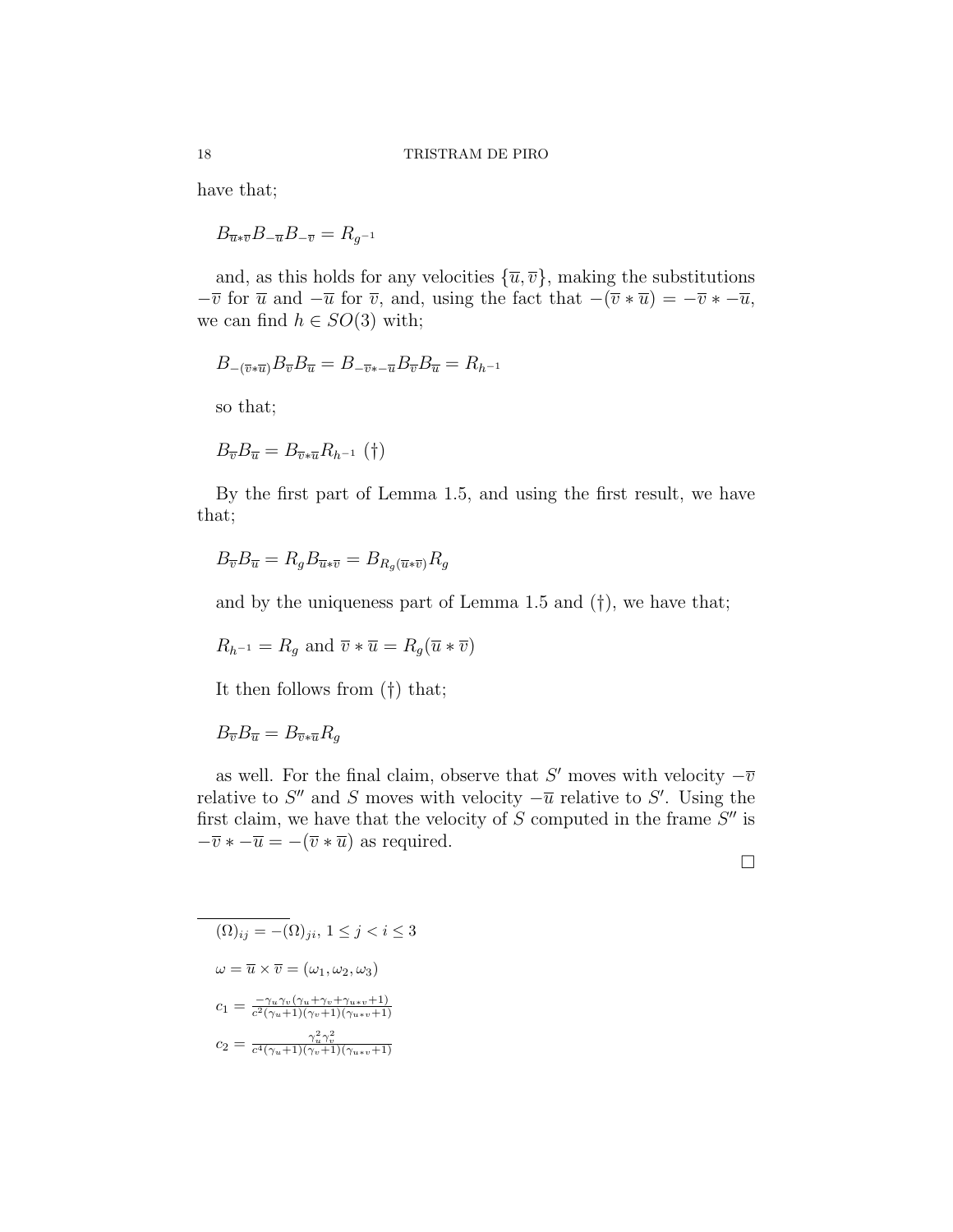SOME ARGUMENTS FOR THE WAVE EQUATION IN QUANTUM THEORY 29

Remarks 1.10. The presence of the Thomas rotation resolves the so called Mocanu paradox, explained in [9], that the relative velocities of two frames S and S'', connected by two successive boosts  ${\overline{u}, \overline{v}}$ , do not differ by a minus sign, when computed in  $S$  and  $S''$  respectively. An interesting perspective on the relativistic effects of rotations is given in [2].

**Lemma 1.11.** Given a scalar  $v \in \mathcal{R}$ , with  $|v| < c$ , and a velocity  $\overline{u}$ , with  $u < c$ , there exists a unique velocity  $\overline{w}$ , such that;

$$
B_{\overline{w}}B_{\overline{u}}=R_{g}B_{v\overline{e}_{1}}
$$

where  $g \in SO(3)$ . Moreover, if  $\overline{u}$  is fixed and  $v \to \infty$ , when  $u_1 \neq 0$ and  $\overline{u} \neq u_1 \overline{e}_1$ , we have that;

$$
\overline{w} \to iv(0, u_2, u_3)
$$

When,  $u_1 \neq 0$  and  $\overline{u} = u_1 \overline{e}_1$ , we have that;

 $\frac{u_3}{c}$ 

$$
\overline{w} \to -\frac{c^2 \overline{e}_1}{u_1}
$$
  
When  $u_1 = 0$   

$$
\overline{w} \to v\left(1 - \frac{iu_1}{c}, -\frac{iu_2}{c}, -\frac{iu_3}{c}\right)
$$

Proof. By Lemma 1.9, we have that;

$$
B_{\overline{u}}B_{-v\overline{e}_1} = R_q B_{-v\overline{e}_1*\overline{u}}
$$

where  $g \in SO(3)$ , and, rearranging;

$$
B_{v\overline{e}_1 * -\overline{u}} B_{\overline{u}} = B_{-(-v\overline{e}_1 * \overline{u})} B_{\overline{u}} = B_{-v\overline{e}_1 * \overline{u}}^{-1} B_{\overline{u}} = R_g B_{-v\overline{e}_1}^{-1} = R_g B_{v\overline{e}_1}
$$

so it is sufficient to take  $\overline{w} = v\overline{e}_1 * -\overline{u}$ . The uniqueness claim is clear by the second part of Lemma 1.5. By the formula in Lemma 1.9, we have that;

$$
\overline{w} = \frac{v\overline{e}_1 - \overline{u}}{1 - \frac{v\overline{e}_1 \cdot \overline{u}}{c^2}} - \frac{\gamma_v(v\overline{e}_1 \times (v\overline{e}_1 \times \overline{u}))}{c^2(\gamma_v + 1)(\frac{1 - v\overline{e}_1 \cdot \overline{u}}{c^2})}
$$
\n
$$
= \frac{v\overline{e}_1 - \overline{u}}{1 - \frac{u_1 v}{c^2}} - \frac{u_1 v^2 \overline{e}_1 - v^2 \overline{u}}{c^2(1 - \frac{u_1 v}{c^2})(1 + \sqrt{1 - \frac{v^2}{c^2}})}
$$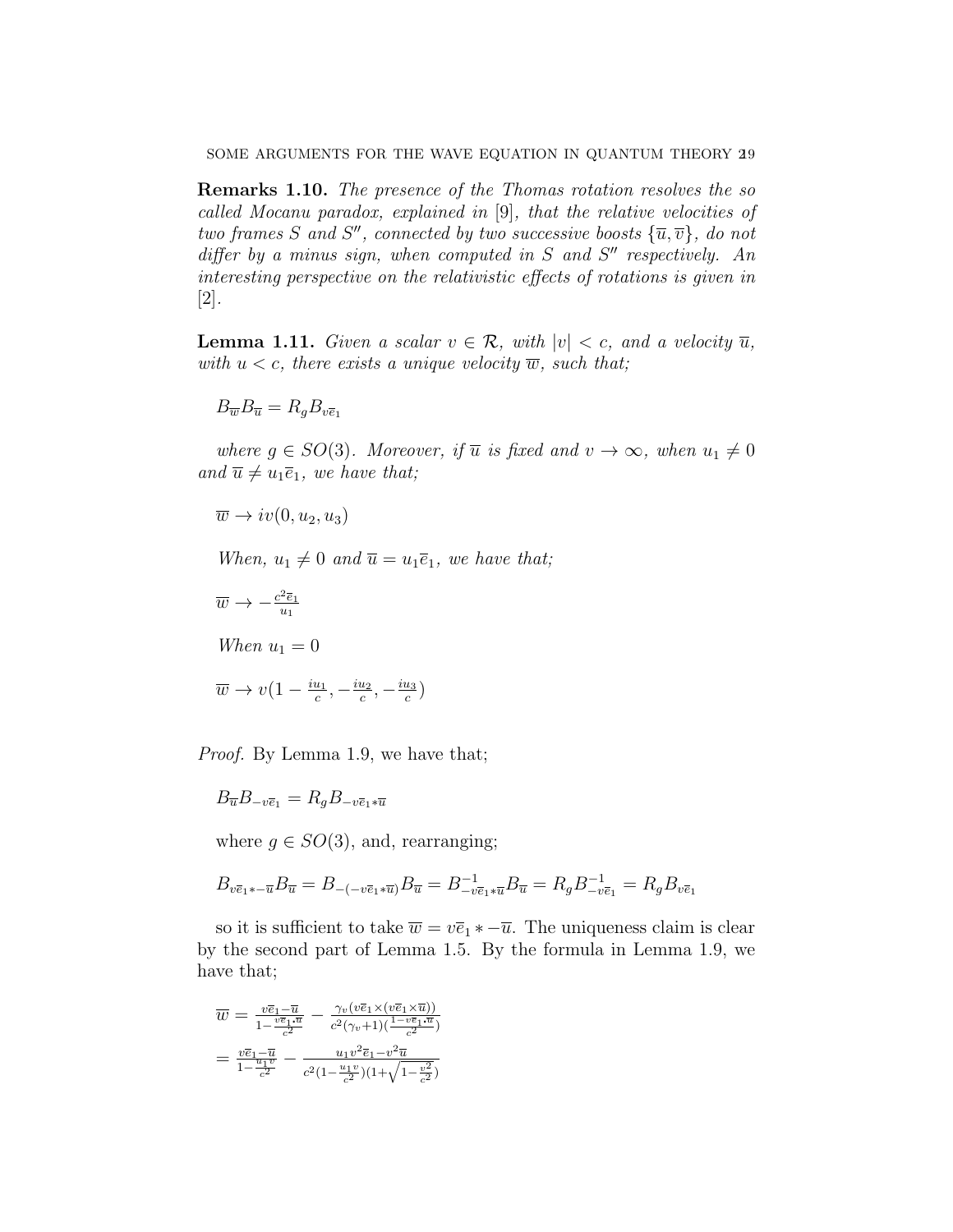For the first case, taking the limit as  $v \to \infty$ , keeping  $\overline{u}$  fixed, we obtain;

$$
\overline{w}_{\infty} = \frac{\overline{e}_1}{-\frac{u_1}{c^2}} - \frac{vu_1}{-\frac{u_1}{c}}\overline{e}_1 + \frac{v}{-\frac{u_1}{c}}\overline{u}
$$

$$
= -icv\overline{e}_1 + icv\overline{e}_1 + icv(0, \frac{u_2}{u_1}, \frac{u_3}{u_1})
$$

$$
= iv(0, u_2, u_3)
$$

In the second case, we obtain the finite limit;

$$
\overline{w}_{\infty} = \frac{\overline{e}_1}{-\frac{u_1}{c^2}} - i c v \overline{e}_1 + i c v \overline{e}_1 = -\frac{c^2 \overline{e}_1}{u_1}
$$

and, in the final case, we obtain;

$$
\overline{w}_{\infty} = \lim_{v \to \infty} (v\overline{e}_1 - \overline{u} + \frac{v^2 \overline{u}}{c^2 (1 + \sqrt{1 - \frac{v^2}{c^2}})})
$$

$$
= v\overline{e}_1 + \frac{v\overline{u}}{c^2 (\frac{i}{c})}
$$

$$
= v(1 - \frac{iu_1}{c}, -\frac{iu_2}{c}, -\frac{iu_3}{c})
$$

as required.

Definition 1.12. We extend the definition of boost matrices in Lemma 1.5 to include complex vectors  $\overline{v}$ , with  $\overline{v}^2 \neq c^2$ , where  $\overline{v}^2 = v_1^2 + v_2^2 + v_3^2$ , and  $\gamma_{\overline{v}} = \frac{1}{\sqrt{1}}$  $1-\frac{\overline{v}^2}{c^2}$ , where we can take either square root, provided we do so consistently in the definition. We denote the two complex boost matrices obtained from a complex vector  $\overline{v}$  by  $B_{\overline{v}}^1$  and  $B_{\overline{v}}^2$ . The fact that  $(B_{\overline{v}}^i)^{-1} = (B_{-\overline{v}}^i)$ , for  $1 \leq i \leq 2$ , follows easily from the real case and the fact that it holds generically, noting that  $(-\overline{v})^2 = \overline{v}^2$ , so we can take compatible square roots. Similarly, we extend the definition of  $\overline{u} * \overline{v}$ , to include complex vectors  $\overline{u}$  and  $\overline{v}$ , with  $\overline{u}^2 \notin \{0, c^2\}$ ,  $\overline{v}^2 \neq c^2$ , and  $1 + \frac{\overline{u} \cdot \overline{v}}{c^2} \neq 0$ , taking  $\overline{u} \cdot \overline{v}$  to be  $u_1v_1 + u_2v_2 + u_3v_3$ , and noting there are two possibilities,  $(\overline{u} * \overline{v})^1$  and  $(\overline{u} * \overline{v})^2$ , depending on the choice of square root in  $\gamma_{\overline{u}}$ . We extend the orthogonal group  $O(3)$ , to consist of complex transformations  $R_g$  in the spatial coordinates with  $R_g R_g^t =$  $R_g^t R_g = I$ , where t denotes transpose. We denote this group by  $G(3)$ , noting that it is a group, as  $R_g R_h (R_g R_h)^t = R_g R_h R_h^t R_g^t = R_g R_g^t = I$ , and, similarly,  $(R_g R_h)^t R_g R_h = I$ . We denote by  $SG(3)$  the subgroup of  $G(3)$  consisting of complex transformations with  $det(R_q) = 1$ . We let

 $\Box$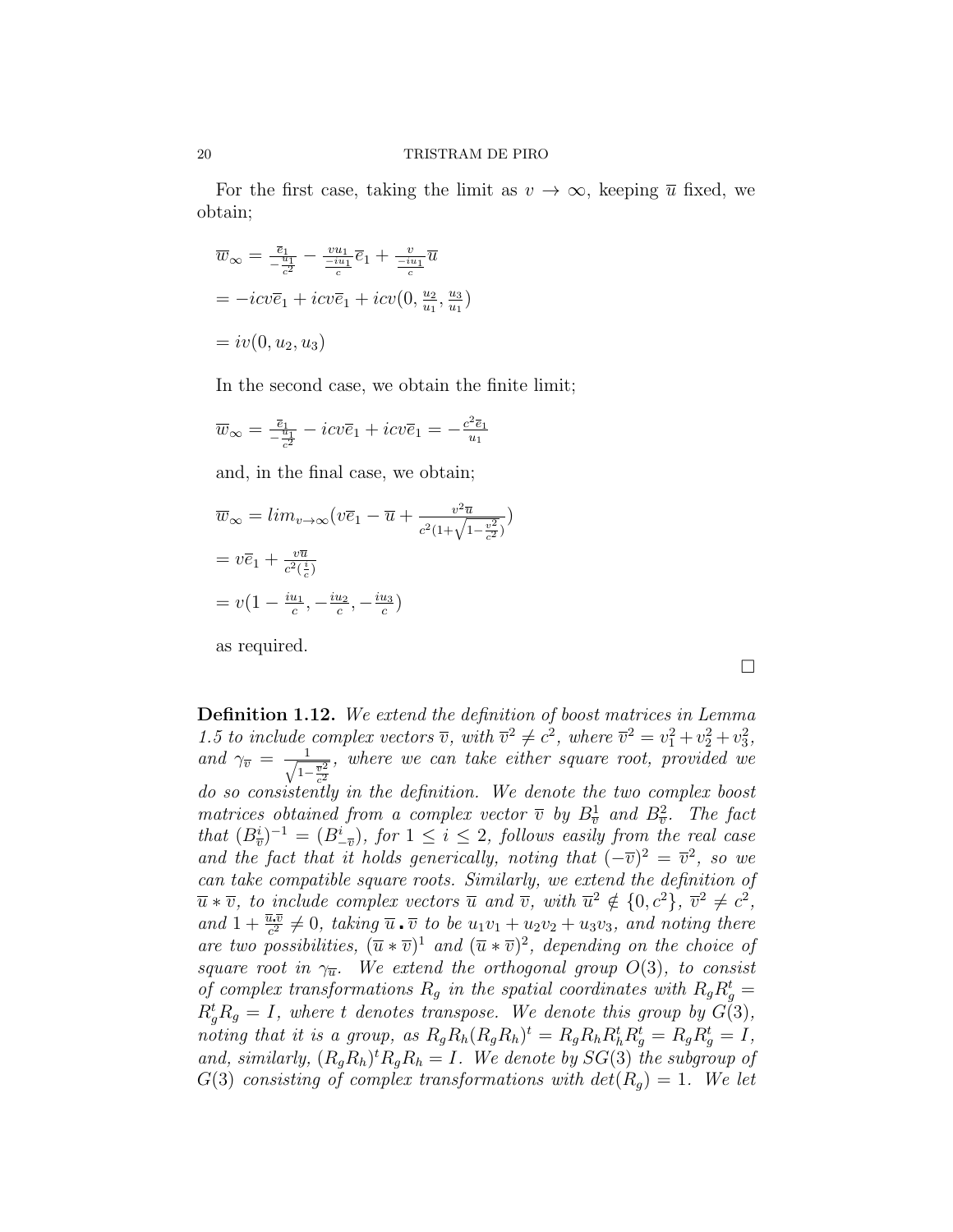$C^{an}(\mathcal{C}^4)$  denote the set of analytic functions in the variables  $(x, y, z, t)$ , and, given  $f \in C^{an}(\mathcal{C}^4)$ ,  $g \in G(3)$ , define  $f^g$  by extension from the real case. Using analytic derivatives, we similarly define the transformation  $\overline{F}^g$  of a complex vector field. We extend the definition of the operator  $\bigtriangledown$  using analytic derivatives. Let the frame  $S_{\overline{v}}$  be connected to the base frame S by one of the boost matrices  $B_{\overline{v}}^i$ ,  $1 \leq i \leq 2$ , for the complex vector  $\overline{v}$ , with  $\overline{v}^2 \neq c^2$ . Given a real valued tuple  $(\rho, \overline{J})$ , and a complex valued tuple  $(\overline{E}, \overline{B})$ , such that  $(\rho, \overline{J}, \overline{E}, \overline{B})$  satisfy Maxwell's equations in S, we extend the transformation rules, given in [1], for  $(\rho, \overline{J})$  and  $(\overline{E}, \overline{B})$ . We use the above definitions of  $\overline{u}$   $\overline{v}$  and  $\gamma_{\overline{v}}$ , for complex vectors  $\{\overline{u}, \overline{v}\}$ , with  $\overline{v}^2 \neq c^2$ , and use the choice of square root, determined by i. We can link the coordinates with the boost matrix  $B_{\overline{v}}^{i}$ , and we are only interested in the coordinates of  $\mathcal{C}^{4}$  determined by the image of  $\mathcal{R}^3 \times \mathcal{R}_{\geq 0}$ , under the boost matrix. Similarly, we define the transformation of derivatives from  $S_{\overline{v}}$  to S, using the boost matrix  $(B_{\overline{v}}^i)^{-1}$ , in coordinates  $(x'_0, x'_1, x'_2, x'_3)$  for the frame  $S_{\overline{v}}$ , by the rule  $\frac{\partial}{\partial x'_i}$  =  $\sum_{j=0}^4 ((B_{\overline{v}}^i)^{-1})_{ji} \frac{\partial}{\partial x}$  $\frac{\partial}{\partial x_j}$  .

Lemma 1.13. With the notation of Definition 1.12, we still have that the results of Lemmas 1.3, 1.5 and 1.9 hold. That is, the results  $(i)–(v)$ of Lemma 1.3 hold, with analytic derivatives, the extension of the  $\nabla$ operator, and taking  $g \in G(3)$ . Moreover, noting  $g(\overline{v})^2 = \overline{v}^2$ , so we can take compatible square roots;

$$
R_g B_{\overline{v}}^i = B_{g(\overline{v})}^i R_g
$$
, for  $1 \le i \le 2$ 

when  $g \in G(3)$ ,  $\overline{v}^2 \neq c^2$ , and we still have uniqueness of representation, that is if;

$$
R_g B_{\overline{v}}^{i_1} = R_h B_{\overline{w}}^{i_2}
$$

for  $\{g, h\} \subset G(3)$ , and  $\{\overline{v}, \overline{w}\}\,$ , with  $\overline{v}^2 \neq c^2$  and  $\overline{w}^2 \neq c^2$ , then  $g = h$ ,  $\overline{v} = \overline{w}$  and  $i_1 = i_2$  in the sense of taking compatible square roots in  $\gamma_{\overline{v}}$ or  $\gamma_{\overline{w}}$ . Finally, for  ${\overline{u}, \overline{v}}$ , with  ${\overline{u^2}, \overline{v^2} }$   $\cap$   ${0, c^2} = \emptyset$ ,  $1 + \frac{\overline{u} \cdot \overline{v}}{c^2} \neq 0$  and  $(1 + \frac{\overline{u}.\overline{v}}{c^2})^2 - (1 - \frac{\overline{u}^2}{c^2})$  $\frac{\bar{u}^2}{c^2}$ ) $(1 - \frac{\bar{v}^2}{c^2})$  $\frac{\overline{v}^2}{c^2}$   $\neq$  0, (†), taking;

 $\gamma_{\overline{u}*\overline{v}} = \gamma_{\overline{v}*\overline{u}} = \gamma_{\overline{u}}\gamma_{\overline{v}}(1 + \frac{\overline{u}.\overline{v}}{c^2})$  (\*)

we have that there exists  $g_{i_1 i_2} \in SG(3)$ , with;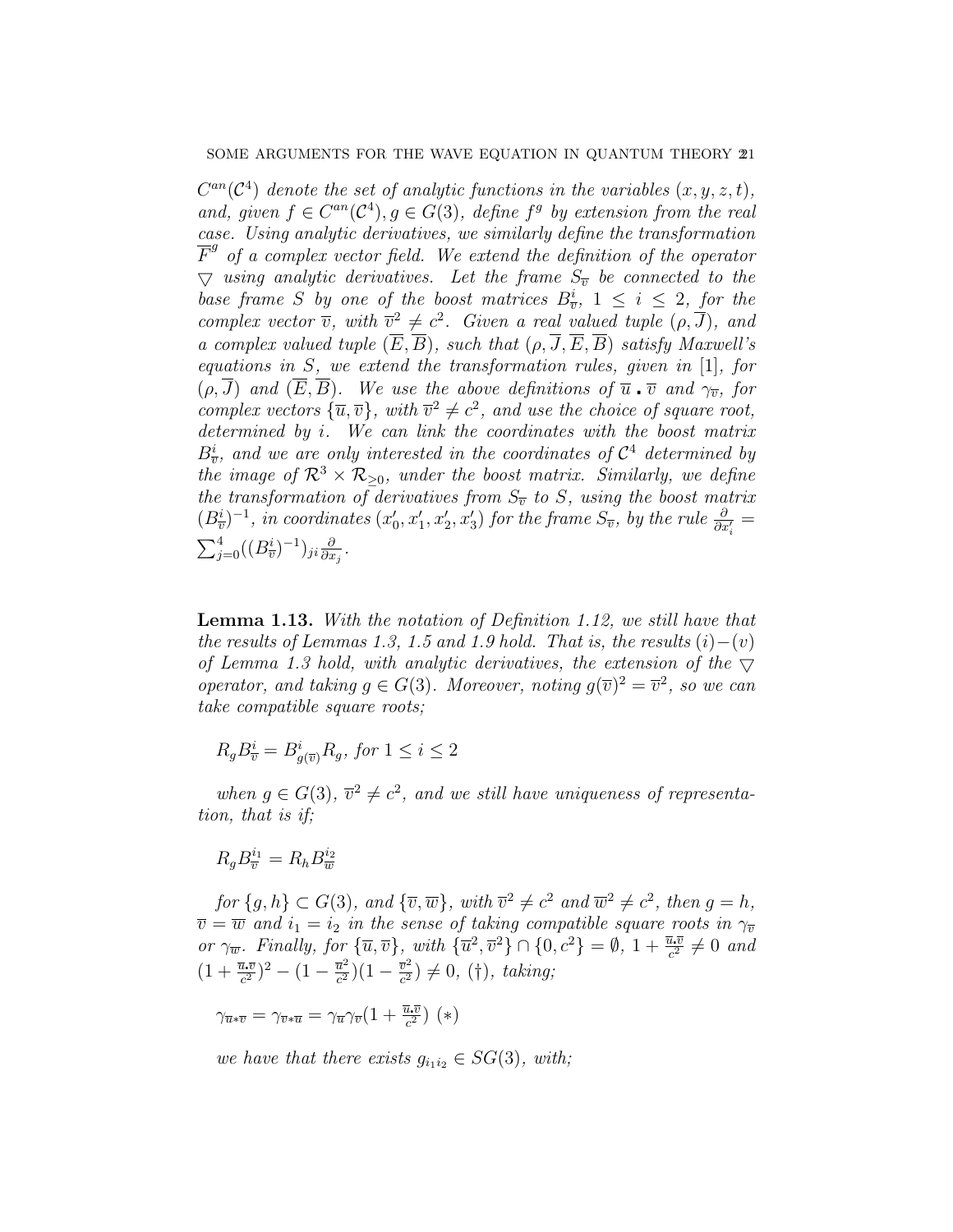$B_{\overline{v}}^{i_2}B_{\overline{u}}^{i_1}=R_{g_{i_1i_2}}B_{(\overline{u})}^{i_4}$  $\frac{i_4}{(\overline{u}*\overline{v})^{i_3}}=B_{(\overline{v})}^{i_4}$  $\frac{i_4}{(\overline{v}*\overline{u})^{i_5}}R_{g_{i_1i_2}}$ and;

$$
R_{g_{i_1i_2}}((\overline{u}*\overline{v})^{i_3})=(\overline{v}*\overline{u})^{i_5}
$$

where  $i_3$  is determined by the choice of  $i_1$ ,  $i_5$  is determined by the choice of  $i_2$ ,  $i_4$  is determined by the formula  $(*)$ , and  $g_{i_1i_2}$  is determined by the choices of  $i_1$  and  $i_2$ .

Let the frames  $S_{\overline{v}}$  and S as in the above definition, be connected by the boost matrices  $B_{\overline{v}}^i$  and  $B_{-\overline{v}}^i$ . Then, if  $(\rho_{\overline{v}}^i, \overline{J}_{\overline{i}}^i)$  $\frac{i}{v}$ ) and  $(\overline{E}_{\overline{i}}^{i})$  $\frac{i}{v}, \overline{B}^i_{\overline{\imath}}$  $\frac{v}{v}$  are the transformed quantities, we have that;

$$
\rho = (\rho_{\overline{v}}^i)^i_{-\overline{v}}, \ \overline{J} = (\overline{J}_{\overline{v}}^i)^i_{-\overline{v}}, \ \overline{E} = (\overline{E}_{\overline{v}}^i)^i_{-\overline{v}}, \ \overline{B} = (\overline{B}_{\overline{v}}^i)^i_{-\overline{v}}
$$

Let  $\{\overline{u}, \overline{v}\}$  satisfy the conditions (†) above, with frames  $\{S, S', S'', S''', S''''\},$ such that S' is connected to S by  $B_{\overline{u}}^{i_1}$ , S'' is connected to S' by  $B_{\overline{v}}^{i_2}$ , S''' is connected to S by  $B_{\overline{u}}^{i_4}$  $\frac{i_4}{(\overline{u}*\overline{v})_{i_3}}$ ,  $S''''$  is connected to S by  $R_{g_{i_1i_2}}$ ,  $S''$  is connected to S''' by  $R_{g_{i_1 i_2}}$ , S'' is connected to S'''' by  $B_{(\overline{v})}^{i_4}$  $\frac{\partial^4 u}{\partial (v*\overline{u})_{i_5}},$  for the appropriate choice of  $\{i_1, i_2, i_3, i_4, i_5\}$ , then we have, for the transformations, corresponding to the pairs  $(\rho, \overline{J})$  and  $(\overline{E}, \overline{B})$ , that;

$$
((\rho_{\overline{u}}^{i_1})_{\overline{v}}^{i_2}, (\overline{J}_{\overline{u}}^{i_1})_{\overline{v}}^{i_2}) = ((\rho_{(\overline{u}*\overline{v})_{i_3}}^{i_4})_{g_{i_1i_2}}, (\overline{J}_{(\overline{u}*\overline{v})_{i_3}}^{i_4})_{g_{i_1i_2}}) = ((\rho_{g_{i_1i_2}})_{(\overline{v}*\overline{u})_{i_5}}^{i_4}, (\overline{J}_{g_{i_1i_2}})_{(\overline{v}*\overline{u})_{i_5}}^{i_4})
$$

$$
((\overline{E}_{\overline{u}}^{i_1})_{\overline{v}}^{i_2}, (\overline{B}_{\overline{u}}^{i_1})_{\overline{v}}^{i_2}) = ((\overline{E}_{(\overline{u}*\overline{v})_{i_3}})_{g_{i_1i_2}}, (\overline{B}_{(\overline{u}*\overline{v})_{i_3}}^{i_4})_{g_{i_1i_2}}) = ((\overline{E}_{g_{i_1i_2}})_{(\overline{v}*\overline{u})_{i_5}}^{i_4}, (\overline{B}_{g_{i_1i_2}})_{(\overline{v}*\overline{u})_{i_5}}^{i_4})
$$

Moreover, the transformation of derivatives from  $S''$  to  $S$  is independent of the path taken, in the sense that for coordinates  $\{x'', y'', z'', t''\}$ in  $S''$ ;

$$
(B^{i_4}_{(\overline{u}*\overline{v})_{i_3}})^{-1}(R_{g_{i_1i_2}})^{-1}(\tfrac{\partial}{\partial x_i''}) = (B^{i_1}_{\overline{u}})^{-1}(B^{i_2}_{\overline{v}})^{-1}(\tfrac{\partial}{\partial x_i''}) = (R_{g_{i_1i_2}})^{-1}(B^{i_4}_{(\overline{v}*\overline{u})_{i_5}})^{-1}(\tfrac{\partial}{\partial x_i''})
$$

*Proof.* For the first part, in  $(i)$ , we use the complex linearity of the analytic derivatives. For  $(ii)$ , we still have the property  $(g^{-1})_{ji} = g_{ij}$  for the complex entries of  $g \in G(3)$ , the rest follows using the chain rule for analytic functions. For  $(iii)$ , we again use the properties mentioned to prove  $(i)$ ,  $(ii)$ .  $(iv)$  is similar, using the definition of the inverse of a complex matrix  $A^{-1} = \frac{1}{det}$  $\frac{1}{det(A)} (cof(A))^t$ . (v) is similar to (iv). For the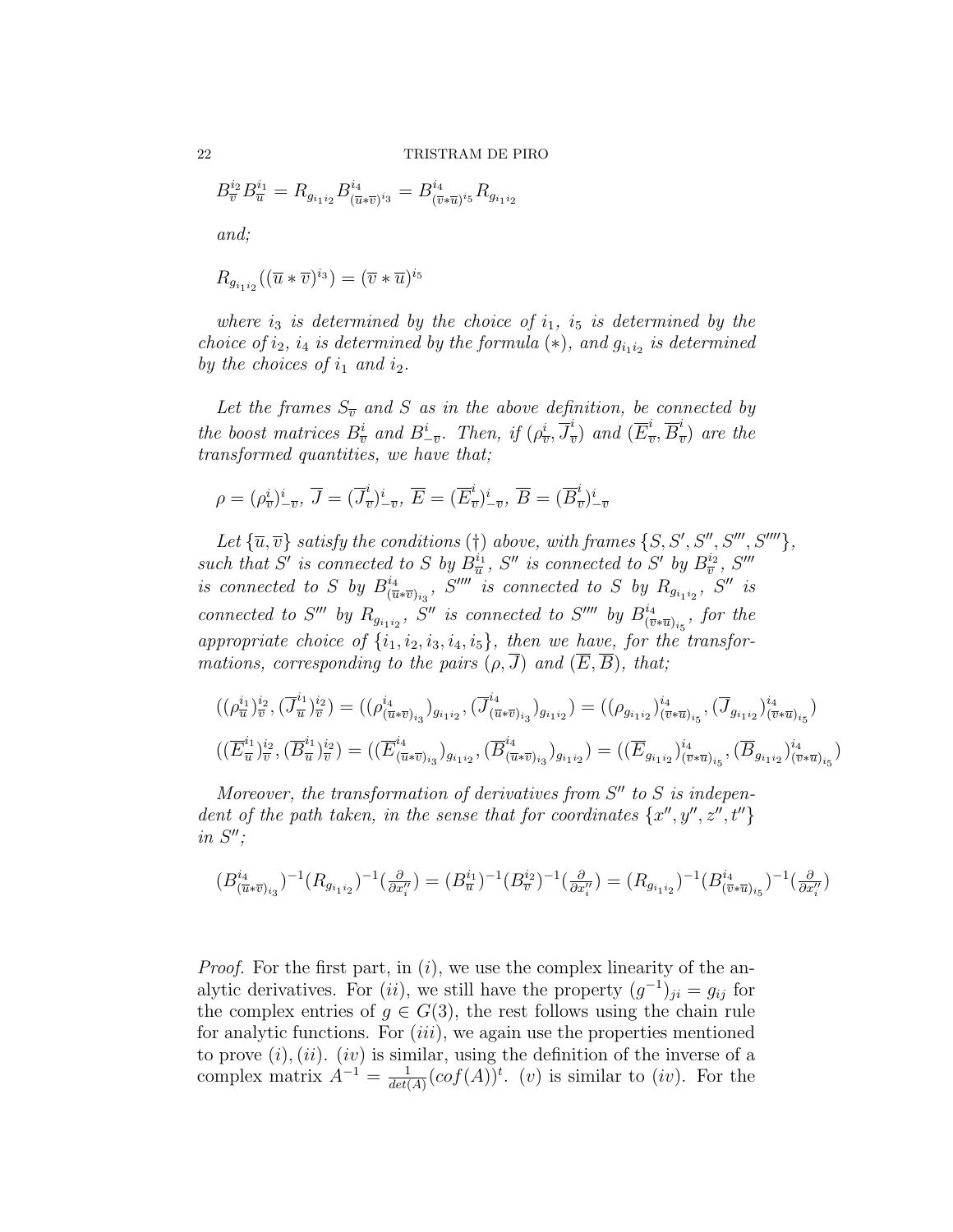second part, the fact that  $g(\overline{v})^2 = \overline{v}^2$  for  $g \in G(3)$  is a simple calculation using the definitions. We first prove the footnote relations;

$$
R_{g}B_{v\overline{e}_{1}}^{i}=B_{g(v\overline{e}_{1})}^{i}R_{g}\ (1\leq i\leq 2)
$$

for any  $v \in \mathcal{C}$  with  $v^2 \neq c^2$ . These follow, using the properties of  $g \in G(3)$  and the fact that the identity  $\gamma_{v\bar{e}_1}^2(1-\frac{v^2}{c^2})$  $(\frac{v^2}{c^2}) = 1$  holds for either choice of square root in  $\gamma_{v\bar{e}_1}$ . The rest of the proof follows similarly to Lemma 1.5. We note that if  $\overline{v}^2 \neq c^2$ , then for a choice  $v \in \mathcal{C}$  of the square root of  $\overline{v}^2$ , we have that  $(\frac{\overline{v}}{v})^2 = 1$ . We can then find  $g \in SG(3)$ with  $g(\bar{e}_1) = \frac{\bar{v}}{v}$ , by taking a matrix with first column  $\frac{\bar{v}}{v}$ , then choosing  $\overline{h}$ , with  $\frac{\overline{v}}{v} \cdot \overline{h} = 0$ , and  $h_1^2 + h_2^2 + h_3^2 = 1$  as the second column, and finally taking the complex cross product  $\frac{\overline{v}}{v} \times \overline{h}$  as the third column. Interchanging the second and third columns if necessary, we can ensure  $det(g) = 1$ . Then  $g(v\overline{e}_1) = \overline{v}$  by linearity and  $v^2 \neq c^2$ . For the uniqueness claim, we can compute  $B_{\overline{w}}^{i_2} B_{-\overline{v}}^{i_2}$  and using the definition of  $G(3)$ , obtain the same relations, including;

$$
\gamma_{\overline{w}} w_j = \gamma_{\overline{v}} v_j, \text{ for } (1 \le j \le 3) (*)
$$

for the appropriate choices of a square root in  $\gamma_{\overline{v}}$  and  $\gamma_{\overline{w}}$ . As in the proof, we conclude that  $\gamma_{\overline{v}} = \gamma_{\overline{w}}$ , which from (\*) implies that  $\overline{v} = \overline{w}$  and that we have taken compatible square roots  $i_1$  and  $i_2$ . For the final part, we note that, using the real formula for  $\bar{u} * \bar{v}$ , the matrices  ${B_{\overline{u}}, B_{\overline{v}}, B_{\overline{u}*\overline{v}}, R_q}$  depend algebraically and rationally on the parameters  $\{\overline{u}, \overline{v}, \gamma_{\overline{u}}, \gamma_{\overline{v}}, \gamma_{\overline{u}*\overline{v}}\}$ , where  $\{\overline{u}, \overline{v}\}$  are real vectors with  $max(\overline{u}^2, \overline{v}^2) < c^2$ . It follows that the identity;

$$
B_{\overline{v}}B_{\overline{u}} = R_g B_{\overline{u}*\overline{v}} \; (**)
$$

amounts to a set of rational algebraic identities  $R_i = 0, 1 \leq i \leq 16$ , involving  ${\overline{u}, \overline{v}, \gamma_{\overline{u}}, \gamma_{\overline{v}}, \gamma_{\overline{u}*\overline{v}}}$  as well. As noted in [10], these identities are still true when we make the substitution  $\gamma_{\overline{u}} \gamma_{\overline{v}} (1 + \frac{\overline{u} \cdot \overline{v}}{c^2})$ , (\*\*\*), for  $\gamma_{\overline{u}*\overline{v}}$ . We let  $V \subset \mathcal{C}^6$ , be the open subvariety defined by;

$$
V = \{ (\overline{u}, \overline{v}) \in \mathcal{C}^6 : \{ \overline{u}^2, \overline{v}^2 \} \cap \{ 0, c^2 \} = \emptyset, 1 + \frac{\overline{u} \cdot \overline{v}}{c^2} \neq 0, (1 + \frac{\overline{u} \cdot \overline{v}}{c^2})^2
$$

$$
-(1 - \frac{\overline{u}^2}{c^2})(1 - \frac{\overline{v}^2}{c^2}) \neq 0 \}
$$

and  $C \subset V \times \mathcal{C}^2$  be the double cover of V defined by: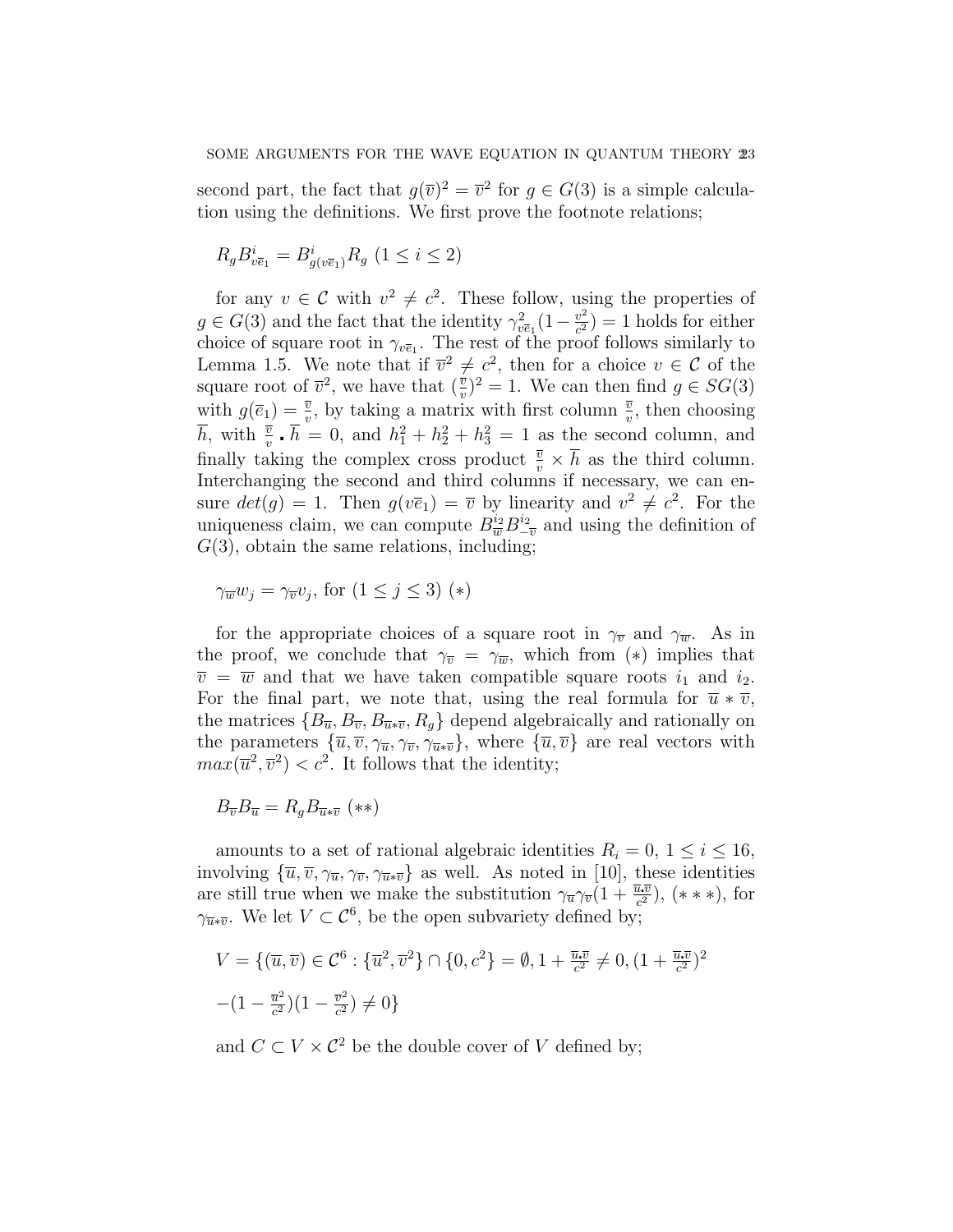24 TRISTRAM DE PIRO

$$
C = \{(\overline{u}, \overline{v}, w_1, w_2) \in V \times \mathcal{C}^2 : w_1^2 = \frac{1}{1 - \frac{\overline{u}^2}{c^2}}, w_2^2 = \frac{1}{1 - \frac{\overline{v}^2}{c^2}}\}
$$

Making the substitutions  $w_1$  for  $\gamma_{\overline{u}}$  and  $w_2$  for  $\gamma_{\overline{v}}$ , the closed rational algebraic relations  $R_i(\overline{u}, \overline{v}, w_1, w_2) = 0$  hold generically on C. The conditions on  $\{\overline{u}, \overline{v}\}$  are necessary to ensure the denominators in the definitions of  ${B_{\overline{u}}, B_{\overline{v}}, B_{\overline{u}*\overline{v}}, R_q}$  are non-zero on C, so, by construction the rational functions  $R_i$  have no poles. It follows that the  $R_i$ are identically zero on  $C$ . In particular, the identity  $(**)$  holds for all complex vectors  $\{\overline{u}, \overline{v}\}\$  with  $\{\overline{u}^2, \overline{v}^2\} \cap \{0, c^2\} = \emptyset$ ,  $1 + \frac{\overline{u} \cdot \overline{v}}{c^2} \neq 0$ ,  $(1+\frac{\overline{u}.\overline{v}}{c^2})^2-(1-\frac{\overline{u}^2}{c^2}$  $\frac{\overline{u}^2}{c^2}$ ) $(1-\frac{\overline{v}^2}{c^2})$  $(\frac{\overline{v}^2}{c^2}) \neq 0$ , and choices of square root in  $\{\gamma_{\overline{u}}, \gamma_{\overline{v}}\},\$ (†). We need to take  $\gamma_{\overline{u}*\overline{v}} = \gamma_{\overline{u}}\gamma_{\overline{v}}(1 + \frac{\overline{u}\cdot\overline{v}}{c^2})$ , and the coefficients  $\{c_1, c_2\}$ in  $g_{i_1 i_2}$ , see the footnote in Lemma 1.9, must be determined by the choices in (†). Again, formulating the property  $g \in SG(3)$  as a set of closed conditions, and using the fact that they holds generically, we obtain that  $g_{i_1i_2} \in SG(3)$ . Finally, we need to check that the identity (\*\*\*) holds up to a minus sign, for any choice of root in  $\{\gamma_{\overline{u}}, \gamma_{\overline{v}}, \gamma_{\overline{u}*\overline{v}}\}$ , and for  $\{\overline{u}, \overline{v}\}$  satisfying the usual conditions. This follows by verifying the identity given in [10];

$$
(\overline{u} * \overline{v})^2 = \frac{(\overline{u} + \overline{v})^2}{(1 + \frac{\overline{u} \cdot \overline{v}}{c^2})^2} - \frac{1}{c^2} \frac{(\overline{u} \times \overline{v})^2}{(1 + \frac{\overline{u} \cdot \overline{v}}{c^2})^2}
$$

This is a straightforward calculation involving verifying the identities;

$$
\overline{u} \times (\overline{u} \times \overline{v}) = (\overline{u} \cdot \overline{v})^2 - \overline{u}^2 \overline{v}^2, (\overline{u} \times \overline{v})^2 = \overline{u}^2 \overline{v}^2 - (\overline{u} \cdot \overline{v})^2
$$

for complex vectors. Then, computing  $\gamma_{\overline{u}*\overline{v}}$  gives the result. We thus obtain the relation;

$$
B_{\overline{v}}^{i_2} B_{\overline{u}}^{i_1} = R_{g_{i_1 i_2}} B_{(\overline{u} * \overline{v})^{i_3}}^{i_4} (\dagger \dagger)
$$

for some  $g_{i_1i_2} \in SG(3)$ . For the rest of the proof, we can follow the argument in Lemma 1.9. Note that the conditions in this Lemma on  $\{\overline{u}, \overline{v}\}\$ are symmetric, so that making the substitutions,  $-\overline{v}$  for  $\overline{u}$  and  $-\overline{u}$  for  $\overline{v}$ , observing the choice of root for  $\gamma_{\overline{v}*\overline{u}}$  is admissible for  $\gamma_{-\overline{v}*\overline{u}}$ or  $\gamma_{-(\bar{v}*\bar{u})}$ , we can use the first part of this lemma, to conclude that there exists  $h \in SG(3)$  with;

$$
B_{\overline{v}}^{i_2} B_{\overline{u}}^{i_1} = B_{(\overline{v} * \overline{u})^{i_5}}^{i_6} R_h \; (\dagger \dagger \dagger)
$$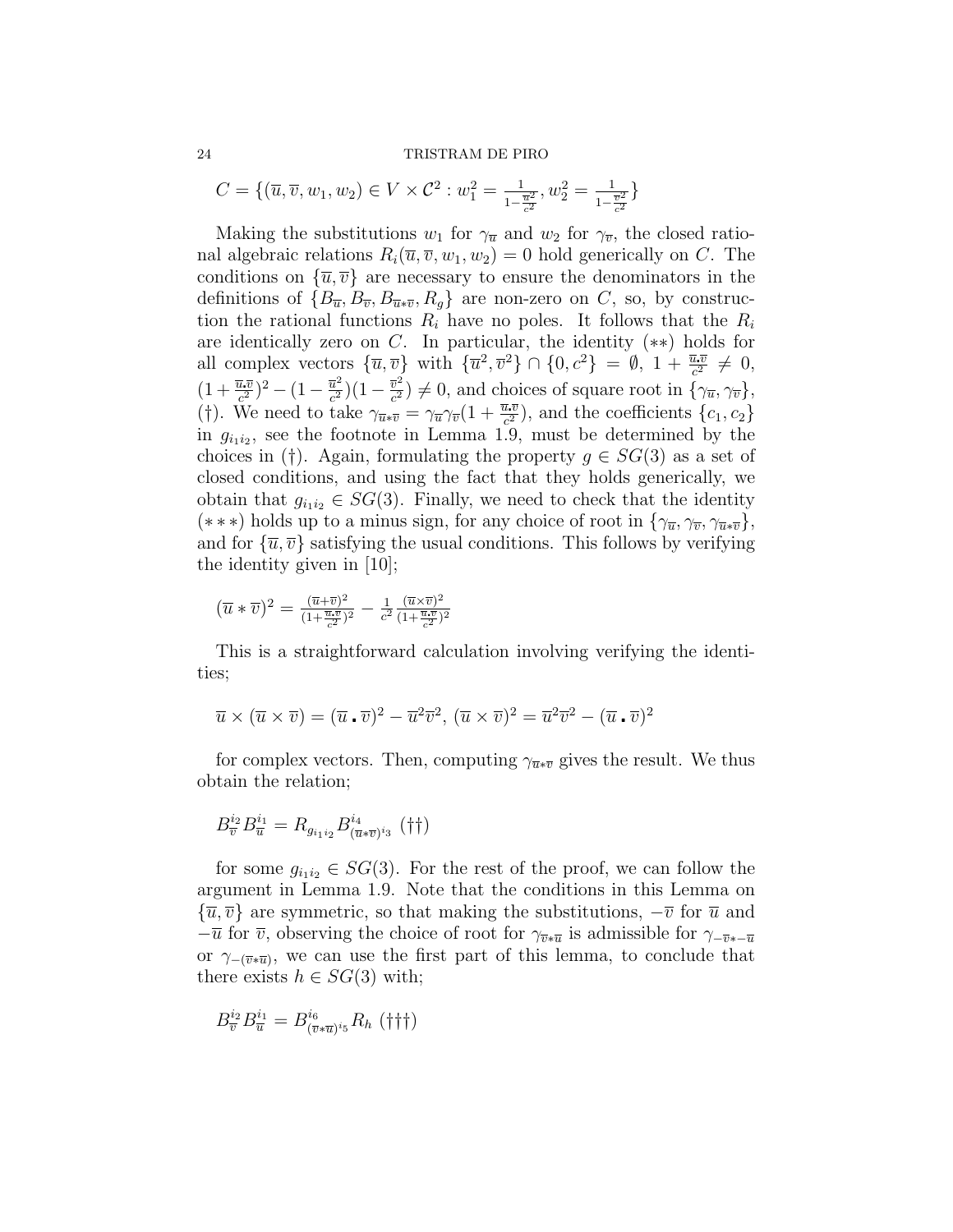where  $i<sub>6</sub>$  is determined by the formula (\*) in the statement of the Lemma. Then, we can use the conjugation result (††), applied to (†), noting that  $((\overline{u} * \overline{v})^{i_3})^2 \neq c^2$ , by  $(*)$ , to obtain;

$$
B_{\overline{v}}^{i_2} B_{\overline{u}}^{i_1} = B_{g_{i_1 i_2}((\overline{u} * \overline{v})^{i_3})}^{i_4} R_{g_{i_1 i_2}}
$$

By the uniqueness of representation, noting that  $((\overline{v} * \overline{v})^{i_5})^2 \neq c^2$ and  $(g_{i_1 i_2}((\overline{u} * \overline{v})^{i_3}))^2 \neq c^2$ , we conclude that  $h = g_{i_1 i_2}, i_4 = i_6$ , and  $g_{i_1 i_2}((\overline{u} * \overline{v})^{i_3}) = (\overline{v} * \overline{u})^{i_5}$  as required.

The next claim can be seen by following through the computation for real  $\overline{v}$ , with  $|\overline{v}| < c$ . For the penultimate claim, we can use the fact that  $(\rho, \overline{J})$  transforms as a four-vector, and the components of  $\{\overline{E}, \overline{B}\}$ transform as part of the covariant field tensor, see [3]. Then we can use the result that the identities holds for generically independent real  ${\overline{u}, \overline{v}}$ , with  $|\overline{u}| < c$  and  $|\overline{v}| < c$ . For the last claim, we can just use the identification of matrices in (∗∗) of the lemma.

## Lemma 1.14. Limit Frames

Given a series of frames  $S_{f(s)\overline{v}}$ , where  $|\overline{v}| = 1$ , connected to the base frame S by the boost matrices  $B_{f(s)\overline{v}}$ , with  $\lim_{s\to\infty}f(s)=\infty$ , f smooth and positive real-valued on  $\mathcal{R}_{>0}$ , the boost matrix  $\lim_{s\to\infty, f(s)\neq c} B_{f(s)\overline{v}}$ exists, with a given choice of square root, and defines a limit frame  $S_{\infty}$ . Given a series of transformations  $(\rho_{f(s)\overline{v}}, \overline{J}_{f(s)\overline{v}})$  and  $(\overline{E}_{f(s)\overline{v}}, \overline{B}_{f(s)\overline{v}})$  of  $(\rho, \overline{J})$  and  $(\overline{E}, \overline{B})$  from the base frame S, we define the transformation to  $S_{\infty}$  by taking the limit as  $s \to \infty$ , of the transformation rules, see [1], for the pairs  $(\rho_{f(s)\overline{v}}, \overline{J}_{f(s)\overline{v}})$  and  $(\overline{E}_{f(s)\overline{v}}, \overline{B}_{f(s)\overline{v}})$ . If  $((\rho, \overline{J})$  is a real pair and  $(\overline{E}, \overline{B})$  is a complex valued pair, then the limit exists at the corresponding coordinates in  $S_{\infty}$ . Defining the transformation of derivatives from  $S_{\infty}$  to S in the usual way by  $(lim_{s\rightarrow\infty,f(s)\neq c}B_{f(s)\overline{v}})^{-1}$ , we have that the transformation is given by  $\lim_{s\to\infty, f(s)\neq c}((B_{f(s)\overline{v}})^{-1}).$ In particularly, the limit definitions are independent of the choice of f with  $lim_{s\to\infty}f(s)=\infty$ .

*Proof.* For the first claim, using the formula for the boost matrix  $B_{f(s)\overline{v}}$ , given in Lemma 1.5;

$$
B_{f(s)\overline{v}} = I + \frac{\gamma_s b_{f(s)\overline{v}}}{c} + \frac{\gamma_s^2 b_{f(s)\overline{v}}^2}{c^2(\gamma_s+1)}
$$

where  $\gamma_s = \frac{1}{\sqrt{1-\frac{3}{2}}}$  $1-\frac{f(s)^2}{2}$  $\overline{c^2}$ . We can compute the limit, taking a positive

square root;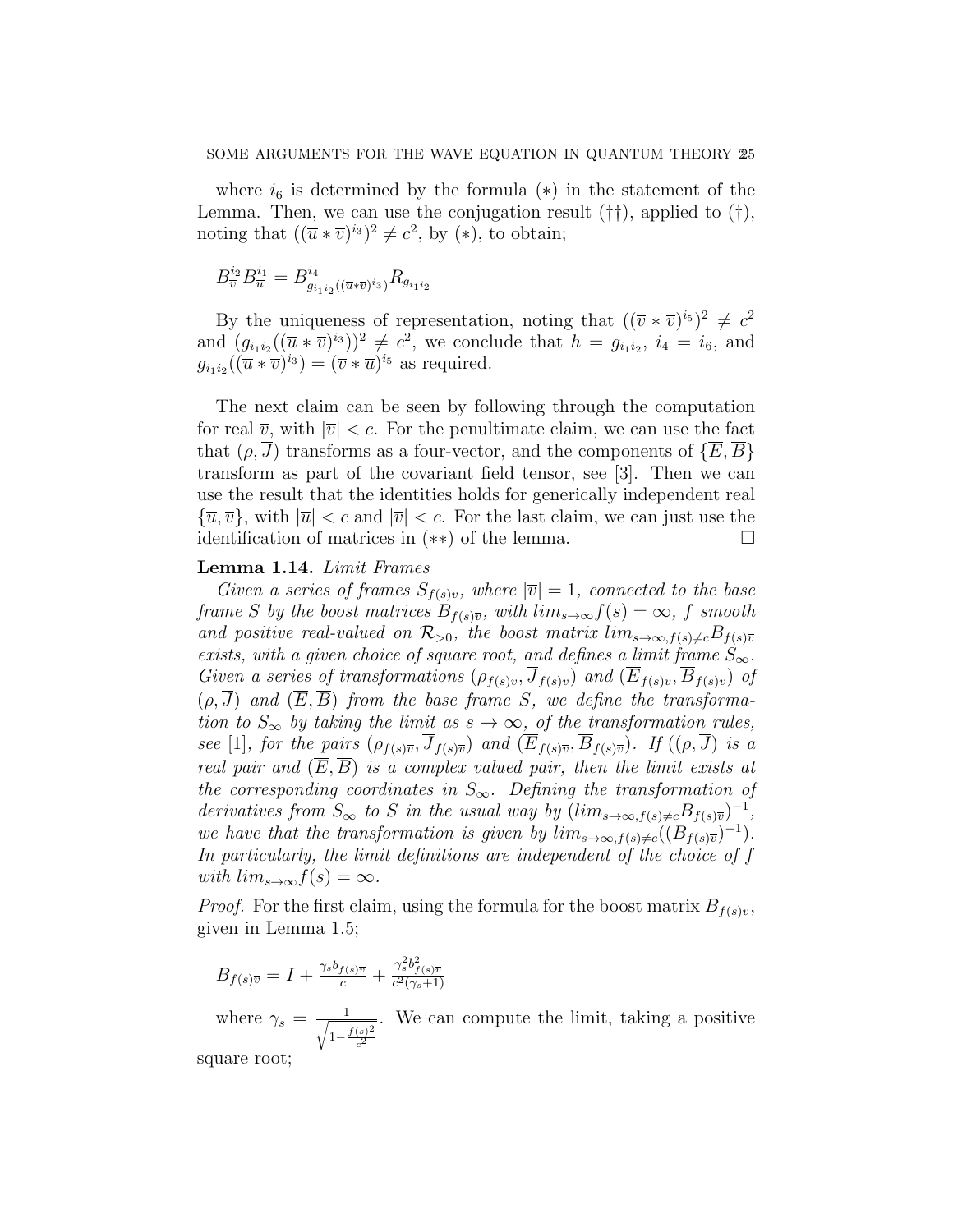$$
lim_{s \to \infty, f(s) \neq c} (\gamma_s + 1) = 1 + lim_{s \to \infty, f(s) \neq c} \frac{1}{\sqrt{1 - \frac{f(s)^2}{c^2}}}
$$
  
= 1 + lim\_{s \to \infty, f(s) \neq c} \frac{1}{f(s)\sqrt{\frac{1}{f(s)}^2 - \frac{1}{c^2}}} = 1  

$$
lim_{s \to \infty, f(s) \neq c} f(s)\gamma_s = lim_{s \to \infty, f(s) \neq c} \frac{f(s)}{\sqrt{1 - \frac{f(s)^2}{c^2}}}
$$
  
= 
$$
lim_{s \to \infty, f(s) \neq c} \frac{1}{\sqrt{\frac{1}{f(s)^2} - \frac{1}{c^2}}} = -ic
$$
  

$$
lim_{s \to \infty, f(s) \neq c} f(s)^2 \gamma_s^2 = lim_{s \to \infty, f(s) \neq c} \frac{f(s)^2}{1 - \frac{f(s)^2}{c^2}} = -c^2
$$

It is then straightforward to see that that  $\lim_{s\to\infty, f(s)\neq c} \left(\frac{\gamma_s b_{f(s)\overline{v}}}{c}\right)$  $\frac{f(s)\overline{v}}{c}$ ) $ij$ and  $\lim_{s\to\infty, f(s)\neq c}(\frac{\gamma_s^2 b_{f(s)\overline{v}}^2}{c^2(\gamma_s+1)})_{ij}$  exist for  $0\leq i,j\leq 4$ , as required. For the second claim, we have that;

$$
\rho_{f(s)\overline{v}} = \gamma_s (\rho - \frac{}{c^2})
$$

$$
\overline{J}_{f(s)\overline{v}} = \gamma_s (\overline{J}_{\parallel, s} - f(s)\overline{v}\rho) + \overline{J}_{\perp, s}
$$

We have , for a vector field  $\overline{F}$  and scalar  $\rho$ , that;

$$
lim_{s \to \infty} \overline{F}_{||,s} = lim_{s \to \infty} \frac{\langle \overline{F}, f(s)\overline{v} \rangle f(s)\overline{v}}{f(s)^2} = \langle \overline{F}, \overline{v} \rangle \overline{v} = \overline{F}_{||}
$$

so that;

$$
lim_{s \to \infty, f(s) \neq c} \overline{F}_{\perp, s} = \overline{F} - \overline{F}_{\parallel, s} = \overline{F}_{\perp}
$$
  
and  $lim_{s \to \infty, f(s) \neq c} \gamma_s \overline{F}_{\parallel, s} = lim_{s \to \infty} \gamma_s \frac{\langle \overline{F}, f(s) \overline{v} \rangle f(s) \overline{v}}{f(s)^2} = 0$ 

As above, we have that  $\lim_{s\to\infty, f(s)\neq c} \gamma_s \rho = 0$ , and

 $lim_{s\to\infty,f(s)\neq c}\gamma_s \ <\ f(s)\overline{v},\overline{F} \ > = \ lim_{s\to\infty}\gamma_s f(s) \ < \ \overline{v},\overline{F} \ > = \ -ic \ <$  $\overline{v}, F >$ 

 $lim_{s\to\infty, f(s)\neq c}\gamma_s f(s)\overline{v}\rho = -ic\overline{v}\rho$ 

so that;

$$
lim_{s\to\infty, f(s)\neq c}\rho_{f(s)\overline{v}}=\frac{i}{c}<\overline{v}, \overline{J}>
$$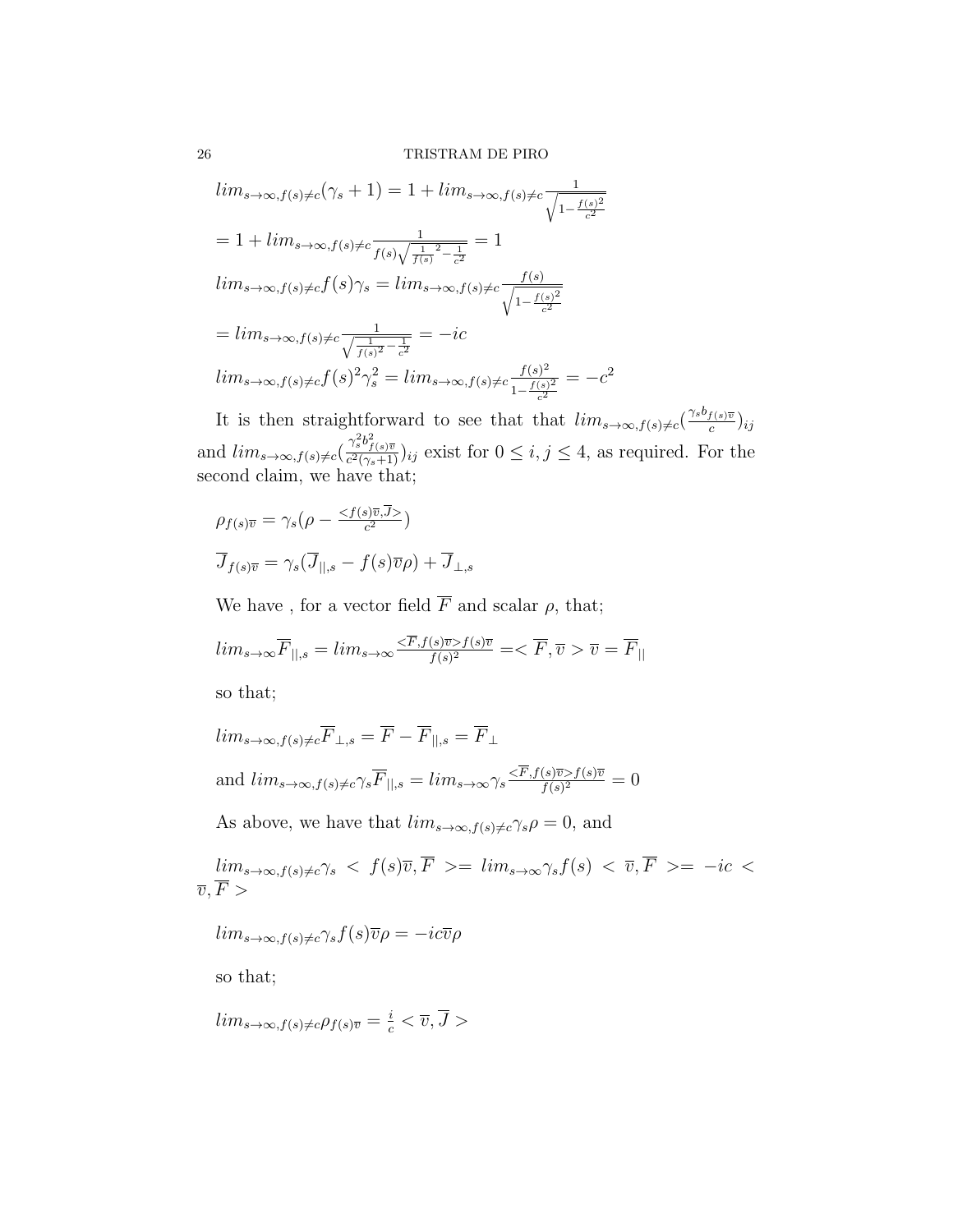$$
lim_{s\to\infty, f(s)\neq c}\overline{J}_{f(s)\overline{v}}=ic\overline{v}\rho+\overline{J}_{\perp}
$$

Similarly, we have that;

$$
\overline{E}_{f(s)\overline{v}} = \overline{E}_{||,s} + \gamma_s (\overline{E}_{\perp,s} + f(s)\overline{v} \times \overline{B})
$$

$$
\overline{B}_{f(s)\overline{v}} = \overline{B}_{||,s} + \gamma_s (\overline{B}_{\perp,s} - \frac{f(s)\overline{v} \times \overline{E}}{c^2})
$$

so that, using the above computations again, replacing  $\langle \overline{v}, \overline{F} \rangle$  by  $\overline{v} \times \overline{F}$ ;

$$
lim_{s \to \infty, f(s) \neq c} \overline{E}_{f(s)\overline{v}} = \overline{E}_{||} - ic(\overline{v} \times \overline{B})
$$
  

$$
lim_{s \to \infty, f(s) \neq c} \overline{B}_{f(s)\overline{v}} = \overline{B}_{||} + \frac{i}{c} (\overline{v} \times \overline{E})
$$

For the penultimate claim we have that  $\lim_{s\to\infty, f(s)\neq c}B_{f(s)\overline{v}}$  is invertible, which can be seen from the inverse boost matrix, replacing  $\bar{v}$  by  $-\overline{v}$ , and noting the limit exists again. Then, we can use the formula for the inverse of a matrix, and elementary properties of limits. The last claim is clear from the above calculation.

Definition 1.15. In the context of special relativity, we choose coordinates  $x^0 = ct$ ,  $x^1 = x$ ,  $x^2 = y$ ,  $x^3 = z$ . We have the coordinate relationship for the Lorentz transformation;

$$
x^{0'} = \gamma (x^0 - \frac{vx^1}{c})
$$

$$
x^{1'} = \gamma (x^1 - \frac{vx^0}{c})
$$

$$
x^{2'} = x^2
$$

$$
x^{3'} = x^3
$$

where v is the velocity of a boost in the x-direction, and  $\gamma = \frac{1}{\sqrt{1-\epsilon}}$  $1-\frac{v^2}{c^2}$ .

We can encode the transformation with the Lorentz matrix given by  $\overline{\Lambda}$ , which is defined by;

$$
(\overline{\Lambda})_{00} = (\overline{\Lambda})_{11} = \gamma
$$

 $\Box$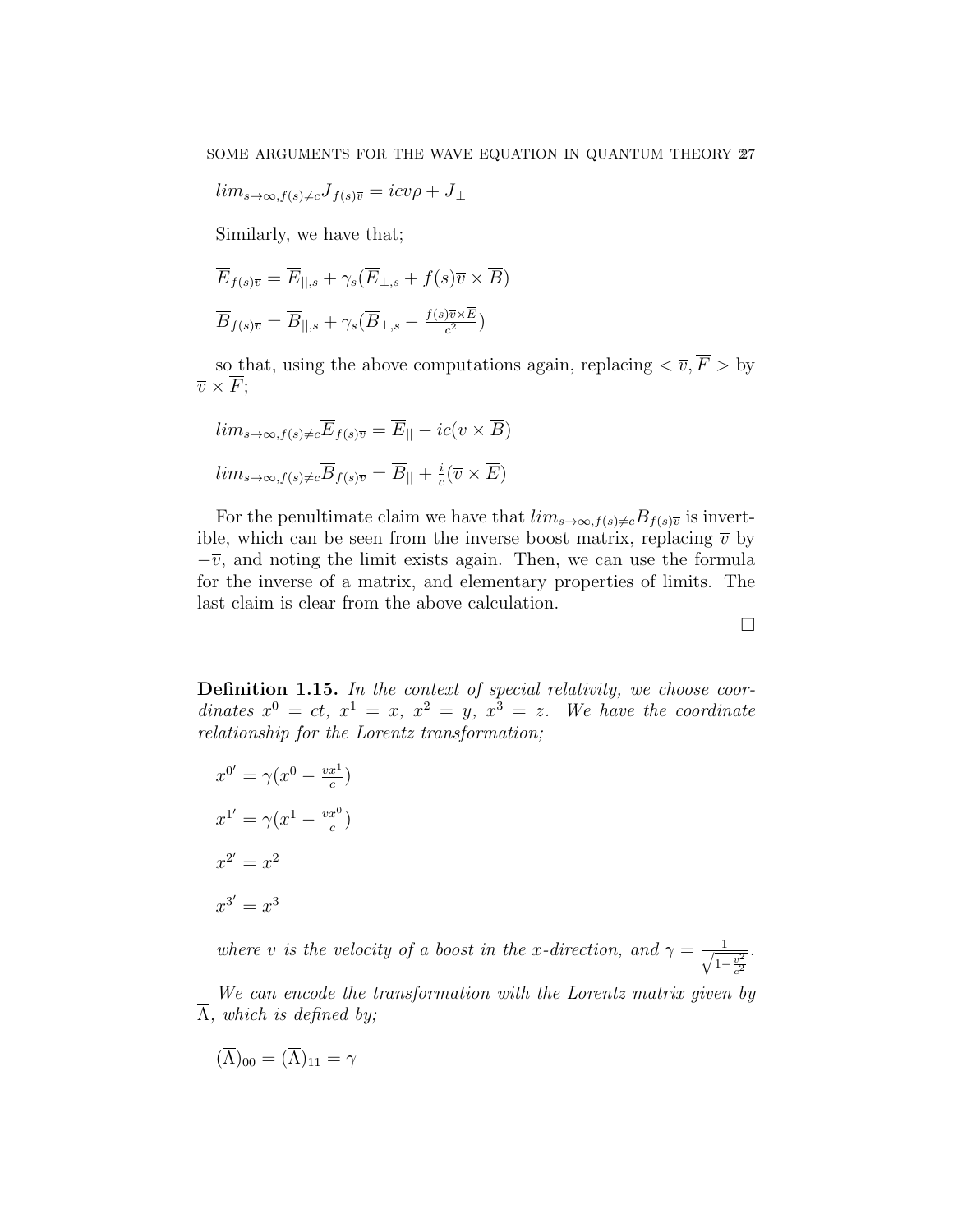$$
(\Lambda)_{01} = (\Lambda)_{10} = -\gamma \beta
$$
  
\n
$$
(\overline{\Lambda})_{22} = (\overline{\Lambda})_{33} = 1
$$
  
\n
$$
(\overline{\Lambda})_{ij} = 0, \text{ otherwise, for } 0 \le i, j \le 3
$$
  
\nwhere  $\beta = \frac{v}{c}$ . We let;  
\n
$$
\sigma = \frac{\epsilon_0}{2} (e^2 + c^2 b^2)
$$

where  $e = |\overline{E}|$ ,  $b = |\overline{B}|$ , and  $\{\overline{E}, \overline{B}\}$  are electric and magnetic fields, satisfying Maxwell's equations, in the rest frame. We let;

$$
\overline{g} = (g_1, g_2, g_3) = \epsilon_0(\overline{E} \times \overline{B})
$$

For  $1 \leq i, j \leq 3$ , we let;

$$
p_{ij} = -\epsilon_0 (e_i e_j + c^2 b_i b_j - \frac{1}{2} \delta_{ij} (e^2 + c^2 b^2))
$$

be Maxwell's stress tensor, where  $\overline{E} = (e_1, e_2, e_3)$  and  $\overline{B} = (b_1, b_2, b_3)$ . The stress energy tensor is given by  $\overline{M}$ , defined by;

$$
(\overline{M})_{00} = \sigma
$$
  
\n
$$
(\overline{M})_{i0} = cg_i, \text{ for } 1 \le i \le 3
$$
  
\n
$$
(\overline{M})_{0j} = cg_j, \text{ for } 1 \le j \le 3
$$
  
\n
$$
(\overline{M})_{ij} = p_{ij}, \text{ for } 1 \le i, j \le 3
$$

It transforms between inertial frames, using the summation rule, see [8];

$$
(\overline{M}')_{i'j'} = (\overline{\Lambda})_{ii'}(\overline{\Lambda})_{jj'}(\overline{M})_{ij}
$$

**Lemma 1.16.** Suppose that  $(\rho, \overline{J})$  satisfies the continuity equation and is surface non-radiating in the sense of Definition 2.8 of [6], then there exist 3 real families of electric and magnetic fields, indexed by  $v \in \mathcal{R}$ ,  $(\overline{E}_v^1)$  $\frac{1}{v}, \overline{B}_v^1$  $_v^1),\, (\overline{E}_v^2$  $v^2, \overline{B}_v^2$  $_v^2),\, (\overline{E}_v^3$  $v^3, \overline{B}_v^3$  $v_v$ ), satisfying Maxwell's equations in the rest frame S and the additional equations;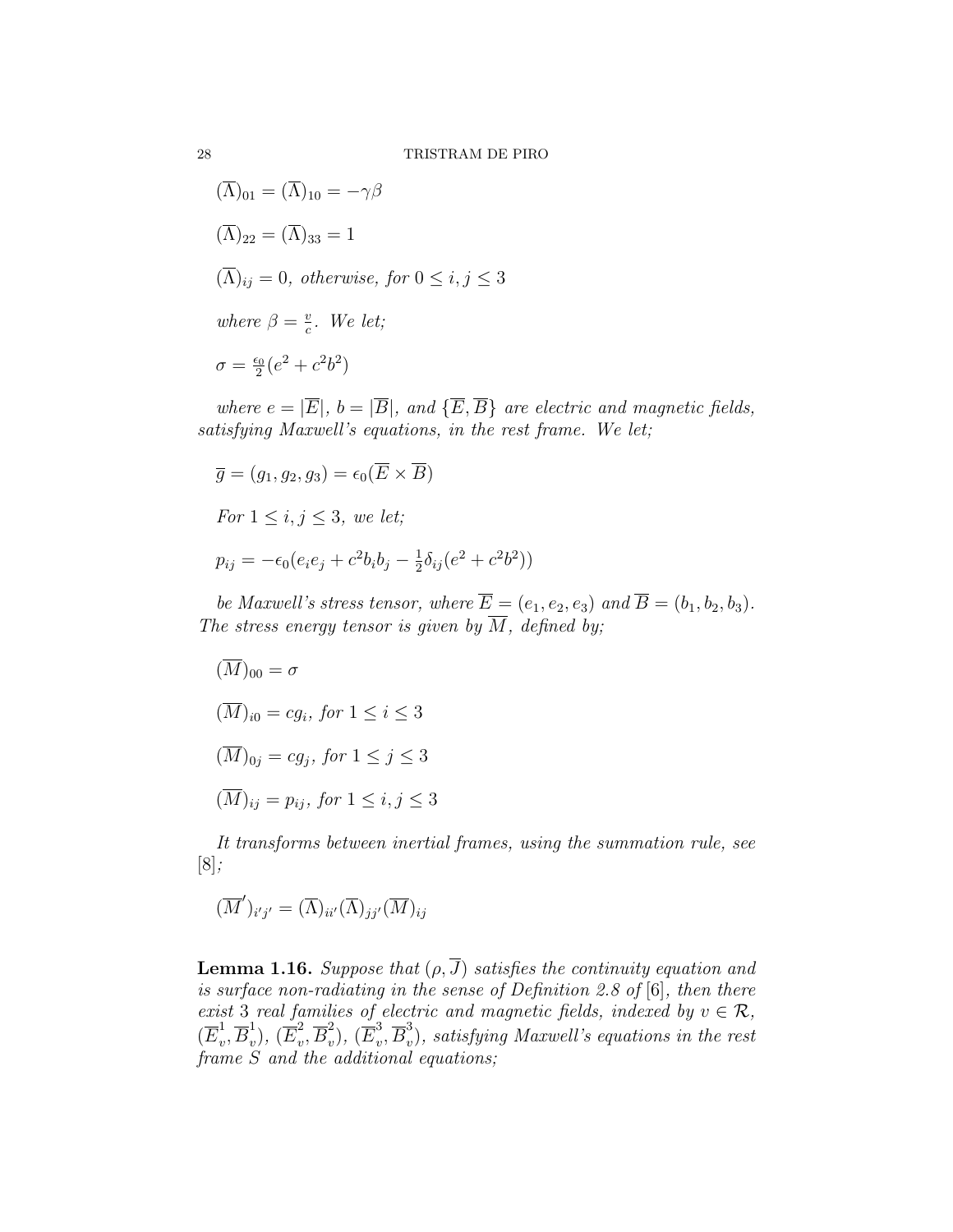$$
\alpha_v \frac{\partial \sigma_v^1}{\partial x} + \beta_v \frac{\partial g_{1,v}^1}{\partial x} + \gamma_v \frac{\partial p_{11,v}^1}{\partial x} + \delta_v \frac{\partial \sigma_v^1}{\partial t} + \epsilon_v \frac{\partial g_{1,v}^1}{\partial t} + \xi_v \frac{\partial p_{11,v}^1}{\partial t} + \eta_v \text{div}(\overline{g}_v^1)
$$
  
+
$$
\theta_v (f_{1,v}^1 + \frac{\partial g_{1,v}^1}{\partial t}) = 0
$$
  

$$
\alpha_v \frac{\partial \sigma_v^2}{\partial y} + \beta_v \frac{\partial g_{2,v}^2}{\partial y} + \gamma_v \frac{\partial p_{22,v}^2}{\partial y} + \delta_v \frac{\partial \sigma_v^2}{\partial t} + \epsilon_v \frac{\partial g_{2,v}^2}{\partial t} + \xi_v \frac{\partial p_{22,v}^2}{\partial t} + \eta_v \text{div}(\overline{g}_v^2)
$$
  
+
$$
\theta_v (f_{2,v}^2 + \frac{\partial g_{2,v}^2}{\partial t}) = 0
$$
  

$$
\alpha_v \frac{\partial \sigma_v^3}{\partial z} + \beta_v \frac{\partial g_{3,v}^3}{\partial z} + \gamma_v \frac{\partial p_{33,v}^3}{\partial z} + \delta_v \frac{\partial \sigma_v^3}{\partial t} + \epsilon_v \frac{\partial g_{3,v}^3}{\partial t} + \xi_v \frac{\partial p_{33,v}^3}{\partial t} + \eta_v \text{div}(\overline{g}_v^3)
$$
  
+
$$
\theta_v (f_{3,v}^3 + \frac{\partial g_{3,v}^3}{\partial t}) = 0 \text{ (†)}
$$

where;

$$
\alpha_v = \frac{-\beta \gamma^3}{c}, \beta_v = ((\beta^2 + 1)\gamma^3 - \gamma), \gamma_v = (\frac{\gamma \beta}{c} - \frac{\gamma^3 \beta}{c}), \delta_v = \frac{-\beta \gamma^3 v}{c^3}
$$

$$
\epsilon_v = \frac{(\beta^2 + 1)\gamma^3 v}{c^2}, \xi_v = \frac{-\beta \gamma^3 v}{c^3}, \eta_v = \gamma, \theta_v = \frac{\gamma \beta}{c}
$$

Moreover, we can take a fixed pair  $(E, B)$  in the rest frame, with  $div(\overline{E}\times\overline{B})=0,$  such that  $\overline{E}=\overline{E}_{0}^{1}=\overline{E}_{0}^{2}=\overline{E}_{0}^{3}$  and  $\overline{B}=\overline{B}_{0}^{1}=\overline{B}_{0}^{2}=\overline{B}_{0}^{3}$ .<br>ი

*Proof.* Transforming between frames, and corresponding fields  $(\overline{E}', \overline{B}')$ in S' and  $(\overline{E}_v^1)$  $v^1, \overline{B}_v^1$  $\sigma_v$ ) in S, we have, dropping the index v throughout the proof, that;

$$
\sigma' = (\overline{M}')_{00} = (\overline{\Lambda})_{i0} (\overline{\Lambda})_{j0} (\overline{M})_{ij}
$$
  
\n
$$
= \gamma^2 \sigma - \gamma^2 \beta c g_1 - \gamma^2 \beta c g_1 + \gamma^2 \beta^2 p_{11}
$$
  
\n
$$
= \gamma^2 (\sigma - 2\beta c g_1 + \beta^2 p_{11})
$$
  
\n
$$
c g_1' = (\overline{M}')_{10} = (\overline{\Lambda})_{i1} (\overline{\Lambda})_{j0} (\overline{M})_{ij}
$$
  
\n
$$
= -\gamma^2 \beta \sigma + \gamma^2 \beta^2 c g_1 + \gamma^2 c g_1 - \gamma^2 \beta p_{11}
$$
  
\n
$$
= \gamma^2 (-\beta \sigma + (\beta^2 c + c) g_1 - \beta p_{11})
$$
  
\n
$$
c g_2' = (\overline{M}')_{20} = (\overline{\Lambda})_{i2} (\overline{\Lambda})_{j0} (\overline{M})_{ij}
$$
  
\n
$$
= \gamma c g_2 - \gamma \beta p_{21}
$$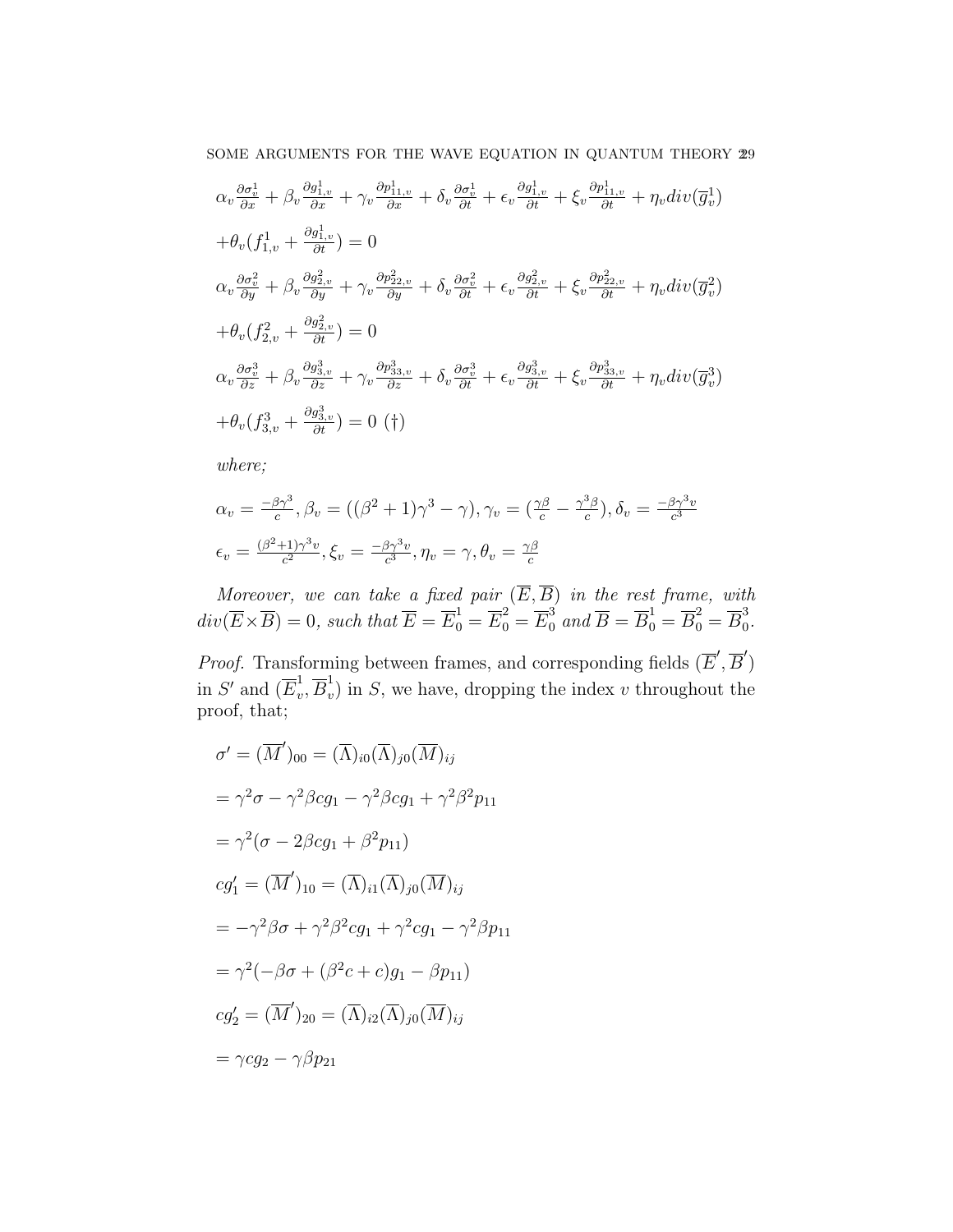$$
cg'_3 = (\overline{M}')_{30} = (\overline{\Lambda})_{i3}(\overline{\Lambda})_{j0}(\overline{M})_{ij}
$$

$$
= \gamma cg_3 - \gamma \beta p_{31} (*)
$$

The condition that  $div'(\overline{E}' \times \overline{B}') = 0$  in the frame S' is equivalent to;

$$
\bigtriangledown'\centerdot(g_1',g_2',g_3')=0\,\,(**)
$$

We have the transformation rule for  $\bigtriangledown'$ , given in [1];

$$
\frac{\partial}{\partial x'} = \gamma \left( \frac{\partial}{\partial x} + \frac{v}{c^2} \frac{\partial}{\partial t} \right)
$$

$$
\frac{\partial}{\partial y'} = \frac{\partial}{\partial y}
$$

$$
\frac{\partial}{\partial z'} = \frac{\partial}{\partial z}
$$

Applying this to  $(\ast),(\ast \ast),$  we obtain;

$$
\gamma \left( \frac{\partial}{\partial x} + \frac{v}{c^2} \frac{\partial}{\partial t} \right) g_1' + \frac{\partial g_2'}{\partial y} + \frac{\partial g_3'}{\partial z}
$$
  
=  $\frac{\gamma}{c} \frac{\partial}{\partial x} \left( \gamma^2 \left( -\beta \sigma + (\beta^2 c + c) g_1 - \beta p_{11} \right) \right)$   
+  $\frac{\gamma v}{c^3} \frac{\partial}{\partial t} \left( \gamma^2 \left( -\beta \sigma + (\beta^2 c + c) g_1 - \beta p_{11} \right) \right)$   
+  $\frac{1}{c} \frac{\partial}{\partial y} \left( \gamma c g_2 - \gamma \beta p_{21} \right)$   
+  $\frac{1}{c} \frac{\partial}{\partial z} \left( \gamma c g_3 - \gamma \beta p_{31} \right) = 0, \quad (* * *)$ 

and, rearranging, we have that;

$$
\frac{-\beta\gamma^3}{c}\frac{\partial\sigma}{\partial x} + ((\beta^2 + 1)\gamma^3 - \gamma)\frac{\partial g_1}{\partial x} + \gamma div(\overline{g}) + (\frac{\gamma\beta}{c} - \frac{\gamma^3\beta}{c})\frac{\partial p_{11}}{\partial x} \n- \frac{\gamma\beta}{c}div(\overline{T}_1) - \frac{\beta\gamma^3v}{c^3}\frac{\partial\sigma}{\partial t} + \frac{(\beta^2 + 1)\gamma^3v}{c^2}\frac{\partial g_1}{\partial t} - \frac{\beta\gamma^3v}{c^3}\frac{\partial p_{11}}{\partial t} = 0, (* **)
$$

where  $\overline{T}$  is the Maxwell stress tensor. We have, see [3], that;

$$
div(\overline{T}_1) + \frac{\partial g_1}{\partial t} = -f_1
$$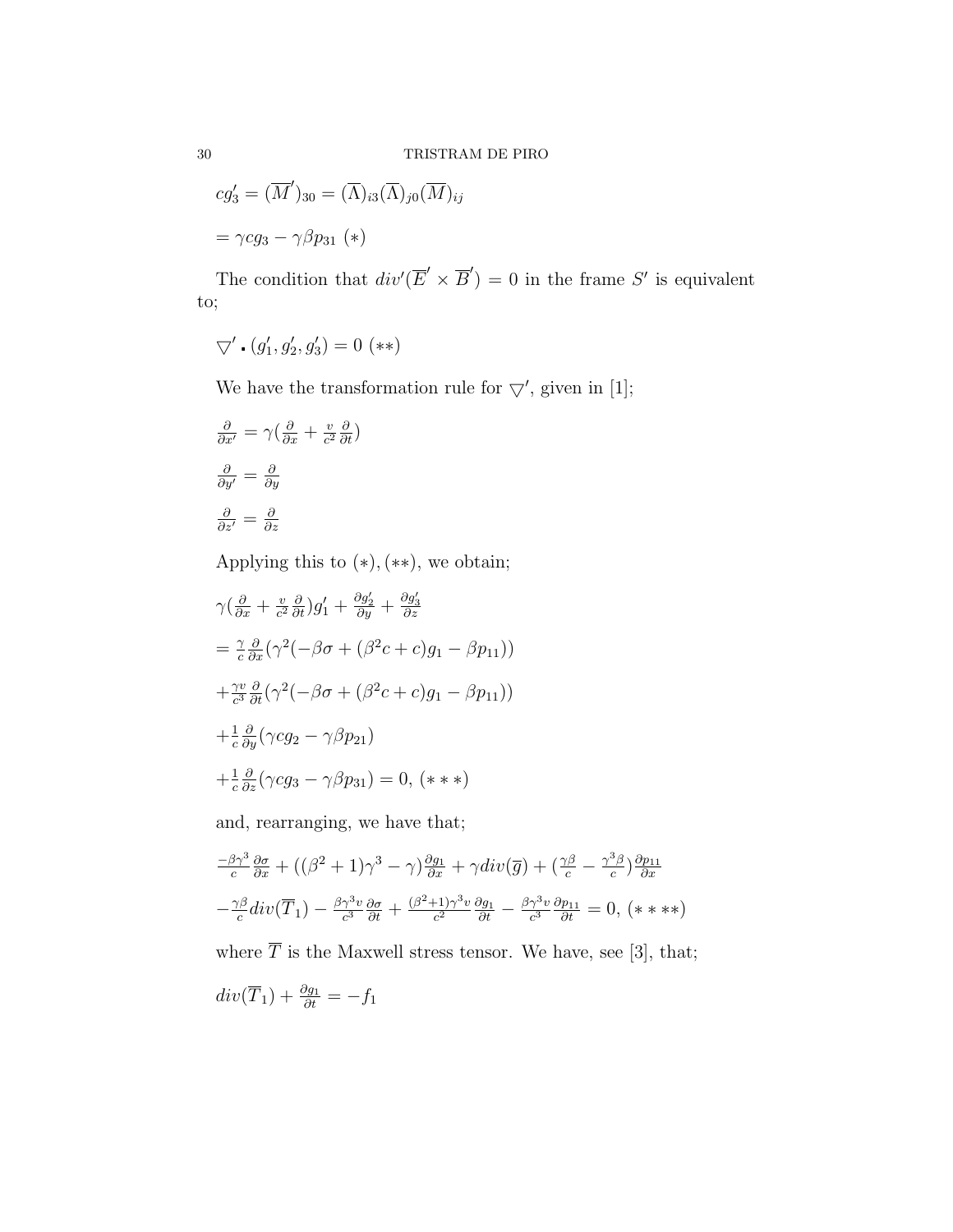where  $\overline{f} = (f_1, f_2, f_3)$  is the force applied by the fields  $\{E_v^1\}$  $_v^1, \overline{B}_v^1$  relative to the charge and current  $(\rho, J)$  in the rest frame S.

Rearranging again, we obtain;

$$
\frac{-\beta\gamma^3}{c}\frac{\partial\sigma}{\partial x} + ((\beta^2 + 1)\gamma^3 - \gamma)\frac{\partial g_1}{\partial x} + (\frac{\gamma\beta}{c} - \frac{\gamma^3\beta}{c})\frac{\partial p_{11}}{\partial x} - \frac{\beta\gamma^3v}{c^3}\frac{\partial\sigma}{\partial t} \n+ (\frac{\beta^2 + 1}{c^2})\frac{\gamma^3v}{\partial t} \frac{\partial g_1}{\partial t} - \frac{\beta\gamma^3v}{c^3}\frac{\partial p_{11}}{\partial t} + \gamma div(\overline{g}) + \frac{\gamma\beta}{c}(f_1 + \frac{\partial g_1}{\partial t}) = 0 \quad (* \ * \ * \ * \*)
$$

By symmetry, for boosts with velocity  $v$  in the  $y$  and  $z$  directions, we obtain the relations for  $(\overline{E}_v^2)$  $v^2, \overline{B}_v^2$  $(v^2)$  and  $(\overline{E}_v^3)$  $v^3, \overline{B}_v^3$  $\binom{3}{v}$  in the rest frame S;

$$
\frac{-\beta\gamma^3}{c}\frac{\partial\sigma}{\partial y} + ((\beta^2 + 1)\gamma^3 - \gamma)\frac{\partial g_2}{\partial y} + (\frac{\gamma\beta}{c} - \frac{\gamma^3\beta}{c})\frac{\partial p_{22}}{\partial y} - \frac{\beta\gamma^3v}{c^3}\frac{\partial\sigma}{\partial t} + (\frac{\beta^2+1}{c^2}\gamma^3v\frac{\partial g_2}{\partial t} - \frac{\beta\gamma^3v}{c^3}\frac{\partial p_{22}}{\partial t} + \gamma div(\overline{g}) + \frac{\gamma\beta}{c}(f_2 + \frac{\partial g_2}{\partial t}) = 0
$$

and;

$$
\frac{-\beta\gamma^3}{c}\frac{\partial\sigma}{\partial z} + ((\beta^2 + 1)\gamma^3 - \gamma)\frac{\partial g_3}{\partial z} + (\frac{\gamma\beta}{c} - \frac{\gamma^3\beta}{c})\frac{\partial p_{33}}{\partial z} - \frac{\beta\gamma^3v}{c^3}\frac{\partial\sigma}{\partial t} \n+ (\frac{\beta^2+1\gamma^3v}{c^2}\frac{\partial g_3}{\partial t} - \frac{\beta\gamma^3v}{c^3}\frac{\partial p_{33}}{\partial t} + \gamma div(\overline{g}) + \frac{\gamma\beta}{c}(f_3 + \frac{\partial g_3}{\partial t}) = 0
$$

The final claim is clear by the definition of surface non-radiating.  $\Box$ 

**Lemma 1.17.** For  $(\overline{x_0}, t_0)$  in the rest frame S, there exists, at  $(\overline{x_0}, t_0)$ a polynomial approximation of  $(\overline{E}_{v}^{1})$  $\frac{1}{v}, \overline{B}_v^1$  $\sigma_{v}$ ) from Lemma 1.16, satisfying Maxwell's equations, and the additional equations there. Moreover, the conditions are algebraic.

*Proof.* Fix  $(\bar{x}_0, t_0)$  in the rest frame S and define the vector fields  $(\overline{L}_v^1)$  $_u^1, \overline{M}_v^1$  $\int_{v}^{1}$  by;

$$
l_{i,v}^1 = \sum_{0 \le j+k+l+m \le 1} l_{i,jklm,v}^1(x - x_0)^j (y - y_0)^k (z - z_0)^l (t - t_0)^m
$$
  
\n
$$
m_{i,v}^1 = \sum_{0 \le j+k+l+m \le 1} m_{i,jklm,v}^1(x - x_0)^j (y - y_0)^k (z - z_0)^l (t - t_0)^m
$$
  
\nfor  $1 \le i \le 3$ , where  $\overline{L}_v^1 = (l_{1,v}^1, l_{2,v}^1, l_{3,v}^1), \overline{M}_v^1 = (m_{1,v}^1, m_{2,v}^1, m_{3,v}^1)$  and;  
\n
$$
\frac{\partial^{(j+k+l+m)} e_{i,v}^1}{\partial t}
$$

$$
l_{i,jklm,v}^{1} = \frac{\partial^{(j+n+v+m)} e_{i,v}^{1}}{\partial x^{j} \partial y^{k} \partial z^{l} \partial t^{m}}|_{(\overline{x}_{0},t_{0})}
$$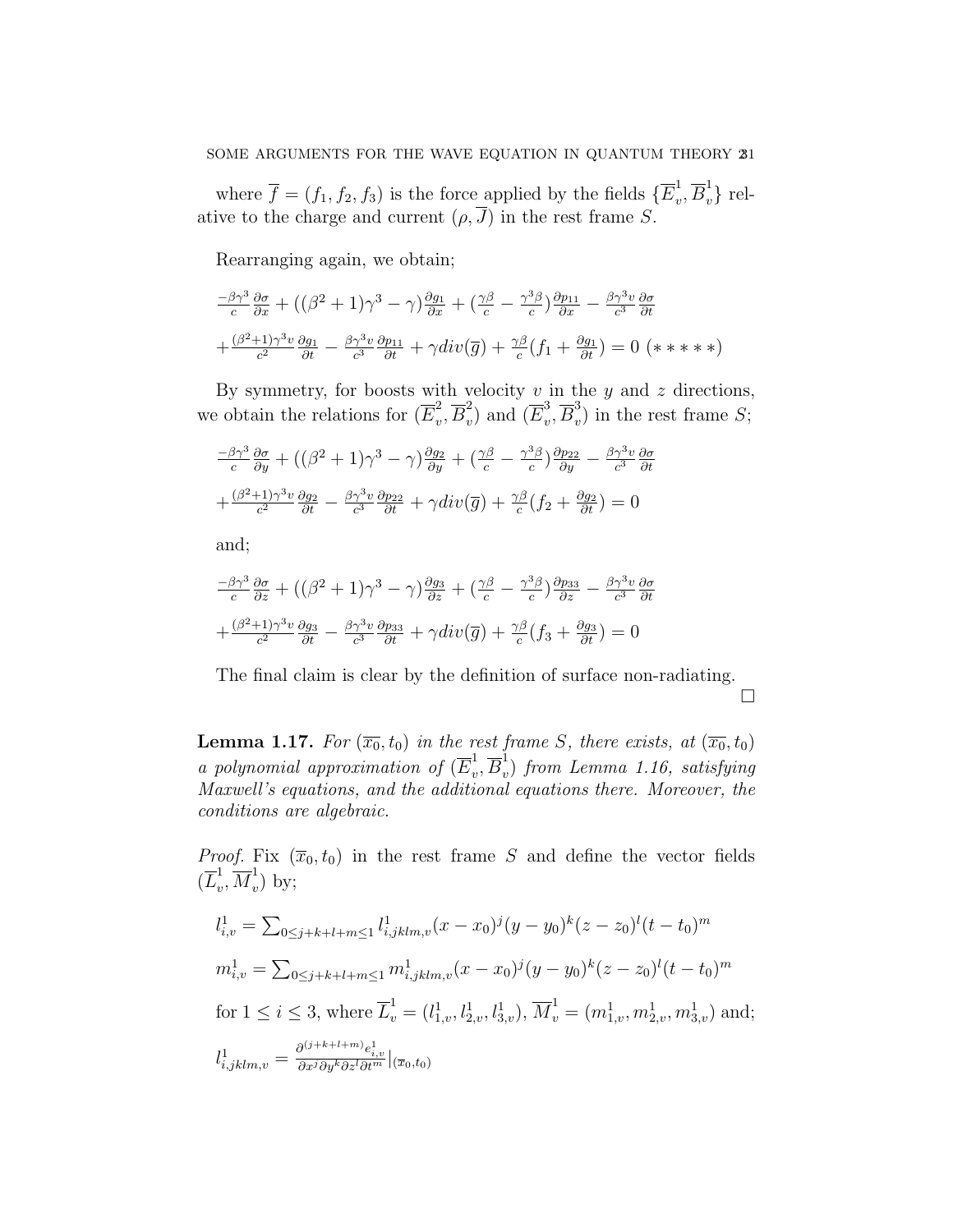#### 32 TRISTRAM DE PIRO

 $m^{1}_{i,jklm,v}=\frac{\partial^{(j+k+l+m)}b^{1}_{i,v}}{\partial x^{j}\partial y^{k}\partial z^{l}\partial t^{m}}|_{(\overline{x}_{0},t_{0})}$ 

Then, for  $v \in \mathcal{R}$ , at  $(\overline{x}_0, t_0)$ ,  $(\overline{L}_v^1)$  $_u^1, \overline{M}_v^1$  $\psi$ ) satisfy Maxwell's equations, see the proof in [1], and the first equation of (†) in Lemma 1.16. The satisfaction of Maxwell's equations at  $(x_0, t_0)$ , defines 8 linear conditions on the 30 coefficients  $l_{i,jklm,v}^1$  and  $m_{i,jklm,v}^1$  given by;

$$
l_{1,1000,v}^{1} + l_{2,0100,v}^{1} + l_{3,0010,v}^{1} - \frac{\rho(\overline{x}_0, t_0)}{\epsilon_0} = 0
$$
 (i)  
\n
$$
l_{3,0100,v}^{1} - l_{2,0010,v}^{1} + m_{1,0001,v}^{1} = 0
$$
  
\n
$$
l_{3,1000,v}^{1} - l_{1,0010,v}^{1} + m_{2,0001,v}^{1} = 0
$$
  
\n
$$
l_{2,1000,v}^{1} - l_{1,0100,v}^{1} + m_{3,0001,v}^{1} = 0
$$
 (ii)  
\n
$$
m_{1,1000,v}^{1} + m_{2,0100,v}^{1} + m_{3,0010,v}^{1} = 0
$$
 (iii)  
\n
$$
m_{3,0100,v}^{1} - m_{2,0010,v}^{1} - \mu_0 \epsilon_0 l_{1,0001,v}^{1} - \mu_0 j_1(\overline{x}_0, t_0) = 0
$$
  
\n
$$
m_{3,1000,v}^{1} - m_{1,0010,v}^{1} - \mu_0 \epsilon_0 l_{2,0001,v}^{1} - \mu_0 j_2(\overline{x}_0, t_0) = 0
$$
  
\n
$$
m_{2,1000,v}^{1} - m_{1,0100,v}^{1} - \mu_0 \epsilon_0 l_{3,0001,v}^{1} - \mu_0 j_3(\overline{x}_0, t_0) = 0
$$
 (iv)

where  $\overline{J} = (j_1, j_2, j_3)$ . For the first equation of (†) in Lemma 1.16, a simple computation using the product rule and the formula given in [3];

$$
\overline{f}_v^1 = \rho \overline{E}_v^1 + \overline{J} \times \overline{B}_v^1
$$

we obtain that;

$$
\alpha_v \frac{\partial \sigma_v^1}{\partial x} = \epsilon_0 \alpha_v (l_{1,0000,v}^1 l_{1,1000,v}^1 + l_{2,0000,v}^1 l_{2,1000,v}^1 + l_{3,0000,v}^1 l_{3,1000,v}^1
$$
  
\n
$$
+ c^2 m_{1,0000,v}^1 m_{1,1000,v}^1 + c^2 m_{2,0000,v}^1 m_{2,1000,v}^1 + c^2 m_{3,0000,v}^1 m_{3,1000,v}^1
$$
  
\n
$$
\beta_v \frac{\partial g_{1,v}^1}{\partial x} = \epsilon_0 \beta_v (l_{2,1000,v}^1 m_{3,0000,v}^1 + l_{2,0000,v}^1 m_{3,1000,v}^1 - l_{3,1000,v}^1 m_{2,0000,v}^1
$$
  
\n
$$
-l_{3,0000,v}^1 m_{2,1000,v}^1)
$$
  
\n
$$
\gamma_v \frac{\partial p_{11,v}^1}{\partial x} = -\epsilon_0 \gamma_v (l_{1,0000,v}^1 l_{1,1000,v}^1 + c^2 m_{1,0000,v}^1 m_{1,1000,v}^1 - l_{2,0000,v}^1 l_{2,1000,v}^1
$$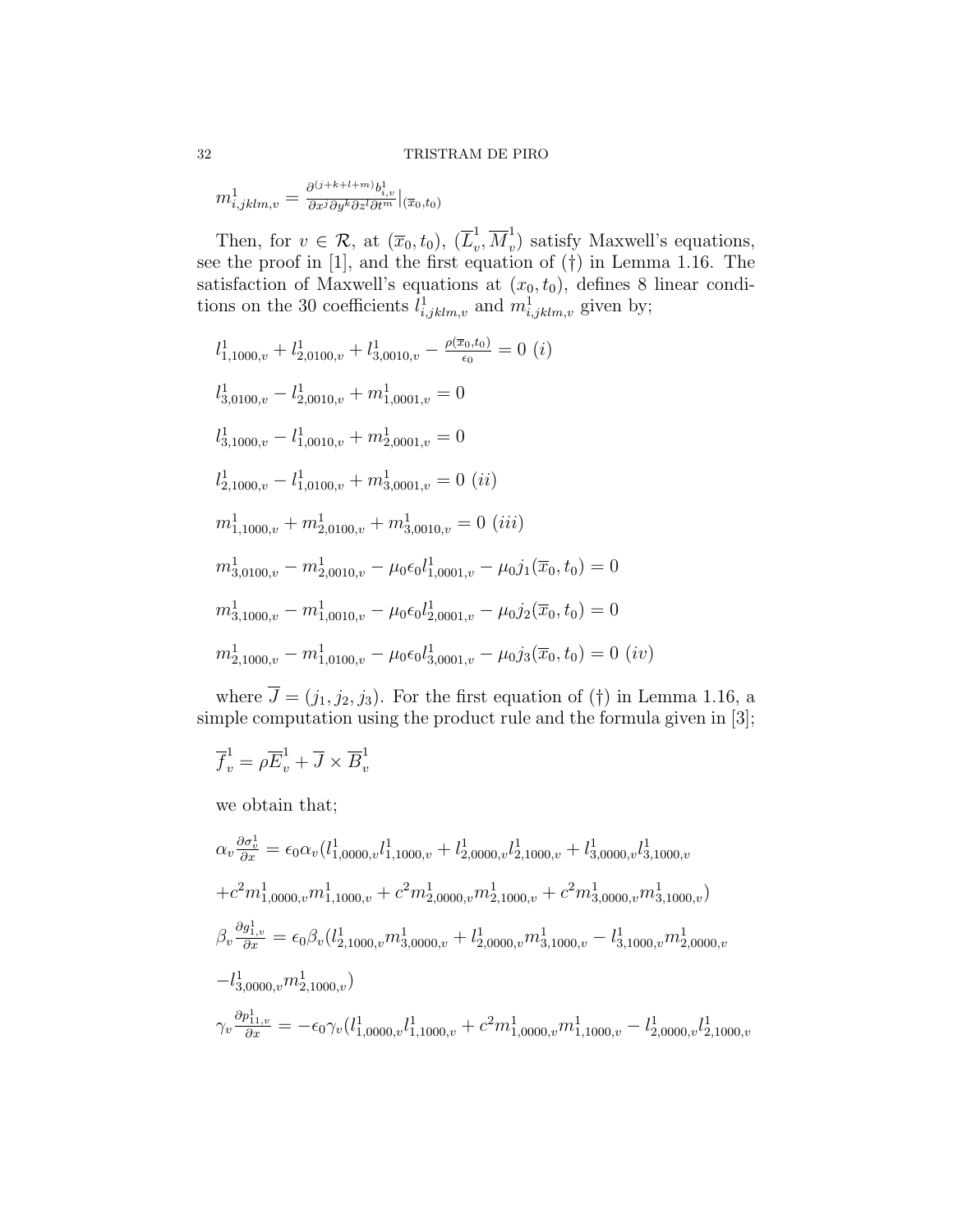SOME ARGUMENTS FOR THE WAVE EQUATION IN QUANTUM THEORY  $\bf 23$ 

$$
-l_{3,0000,v}^{1}l_{3,1000,v}^{1} - c^{2}m_{2,0000,v}^{1}m_{2,1000,v}^{1} - c^{2}m_{3,0000,v}^{1}m_{3,1000,v}^{1})
$$
  
\n
$$
\delta_{v}\frac{\partial\sigma_{v}^{1}}{\partial t} = \epsilon_{0}\delta_{v}(l_{1,0000,v}^{1}l_{1,0001,v}^{1} + l_{2,0000,v}^{1}l_{2,0001,v}^{1} + l_{3,0000,v}^{1}l_{3,0001,v}^{1} + c^{2}m_{1,0000,v}^{1}m_{1,0001,v}^{1})
$$
  
\n
$$
+c^{2}m_{2,0000,v}^{1}m_{2,0001,v}^{1} + c^{2}m_{3,0000,v}^{1}m_{3,0001,v}^{1} + l_{3,0001,v}^{1} - l_{3,0001,v}^{1}m_{2,0000,v}^{1}
$$
  
\n
$$
\epsilon_{v}\frac{\partial g_{1,v}^{1}}{\partial t} = \epsilon_{0}\epsilon_{v}(l_{2,0001,v}^{1}m_{3,0000,v}^{1} + l_{2,0000,v}^{1}m_{3,0001,v}^{1} - l_{3,0001,v}^{1}m_{2,0000,v}^{1}
$$
  
\n
$$
-l_{3,0000,v}^{1}m_{2,0001,v}^{1})
$$
  
\n
$$
\xi_{v}\frac{\partial r_{1,v}^{1}}{\partial t} = -\epsilon_{0}\xi_{v}(l_{1,0000,v}^{1}l_{1,0001,v} + c^{2}m_{1,0000,v}^{1}m_{1,0001,v}^{1} - l_{2,0000,v}^{1}l_{2,0001,v}^{1})
$$
  
\n
$$
-l_{3,0000,v}^{1}l_{3,0001,v} - c^{2}m_{2,0000,v}^{1}m_{2,0001,v}^{1} - c^{2}m_{3,0000,v}^{1}m_{3,0001,v}^{1})
$$
  
\n
$$
\eta_{v}div(\overline{g}_{v
$$

Combining (†) and (††) we obtain 1 condition on the coefficients. We introduce 30 new variables  $\{x_{i,jklm}^1, y_{i,jklm}^1\}$ , for  $1 \leq i \leq 3$  and  $0 \leq j + k + l + m \leq 1$ . Substituting the variables for the corresponding  $\{l_{i,jklm,v}^1, m_{i,jklm,v}^1\}$  in the equations (†),(††) and  $(i) - (iv)$ , when  $v \in$  $\mathcal{C} \setminus \{-c, c\}$ , we obtain algebraic conditions.

**Lemma 1.18.** Limit Equations We can take a limit as  $v \to \infty$  of the equations  $(\dagger)$  in Lemma 1.16, to obtain the limit relations;

$$
\frac{\partial}{\partial t} (\overline{E}_{\infty}^1 \times \overline{B}_{\infty}^1)_1 = -\frac{1}{\epsilon_0} (\frac{\partial p_{12,\infty}^1}{\partial y} + \frac{\partial p_{13,\infty}^1}{\partial z})
$$

$$
\frac{\partial}{\partial t} (\overline{E}_{\infty}^2 \times \overline{B}_{\infty}^2)_2 = -\frac{1}{\epsilon_0} (\frac{\partial p_{12,\infty}^2}{\partial x} + \frac{\partial p_{23,\infty}^2}{\partial z})
$$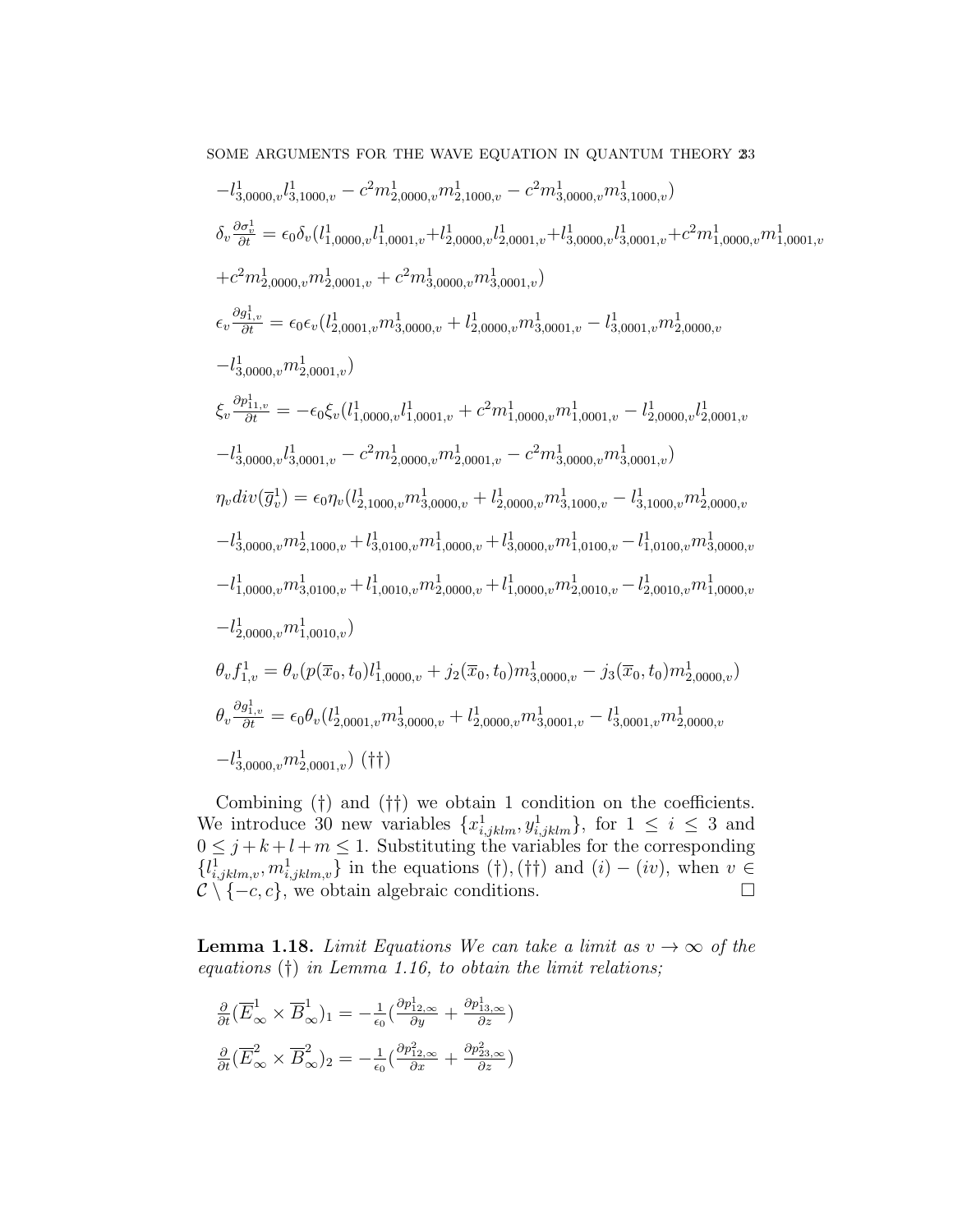$$
\frac{\partial}{\partial t}(\overline{E}_{\infty}^{3} \times \overline{B}_{\infty}^{3})_{3} = -\frac{1}{\epsilon_{0}}(\frac{\partial p_{13,\infty}^{3}}{\partial x} + \frac{\partial p_{23,\infty}^{3}}{\partial y})
$$
\nfor the transferred fields  $(\overline{E}_{\infty}^{i}, \overline{B}_{\infty}^{i}), 1 \leq i \leq 3$ , see Lemma 1.14.

Proof. Observe that, taking compatible square roots;

$$
\lim_{v \to \infty} \gamma = \lim_{v \to \infty} \alpha_v = \lim_{v \to \infty} \beta_v = \lim_{v \to \infty} \delta_v = \lim_{v \to \infty} \xi_v
$$
  
\n
$$
= \lim_{v \to \infty} \eta_v = 0
$$
  
\n
$$
\lim_{v \to \infty} \gamma_v = \lim_{v \to \infty} \theta_v = \lim_{v \to \infty} \frac{\gamma \beta}{c}
$$
  
\n
$$
= \lim_{v \to \infty} \frac{v}{c^2 \sqrt{1 - \frac{v^2}{c^2}}}
$$
  
\n
$$
= \frac{1}{c^2} \lim_{\theta \to \infty} \frac{1}{\sqrt{\frac{1}{v^2} - \frac{1}{c^2}}}
$$
  
\n
$$
= \frac{1}{c^2} \frac{c}{i} = -\frac{i}{c}
$$
  
\n
$$
\lim_{v \to \infty} \epsilon_v = \lim_{v \to \infty} \frac{\beta^2 v \gamma^3}{c^2}
$$
  
\n
$$
= \lim_{v \to \infty} \frac{v^3}{c^4 (1 - \frac{v^2}{c^2})^{\frac{3}{2}}}
$$
  
\n
$$
= \frac{1}{c^4} \lim_{v \to \infty} \frac{1}{(\frac{1}{v^2} - \frac{1}{c^2})^{\frac{3}{2}}}
$$
  
\n
$$
= \frac{1}{c^4} \frac{c^3}{i^3} = \frac{i}{c}
$$

Taking the limit of the first equation in (†) of Lemma 1.16, we obtain;

$$
-\frac{i}{c}\frac{\partial p_{11,\infty}^1}{\partial x} + \frac{i}{c}\frac{\partial g_{1,\infty}^1}{\partial t} - \frac{i}{c}(f_{1,\infty}^1 + \frac{\partial g_{1,\infty}^1}{\partial t}) = 0
$$

which simplifies to;

$$
f_{1,\infty}^1 = -\frac{\partial p_{11,\infty}^1}{\partial x} \, (*)
$$

Similarly, taking limits of the second and third equations in (†) of Lemma 1.16, we obtain;

$$
f_{2,\infty}^2 = -\frac{\partial p_{22,\infty}^2}{\partial y}
$$

$$
f_{3,\infty}^3 = -\frac{\partial p_{33,\infty}^3}{\partial z} \quad (**)
$$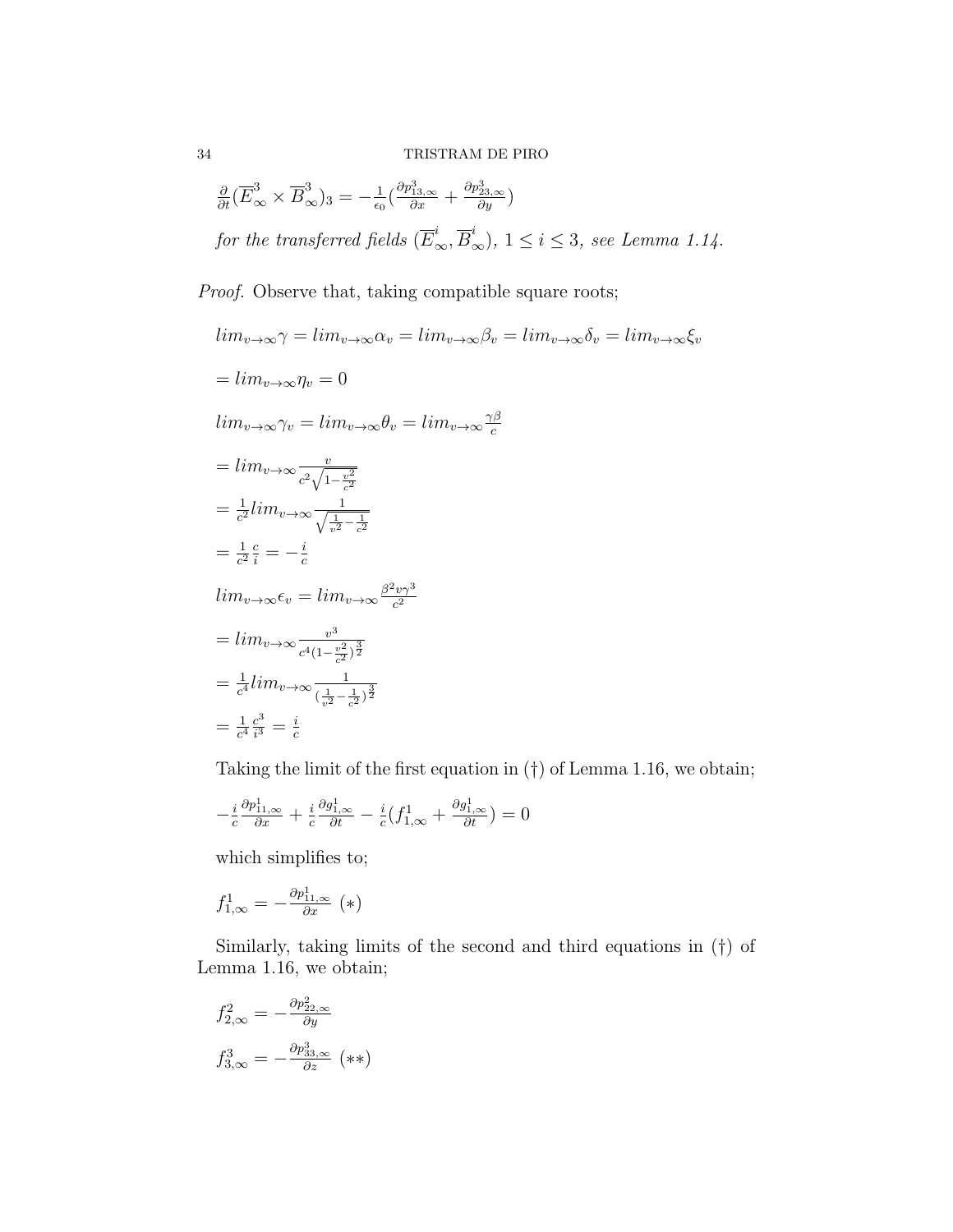Using the definition of  $p_{ii}$ , for  $1 \leq i \leq 3$ , we can rearrange  $(*)$ ,  $(**)$ to obtain;

$$
f_{1,\infty}^1 = (\epsilon_0 \frac{\partial}{\partial x} ((e_{1,\infty}^1)^2 + c^2 (b_{1,\infty}^1)^2) - \frac{\epsilon_0}{2} \frac{\partial}{\partial x} ((e_{\infty}^1)^2 + c^2 (b_{\infty}^1)^2))
$$
  
\n
$$
f_{2,\infty}^2 = (\epsilon_0 \frac{\partial}{\partial y} ((e_{2,\infty}^2)^2 + c^2 (b_{2,\infty}^2)^2) - \frac{\epsilon_0}{2} \frac{\partial}{\partial y} ((e_{\infty}^2)^2 + c^2 (b_{\infty}^2)^2))
$$
  
\n
$$
f_{3,\infty}^3 = (\epsilon_0 \frac{\partial}{\partial z} ((e_{3,\infty}^3)^2 + c^2 (b_{3,\infty}^3)^2) - \frac{\epsilon_0}{2} \frac{\partial}{\partial z} ((e_{\infty}^3)^2 + c^2 (b_{\infty}^3)^2)) (*)
$$

Using the definition of force density  $\overline{f}$ , we have, see [3], the formula;

$$
\overline{f} = -\frac{1}{2} \nabla (\epsilon_0 E^2 + \frac{1}{\mu_0} B^2) - \epsilon_0 \frac{\partial}{\partial t} (\overline{E} \times \overline{B}) + \epsilon_0 ((\nabla \cdot \overline{E}) \overline{E} + (\overline{E} \cdot \nabla) \overline{E})
$$
  
+  $\frac{1}{\mu_0} ((\nabla \cdot \overline{B}) \overline{B} + (\overline{B} \cdot \nabla) \overline{B})$ 

and, substituting for the first equation in (∗ ∗ ∗), using the product rule, we obtain;

$$
-\epsilon_0 \frac{\partial}{\partial t} (\overline{E}_{\infty}^1 \times \overline{B}_{\infty}^1)_1 = \frac{\partial}{\partial x} (\epsilon_0 (e_{1,\infty}^1)^2 + \frac{1}{\mu_0} (b_{1,\infty}^1)^2)
$$
  
\n
$$
-\epsilon_0 ((\nabla \cdot \overline{E}) \overline{E} + (\overline{E} \cdot \nabla) \overline{E})_1 - \frac{1}{\mu_0} ((\nabla \cdot \overline{B}) \overline{B} + (\overline{B} \cdot \nabla) \overline{B})_1
$$
  
\n
$$
= \frac{\partial}{\partial x} (\epsilon_0 (e_{1,\infty}^1)^2 + \frac{1}{\mu_0} (b_{1,\infty}^1)^2) - \epsilon_0 (\frac{\partial e_{1,\infty}^1}{\partial x} + \frac{\partial e_{2,\infty}^1}{\partial y} + \frac{\partial e_{3,\infty}^1}{\partial z}) e_{1,\infty}^1
$$
  
\n
$$
-\epsilon_0 (e_{1,\infty}^1 \frac{\partial}{\partial x} + e_{2,\infty}^1 \frac{\partial}{\partial y} + e_{3,\infty}^1 \frac{\partial}{\partial z}) e_{1,\infty}^1 - \frac{1}{\mu_0} (\frac{\partial b_{1,\infty}^1}{\partial x} + \frac{\partial b_{2,\infty}^1}{\partial y} + \frac{\partial b_{3,\infty}^1}{\partial z}) b_{1,\infty}^1
$$
  
\n
$$
- \frac{1}{\mu_0} (b_{1,\infty}^1 \frac{\partial}{\partial x} + b_{2,\infty}^1 \frac{\partial}{\partial y} + b_{3,\infty}^1 \frac{\partial}{\partial z}) b_{1,\infty}^1
$$
  
\n
$$
= -\epsilon_0 (\frac{\partial (e_{1,\infty}^1 e_{2,\infty}^1)}{\partial y} + \frac{\partial (e_{1,\infty}^1 e_{3,\infty}^1)}{\partial z}) - \frac{1}{\mu_0} (\frac{\partial (b_{1,\infty}^1 b_{2,\infty}^1)}{\partial y} + \frac{\partial (b_{1,\infty}^1 b_{3,\infty}^1)}{\partial z})
$$

and, rearranging;

$$
\frac{\partial}{\partial t}(\overline{E}_{\infty}^{1} \times \overline{B}_{\infty}^{1})_{1} = \left( \frac{\partial (e_{1,\infty}^{1} e_{2,\infty}^{1} + c^{2} b_{1,\infty}^{1} b_{2,\infty}^{1})}{\partial y} + \frac{\partial (e_{1,\infty}^{1} e_{3,\infty}^{1} + c^{2} b_{1,\infty}^{1} b_{3,\infty}^{1})}{\partial z} \right) (\dagger)
$$

Similarly, substituting into the second and third equations of  $(***)$ , we obtain;

$$
\frac{\partial}{\partial t} (\overline{E}_{\infty}^2 \times \overline{B}_{\infty}^2)_2 = \left( \frac{\partial (e_{1,\infty}^2 e_{2,\infty}^2 + c^2 b_{1,\infty}^2 b_{2,\infty}^2)}{\partial x} + \frac{\partial (e_{2,\infty}^2 e_{3,\infty}^2 + c^2 b_{2,\infty}^2 b_{3,\infty}^2)}{\partial z} \right)
$$
\n
$$
\frac{\partial}{\partial t} (\overline{E}_{\infty}^3 \times \overline{B}_{\infty}^3)_3 = \left( \frac{\partial (e_{1,\infty}^3 e_{3,\infty}^3 + c^2 b_{1,\infty}^3 b_{3,\infty}^3)}{\partial x} + \frac{\partial (e_{2,\infty}^3 e_{3,\infty}^3 + c^2 b_{2,\infty}^3 b_{3,\infty}^3)}{\partial y} \right) (\dagger \dagger)
$$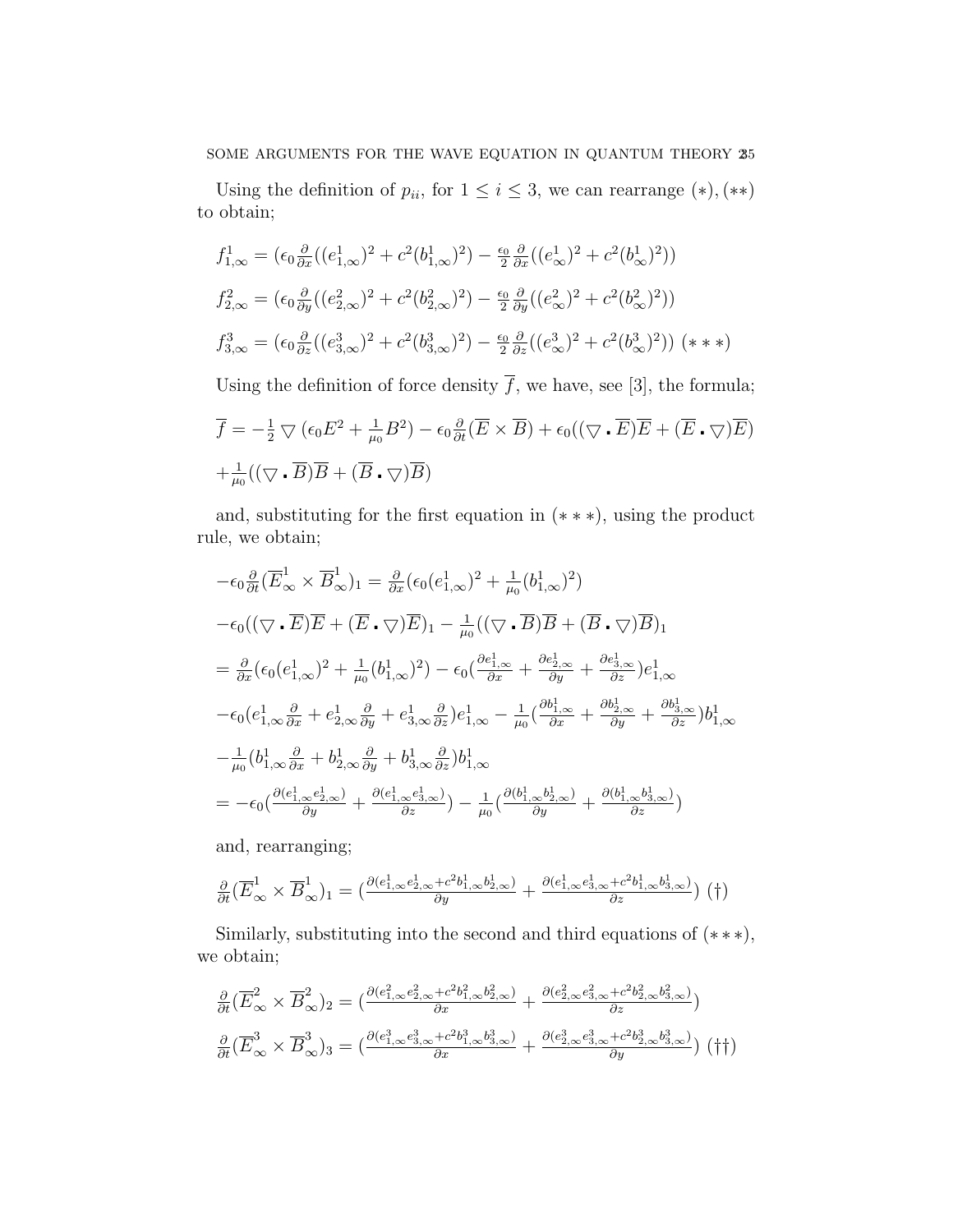Using the definition of the stress tensor, we can write this as;

$$
\frac{\partial}{\partial t} (\overline{E}_{\infty}^{1} \times \overline{B}_{\infty}^{1})_{1} = -\frac{1}{\epsilon_{0}} (\frac{\partial p_{12,\infty}^{1} \times \partial p_{13,\infty}^{1}}{\partial z})
$$
\n
$$
\frac{\partial}{\partial t} (\overline{E}_{\infty}^{2} \times \overline{B}_{\infty}^{2})_{2} = -\frac{1}{\epsilon_{0}} (\frac{\partial p_{12,\infty}^{2} \times \partial p_{23,\infty}^{1}}{\partial z})
$$
\n
$$
\frac{\partial}{\partial t} (\overline{E}_{\infty}^{3} \times \overline{B}_{\infty}^{3})_{3} = -\frac{1}{\epsilon_{0}} (\frac{\partial p_{13,\infty}^{3} \times \partial p_{23,\infty}^{3}}{\partial x}) (\dagger \dagger \dagger)
$$

**Lemma 1.19.** For the construction of  $(\overline{E}, \overline{B})$  in the base frame S, transferred from the limit  $(\overline{E}_{\infty}, \overline{B}_{\infty})$  in the frame  $S_{infty}$ , see Lemmas 1.27,1.29,1.30 and 1.31, we obtain a set of equations (∗ ∗ ∗ ∗ ∗∗), as in the proof of the Lemma, for the quantities  $\{\sigma, g_i, p_{jk}\}, 1 \leq i \leq 3$ ,  $1 \leq j \leq k \leq 3$ , valid for  $\overline{u}$  real, with  $u_1 \neq 0$ ,  $\overline{u} \neq u_1 \overline{e}_1$ , and with coefficients as defined in the proof of the Lemma.

 $\Box$ 

*Proof.* Fixing  $\overline{u}$  real, with  $u_1 \neq 0$  and  $\overline{u} \neq u_1 \overline{e}_1$ , choose  $g \in SO(3)$ with  $g(\bar{e}_1) = \frac{1}{(u_2^2 + u_3^2)^{\frac{1}{2}}}(0, u_2, u_3)$ , so that, for  $v \in \mathcal{R}$ ,  $g(iv(u_2^2 + u_3^2)^{\frac{1}{2}}\bar{e}_1) =$  $iv(0, u_2, u_3)$ . By the result of Lemma 1.13, we have that;

$$
B_{iv(0,u_2,u_3)}=R_gB_{iv(u_2^2+u_3^2)^{\frac{1}{2}}\bar{e}_1}R_g^{-1}
$$

and, by Lemma 1.11, there exists a unique  $\overline{w}$ , with  $\overline{w} \to i v(0, u_2, u_3)$ , such that;

$$
B_{\overline{w}}B_{\overline{u}}=R_hB_{v\overline{e}_1}
$$

where  $h \in SG(3)$ . Let  $(\overline{E}_v, \overline{B}_v)$ , be fields in the frames  $S_v$ , travelling with velocity  $v\overline{e}_1$  relative to S, such that  $div(\overline{E}_v\times\overline{B}_v) = 0$ , then, in the rotated frames  $R_h(S_v)$ , we have, by Lemma 1.13, that  $div(\overline{E}_v^h\times\overline{B}_v^h$  $v''_v$ ) = 0, and this property is preserved in the limit frame  $R_{h_{\infty}}(S_{\infty})$ , see Lemma 1.14 and Lemmas 1.27,1.29,1.30, 1.31, so that  $div(\overline{E}_{\infty}^{h_{\infty}} \times \overline{B}_{\infty}^{h_{\infty}}) = 0$  as well. By the same argument, in the rotated frame,  $\widetilde{R}_{g^{-1}}R_{h_{\infty}}(S_{\infty})$ , we have that  $div(\overline{E}_{\infty}^{g^{-1}h_{\infty}} \times \overline{B}_{\infty}^{g^{-1}h_{\infty}}) = 0$ . Following the same argument as above, and taking compatible square roots, we have;

 $\lim_{v\to\infty}\gamma = \lim_{v\to\infty}\alpha_{iv} = \lim_{v\to\infty}\beta_{iv} = \lim_{v\to\infty}\delta_{iv} = \lim_{v\to\infty}\xi_{iv} =$  $lim_{v\to\infty}$  $\eta_{iv} = 0$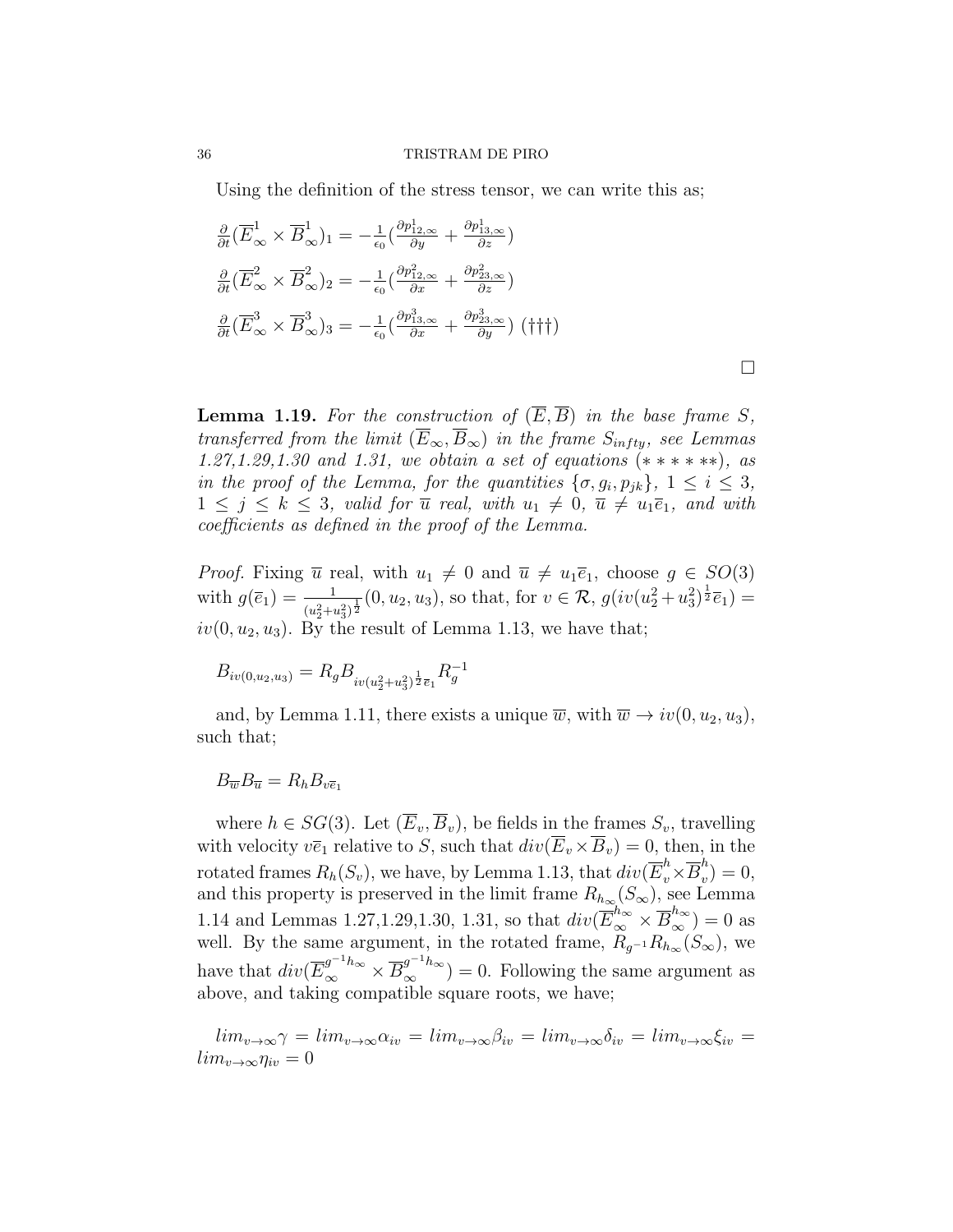c

$$
lim_{v \to \infty} \gamma_{iv} = lim_{v \to \infty} \theta_{iv} = lim_{iv \to \infty} \frac{\gamma \beta}{c}
$$
  
=  $lim_{v \to \infty} \frac{iv}{c^2 \sqrt{1 + \frac{v^2}{c^2}}}$   
=  $\frac{i}{c^2} lim_{v \to \infty} \frac{1}{\sqrt{\frac{1}{v^2} + \frac{1}{c^2}}}$   
=  $\frac{i}{c^2} c = \frac{i}{c}$   
 $lim_{v \to \infty} \epsilon_{iv} = lim_{v \to \infty} \frac{\beta^2 i v \gamma^3}{c^2}$   
=  $lim_{v \to \infty} \frac{-iv^3}{c^4 (1 + \frac{v^2}{c^2})^{\frac{3}{2}}}$   
=  $\frac{-i}{c^4} lim_{v \to \infty} \frac{1}{(\frac{1}{v^2} + \frac{1}{c^2})^{\frac{3}{2}}}$   
=  $\frac{-i}{c^4} c^3 = \frac{-i}{c}$ 

Taking the limit again of the first equation in (†) of Lemma 1.16, with *iv* replacing  $v$ , see Lemma 1.18, we obtain, for the transformed quantities in the limit frame S', connected to  $R_{g^{-1}}R_{h_{\infty}}(S_{\infty})$  as the limit of boosts with velocity vector  $iv(0, u_2, u_3)$ ;

$$
\frac{i}{c}\frac{\partial p_{11,\infty}}{\partial x} - \frac{i}{c}\frac{\partial g_{1,\infty}}{\partial t} + \frac{i}{c}(f_{1,\infty} + \frac{\partial g_{1,\infty}}{\partial t}) = 0
$$

which simplifies again to;

$$
f_{1,\infty} = -\frac{\partial p_{11,\infty}}{\partial x} \left( \dagger \right)
$$

Following the same argument as Lemma 1.18, and using Maxwell's equations, we have;

$$
\frac{\partial}{\partial t}(\overline{E}_{\infty'} \times \overline{B}_{\infty'})_1 = -\frac{1}{\epsilon_0} \left( \frac{\partial p_{12,\infty}}{\partial y} + \frac{\partial p_{13,\infty}}{\partial z} \right) (\dagger \dagger)
$$

for the transformed fields  $(\overline{E}_{\infty}, \overline{B}_{\infty})$  in S'. Let S'' be the frame connected to S' by the relation  $R_{g^{-1}}(S'') = S'$ , where  $R_{g^{-1}}(0, u_2, u_3) = w\overline{e}_1$ and  $w = (u_2^2 + u_3^2)^{\frac{1}{2}}$ . Let  $R_f(\overline{e}_1) = \frac{\overline{u}}{u}$ , where  $u = (u_1^2 + u_2^2 + u_3^2)^{\frac{1}{2}}$ . By the same conjugation result, we have that;

$$
R_f B_{u\overline{e}_1} R_f^{-1} = B_{\overline{u}}
$$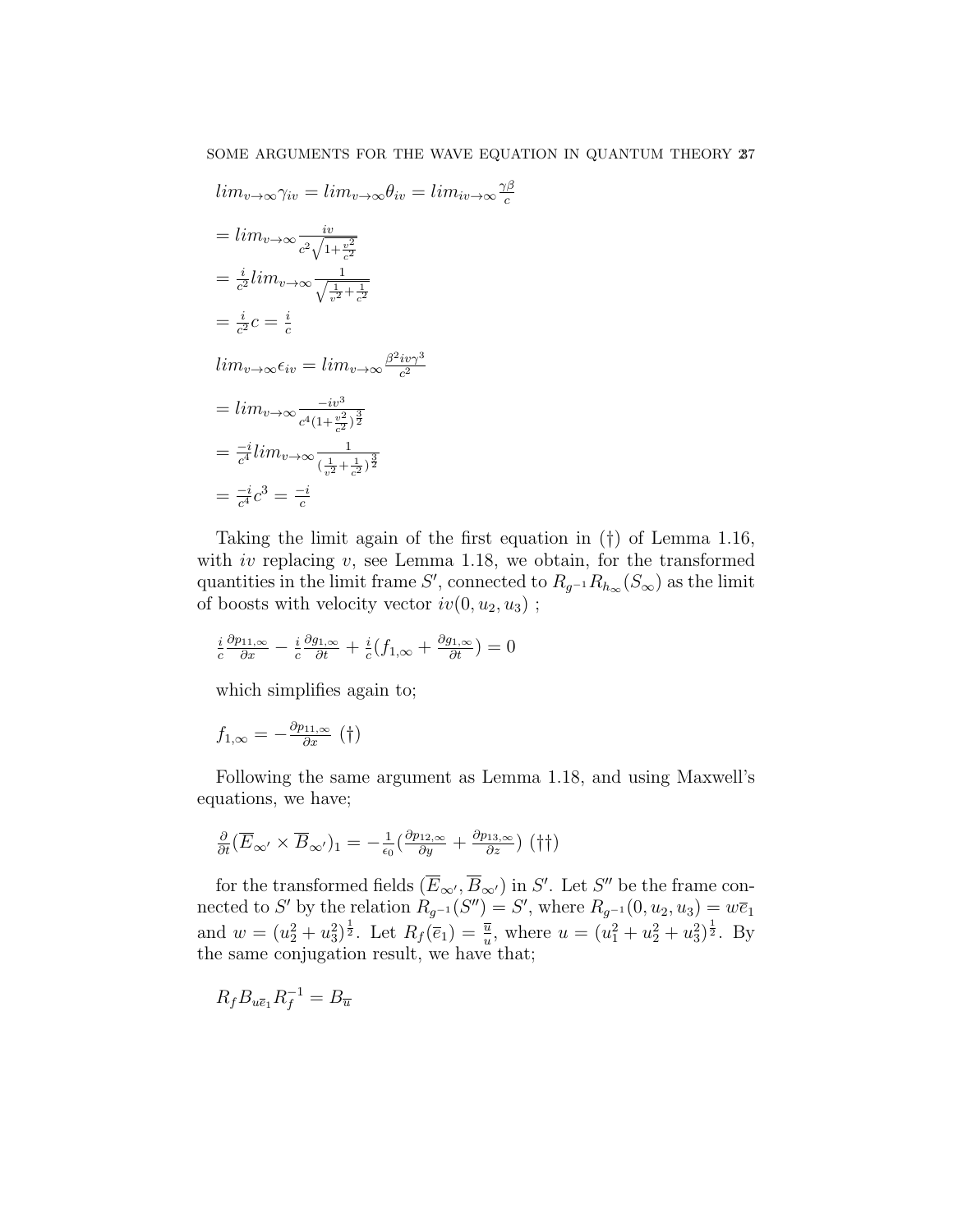Let S''' be the frame connected to S'' by the relation  $R_f(S''') = S''$ , the derivatives on  $S'$  transform to  $S'''$  by the relations;

$$
\frac{\partial}{\partial t} \mapsto \frac{\partial}{\partial t}
$$
\n
$$
\frac{\partial}{\partial y} \mapsto (R_{g^{-1}} R_f)^{-1} (\frac{\partial}{\partial y}) = R_f^{-1} R_g (\frac{\partial}{\partial y})
$$
\n
$$
\frac{\partial}{\partial z} \mapsto (R_{g^{-1}} R_f)^{-1} (\frac{\partial}{\partial z}) = R_f^{-1} R_g (\frac{\partial}{\partial z}) \quad (\sharp)
$$

We have that;

$$
\left(\frac{(0, u_2, u_3)}{w}, \overline{u}\right) = \frac{w^2}{w} = w
$$

Let;

$$
T = \{ \overline{\theta} : \overline{\theta} \cdot u \overline{e}_1 \} = w
$$

so that, as  $f \in SO(3)$ ,  $\theta_1 u = w$ , where  $\overline{\theta} = (\theta_1, \theta_2, \theta_3)$ , and  $R_f^{-1}R_g(\overline{e}_1) =$  $\overline{\theta}$ , with  $|\overline{\theta}| = 1$ . We have that  $R_g(\overline{e}_2) = \overline{v}$ , with  $\overline{v} \in (0, u_2, u_3)^\perp$  and  $|\overline{v}| = 1$ . Observing that;

$$
(\overline{v}, (u_1, u_2, u_3)) = v_1 u_1
$$

$$
(\overline{v}, \frac{(0, u_2, u_3)}{w}) = 0
$$

Let;

$$
T' = \{ \overline{\theta}' : \overline{\theta}' \cdot u \overline{e}_1 = v_1 u_1, \overline{\theta}' \cdot \overline{\theta} = 0 \}
$$

so that, again as  $f \in SO(3)$ ,  $\theta'_1 u = v_1 u_1$ ,  $\theta' = \frac{v_1 u_1}{u}$  $\frac{u_1}{u}, \overline{\theta}'$  .  $\overline{\theta} = 0$ , and  $R_f^{-1}R_g(\bar{e}_2) = \bar{\theta}'$ , where  $\bar{\theta}' = (\theta'_1, \theta'_2, \theta'_3)$  and  $|\bar{\theta}'| = 1$ . As  $\{f, g\} \subset SO(3)$ and  $\bar{e}_1 \times \bar{e}_2 = \bar{e}_3$ , we have that  $R_h^{-1} R_g(\bar{e}_3) = \theta'' = \theta \times \theta'$ . Transforming from S' to S''', we have, using  $(\sharp)$ , that;

$$
\frac{\partial}{\partial t}((\overline{E}_{\infty'} \times \overline{B}_{\infty'}, \overline{e}_1)) \mapsto \frac{\partial}{\partial t}((\overline{E}_{\infty'''} \times \overline{B}_{\infty'''}, \overline{\theta}))
$$
\n
$$
= \frac{\partial}{\partial t}(\frac{g_1}{\epsilon_0} \frac{w}{u} + \frac{g_2}{\epsilon_0} \alpha + \frac{g_3}{\epsilon_0} \beta)
$$
\n
$$
= \frac{w}{\epsilon_0 u} \frac{\partial g_1}{\partial t} + \frac{\alpha}{\epsilon_0} \frac{\partial g_2}{\partial t} + \frac{\beta}{\epsilon_0} \frac{\partial g_3}{\partial t} (\sharp\sharp)
$$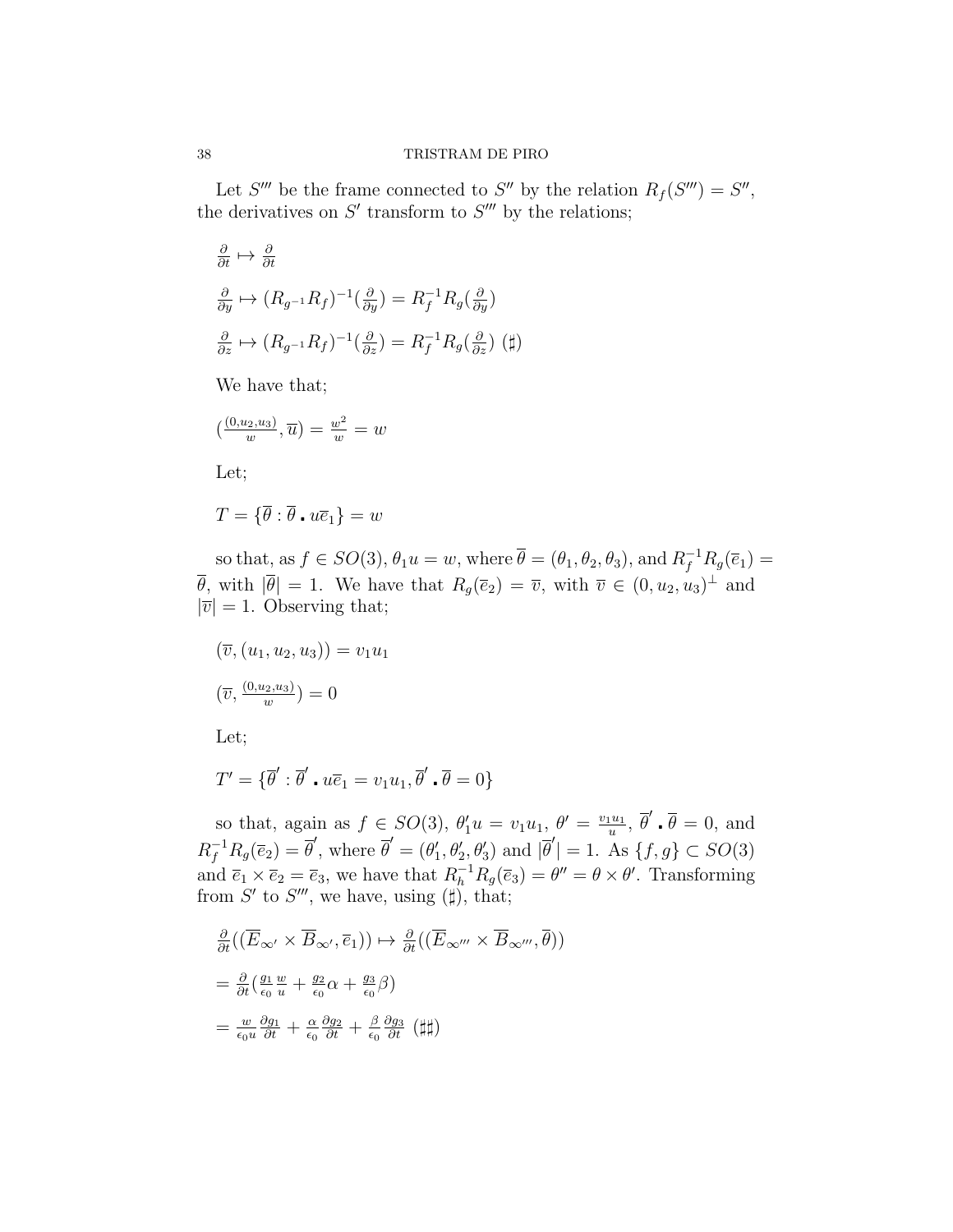where 
$$
\bar{g} = (g_1, g_2, g_3) = \epsilon_0(\overline{E}_{\infty''} \times \overline{B}_{\infty''})
$$
, for the transformed fields  
\n $\{\overline{E}_{\infty'''}, \overline{B}_{\infty'''}\}$  in  $S'''$ , and  $\overline{\theta} = (\frac{w}{u}, \alpha, \beta)$ .  
\n $(\overline{E}_{\infty'}, \overline{e}_1) \mapsto (\overline{E}_{\infty'''}, \overline{\theta})$   
\n $(\overline{E}_{\infty'}, \overline{e}_2) \mapsto (\overline{E}_{\infty'''}, \overline{\theta}')$   
\n $(\overline{E}_{\infty'}, \overline{e}_3) \mapsto (\overline{E}_{\infty'''}, \overline{\theta} \times \overline{\theta}')$   
\n $(\overline{E}_{\infty'}, \overline{e}_1)(\overline{E}_{\infty'}, \overline{e}_2) \mapsto (\overline{E}_{\infty'''}, \overline{\theta})(\overline{E}_{\infty'''}, \overline{\theta}')$   
\n $= (\frac{e_1w}{u} + e_2\alpha + e_3\beta)(\frac{e_1v_1u_1}{u} + e_2\gamma + e_3\delta)$   
\n $= \frac{w_1u_1}{u^2}e_1^2 + (\frac{w_1}{u} + \frac{v_1u_1\alpha}{u})e_1e_2 + (\frac{w_0}{u} + \frac{v_1u_1\beta}{u})e_1e_3 + \alpha\gamma e_2^2 + (\alpha\delta + \beta\gamma)e_2e_3 + \beta\delta e_3^2$ 

where  $\overline{\theta}' = (\frac{v_1 u_1}{u}, \gamma, \delta), \ \overline{E}_{\infty'''} = (e_1, e_2, e_3)$ . Using the same reasoning for  $B_{\infty}$ , we have that;

$$
p_{12,S'} \mapsto \frac{w v_1 u_1}{u^2} p_{11} + \left(\frac{w \gamma}{u} + \frac{v_1 u_1 \alpha}{u}\right) p_{12} + \left(\frac{w \delta}{u} + \frac{v_1 u_1 \beta}{u}\right) p_{13} + \alpha \gamma p_{22} + \left(\alpha \delta + \beta \gamma\right) p_{23} + \beta \delta p_{33}
$$
  

$$
-\frac{\epsilon_0}{2} \frac{w v_1 u_1}{u^2} \frac{2\sigma}{\epsilon_0} - \frac{\epsilon_0}{2} \alpha \gamma \frac{2\sigma}{\epsilon_0} - \frac{\epsilon_0}{2} \beta \delta \frac{2\sigma}{\epsilon_0}
$$
  

$$
= \frac{w v_1 u_1}{u^2} p_{11} + \left(\frac{w \gamma}{u} + \frac{v_1 u_1 \alpha}{u}\right) p_{12} + \left(\frac{w \delta}{u} + \frac{v_1 u_1 \beta}{u}\right) p_{13} + \alpha \gamma p_{22} + \left(\alpha \delta + \beta \gamma\right) p_{23} + \beta \delta p_{33} \left(\sharp \sharp \sharp\right)
$$

as  $\frac{wv_1u_1}{u^2} + \alpha \gamma + \beta \delta = 0$ , where  $(p_{ij})_{1 \le i \le j \le 3}$  are the components of the stress tensor and  $\sigma$  is the energy term in  $\overline{S}'''$ . We have that;

$$
\begin{aligned}\n(\overline{E}_{\infty'}, \overline{e}_1)(\overline{E}_{\infty'}, \overline{e}_3) &\mapsto (\overline{E}_{\infty''}, \overline{\theta})(\overline{E}_{\infty'''}, \overline{\theta} \times \overline{\theta}') \\
&= (\frac{e_1 w}{u} + e_2 \alpha + e_3 \beta)(e_1(\alpha \delta - \beta \gamma) + e_2(\frac{\beta v_1 u_1}{u} - \frac{\delta w}{u}) + e_3(\frac{\gamma w}{u} - \frac{\alpha v_1 u_1}{u})) \\
&= \frac{w}{u}(\alpha \delta - \beta \gamma)e_1^2 \\
&+ (\frac{w}{u}(\frac{\beta v_1 u_1}{u} - \frac{\delta w}{u}) + \alpha(\alpha \delta - \beta \gamma))e_1 e_2 \\
&+ (\frac{w}{u}(\frac{\gamma w}{u} - \frac{\alpha v_1 u_1}{u}) + \beta(\alpha \delta - \beta \gamma))e_1 e_3\n\end{aligned}
$$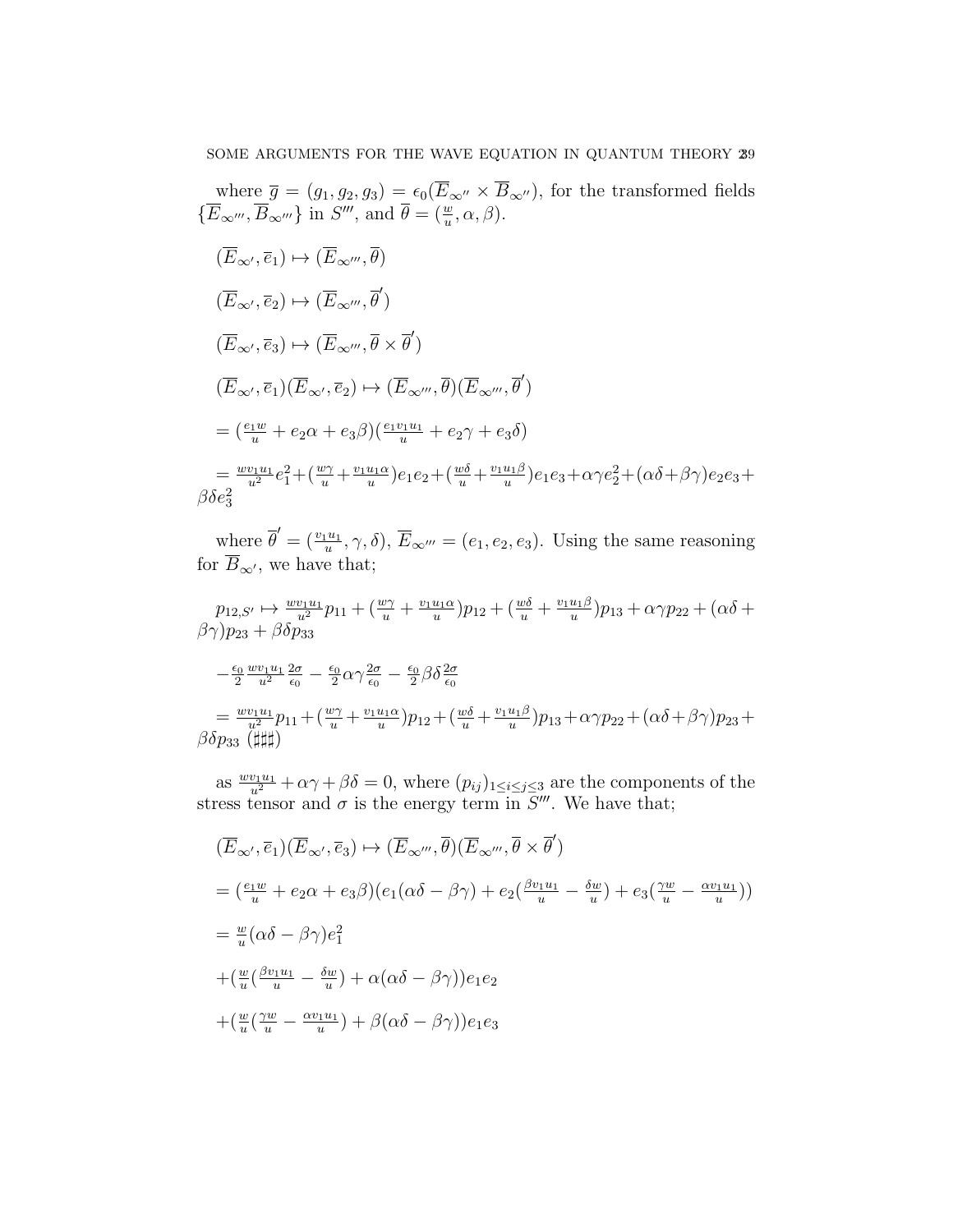$$
+(\alpha(\frac{\beta v_1 u_1}{u} - \frac{\delta w}{u}))e_2^2
$$
  
+
$$
(\alpha(\frac{\gamma w}{u} - \frac{\alpha v_1 u_1}{u}) + \beta(\frac{\beta v_1 u_1}{u} - \frac{\delta w}{u}))e_2e_3
$$
  
+
$$
\beta(\frac{\gamma w}{u} - \frac{\alpha v_1 u_1}{u})e_3^2
$$

Again, following the same reasoning as above;

$$
p_{13, S'} \mapsto \frac{w}{u} (\alpha \delta - \beta \gamma) p_{11}
$$
  
+ 
$$
(\frac{w}{u} (\frac{\beta v_1 u_1}{u} - \frac{\delta w}{u}) + \alpha (\alpha \delta - \beta \gamma)) p_{12}
$$
  
+ 
$$
(\frac{w}{u} (\frac{\gamma w}{u} - \frac{\alpha v_1 u_1}{u}) + \beta (\alpha \delta - \beta \gamma)) p_{13}
$$
  
+ 
$$
(\alpha (\frac{\beta v_1 u_1}{u} - \frac{\delta w}{u})) p_{22}
$$
  
+ 
$$
(\alpha (\frac{\gamma w}{u} - \frac{\alpha v_1 u_1}{u}) + \beta (\frac{\beta v_1 u_1}{u} - \frac{\delta w}{u})) p_{23}
$$
  
+ 
$$
\beta (\frac{\gamma w}{u} - \frac{\alpha v_1 u_1}{u}) p_{33}
$$
  
- 
$$
\frac{\epsilon_0}{2} \frac{w}{u} (\alpha \delta - \beta \gamma) \frac{2\sigma}{\epsilon_0}
$$
  
- 
$$
\frac{\epsilon_0}{2} \alpha (\frac{\beta v_1 u_1}{u} - \frac{\delta w}{u}) \frac{2\sigma}{\epsilon_0}
$$
  
= 
$$
\frac{w}{u} (\alpha \delta - \beta \gamma) p_{11}
$$
  
+ 
$$
(\frac{w}{u} (\frac{\beta v_1 u_1}{u} - \frac{\delta w}{u}) + \alpha (\alpha \delta - \beta \gamma)) p_{12}
$$
  
+ 
$$
(\frac{w}{u} (\frac{\beta v_1 u_1}{u} - \frac{\delta w}{u}) + \beta (\alpha \delta - \beta \gamma)) p_{13}
$$
  
+ 
$$
(\alpha (\frac{\beta v_1 u_1}{u} - \frac{\delta w}{u})) p_{22}
$$
  
+ 
$$
(\alpha (\frac{\beta v_1 u_1}{u} - \frac{\delta w}{u})) p_{23}
$$
  
+ 
$$
\beta (\frac{\gamma w}{u} - \frac{\alpha v_1 u_1}{u}) + \beta (\frac{\beta v_1 u_1}{u} - \frac{\delta w}{u})) p_{23}
$$
  
+ 
$$
\beta (\frac{\gamma w}{u} - \frac{\alpha v_1 u_1}{u}) p_{33}
$$
( $\sharp\sharp\sharp\sharp$ )  
as  $\frac{w}{u} (\alpha \delta - \beta \gamma) + \alpha (\frac{\beta v_$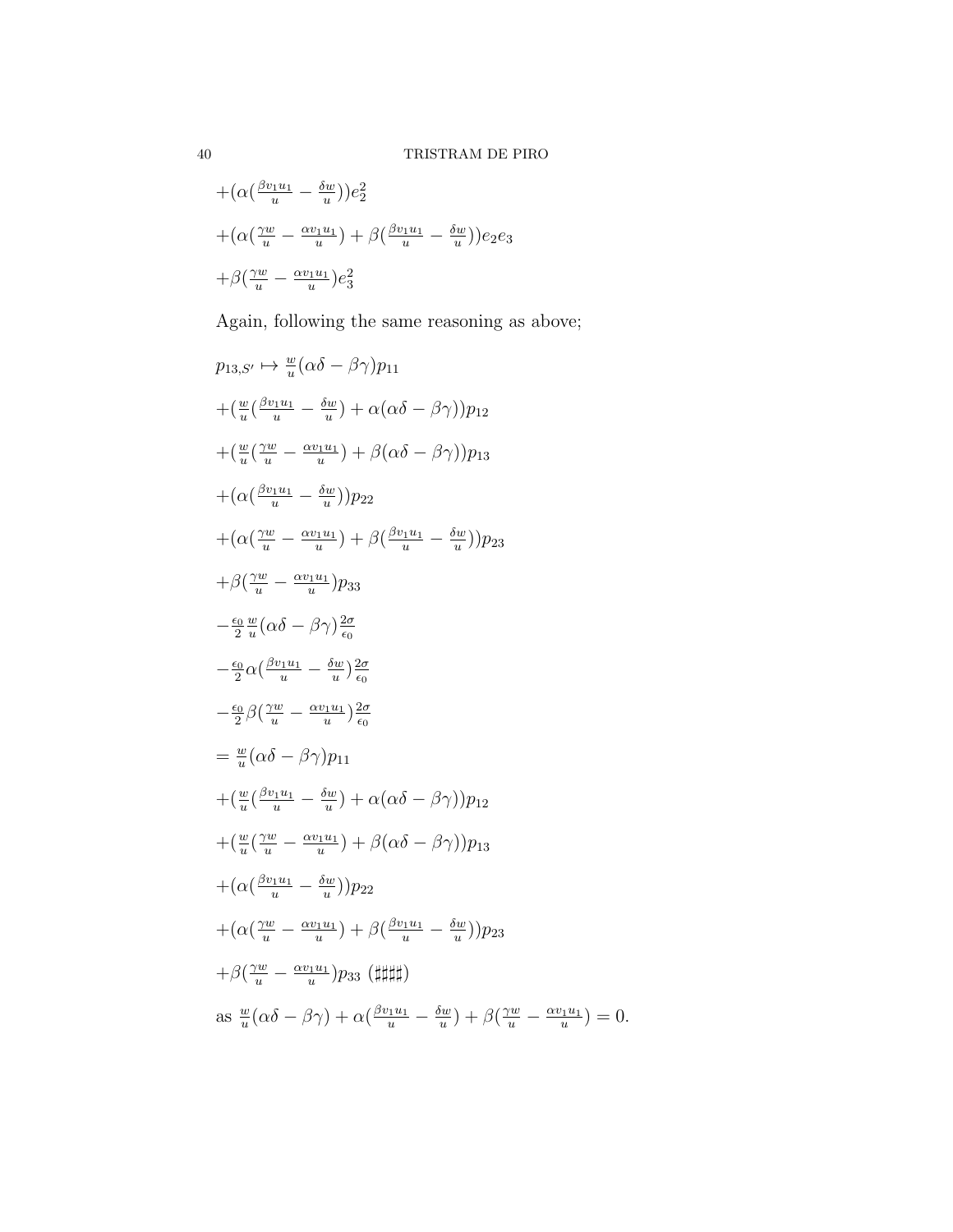By  $(\sharp)$ , we have that;

$$
\begin{aligned}\n\left(\frac{\partial}{\partial y}\right)_{S'} &\mapsto \frac{v_1 u_1}{u} \frac{\partial}{\partial x} + \gamma \frac{\partial}{\partial y} + \delta \frac{\partial}{\partial z} \\
\left(\frac{\partial}{\partial z}\right)_{S'} &\mapsto \left(\alpha \delta - \beta \gamma\right)_{\partial x} \frac{\partial}{\partial x} + \left(\frac{\beta v_1 u_1}{u} - \frac{\delta w}{u}\right)_{\partial y} \frac{\partial}{\partial y} + \left(\frac{\gamma w}{u} - \frac{\alpha v_1 u_1}{u}\right)_{\partial z} \left(\frac{1}{2} \frac{1}{2} \frac{1}{2} \frac{1}{2} \frac{1}{2} \frac{1}{2} \frac{1}{2} \frac{1}{2} \frac{1}{2} \frac{1}{2} \frac{1}{2} \frac{1}{2} \frac{1}{2} \frac{1}{2} \frac{1}{2} \frac{1}{2} \frac{1}{2} \frac{1}{2} \frac{1}{2} \frac{1}{2} \frac{1}{2} \frac{1}{2} \frac{1}{2} \frac{1}{2} \frac{1}{2} \frac{1}{2} \frac{1}{2} \frac{1}{2} \frac{1}{2} \frac{1}{2} \frac{1}{2} \frac{1}{2} \frac{1}{2} \frac{1}{2} \frac{1}{2} \frac{1}{2} \frac{1}{2} \frac{1}{2} \frac{1}{2} \frac{1}{2} \frac{1}{2} \frac{1}{2} \frac{1}{2} \frac{1}{2} \frac{1}{2} \frac{1}{2} \frac{1}{2} \frac{1}{2} \frac{1}{2} \frac{1}{2} \frac{1}{2} \frac{1}{2} \frac{1}{2} \frac{1}{2} \frac{1}{2} \frac{1}{2} \frac{1}{2} \frac{1}{2} \frac{1}{2} \frac{1}{2} \frac{1}{2} \frac{1}{2} \frac{1}{2} \frac{1}{2} \frac{1}{2} \frac{1}{2} \frac{1}{2} \frac{1}{2} \frac{1}{2} \frac{1}{2} \frac{1}{2} \frac{1}{2} \frac{1}{2} \frac{1}{2} \frac{1}{2} \frac{1}{2} \frac{1}{2} \frac{1}{2} \frac{1}{2} \frac{1}{2} \frac{
$$

Combining,  $(\dagger\dagger)$ ,  $(\dagger\dagger)$ , $(\dagger\dagger\dagger\dagger)$ , $(\dagger\dagger\dagger\dagger\dagger\dagger)$ , we obtain the relation in the frame  $S^{\prime\prime\prime}$ ;

$$
\frac{w}{\epsilon_0 u} \frac{\partial g_1}{\partial t} + \frac{\alpha}{\epsilon_0} \frac{\partial g_2}{\partial t} + \frac{\beta}{\epsilon_0} \frac{\partial g_3}{\partial t}
$$
\n
$$
= -\frac{1}{\epsilon_0} \left[ \frac{v_1 u_1}{u} \frac{\partial}{\partial x} + \gamma \frac{\partial}{\partial y} + \delta \frac{\partial}{\partial z} \right] \left( \frac{w v_1 u_1}{u^2} p_{11} + \left( \frac{w \gamma}{u} + \frac{v_1 u_1 \alpha}{u} \right) p_{12} + \left( \frac{w \delta}{u} + \frac{v_1 u_1 \beta}{u} \right) p_{13} + \alpha \gamma p_{22} + \left( \alpha \delta + \beta \gamma \right) p_{23} + \beta \delta p_{33} \right)
$$
\n
$$
- \frac{1}{\epsilon_0} \left[ \left( \alpha \delta - \beta \gamma \right) \frac{\partial}{\partial x} + \left( \frac{\beta v_1 u_1}{u} - \frac{\delta w}{u} \right) \frac{\partial}{\partial y} + \left( \frac{\gamma w}{u} - \frac{\alpha v_1 u_1}{u} \right) \frac{\partial}{\partial z} \right] \left( \frac{w}{u} \left( \alpha \delta - \beta \gamma \right) p_{11} + \left( \frac{w}{u} \left( \frac{\beta v_1 u_1}{u} - \frac{\delta w}{u} \right) + \alpha \left( \alpha \delta - \beta \gamma \right) \right) p_{12} + \left( \frac{w}{u} \left( \frac{\gamma w}{u} - \frac{\alpha v_1 u_1}{u} \right) + \beta \left( \alpha \delta - \beta \gamma \right) \right) p_{13} + \left( \alpha \left( \frac{\beta v_1 u_1}{u} - \frac{\delta w}{u} \right) \right) p_{22} + \left( \alpha \left( \frac{\gamma w}{u} - \frac{\alpha v_1 u_1}{u} \right) + \beta \left( \frac{\beta v_1 u_1}{u} - \frac{\delta w}{u} \right) \right) p_{23} + \beta \left( \frac{\gamma w}{u} - \frac{\alpha v_1 u_1}{u} \right) p_{33} \right) \left( \dagger \dagger \dagger \right)
$$

Let S''' be the frame connected to S''' by the relation  $B_{u\bar{e}_1}(S''') =$  $S'''$ . Using the formula for the boost matrix, we have that;

$$
\begin{aligned}\n\left(\frac{\partial}{\partial x}\right)_{S'''} &\mapsto \gamma_u \left(\frac{\partial}{\partial x} + \frac{u}{c^2} \frac{\partial}{\partial t}\right) \\
\left(\frac{\partial}{\partial y}\right)_{S'''} &\mapsto \frac{\partial}{\partial y} \\
\left(\frac{\partial}{\partial z}\right)_{S'''} &\mapsto \frac{\partial}{\partial z} \\
\left(\frac{\partial}{\partial t}\right)_{S'''} &\mapsto \gamma_u \left(\frac{\partial}{\partial t} + u \frac{\partial}{\partial x}\right) \left(\dagger \dagger \dagger \dagger\right)\n\end{aligned}
$$

and, using the energy stress tensor;

$$
(cg_1)_{S'''}\mapsto (-\tfrac{u\gamma_u^2}{c})\sigma+(c\gamma_u^2+\tfrac{u^2\gamma_u^2}{c})g_1-(\tfrac{u\gamma_u^2}{c})p_{11}
$$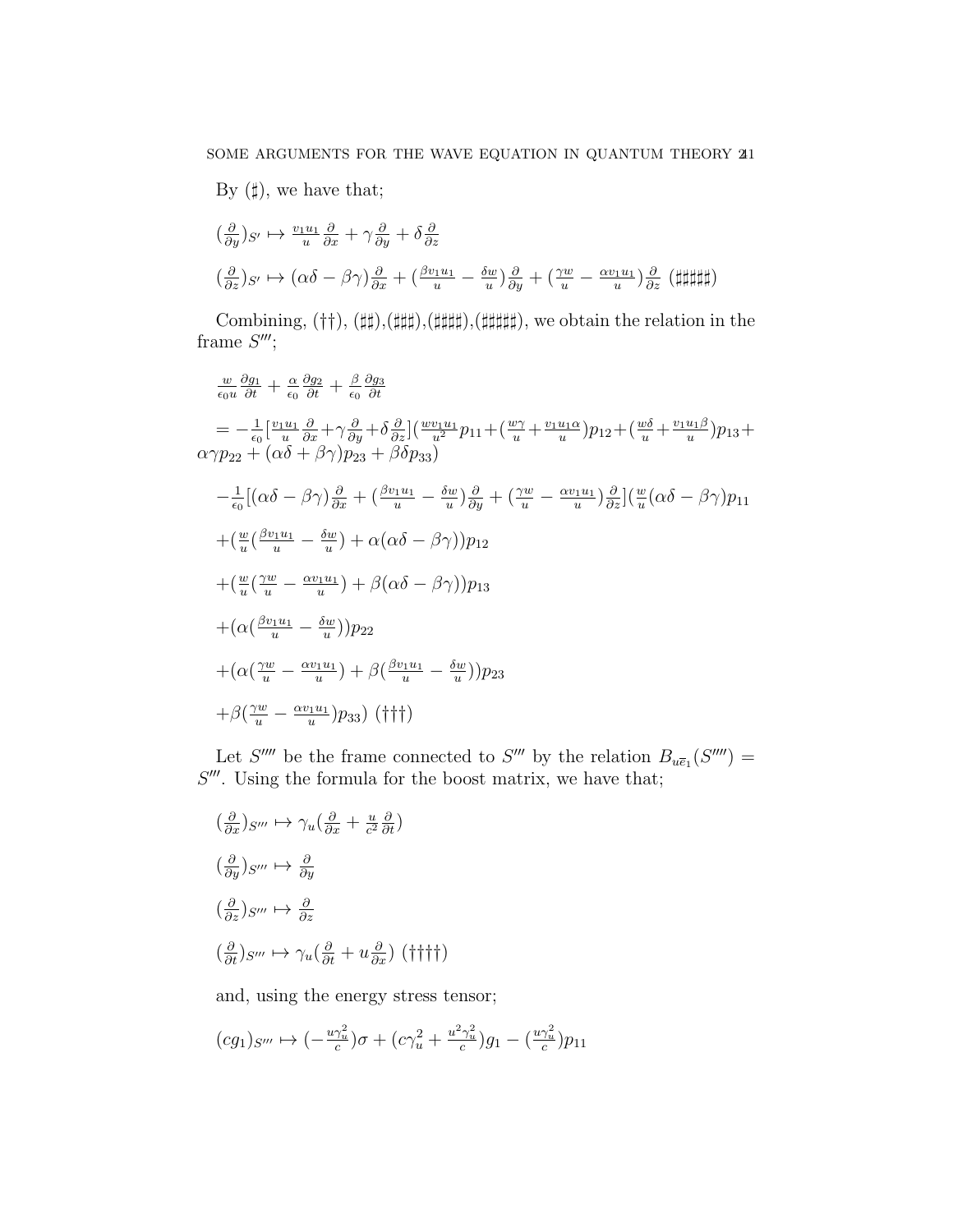$$
(cg_2)_{S'''} \mapsto \gamma_u cg_2 - \frac{\gamma_u u}{c} p_{21}
$$
  
\n
$$
(cg_3)_{S'''} \mapsto \gamma_u cg_3 - \frac{\gamma_u u}{c} p_{31}
$$
  
\n
$$
(p_{11})_{S'''} \mapsto \gamma_u^2(\frac{u^2\sigma}{c^2} - 2ug_1 + p_{11})
$$
  
\n
$$
(p_{12})_{S'''} \mapsto \gamma_u(-ug_2 + p_{12})
$$
  
\n
$$
(p_{13})_{S'''} \mapsto \gamma_u(-ug_2 + p_{13})
$$
  
\n
$$
(p_{22})_{S'''} \mapsto p_{22}
$$
  
\n
$$
(p_{23})_{S'''} \mapsto p_{23}
$$
  
\n
$$
(p_{33})_{S'''} \mapsto p_{33}
$$
 (fififf)

Using the relations  $(\dagger\dagger\dagger),(\dagger\dagger\dagger\dagger\dagger),(\dagger\dagger\dagger\dagger\dagger)$ , we obtain the following relation in  $S^{\prime\prime\prime\prime}$ ;

$$
\frac{w}{\epsilon_0 u} \gamma_u \left(\frac{\partial}{\partial t} + u \frac{\partial}{\partial x}\right) \frac{1}{c} \left( \left(-\frac{u\gamma_u^2}{c}\right)\sigma + \left(c\gamma_u^2 + \frac{u^2\gamma_u^2}{c}\right)g_1 - \left(\frac{u\gamma_u^2}{c}\right)p_{11} \right) \n+ \frac{\alpha}{\epsilon_0 u} \gamma_u \left(\frac{\partial}{\partial t} + u \frac{\partial}{\partial x}\right) \frac{1}{c} \left(\gamma_u c g_2 - \frac{\gamma_u u}{c} p_{21}\right) \n+ \frac{\beta}{\epsilon_0 u} \gamma_u \left(\frac{\partial}{\partial t} + u \frac{\partial}{\partial x}\right) \frac{1}{c} \left(\gamma_u c g_3 - \frac{\gamma_u u}{c} p_{31}\right) \n= -\frac{1}{\epsilon_0} \left[\frac{v_1 u_1 \gamma_u}{u} \left(\frac{\partial}{\partial x} + \frac{u}{c^2} \frac{\partial}{\partial t}\right) + \gamma \frac{\partial}{\partial y} + \delta \frac{\partial}{\partial z}\right] \left(\frac{w_1 u_1}{u^2} \gamma_u^2 \left(\frac{u^2 \sigma}{c^2} - 2u g_1 + p_{11}\right) + \left(\frac{w}{u} + \frac{v_1 u_1 \alpha}{u}\right) \gamma_u \left(-u g_2 + p_{12}\right) + \left(\frac{w \delta}{u} + \frac{v_1 u_1 \beta}{u}\right) \gamma_u \left(-u g_2 + p_{13}\right) + \alpha \gamma p_{22} + \left(\alpha \delta + \beta \gamma\right) p_{23} + \beta \delta p_{33}\right) \n- \frac{1}{\epsilon_0} \left[ \left(\alpha \delta - \beta \gamma\right) \gamma_u \left(\frac{\partial}{\partial x} + \frac{u}{c^2} \frac{\partial}{\partial t}\right) + \left(\frac{\beta v_1 u_1}{u} - \frac{\delta w}{u}\right) \frac{\partial}{\partial y} + \left(\frac{\gamma w}{u} - \frac{\alpha v_1 u_1}{u}\right) \frac{\partial}{\partial z}\right] \n\left(\frac{w}{u} \left(\alpha \delta - \beta \gamma\right) \gamma_u^2 \left(\frac{u^2 \sigma}{c^2} - 2u g_1 + p_{11}\right) + \left(\frac{w}{u}
$$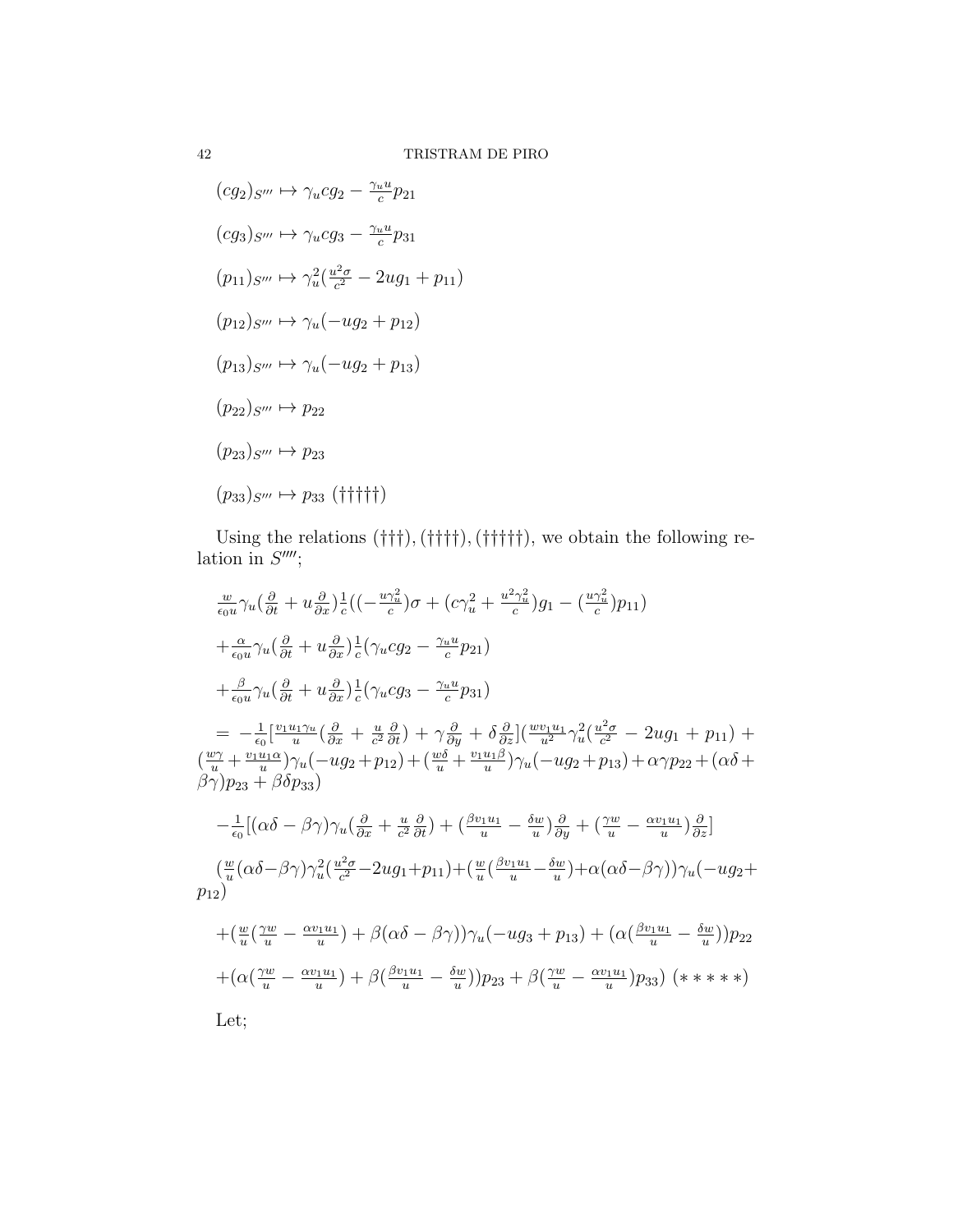$$
\lambda_{ij} = (\theta_i \theta'_j + \theta'_i \theta_j) \text{ for } 1 \le i < j \le 3
$$
  

$$
\mu_{ij} = (\theta_i \theta''_j + \theta''_i \theta_j) \text{ for } 1 \le i < j \le 3
$$
  

$$
\nu_{ij} = (\theta'_i \theta'_j + \theta''_i \theta''_j) \text{ for } 1 \le i \le j \le 3
$$

Then, using Lemma 1.20, we can rearrange  $(*****)$ , to obtain;

$$
\frac{-w^3 \gamma_u^3 \frac{\partial}{\partial x} + \frac{w \gamma_u^2 u \nu_{12}}{\epsilon_0 c^2} \frac{\partial \sigma}{\partial y} + \frac{w \gamma_u^2 u \nu_{13}}{\epsilon_0 c^2} \frac{\partial \sigma}{\partial z} + \frac{w \gamma_u^3 (-1 + \frac{u^2}{c^2} \frac{1}{u^2})}{\epsilon_0 c^2} \frac{\partial \sigma}{\partial t}
$$
\n
$$
+ \frac{w \gamma_u^3 (u^2 + \frac{2w^2 c^2}{2} - c^2)}{\epsilon_0 c^2} \frac{\partial g_1}{\partial x} - \frac{2w \gamma_u^2 \nu_{12}}{\epsilon_0} \frac{\partial g_1}{\partial y} - \frac{2w \gamma_u^2 \nu_{13}}{\epsilon_0} \frac{\partial g_1}{\partial z} + \frac{w \gamma_u^3 (2w^2 - u^2 + c^2)}{\epsilon_0 u c^2} \frac{\partial g_1}{\partial t}
$$
\n
$$
+ \frac{w \gamma_u^3 (\theta_2 - \theta_1' \lambda_{12} - \theta_1'' \mu_{12})}{\epsilon_0} \frac{\partial g_2}{\partial x} + \frac{u \gamma_u (-\theta_2' \lambda_{12} - \theta_2'' \mu_{12})}{\epsilon_0} \frac{\partial g_2}{\partial y} + \frac{u \gamma_u (-\theta_3' \lambda_{12} - \theta_3'' \mu_{12})}{\epsilon_0} \frac{\partial g_2}{\partial z}
$$
\n
$$
+ \frac{\gamma_u^2 (\theta_2 - \frac{u^2}{c^2} (\theta_1' \lambda_{12} + \theta_1'' \mu_{12}))}{\epsilon_0} \frac{\partial g_2}{\partial x} + \frac{u \gamma_u (\theta_3 - \theta_1' \lambda_{13} - \theta_1'' \mu_{13})}{\epsilon_0} \frac{\partial g_3}{\partial x} + \frac{w \gamma_u (-\theta_3' \lambda_{12} - \theta_2'' \mu_{13})}{\epsilon_0} \frac{\partial g_3}{\partial y}
$$
\n
$$
+ \frac{u \gamma_u (-\theta_3' \lambda_{13} - \theta_3'' \mu_{13})}{\epsilon_0} \frac{\partial g_3}{\partial z} + \frac{\gamma_u^2 (\theta_3 - \frac{u^2}{c^2} (\theta_1' \lambda_{13} + \theta
$$

Lemma 1.20. With notation as in the previous Lemma 1.19, we have that;

$$
(\alpha \delta - \beta \gamma)^2 + \frac{(v_1 u_1)^2}{u^2} + \frac{w^2}{u^2} = 1
$$

*Proof.* By the fact that  $|\theta''|=1$ , and the definition of  $\theta \times \theta'$ , we have that;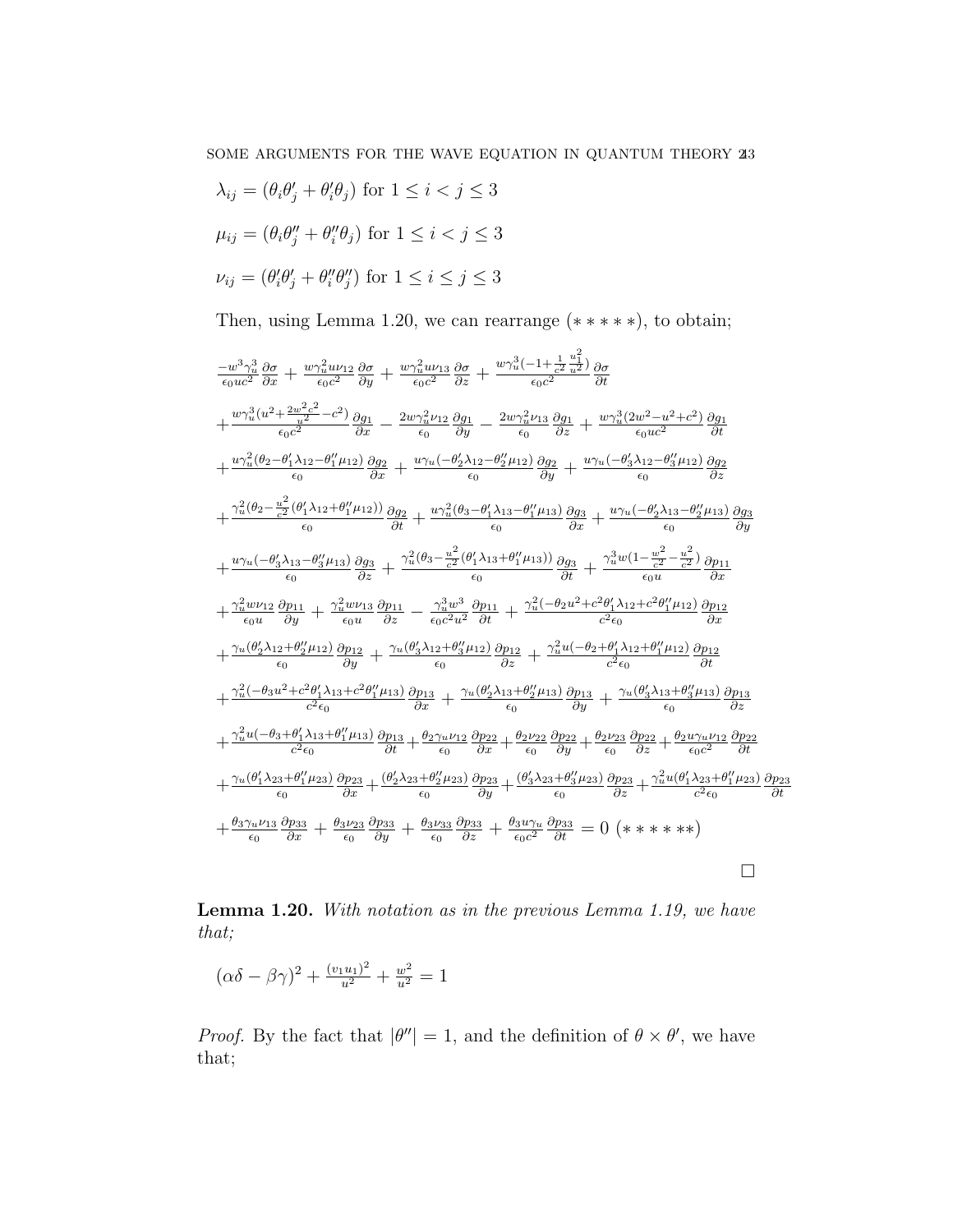## 44 TRISTRAM DE PIRO

$$
(\alpha \delta - \beta \gamma)^2 + (\frac{v_1 u_1 \beta}{u} - \frac{w \delta}{u})^2 + (\frac{w \gamma}{u} - \frac{\alpha v_1 u_1}{u})^2
$$
  
=  $(\alpha \delta - \beta \gamma)^2 + \frac{(v_1 u_1)^2}{u^2} (1 - \frac{w^2}{u^2}) + \frac{w^2}{u^2} (1 - \frac{u_1 v_2^2}{u^2}) - 2 \frac{w}{u^2} (u_1 v_1)(\alpha \gamma + \beta \delta) = 1$   
(\*)

As  $\theta$  and  $\theta'$  are orthogonal, we have that  $\alpha\gamma + \beta\delta + \frac{w v_1 u_1}{u^2} = 0$ . Substituting into (∗), we obtain that;

$$
(\alpha\delta - \beta\gamma)^2 + (v_1u_1)^2(1 - \frac{w^2}{u^2}) + \frac{w^2}{u^2}(1 - \frac{u_1v_2^2}{u^2}) - 2\frac{w}{u}(u_1v_1)(-\frac{wv_1u_1}{u^2})
$$
  
=  $(\alpha\delta - \beta\gamma)^2 + \frac{(v_1u_1)^2}{u^2} + \frac{w^2}{u^2} = 1$ 

Lemma 1.21. With notation as in Lemma 1.18, for the equations  $(* *******), we must have that;$ 

 $\Box$ 

$$
\frac{\partial \sigma}{\partial y} = \frac{\partial \sigma}{\partial z} = \frac{\partial g_1}{\partial x} = \frac{\partial g_2}{\partial y} = \frac{\partial g_2}{\partial z} = \frac{\partial g_2}{\partial t} = \frac{\partial g_3}{\partial y} = \frac{\partial g_3}{\partial z} = \frac{\partial g_3}{\partial t} = \frac{\partial p_{12}}{\partial x} = \frac{\partial p_{13}}{\partial x}
$$

$$
= \frac{\partial p_{22}}{\partial y} = \frac{\partial p_{22}}{\partial z} = \frac{\partial p_{22}}{\partial t} = \frac{\partial p_{23}}{\partial y} = \frac{\partial p_{23}}{\partial z} = \frac{\partial p_{33}}{\partial y} = \frac{\partial p_{33}}{\partial z} = \frac{\partial p_{33}}{\partial t} = 0
$$

*Proof.* Note that as  $u \to \infty$ ,  $\gamma_u \sim \frac{c}{iu}$ . We let  $\frac{u_2}{u_1} = \kappa$  and  $\frac{u_3}{u_1} = \lambda$ , with  $u_1 \neq 0$ , so that  $w = su$ , with  $s = (\frac{1+\kappa^2}{1+\kappa^2+\lambda^2})^{\frac{1}{2}}$ . The equations  $(******)$ in Lemma 1.18 hold for all u with  $0 < u < c$ , and are algebraic, so letting  $u \to \infty$ , we obtain that;

$$
\frac{-\nu_{12}s}{\epsilon_{0}}\frac{\partial\sigma}{\partial y} - \frac{\nu_{13}s}{\epsilon_{0}}\frac{\partial\sigma}{\partial z} + \frac{\text{sic } \partial g_{1}}{\epsilon_{0}} - \frac{\text{ic}(-\theta_{2}^{\prime}\lambda_{12}-\theta_{2}^{\prime}\mu_{12})}{\epsilon_{0}}\frac{\partial g_{2}}{\partial y} - \frac{\text{ic}(-\theta_{3}^{\prime}\lambda_{12}-\theta_{3}^{\prime}\mu_{12})}{\epsilon_{0}}\frac{\partial g_{2}}{\partial z} \n+ \frac{(\theta_{1}^{\prime}\lambda_{12}+\theta_{1}^{\prime\prime}\mu_{12})}{\epsilon_{0}}\frac{\partial g_{2}}{\partial t} - \frac{\text{ic}(-\theta_{2}^{\prime}\lambda_{13}-\theta_{2}^{\prime\prime}\mu_{13})}{\epsilon_{0}}\frac{\partial g_{3}}{\partial y} - \frac{\text{ic}(-\theta_{3}^{\prime}\lambda_{13}-\theta_{3}^{\prime\prime}\mu_{13})}{\epsilon_{0}}\frac{\partial g_{3}}{\partial z} + \frac{(\theta_{1}^{\prime}\lambda_{13}+\theta_{1}^{\prime\prime}\mu_{13})}{\epsilon_{0}}\frac{\partial g_{3}}{\partial t} \n+ \frac{\theta_{2}}{\epsilon_{0}}\frac{\partial p_{12}}{\partial x} + \frac{\theta_{3}}{\epsilon_{0}}\frac{\partial p_{13}}{\partial x} + \frac{\theta_{2}\nu_{22}}{\epsilon_{0}}\frac{\partial p_{22}}{\partial y} + \frac{\theta_{2}\nu_{23}}{\epsilon_{0}}\frac{\partial p_{22}}{\partial z} - \frac{\text{i}\theta_{2}\nu_{12}}{\epsilon_{0}}\frac{\partial p_{22}}{\partial t} + \frac{(\theta_{2}^{\prime}\lambda_{23}+\theta_{2}^{\prime\prime}\mu_{23})}{\epsilon_{0}}\frac{\partial p_{23}}{\partial y} \n+ \frac{(\theta_{3}^{\prime}\lambda_{23}+\theta_{3}^{\prime\prime}\mu_{23})}{\epsilon_{0}}\frac{\partial p_{23}}{\partial z} + \frac{\theta_{3}\nu_{23}}{\epsilon_{0}}\frac{\partial p_{33}}{\partial y} + \frac{\theta_{3}\nu_{33}}{\epsilon_{0}}\frac{\partial p_{33}}{\partial z} - \frac{\text{i}}{\epsilon_{0}c}\frac{\partial p_{33}}{\partial t} = 0 (\text{***
$$

where;

$$
\theta_1 = s, \ \theta_2 = \alpha, \ \theta_3 = \beta
$$
  

$$
\theta'_1 = \frac{s v_1}{1 + \kappa^2}, \ \theta'_2 = \gamma, \ \theta'_3 = \delta
$$
  

$$
\theta''_1 = \alpha \delta - \beta \gamma, \ \theta''_2 = \frac{s \beta v_1}{\sqrt{1 + \kappa^2}} - s \delta, \ \theta''_3 = s \gamma - \frac{s \alpha v_1}{\sqrt{1 + \kappa^2}}
$$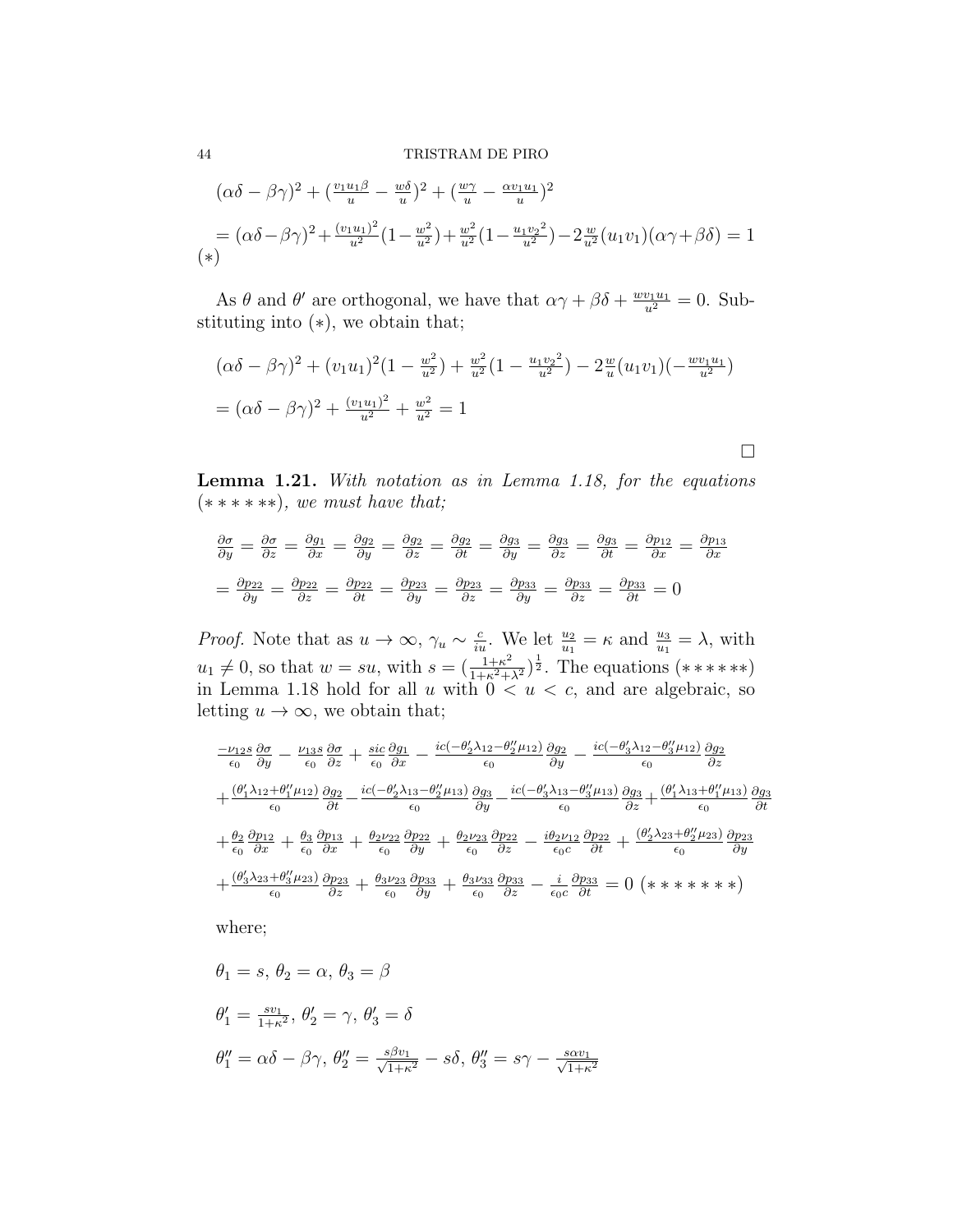$$
\lambda_{12} = s\gamma + \frac{s\alpha v_1}{\sqrt{1+\kappa^2}}
$$
  
\n
$$
\lambda_{13} = s\delta + \frac{s\beta v_1}{\sqrt{1+\kappa^2}}
$$
  
\n
$$
\lambda_{23} = \alpha\delta + \beta\gamma
$$
  
\n
$$
\mu_{12} = s\left(\frac{s\beta v_1}{\sqrt{1+\kappa^2}} - s\delta\right) + \alpha(\alpha\delta - \beta\gamma)
$$
  
\n
$$
\mu_{13} = s(s\gamma - \frac{s\alpha v_1}{\sqrt{1+\kappa^2}}) + \beta(\alpha\delta - \beta\gamma)
$$
  
\n
$$
\mu_{23} = \alpha(s\gamma - \frac{s\alpha v_1}{\sqrt{1+\kappa^2}}) + \beta\left(\frac{s\beta v_1}{\sqrt{1+\kappa^2}} - s\delta\right)
$$
  
\n
$$
\nu_{11} = \frac{v_1^2 s^2}{1+\kappa^2} + (\alpha\delta - \beta\gamma)^2
$$
  
\n
$$
\nu_{12} = \frac{s\gamma v_1}{\sqrt{1+\kappa^2}} + (\alpha\delta - \beta\gamma)\left(\frac{s\beta v_1}{\sqrt{1+\kappa^2}} - s\delta\right)
$$
  
\n
$$
\nu_{13} = \frac{s\delta v_1}{\sqrt{1+\kappa^2}} + (\alpha\delta - \beta\gamma)(s\gamma - \frac{s\alpha v_1}{\sqrt{1+\kappa^2}})
$$
  
\n
$$
\nu_{22} = \gamma^2 + \left(\frac{s\beta v_1}{\sqrt{1+\kappa^2}} - s\delta\right)^2
$$
  
\n
$$
\nu_{23} = \gamma\delta + \left(\frac{s\beta v_1}{\sqrt{1+\kappa^2}} - s\delta\right)(s\gamma - \frac{s\alpha v_1}{\sqrt{1+\kappa^2}})
$$
  
\n
$$
\nu_{33} = \delta^2 + (s\gamma - \frac{s\alpha v_1}{\sqrt{1+\kappa^2}})^2
$$

and, by the orthonormality relations between  $\bar{\theta}$  and  $\bar{\theta}'$ ;

$$
s^{2} + \alpha^{2} + \beta^{2} = 1
$$

$$
\frac{v_{1}^{2}}{1 + \kappa^{2}} + \gamma^{2} + \delta^{2} = 1
$$

$$
\frac{s v_{1}}{\sqrt{1 + \kappa^{2}}} + \alpha \gamma + \beta \delta = 0
$$

$$
|v_{1}| \le 1 \text{ (†')}
$$

Now, take  $\kappa = 0, v_1 = 0, 0 \le s \le 1, \tau = (1 - s^2)^{\frac{1}{2}}, \alpha = \tau cos(\theta),$  $\beta = \tau sin(\theta), \gamma = -sin(\theta), \delta = cos(\theta), 0 \le \theta < 2\pi$ , then it is easily verified that the conditions of  $(†')$  are satisfied. Substituting into the equations (∗ ∗ ∗ ∗ ∗ ∗ ∗), and taking the power series expansions of the functions involving  $\theta$ , we can equate coefficients in  $\{1, \theta, \theta^2\}$  respectively, to obtain the following set of equations;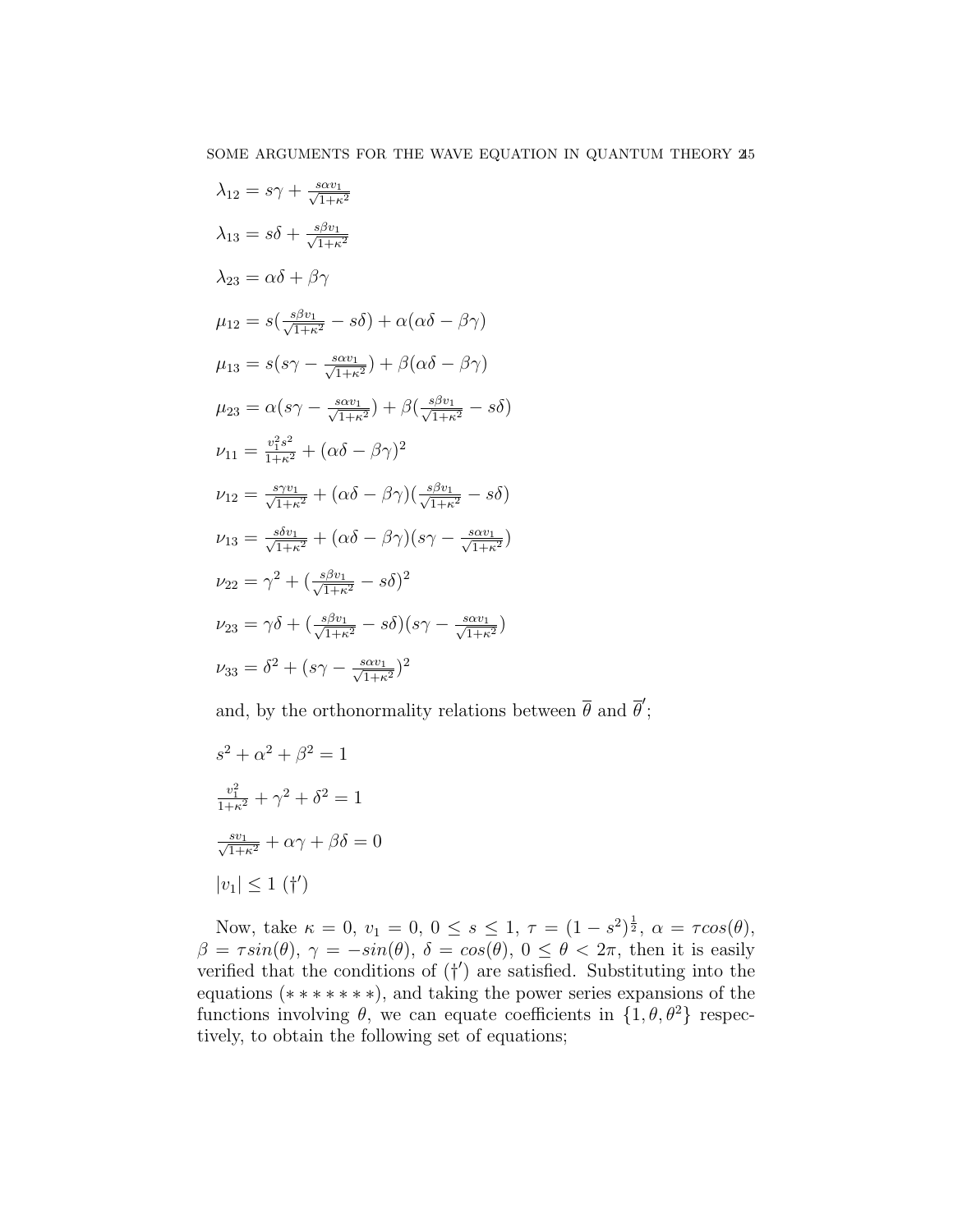# 46 TRISTRAM DE PIRO

$$
(i) \frac{s^2 \tau}{\epsilon_0} \frac{\partial \sigma}{\partial y} + \frac{\text{sic } \frac{\partial g_1}{\partial x} - \frac{\text{sic } (\tau^2 - s^2)}{\epsilon_0} \frac{\partial g_2}{\partial y} + \frac{\tau (\tau^2 - s^2)}{\epsilon_0} \frac{\partial g_2}{\partial t} + \frac{\text{sic } \frac{\partial g_3}{\partial z} + \frac{\tau}{\epsilon_0} \frac{\partial p_{12}}{\partial x} + \frac{s^2 \tau}{\epsilon_0} \frac{\partial p_{22}}{\partial y}
$$
\n
$$
+ \frac{\text{ics } \tau^2}{\epsilon_0} \frac{\partial p_{22}}{\partial t} + \frac{\tau}{\epsilon_0} \frac{\partial p_{23}}{\partial z} - \frac{\text{i}}{\epsilon_0} \frac{\partial p_{33}}{\partial z} = 0
$$
\n
$$
(ii) \frac{s^2 \tau}{\epsilon_0} \frac{\partial \sigma}{\partial z} - \frac{\text{ics } (1 + (\tau^2 - s^2))}{\epsilon_0} \frac{\partial g_2}{\partial z} - \frac{\text{ics } (1 + (\tau^2 - s^2))}{\epsilon_0} \frac{\partial g_3}{\partial y} + \frac{\tau (\tau^2 - s^2)}{\epsilon_0} \frac{\partial g_3}{\partial t} + \frac{\tau}{\epsilon_0} \frac{\partial p_{13}}{\partial x}
$$
\n
$$
+ \frac{\tau (s^2 - 1)}{\epsilon_0} \frac{\partial p_{22}}{\partial z} + \frac{\tau (2s^2 - 1)}{\epsilon_0} \frac{\partial p_{23}}{\partial y} + \frac{\tau}{\epsilon_0} \frac{\partial p_{33}}{\partial z} = 0
$$
\n
$$
(iii) \frac{-s^2 \tau}{2\epsilon_0} \frac{\partial \sigma}{\partial y} + \frac{\text{sic } (1 + (\tau^2 - s^2))}{\epsilon_0} \frac{\partial g_2}{\partial y} - \frac{\tau (\tau^2 - s^2)}{2\epsilon_0} \frac{\partial g_2}{\partial t} - \frac{\text{sic } (1 + (\tau^2 - s^2))}{\epsilon_0} \frac{\partial g_3}{\partial z} - \frac{\tau}{2\epsilon_0} \frac{\partial p_{12}}{\partial x}
$$
\n
$$
+ \frac{2\tau - 3\tau s^2}{2\epsilon_0} \frac{\partial p_{22}}{\partial y} - \frac
$$

Using  $\tau^2 = 1 - s^2$ , we can simplify (*i*) to obtain;

$$
\frac{s^2 \tau}{\epsilon_0} \left( \frac{\partial \sigma}{\partial y} + \frac{\partial p_{22}}{\partial y} \right) + \frac{\text{sic}}{\epsilon_0} \left( \frac{\partial g_1}{\partial x} + \frac{\partial g_3}{\partial z} \right) - \frac{\text{sic}(1-2s^2)}{\epsilon_0} \frac{\partial g_2}{\partial y} + \frac{\tau(1-2s^2)}{\epsilon_0} \frac{\partial g_2}{\partial t}
$$

$$
+ \frac{\tau}{\epsilon_0} \left( \frac{\partial p_{12}}{\partial x} + \frac{\partial p_{23}}{\partial z} \right) + \frac{\text{is}(1-s^2)}{\epsilon_0} \frac{\partial p_{22}}{\partial t} - \frac{i}{\epsilon_0} \frac{\partial p_{33}}{\partial t} = 0 \ (*)
$$

We can write (\*) in the form  $\sum_{1=1}^{7} \lambda_i \mu_i = 0$ , where;

$$
\mu_1 = \left(\frac{\partial \sigma}{\partial y} + \frac{\partial p_{22}}{\partial y}\right), \mu_2 = \frac{\partial g_1}{\partial x} + \frac{\partial g_3}{\partial z}, \mu_3 = \frac{\partial g_2}{\partial y}, \mu_4 = \frac{\partial g_2}{\partial t}, \mu_5 = \frac{\partial p_{12}}{\partial x} + \frac{\partial p_{23}}{\partial z}
$$

$$
\mu_6 = \frac{\partial p_{22}}{\partial t}, \mu_7 = \frac{\partial p_{33}}{\partial t}
$$

Using Newton's expansion of;

$$
\tau = (1 - s^2)^{\frac{1}{2}} = 1 - \frac{s^2}{2} - \frac{s^4}{8} - \frac{s^6}{16} + O(s^8)
$$

and equating coefficients up to  $s^6$  to zero, we obtain the following equations;

$$
a(1). \ \mu_4 + \mu_5 - \frac{i}{c}\mu_7 = 0
$$
  
\n
$$
b(s). \ \frac{ic(\mu_2 + \mu_3) + \frac{i}{c}\mu_6 = 0}{c(s^2). \ \mu_1 - \frac{5}{2}\mu_4 - \mu_5 = 0}
$$
  
\n
$$
d(s^3). \ -2ic\mu_3 - \frac{i}{c}\mu_6 = 0
$$
  
\n
$$
e(s^4). \ \frac{-1}{2}\mu_1 + \frac{7}{8}\mu_4 - \frac{1}{8}\mu_5 = 0
$$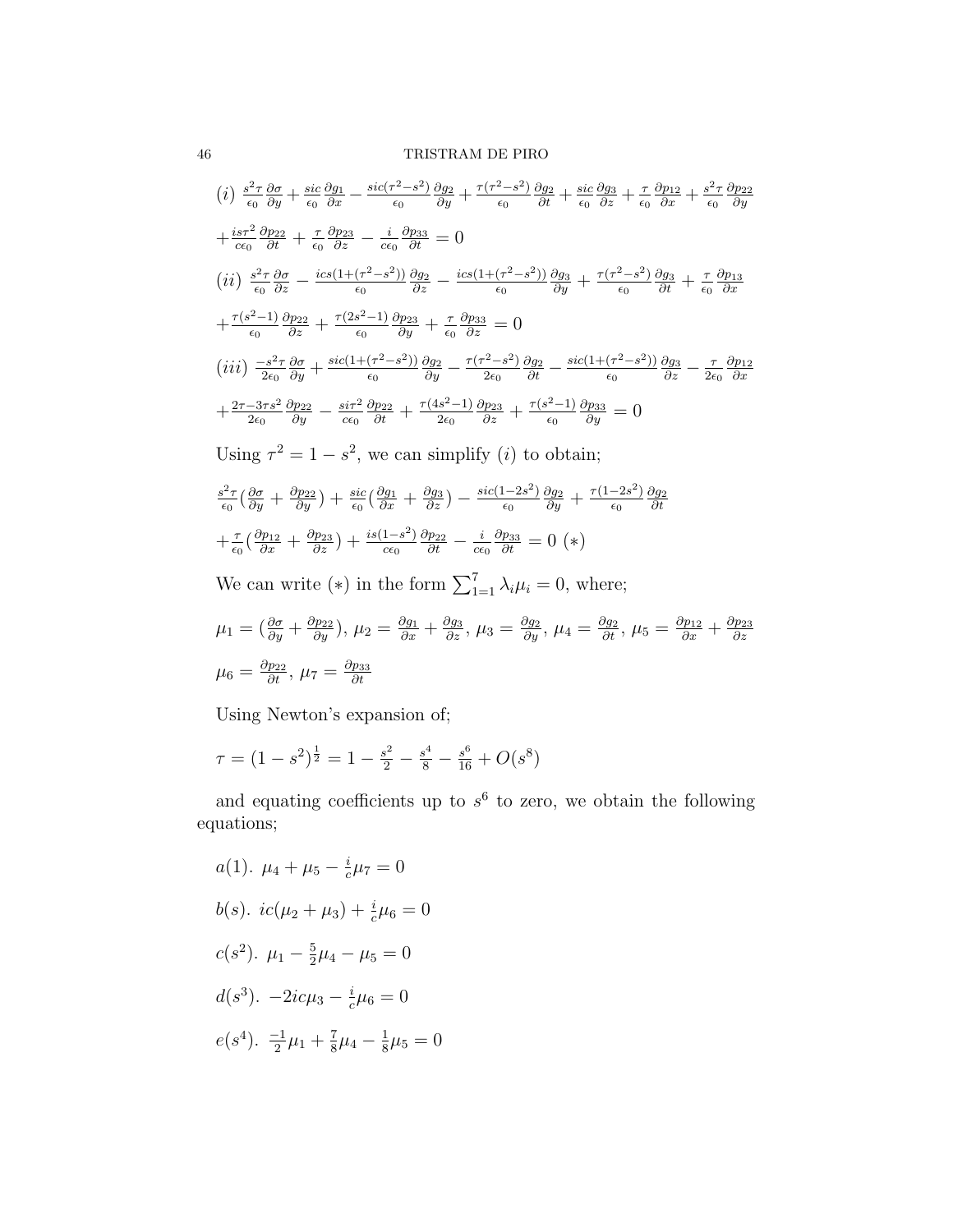$$
f(s^6)
$$
.  $\frac{-1}{8}\mu_1 + \frac{3}{16}\mu_4 = 0$ 

Using  $c, e, f$ , and solving the three simultaneous equations, we obtain that  $\mu_1 = \mu_4 = \mu_5 = 0$ . From a, we then obtain that  $\mu_7 = 0$ . Using b, d and eliminating  $\mu_6$ , we obtain  $\mu_2 = \mu_3$  and  $\mu_6 = -2c^2\mu_3$ , so we obtain;

$$
\frac{\partial \sigma}{\partial y} = -\frac{\partial p_{22}}{\partial y}, \frac{\partial p_{12}}{\partial x} = -\frac{\partial p_{23}}{\partial z}, \frac{\partial p_{22}}{\partial t} = -2c^2 \frac{\partial g_2}{\partial y}
$$

$$
\frac{\partial g_2}{\partial t} = \frac{\partial p_{33}}{\partial t} = 0
$$

$$
\frac{\partial g_1}{\partial x} + \frac{\partial g_3}{\partial z} = \frac{\partial g_2}{\partial y} (\sharp)
$$

Using  $\tau^2 = 1 - s^2$  again, we can simplify *(ii)* to obtain;

$$
(ii) \frac{s^2 \tau}{\epsilon_0} \frac{\partial \sigma}{\partial z} - \frac{i c s (2 - 2 s^2)}{\epsilon_0} \left( \frac{\partial g_2}{\partial z} + \frac{\partial g_3}{\partial y} \right) + \frac{\tau (1 - 2 s^2)}{\epsilon_0} \left( \frac{\partial g_3}{\partial t} - \frac{\partial p_{23}}{\partial y} \right) + \frac{\tau}{\epsilon_0} \left( \frac{\partial p_{13}}{\partial x} - \frac{\partial p_{33}}{\partial z} \right)
$$

$$
+ \frac{\tau (s^2 - 1)}{\epsilon_0} \frac{\partial p_{22}}{\partial z} = 0 \text{ (†)}
$$

We can write (†) in the form  $\sum_{i=1}^{5} \lambda_i \mu_i = 0$ , (††) where;

$$
\mu_1 = \frac{\partial \sigma}{\partial z}, \mu_2 = \frac{\partial g_2}{\partial z} + \frac{\partial g_3}{\partial y}, \mu_3 = \frac{\partial g_3}{\partial t} - \frac{\partial p_{23}}{\partial y}, \mu_4 = \frac{\partial p_{13}}{\partial x} - \frac{\partial p_{33}}{\partial z}, \mu_5 = \frac{\partial p_{22}}{\partial z}
$$

where  $\lambda_1 + \lambda_3 + \lambda_5 = 0$  and  $\lambda_1 - \lambda_4 - \lambda_5 = 0$ . Using the first relation in  $(\sharp)$ , we can write  $(\dagger\dagger)$  in the form;

$$
\lambda_1(\mu_1 - \mu_5) + \lambda_2 \mu_2 + \lambda_3(\mu_3 - \mu_5) + \lambda_4 \mu_4 = 0, \, (\dagger \dagger \dagger)
$$

Using the second relation in ( $\sharp$ ), we have that  $2\lambda_1 = \lambda_4 - \lambda_3$ , so that multiplying (†††) by 2, and substituting, we obtain the relation;

$$
2\lambda_2\mu_2 + \lambda_3(2(\mu_3 - \mu_5) - (\mu_1 - \mu_5)) + \lambda_4(2\mu_4 + (\mu_1 - \mu_5)) = 0 \text{ (}^{\dagger} \text{)}^{\dagger} \text{)}
$$

By taking a power series expansion of  $(1-s^2)^{\frac{1}{2}}$  or otherwise, it is easily checked that varying the coefficients  $(2\lambda_2, \lambda_3, \lambda_4)$ , with  $0 \leq s \leq 1$ , gives that;

$$
\mu_2 = 2(\mu_3 - \mu_5) - (\mu_1 - \mu_5) = 2\mu_4 + (\mu_1 - \mu_5) = 0
$$

so we obtain;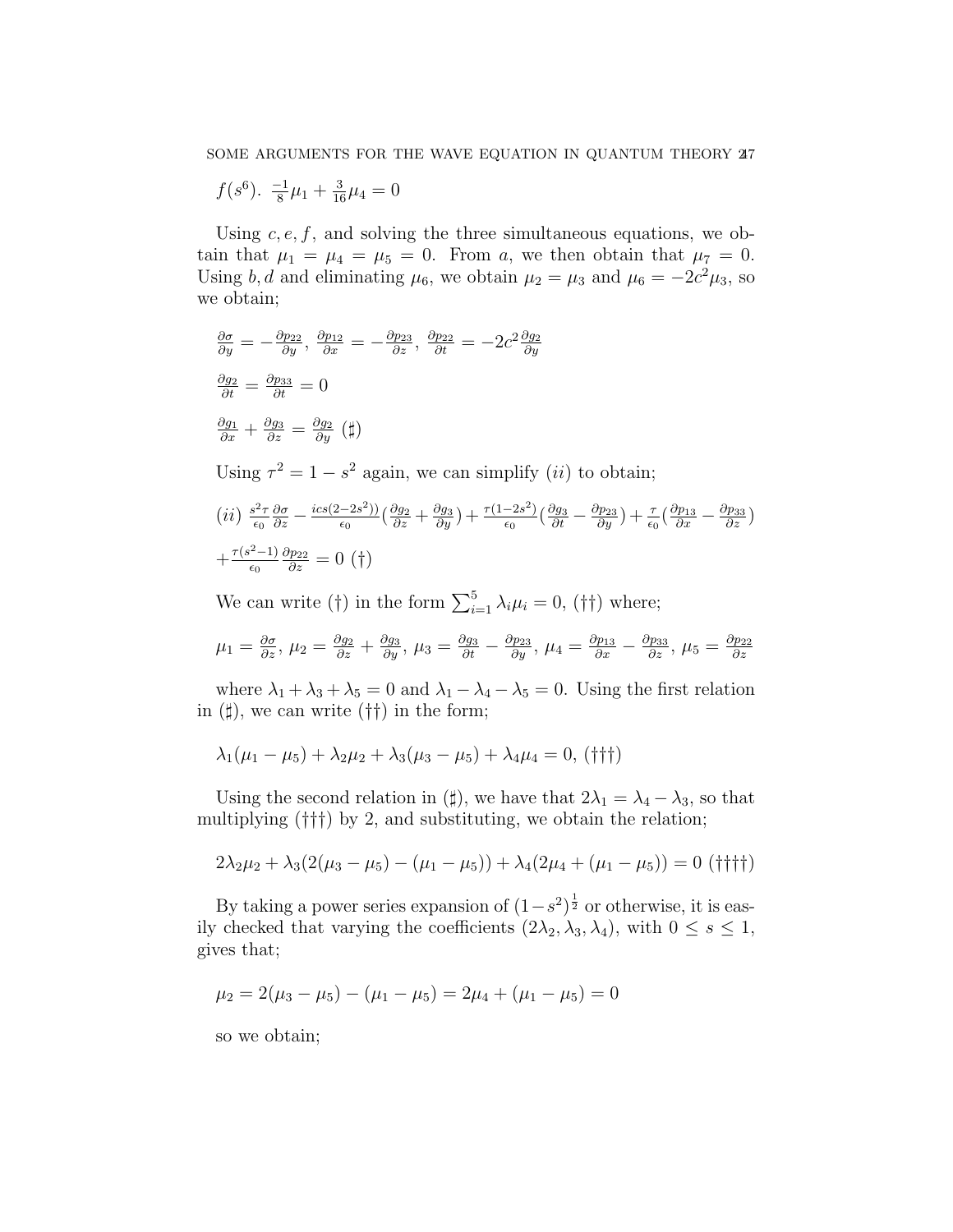$$
\frac{\partial g_2}{\partial z} = -\frac{\partial g_3}{\partial y}
$$
\n
$$
\frac{\partial \sigma}{\partial z} = 2\left(\frac{\partial g_3}{\partial t} - \frac{\partial p_{23}}{\partial y}\right) - \frac{\partial p_{22}}{\partial z} = -(2\left(\frac{\partial p_{13}}{\partial x} - \frac{\partial p_{33}}{\partial z}\right) - \frac{\partial p_{22}}{\partial z})
$$
\n
$$
\frac{\partial p_{22}}{\partial z} = \left(\frac{\partial g_3}{\partial t} - \frac{\partial p_{23}}{\partial y}\right) + \left(\frac{\partial p_{13}}{\partial x} - \frac{\partial p_{33}}{\partial z}\right)
$$
\n
$$
\frac{\partial \sigma}{\partial z} = \left(\frac{\partial g_3}{\partial t} - \frac{\partial p_{23}}{\partial y}\right) - \left(\frac{\partial p_{13}}{\partial x} - \frac{\partial p_{33}}{\partial z}\right) \left(\frac{\mu}{\mu}\right)
$$
\n
$$
\text{Using } \tau^2 = 1 - s^2 \text{ again, we can simplify } (iii) \text{ to obtain;}
$$
\n
$$
\frac{-s^2 \tau}{2\epsilon_0} \frac{\partial \sigma}{\partial y} + \frac{\text{sic}(2-2s^2)}{\epsilon_0} \left(\frac{\partial g_2}{\partial y} - \frac{\partial g_3}{\partial z}\right) - \frac{\tau(1-2s^2)}{2\epsilon_0} \frac{\partial g_2}{\partial t} - \frac{\tau}{2\epsilon_0} \frac{\partial p_{12}}{\partial x}
$$
\n
$$
+ \frac{2\tau - 3\tau s^2}{2\epsilon_0} \frac{\partial p_{22}}{\partial y} - \frac{\text{si}(1-s^2)}{\epsilon_0} \frac{\partial p_{22}}{\partial t} + \frac{\tau(4s^2-1)}{2\epsilon_0} \frac{\partial p_{23}}{\partial z} + \frac{\tau(s^2-1)}{\epsilon_0} \frac{\partial p_{33}}{\partial y} = 0 \text{ (†\uparrow}\uparrow')
$$
\n
$$
\text{We can write } (\uparrow \uparrow \uparrow') \text{ in the form } \sum_{i=1}^{8} \lambda_i \mu_i = 0, \text{ (†\uparrow}\uparrow \uparrow) \text{ where;}
$$

$$
\mu_1 = \frac{\partial \sigma}{\partial y}, \ \mu_2 = \frac{\partial g_2}{\partial y} - \frac{\partial g_3}{\partial z}, \ \mu_3 = \frac{\partial g_2}{\partial t}, \ \mu_4 = \frac{\partial p_{12}}{\partial x}, \ \mu_5 = \frac{\partial p_{22}}{\partial y}, \ \mu_6 = \frac{\partial p_{22}}{\partial t}
$$

$$
\mu_7 = \frac{\partial p_{23}}{\partial z}, \ \mu_8 = \frac{\partial p_{23}}{\partial y}
$$

where  $4\lambda_1 - 4\lambda_4 + 2\lambda_8 = 0$ ,  $6\lambda_1 - 4\lambda_4 - 2\lambda_5 = 0$ ,  $4\lambda_1 - \lambda_4 + \lambda_7 = 0$ and  $2\lambda_2 + \lambda_3 - \lambda_4 = 0$ . Using the first relation of ( $\sharp\sharp$ ), we can write (††††) in the form;

$$
\lambda_1(\mu_1 - 2\mu_8) + \sum_{i=2}^3 \lambda_i \mu_i + \lambda_4(\mu_4 + 2\mu_8) + \sum_{i=5}^7 \lambda_i \mu_i = 0
$$

Then, using the second relation of  $(\sharp \sharp)$ , we can write  $(\dag \dag \dag)$  in the form;

$$
\lambda_1(\mu_1 + 3\mu_5 - 2\mu_8) + \sum_{i=2}^3 \lambda_i \mu_i + \lambda_4(\mu_4 - 2\mu_5 + 2\mu_8) + \sum_{i=6}^7 \lambda_i \mu_i = 0
$$

Using the third relation of  $(\sharp \sharp)$ , we obtain;

$$
\lambda_1(\mu_1 + 3\mu_5 - 4\mu_7 - 2\mu_8) + \sum_{i=2}^3 \lambda_i \mu_i + \lambda_4(\mu_4 - 2\mu_5 + \mu_7 + \mu_7 + \mu_8) + \lambda_6 \mu_6 = 0
$$

and, using the fourth relation of  $(\sharp \sharp)$ , we obtain;

$$
\lambda_1(\mu_1 - 2\mu_3 + 3\mu_5 - 4\mu_7 - 2\mu_8) + \lambda_2\mu_2 + \lambda_4(\mu_3 + \mu_4 - 2\mu_5 + \mu_7)
$$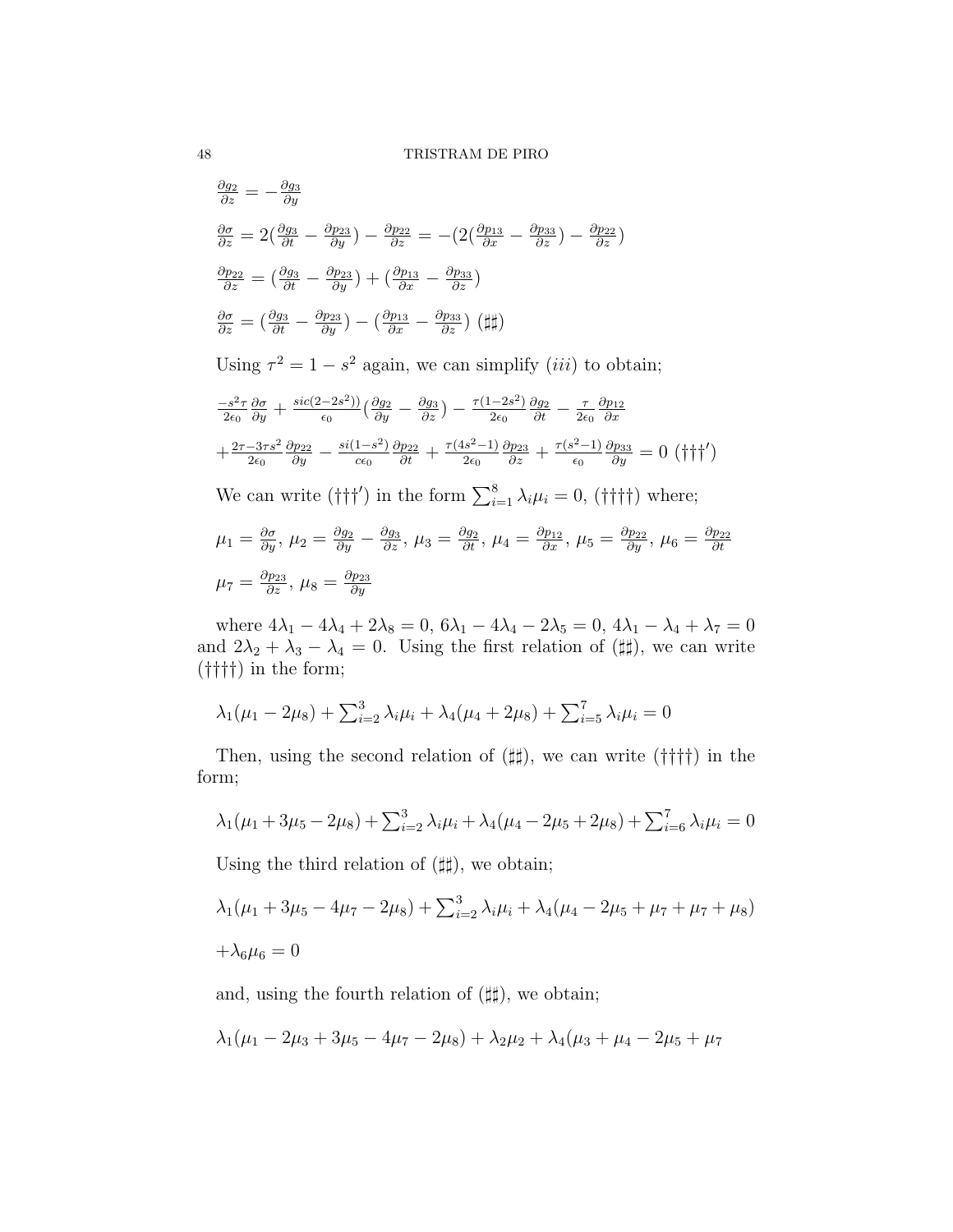$+\mu_8$ ) +  $\lambda_6\mu_6 = 0$ 

Using Newton's expansion of  $\tau$  again, and equating coefficients up to  $s^2$ , we obtain the equations;

$$
a(1) \cdot -\frac{\delta_4}{2} = 0.
$$
  

$$
b(s) \cdot 2ic\delta_2 - \frac{i}{c}\delta_6 = 0
$$
  

$$
c(s^2) \cdot -\frac{\delta_1}{2} + \frac{\delta_4}{4} = 0
$$

where  $\delta_1 = \mu_1 - 2\mu_3 + 3\mu_5 - 4\mu_7 - 2\mu_8$ ,  $\delta_2 = \mu_2$ ,  $\delta_4 = \mu_3 + \mu_4 - 2\mu_5 +$  $\mu_7 + \mu_8, \, \delta_6 = \mu_6$ 

From b, we obtain that  $\mu_2 = \frac{1}{2c}$  $\frac{1}{2c^2}\mu_6$ , so that;

$$
\frac{\partial g_2}{\partial y} - \frac{\partial g_3}{\partial z} = \frac{1}{2c^2} \frac{\partial p_{22}}{\partial t}, (\ast \ast \ast \ast)
$$

From the rearrangement of (*i*), we had that  $\frac{\partial p_{22}}{\partial t} = -2c^2 \frac{\partial g_2}{\partial y}$ , so that, using  $(****),$  we obtain;

$$
\frac{\partial g_2}{\partial y} - \frac{\partial g_3}{\partial z} = -\frac{\partial g_2}{\partial y}
$$
 and  $2\frac{\partial g_2}{\partial y} = \frac{\partial g_3}{\partial z}$  (!)

It follows by symmetry that  $2\frac{\partial g_3}{\partial z} = \frac{\partial g_2}{\partial y}$ , so that by (!),  $4\frac{\partial g_2}{\partial y} = \frac{\partial g_2}{\partial y}$ ∂y and, using  $(***)$ ,  $\frac{\partial g_2}{\partial y} = \frac{\partial g_3}{\partial z} = \frac{\partial p_{22}}{\partial t} = 0$ . It follows from the second equation in ( $\sharp$ ) that  $\frac{\partial g_1}{\partial x} = 0$  as well,  $(E)$ .

From a, c, we obtain that  $\delta_1 = \delta_4 = 0$ , so that  $\mu_1 - 2\mu_3 + 3\mu_5 - 4\mu_7 2\mu_8 = 0$  and  $\mu_3 + \mu_4 - 2\mu_5 + \mu_7 + \mu_8 = 0$ . It follows that;

$$
\frac{\partial \sigma}{\partial y} - 2 \frac{\partial g_2}{\partial t} + 3 \frac{\partial p_{22}}{\partial y} - 4 \frac{\partial p_{23}}{\partial z} - 2 \frac{\partial p_{23}}{\partial y} = 0
$$
  

$$
\frac{\partial g_2}{\partial t} + \frac{\partial p_{12}}{\partial x} - 2 \frac{\partial p_{22}}{\partial y} + \frac{\partial p_{23}}{\partial z} + \frac{\partial p_{23}}{\partial y} = 0 \text{ (}111\text{)}
$$

From the third and fourth equations in  $(\sharp \sharp)$ , we have;

$$
\frac{\partial g_3}{\partial t} = \frac{\partial p_{22}}{\partial z} + \frac{\partial p_{22}}{\partial y} - \frac{\partial p_{13}}{\partial x} + \frac{\partial p_{33}}{\partial z}
$$

$$
\frac{\partial \sigma}{\partial z} = \frac{\partial g_3}{\partial t} - \frac{\partial p_{23}}{\partial y} - \frac{\partial p_{13}}{\partial x} + \frac{\partial p_{33}}{\partial z}
$$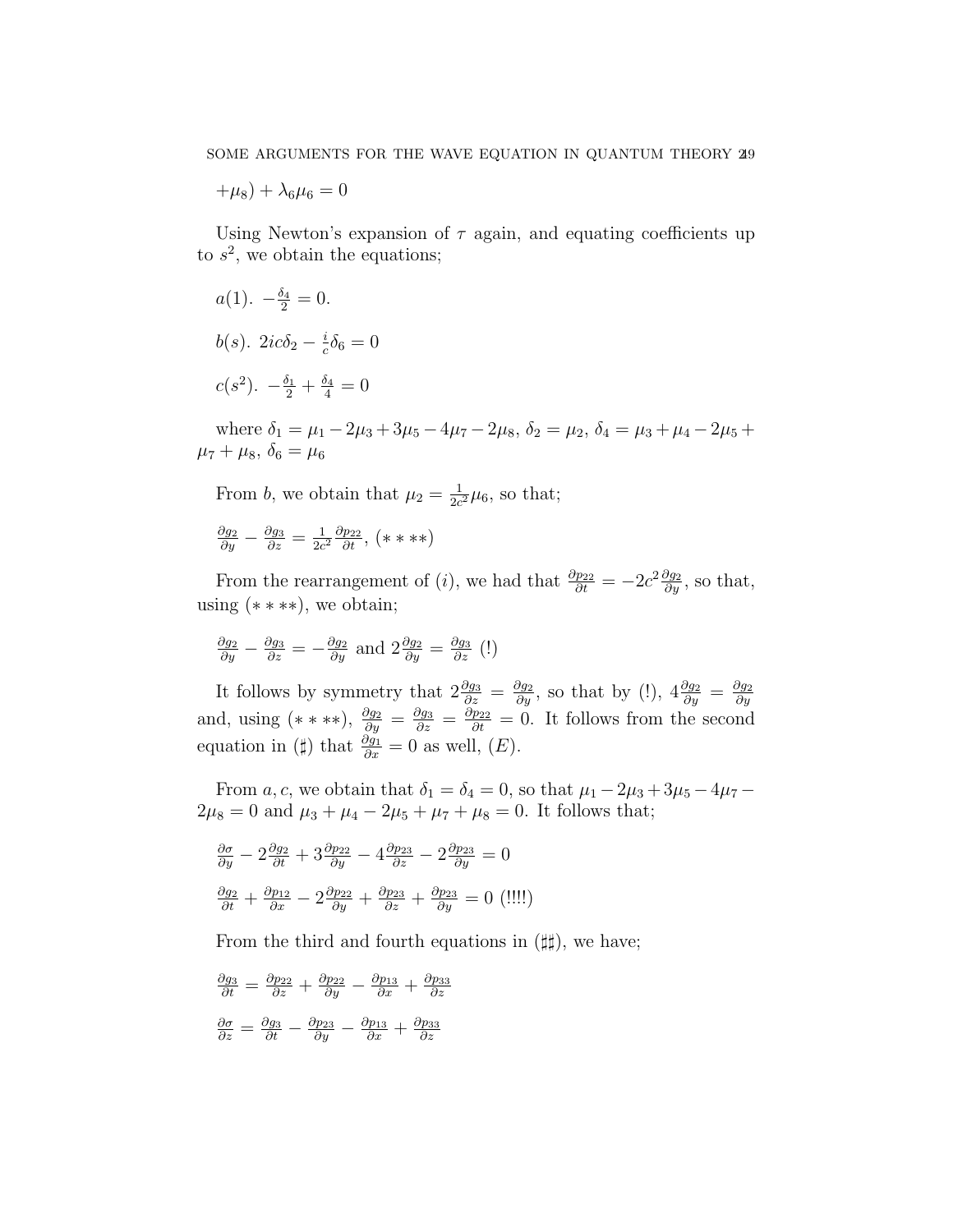$$
= \frac{\partial p_{22}}{\partial z} + \frac{\partial p_{22}}{\partial y} - \frac{\partial p_{13}}{\partial x} + \frac{\partial p_{33}}{\partial z} - \frac{\partial p_{23}}{\partial y} - \frac{\partial p_{13}}{\partial x} + \frac{\partial p_{33}}{\partial z}
$$

$$
= -2\frac{\partial p_{13}}{\partial x} + \frac{\partial p_{22}}{\partial y} + \frac{\partial p_{22}}{\partial z} - \frac{\partial p_{23}}{\partial y} + 2\frac{\partial p_{33}}{\partial z}, \text{(III)}
$$

and, from (!!!!), second equation of  $(\sharp)$ , we have that;

$$
\frac{\partial g_2}{\partial t} = -\frac{\partial p_{12}}{\partial x} + 2\frac{\partial p_{22}}{\partial y} - \frac{\partial p_{23}}{\partial y} - \frac{\partial p_{23}}{\partial z} = 0
$$
  

$$
\frac{\partial \sigma}{\partial y} = 2\frac{\partial g_2}{\partial t} - 3\frac{\partial p_{22}}{\partial y} + 4\frac{\partial p_{23}}{\partial z} + 2\frac{\partial p_{23}}{\partial y}
$$
  

$$
= 2\left(-\frac{\partial p_{12}}{\partial x} + 2\frac{\partial p_{22}}{\partial y} - \frac{\partial p_{23}}{\partial y} - \frac{\partial p_{23}}{\partial z}\right) - 3\frac{\partial p_{22}}{\partial y} + 4\frac{\partial p_{23}}{\partial z} + 2\frac{\partial p_{23}}{\partial y}
$$
  

$$
= -2\frac{\partial p_{12}}{\partial x} - 7\frac{\partial p_{22}}{\partial y} + 2\frac{\partial p_{23}}{\partial z}, \text{ (iii!)}
$$

We also note, from the fact that  $\frac{\partial g_2}{\partial t} = 0$  in (#), that  $\frac{\partial g_3}{\partial t} = 0$  by symmetry. Rewriting the equations (\*\*\*\*\*\*\*) of the previous lemma in terms of the stress tensor, using the above relations, we obtain;

$$
\frac{-\nu_{12}s}{\epsilon_0} \left(-2\frac{\partial p_{12}}{\partial x} - 7\frac{\partial p_{22}}{\partial y} + 2\frac{\partial p_{23}}{\partial z}\right)
$$
\n
$$
-\frac{\nu_{13}s}{\epsilon_0} \left(-2\frac{\partial p_{13}}{\partial x} + \frac{\partial p_{22}}{\partial y} + \frac{\partial p_{22}}{\partial z} - \frac{\partial p_{23}}{\partial y} + 2\frac{\partial p_{33}}{\partial z}\right)
$$
\n
$$
-\frac{ic(-\theta_3'\lambda_{12}-\theta_3''\mu_{12})}{\epsilon_0} \frac{\partial g_2}{\partial z} - \frac{ic(-\theta_2'\lambda_{13}-\theta_2''\mu_{13})}{\epsilon_0} - \frac{\partial g_2}{\partial z}
$$
\n
$$
+\frac{\theta_2}{\epsilon_0} \frac{\partial p_{12}}{\partial x} + \frac{\theta_3}{\epsilon_0} \frac{\partial p_{13}}{\partial x} + \frac{\theta_2\nu_{22}}{\epsilon_0} \frac{\partial p_{22}}{\partial y} + \frac{\theta_2\nu_{23}}{\epsilon_0} \frac{\partial p_{22}}{\partial z} + \frac{(\theta_2'\lambda_{23}+\theta_2''\mu_{23})}{\epsilon_0} \frac{\partial p_{23}}{\partial y}
$$
\n
$$
+\frac{(\theta_3'\lambda_{23}+\theta_3''\mu_{23})}{\epsilon_0} - \frac{\partial p_{12}}{\partial x} + \frac{\theta_3\nu_{23}}{\epsilon_0} \frac{\partial p_{33}}{\partial y} + \frac{\theta_3\nu_{33}}{\epsilon_0} \frac{\partial p_{33}}{\partial z} = 0 \quad (*\ast\ast\ast\ast\ast\ast)
$$

with;

$$
-\frac{\partial p_{12}}{\partial x} + 2\frac{\partial p_{22}}{\partial y} - \frac{\partial p_{23}}{\partial y} - \frac{\partial p_{23}}{\partial z} = 0
$$

$$
-2\frac{\partial p_{12}}{\partial x} - 7\frac{\partial p_{22}}{\partial y} + 2\frac{\partial p_{23}}{\partial z} = -\frac{\partial p_{22}}{\partial y} (A)
$$

by (!!!!!) and the fact that  $\frac{\partial \sigma}{\partial y} = -\frac{\partial p_{22}}{\partial y}$  in (#), and the additional relations;

$$
-2\frac{\partial p_{13}}{\partial x} + \frac{\partial p_{22}}{\partial y} + \frac{\partial p_{22}}{\partial z} - \frac{\partial p_{23}}{\partial y} + 2\frac{\partial p_{33}}{\partial z} = -\frac{\partial p_{33}}{\partial z}
$$

$$
-\frac{\partial p_{13}}{\partial x} + 2\frac{\partial p_{33}}{\partial z} - \frac{\partial p_{23}}{\partial z} - \frac{\partial p_{23}}{\partial y} = 0 (B)
$$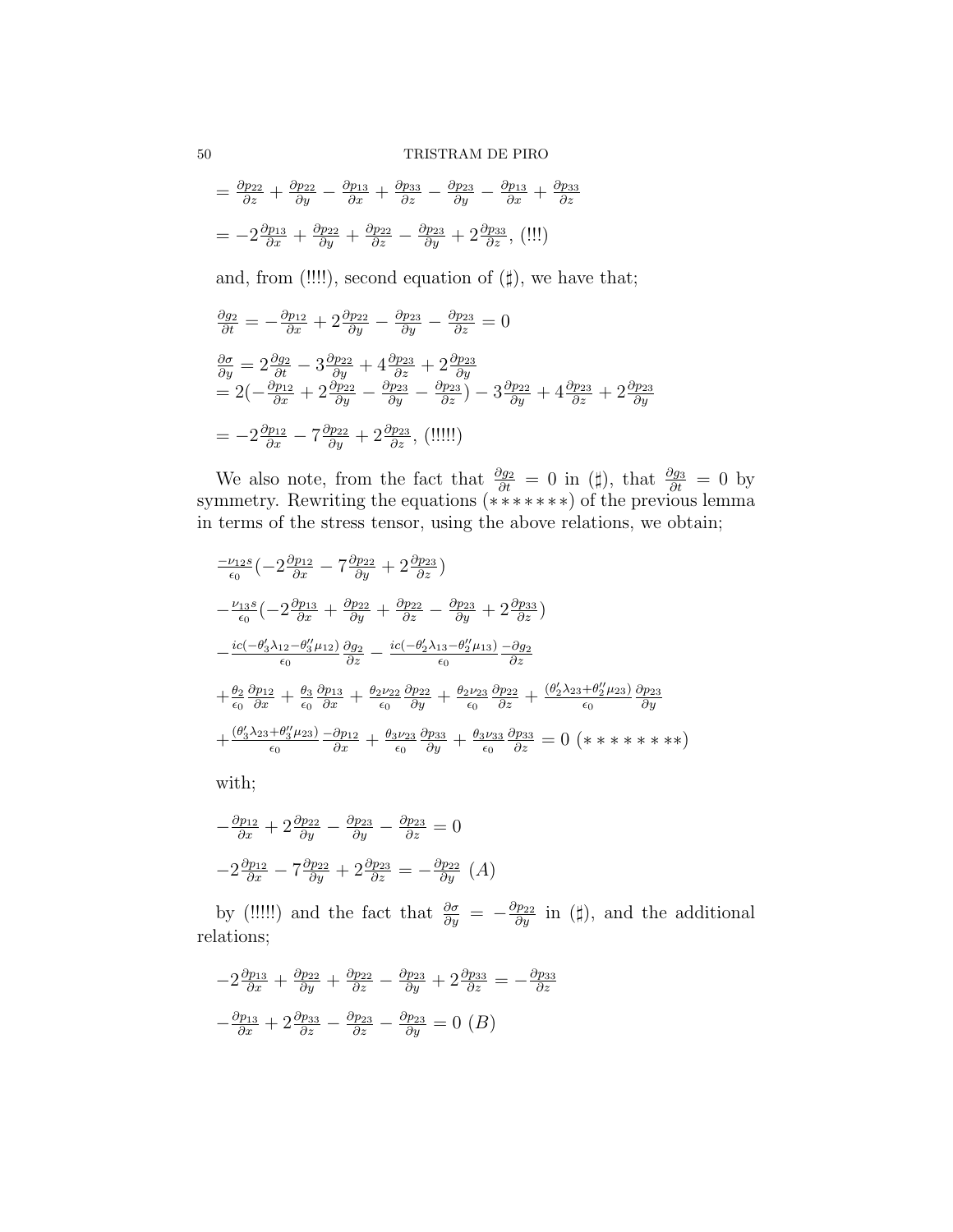which we obtain by symmetry, see Lemma 1.26,  $\frac{\partial \sigma}{\partial z} = -\frac{\partial p_{33}}{\partial z}$ , from  $\frac{\partial \sigma}{\partial y} = -\frac{\partial p_{22}}{\partial y}$ , and from  $-\frac{\partial p_{12}}{\partial x} + 2\frac{\partial p_{22}}{\partial y} - \frac{\partial p_{23}}{\partial y} - \frac{\partial p_{23}}{\partial z} = 0$ .

Eliminating  $\{\frac{\partial p_{12}}{\partial x}, \frac{\partial p_{23}}{\partial x}, \frac{\partial p_{23}}{\partial y}, \frac{\partial p_{23}}{\partial z}\}\$ , from  $(A)$ ,  $(B)$ , we obtain the equations;

$$
\frac{\partial p_{12}}{\partial x} = \frac{1}{12} \left( \frac{-\partial p_{33}}{\partial z} + \frac{\partial p_{22}}{\partial z} - 8 \frac{\partial p_{23}}{\partial y} \right)
$$

$$
\frac{\partial p_{13}}{\partial x} = \frac{1}{12} \left( 19 \frac{\partial p_{33}}{\partial z} + 5 \frac{\partial p_{22}}{\partial z} - 4 \frac{\partial p_{23}}{\partial y} \right)
$$

$$
\frac{\partial p_{22}}{\partial y} = \frac{1}{12} \left( 2 \frac{\partial p_{33}}{\partial z} - 2 \frac{\partial p_{22}}{\partial z} + 4 \frac{\partial p_{23}}{\partial y} \right)
$$

$$
\frac{\partial p_{23}}{\partial z} = \frac{1}{12} \left( 5 \frac{\partial p_{33}}{\partial z} - 5 \frac{\partial p_{22}}{\partial z} + 4 \frac{\partial p_{23}}{\partial y} \right) \left( C \right)
$$

Substituting into  $(*******),$  we obtain;

$$
\frac{i c (\theta'_3 \lambda_{12} + \theta''_3 \mu_{12} - \theta'_2 \lambda_{13} - \theta''_2 \mu_{13})}{\epsilon_0} \frac{\partial g_2}{\partial z} \n+ \frac{\theta_3 \nu_{23}}{\epsilon_0} \frac{\partial p_{33}}{\partial y} \n+ \frac{(\frac{\nu_{12}s}{6} + \nu_{13}s - \frac{\theta_2}{12} + \frac{19\theta_3}{12} + \frac{\theta'_3 \lambda_{23}}{12} + \frac{\theta'_3 \mu_{23}}{12} + \frac{\theta_2 \nu_{22}}{6} + \theta_3 \nu_{33})}{\epsilon_0} \frac{\partial p_{33}}{\partial z} \n+ \frac{(-\frac{\nu_{12}s}{6} + \frac{\theta_2}{12} + \frac{5\theta_3}{12} - \frac{\theta'_3 \lambda_{23}}{12} - \frac{\theta''_3 \mu_{23}}{12} - \frac{\theta_2 \nu_{22}}{6} + \theta_2 \nu_{23})}{\epsilon_0} \frac{\partial p_{22}}{\partial z} \n+ \frac{(\frac{-2\nu_{12}s}{3} - \frac{2\theta_2}{3} - \frac{\theta_3}{3} + \frac{2\theta'_3 \lambda_{23}}{3} + \frac{2\theta''_3 \mu_{23}}{3} + \frac{\theta_2 \nu_{22}}{3} + \theta'_2 \lambda_{23} + \theta''_2 \mu_{23})}{\theta y} \frac{\partial p_{23}}{\partial y} =
$$

Taking  $\kappa = 0, v_1 = 0, s = 0, \tau = (1 - s^2)^{\frac{1}{2}} = 1, \alpha = \tau cos(\theta),$  $\beta = \tau sin(\theta), \ \gamma = -sin(\theta), \ \delta = cos(\theta), \text{ for } \theta \in \{0, \frac{\pi}{4}\}$  $\frac{\pi}{4}, \frac{3\pi}{4}$  $\frac{3\pi}{4}, \frac{\pi}{2}$  $\frac{\pi}{2}$  respectively, noting that the first coefficient in  $\frac{\partial g_2}{\partial z}$  is zero, we obtain the coefficient matrix  $(A)_{ij}$ , for  $1 \leq i \leq j \leq 4$  for the remaining 4 variables  $\{\frac{\partial p_{33}}{\partial y}, \frac{\partial p_{33}}{\partial z}, \frac{\partial p_{22}}{\partial z}, \frac{\partial p_{23}}{\partial y}\},\text{where};$ 

 $\overline{0}$ 

$$
a_{11} = 0, a_{12} = 0, a_{13} = 0, a_{14} = \frac{2}{3\epsilon_0}
$$
  
\n
$$
a_{21} = \frac{-1}{2\sqrt{2}\epsilon_0}, a_{22} = \frac{13}{6\sqrt{2}\epsilon_0}, a_{23} = \frac{-7}{12\sqrt{2}\epsilon_0}, a_{24} = \frac{1}{6\sqrt{2}\epsilon_0}
$$
  
\n
$$
a_{31} = \frac{1}{2\sqrt{2}\epsilon_0}, a_{32} = \frac{2}{\sqrt{2}\epsilon_0}, a_{33} = \frac{5}{12\sqrt{2}\epsilon_0}, a_{34} = \frac{-13}{6\sqrt{2}\epsilon_0}
$$
  
\n
$$
a_{41} = 0, a_{42} = \frac{19}{12\epsilon_0}, a_{43} = 0, a_{44} = \frac{-1}{\epsilon_0}
$$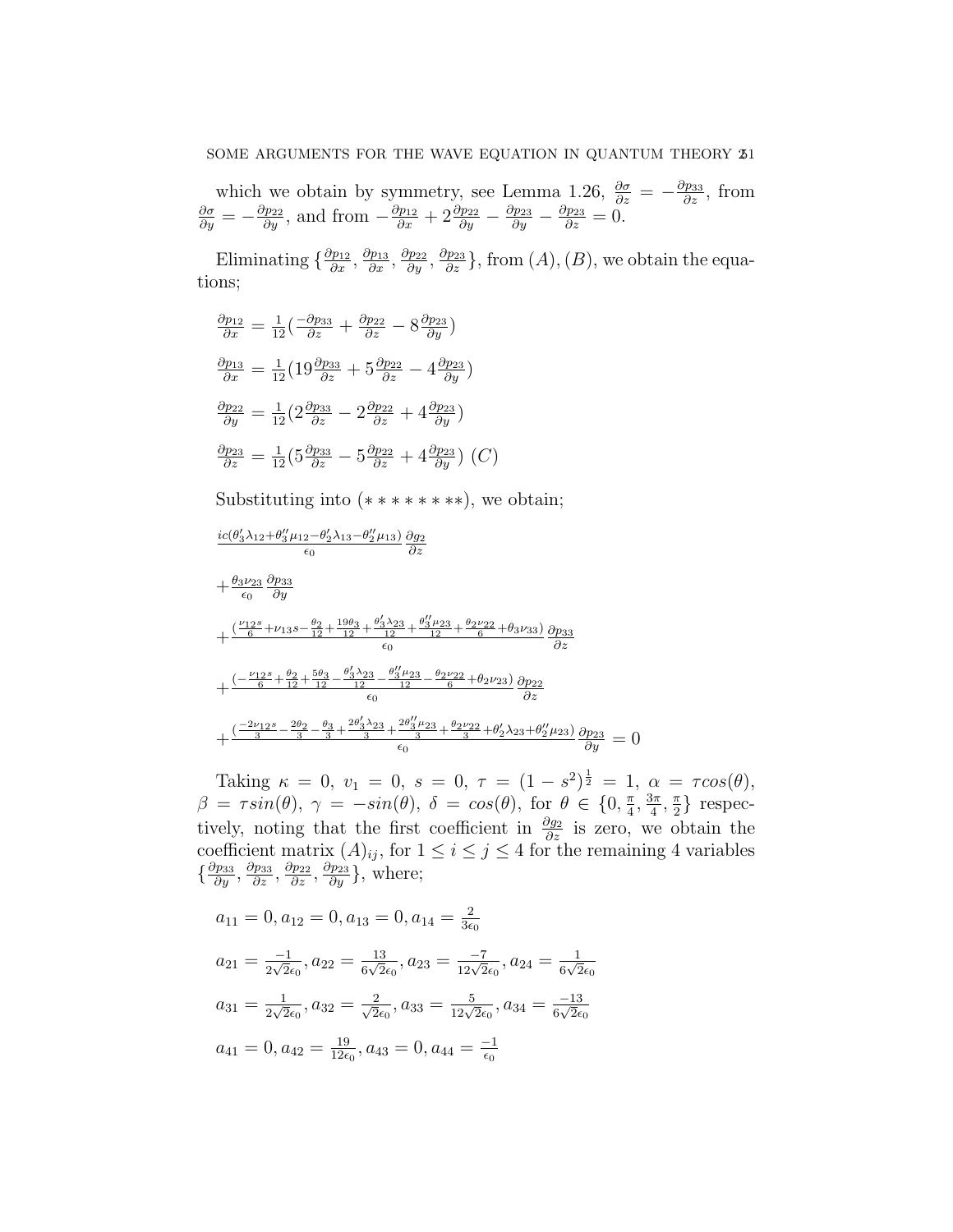By a straightforward calculation, we have that  $det(A) = \frac{19}{72\epsilon_0^4} \neq 0$ , so that;

$$
\frac{\partial p_{33}}{\partial y} = \frac{\partial p_{33}}{\partial z} = \frac{\partial p_{22}}{\partial z} = \frac{\partial p_{23}}{\partial y} = 0
$$

By  $(C)$ , we have that;

$$
\frac{\partial p_{12}}{\partial x} = \frac{\partial p_{13}}{\partial x} = \frac{\partial p_{22}}{\partial y} = \frac{\partial p_{23}}{\partial z} = 0
$$

By (!!!!!), we obtain that;

$$
\frac{\partial g_2}{\partial t} = \frac{\partial \sigma}{\partial y} = 0
$$

By  $($ !!! $)$ , we have;

$$
\tfrac{\partial g_3}{\partial t} = \tfrac{\partial \sigma}{\partial z} = 0
$$

By  $(E)$ , we have;

$$
\frac{\partial g_2}{\partial y} = \frac{\partial g_3}{\partial z} = \frac{\partial g_1}{\partial x} = \frac{\partial p_{22}}{\partial t} = 0
$$

Substituting these values into  $(*******)$  and using the relation;

$$
\frac{\partial g_2}{\partial z} = -\frac{\partial g_3}{\partial y} \left( F \right)
$$

we obtain;

$$
\frac{ic(\theta_3'\lambda_{12}+\theta_3''\mu_{12}-\theta_2'\lambda_{13}-\theta_2''\mu_{13})}{\epsilon_0}\frac{\partial g_2}{\partial z}=0, (G)
$$

Let  $s=\frac{1}{2}$  $\frac{1}{2}$ ,  $\tau = (1-s^2)^{\frac{1}{2}} =$  $\sqrt{3}$  $\frac{\sqrt{3}}{2}, \nu_1 = 1, 1 + \kappa^2 = \frac{5}{3}$  $\frac{5}{3}, \rho = (1 - \frac{v_1^2}{1 + \kappa^2}) =$ √  $\frac{\sqrt{2}}{2}$  $\frac{2}{5}$ ,  $\lambda^2 = 3 + 3\kappa^2$ ,  $\alpha = \tau cos(\frac{\pi}{8})$  $(\frac{\pi}{8}), \beta = \tau sin(\frac{\pi}{8})$  $(\frac{\pi}{8}), \gamma = \rho cos(\frac{\pi}{8})$  $(\frac{\pi}{8}), \delta = -\rho sin(\frac{\pi}{8})$  $\frac{\pi}{8}$ , then  $\alpha\delta - \beta\gamma = -$ √ 3  $\frac{\sqrt{3}}{2\sqrt{5}}$  and  $\frac{s\nu_1}{\sqrt{1+\kappa^2}}$  = √ 3  $\frac{\sqrt{3}}{2\sqrt{5}}$ . It is easily verified that the conditions of (†) in the Lemma are met. Calculating the coefficient in  $(G)$ , we obtain that;

$$
\frac{-3ic}{80\epsilon_0}\frac{\partial g_2}{\partial z}=0
$$

so that, using  $(F)$ ,  $\frac{\partial g_2}{\partial z} = \frac{\partial g_3}{\partial y} = 0$ . This proves the Lemma.

 $\Box$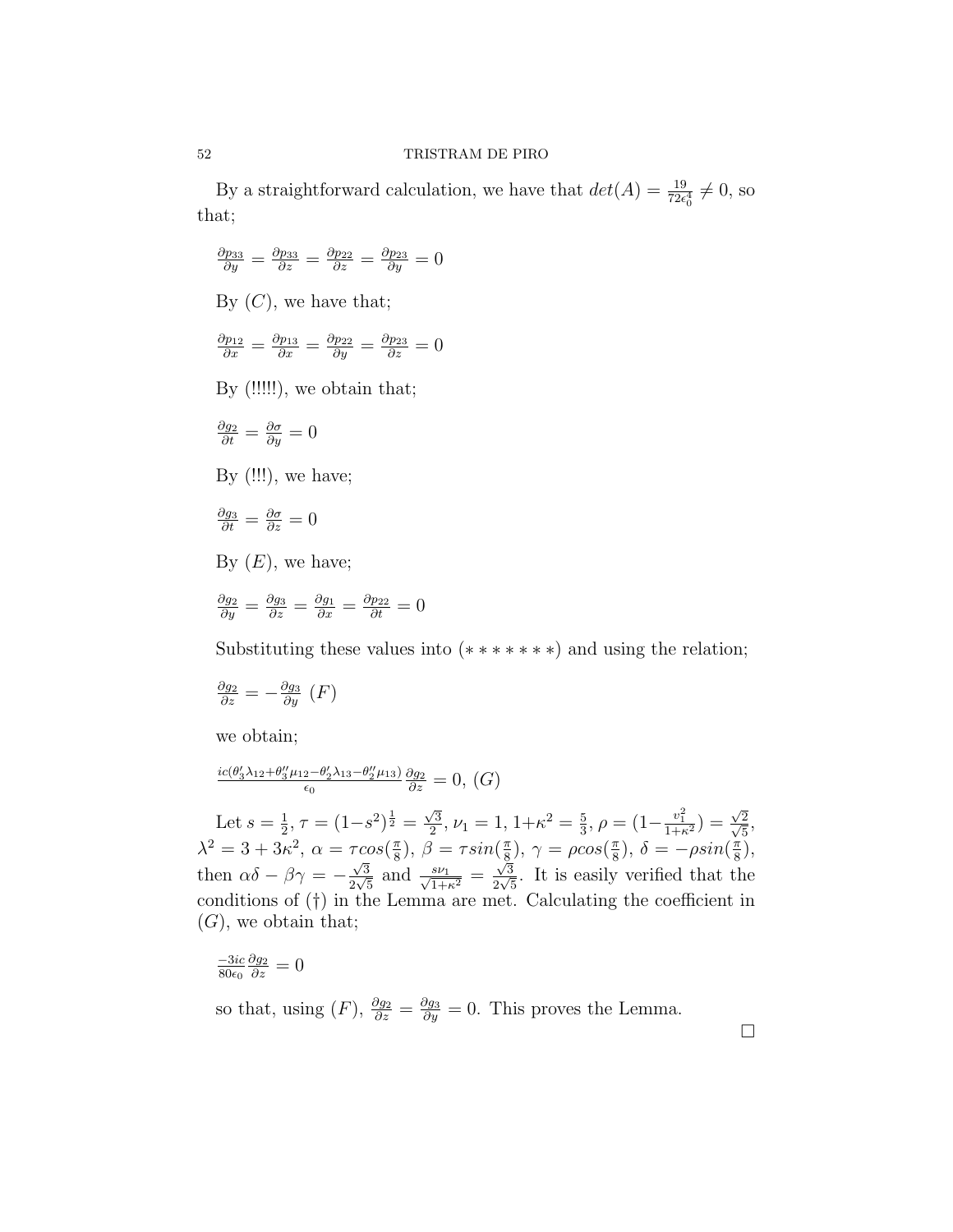Lemma 1.22. Using the notation of Lemma 1.19, we have that;

$$
\frac{\partial \sigma}{\partial x} + 3 \frac{\partial p_{11}}{\partial x} = \frac{\partial g_1}{\partial t} + \frac{\partial p_{11}}{\partial x} = \frac{\partial p_{12}}{\partial t} - c^2 \frac{\partial g_2}{\partial x} = \frac{\partial p_{13}}{\partial t} - c^2 \frac{\partial g_3}{\partial x} = ic \frac{\partial p_{23}}{\partial x} + \frac{\partial p_{23}}{\partial t}
$$

$$
= \frac{\partial g_1}{\partial y} = \frac{\partial g_1}{\partial z} = \frac{\partial p_{12}}{\partial y} = \frac{\partial p_{12}}{\partial z} = \frac{\partial p_{13}}{\partial y} = \frac{\partial p_{13}}{\partial z} = \frac{\partial p_{22}}{\partial x} = \frac{\partial p_{33}}{\partial x} = 0
$$

*Proof.* Using the result of Lemma 1.21, multiplying the equations  $(* \ast$  $*$  ∗ ∗ in Lemma 1.19 by u, taking the limit as  $u \to \infty$ , and again noting that the equations  $(*****)$  in Lemma 1.19 hold for all u with  $0 < u < c$ , and are algebraic, we obtain that;

$$
\frac{-ics^3}{\epsilon_0} \frac{\partial \sigma}{\partial x} + \frac{2c^2 \nu_{12} s}{\epsilon_0} \frac{\partial g_1}{\partial y} + \frac{2c^2 \nu_{13} s}{\epsilon_0} \frac{\partial g_1}{\partial z} + \frac{sic(2s^2 - 1)}{\epsilon_0} \frac{\partial g_1}{\partial t} - \frac{c^2(\theta_2 - \theta_1' \lambda_{12} - \theta_1'' \mu_{12})}{\epsilon_0} \frac{\partial g_2}{\partial x}
$$
\n
$$
-\frac{c^2(\theta_3 - \theta_1' \lambda_{13} - \theta_1'' \mu_{13})}{\epsilon_0} \frac{\partial g_3}{\partial x} - \frac{s(s^2 + 1)ci}{\epsilon_0} \frac{\partial p_{11}}{\partial x} - \frac{ic(\theta_2' \lambda_{12} + \theta_2'' \mu_{12})}{\epsilon_0} \frac{\partial p_{12}}{\partial y} - \frac{ic(\theta_3' \lambda_{12} + \theta_3'' \mu_{12})}{\epsilon_0} \frac{\partial p_{12}}{\partial z}
$$
\n
$$
-\frac{(-\theta_2 + \theta_1' \lambda_{12} + \theta_1'' \mu_{12})}{\epsilon_0} \frac{\partial p_{12}}{\partial t} - \frac{ic(\theta_2' \lambda_{13} + \theta_2'' \mu_{13})}{\epsilon_0} \frac{\partial p_{13}}{\partial y} - \frac{ic(\theta_3' \lambda_{13} + \theta_3'' \mu_{13})}{\epsilon_0} \frac{\partial p_{13}}{\partial z} - \frac{(-\theta_3 + \theta_1' \lambda_{13} + \theta_1'' \mu_{13})}{\epsilon_0} \frac{\partial p_{13}}{\partial t}
$$
\n
$$
-\frac{ic\theta_2 \nu_{12}}{\epsilon_0} \frac{\partial p_{22}}{\partial x} - \frac{ic(\theta_1' \lambda_{23} + \theta_1'' \mu_{23})}{\epsilon_0} \frac{\partial p_{23}}{\partial x} - \frac{(\theta_1' \lambda_{23} + \theta_1'' \mu_{23})}{\epsilon_0} \frac{\partial p_{23}}{\partial t} - \frac{ic\theta_3 \nu_{13}}{\epsilon_0} \frac{\partial p_{33}}{\partial x} = 0
$$

Rearranging, we can write this as;

$$
\frac{-ics^{3}}{\epsilon_{0}}\left(\frac{\partial\sigma}{\partial x} + 3\frac{\partial p_{11}}{\partial x}\right) + \frac{2c^{2}\nu_{12}s}{\epsilon_{0}}\frac{\partial g_{1}}{\partial y} + \frac{2c^{2}\nu_{13}s}{\epsilon_{0}}\frac{\partial g_{1}}{\partial z} + \frac{sic(2s^{2}-1)}{\epsilon_{0}}\left(\frac{\partial g_{1}}{\partial t} + \frac{\partial p_{11}}{\partial x}\right)
$$
\n
$$
-\frac{ic(\theta_{2}'\lambda_{12} + \theta_{2}''\mu_{12})}{\epsilon_{0}}\frac{\partial p_{12}}{\partial y} - \frac{ic(\theta_{3}'\lambda_{12} + \theta_{3}''\mu_{12})}{\epsilon_{0}}\frac{\partial p_{12}}{\partial z} - \frac{(-\theta_{2} + \theta_{1}'\lambda_{12} + \theta_{1}''\mu_{12})}{\epsilon_{0}}\left(\frac{\partial p_{12}}{\partial t} - c^{2}\frac{\partial g_{2}}{\partial x}\right)
$$
\n
$$
-\frac{ic(\theta_{2}'\lambda_{13} + \theta_{2}''\mu_{13})}{\epsilon_{0}}\frac{\partial p_{13}}{\partial y} - \frac{ic(\theta_{3}'\lambda_{13} + \theta_{3}''\mu_{13})}{\epsilon_{0}}\frac{\partial p_{13}}{\partial z} - \frac{(-\theta_{3} + \theta_{1}'\lambda_{13} + \theta_{1}''\mu_{13})}{\epsilon_{0}}\left(\frac{\partial p_{13}}{\partial t} - c^{2}\frac{\partial g_{3}}{\partial x}\right)
$$
\n
$$
-\frac{ic\theta_{2}\nu_{12}}{\epsilon_{0}}\frac{\partial p_{22}}{\partial x} - \frac{(\theta_{1}'\lambda_{23} + \theta_{1}''\mu_{23})}{\epsilon_{0}}\left(ic\frac{\partial p_{23}}{\partial x} + \frac{\partial p_{23}}{\partial t}\right) - \frac{ic\theta_{3}\nu_{13}}{\epsilon_{0}}\frac{\partial p_{33}}{\partial x} = 0
$$
 (\*)

Now follow the method of the proof in Lemma 1.21 to obtain the result.

**Lemma 1.23.** Let  $S$  be surface non-radiating, for real charge and current  $(\rho, \overline{J})$ , then there exists a complex solution  $(\overline{E}, \overline{B})$  to Maxwell's equations with  $\overline{E} \times \overline{B} = 0$ .

 $\Box$ 

*Proof.* By Lemma 1.21, there exists a complex solution  $(\overline{E}, \overline{B})$  to Maxwell's equations, with, in components,  $\overline{E} \times \overline{B} = \frac{1}{\epsilon_0}$  $\frac{1}{\epsilon_0}(g_1, g_2, g_3)$ , such that;

$$
\frac{\partial g_1}{\partial x} = \frac{\partial g_2}{\partial y} = \frac{\partial g_2}{\partial z} = \frac{\partial g_2}{\partial t} = \frac{\partial g_3}{\partial y} = \frac{\partial g_3}{\partial z} = \frac{\partial g_3}{\partial t} = 0
$$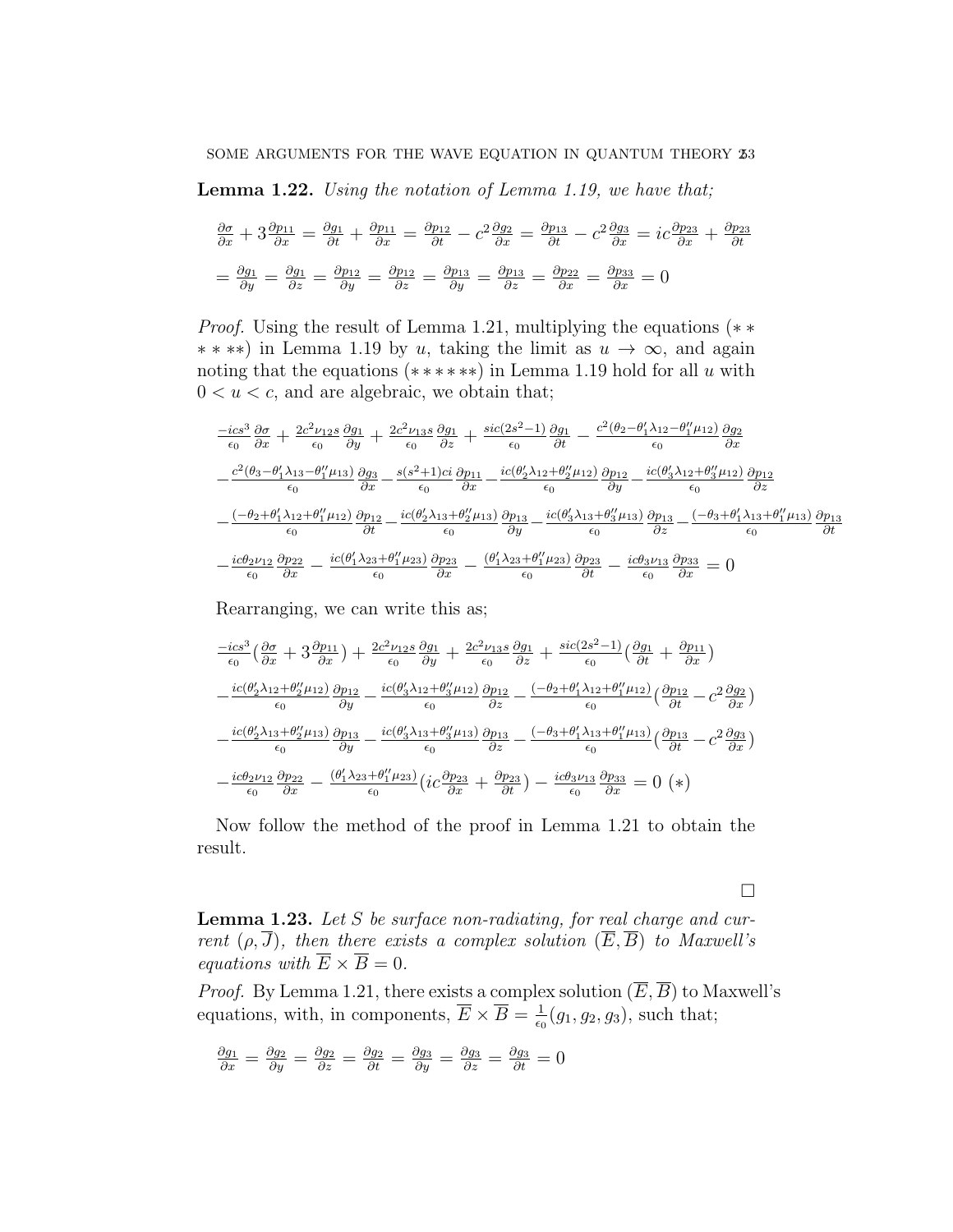By Lemma 1.22, we also have that;

$$
\frac{\partial g_1}{\partial y} = \frac{\partial g_1}{\partial z} = \frac{\partial p_{12}}{\partial t} - c^2 \frac{\partial g_2}{\partial x} = \frac{\partial p_{13}}{\partial t} - c^2 \frac{\partial g_3}{\partial x} = \frac{\partial g_1}{\partial t} + \frac{\partial p_{11}}{\partial x} = 0
$$

It follows that  $g_1$  is independent of  $\overline{x} \in \mathcal{R}^3$ . By the boundary condition that  $\lim_{|\overline{x}| \to \infty} g_1(\overline{x}, t) = 0$ , see Remarks 1.32, for  $t \in \mathcal{R}_{\geq 0}$ , we have that  $g_1 = 0$ . Similarly,  $g_2$  is independent of the coordinates  $(y, z, t)$ , and we have that;

$$
\frac{\partial g_2}{\partial x} = \frac{1}{c^2} \frac{\partial p_{12}}{\partial t}
$$

By Lemma 1.21, we have that  $\frac{\partial p_{12}}{\partial x} = 0$ . It follows that  $\frac{\partial p_{12}}{\partial t}$  is independent of  $x$ , and, therefore,  $g_2$  is constant. Again, using the boundary condition that  $\lim_{|\overline{x}| \to \infty} g_2(\overline{x}, t) = 0$ , for  $t \in \mathcal{R}_{\geq 0}$ , we have that  $g_2 = 0$ . Finally,  $g_3$  is again independent of the coordinates  $(y, z, t)$ , and we have that;

$$
\frac{\partial g_3}{\partial x} = \frac{1}{c^2} \frac{\partial p_{13}}{\partial t}
$$

Again, by Lemma 1.21, we have that  $\frac{\partial p_{13}}{\partial x} = 0$ . By the same argument,  $g_3$  is constant, and, using the boundary condition, that  $g_3 = 0$ .  $\Box$ 

**Lemma 1.24.** Let  $(\overline{E}, \overline{B})$  be a complex solution to Maxwell's equations for a real pair  $(\rho, \overline{J})$ , with  $\overline{E} \times \overline{B} = 0$ , then on the open set  $U \subset \mathcal{R}^4$ , for which  $\overline{B} \neq 0$ , we have that  $\overline{E} = \lambda \overline{B}$ , and  $\rho | U = 0$ .

*Proof.* Writing  $\overline{E}$  and  $\overline{B}$  in components  $(e_1, e_2, e_3)$  and  $(b_1, b_2, b_3)$ , the condition that  $\overline{E} \times \overline{B} = 0$  amounts to the equations;

$$
e_2b_3 = e_3b_2 e_3b_1 = e_1b_3 e_1b_2 = e_2b_1
$$

Without loss of generality, we can assume that  ${b_1, b_2, b_3}$  are nonvanishing on  $U$ , to obtain that;

 $\frac{e_2}{e_2}$  $\frac{e_2}{b_2} = \frac{e_3}{b_3}$  $\frac{e_3}{b_3}=\lambda$  $\overline{e_1}$  $\frac{e_1}{b_1} = \frac{e_3}{b_3}$  $\frac{e_3}{b_3}=\mu$  $\overline{e_1}$  $\frac{e_1}{b_1} = \frac{e_2}{b_2}$  $\frac{e_2}{b_2}=\nu$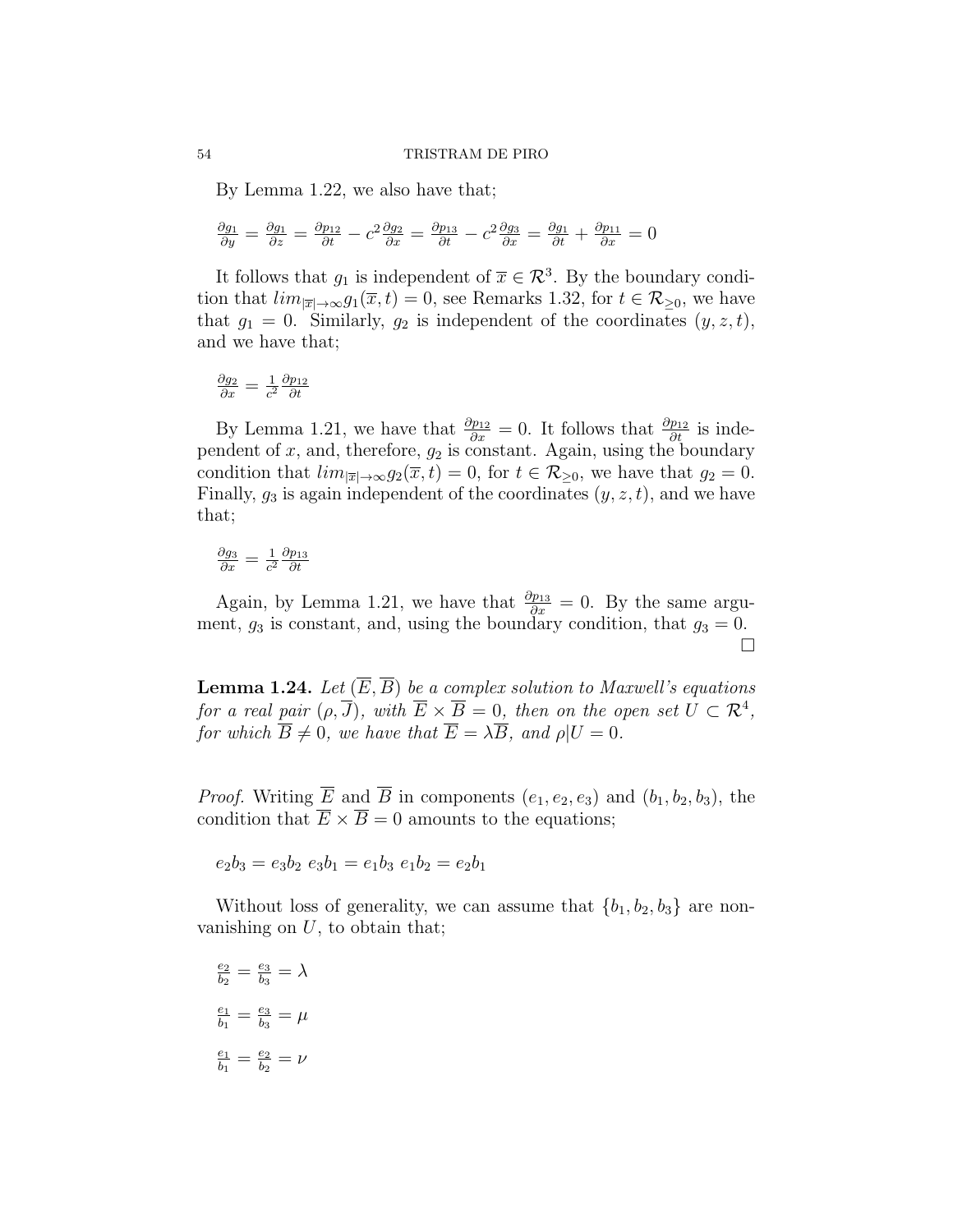and, clearly then,  $\lambda = \mu = \nu$ , so that  $\overline{E} = \lambda \overline{B}$ , (\*). We have that the pairs  $(Re(\overline{E}), Re(\overline{B}))$  and  $(Im(\overline{E}), Im(\overline{B}))$  satisfy Maxwell's equations for the pair  $(\rho, \overline{J})$ , and in free space. In particularly,  $div(Re(\overline{B}))$  =  $div(Im(\overline{B})) = 0$ , (\*\*). From (\*), we have that;

$$
Re(\overline{E}) = fRe(\overline{B}) + gIm(\overline{B})
$$

and, from (∗∗);

$$
\frac{\rho}{\epsilon_0} = div(Re(\overline{E})) = grad(f) \cdot Re(\overline{B}) + grad(g) \cdot Im(\overline{B}) \; (* **)
$$

Let  $\gamma$  be a level surface for f, with interior  $U_{\gamma}$ , then by the divergence theorem;

$$
\int_{U_{\gamma}} \frac{\rho}{\epsilon_0} d\overline{x}
$$
\n
$$
= \int_{U_{\gamma}} div(Re(\overline{E})) d\overline{x}
$$
\n
$$
= \int_{\gamma} Re(\overline{E}) \cdot d\overline{S}
$$
\n
$$
= \int_{\gamma} (fRe(\overline{B}) + gIm(\overline{B})) \cdot d\overline{S}
$$
\n
$$
= f \int_{\gamma} Re(\overline{B}) \cdot d\overline{S} + \int_{\gamma} gIm(\overline{B}) \cdot d\overline{S}
$$
\n
$$
= \int_{\gamma} gIm(\overline{B}) \cdot d\overline{S}
$$
\n
$$
= \int_{U_{\gamma}} div(gIm(\overline{B})) d\overline{x}
$$
\n
$$
= \int_{U_{\gamma}} grad(g) \cdot Im(\overline{B}) d\overline{x}
$$

By continuity of f, we can cover U with open sets of the form  $U_{\gamma}$ contained within any ball  $B(x_0, \epsilon)$  of radius  $\epsilon > 0$ , so that we conclude;

$$
\tfrac{\rho}{\epsilon_0} = grad(g)\centerdot Im(\overline{B})\,\,(***\ast
$$

Similarly, we can conclude that;

$$
\frac{\rho}{\epsilon_0} = grad(f) \cdot Re(\overline{B}) \quad (* \ast \ast \ast)
$$
  
From  $(\ast \ast \ast), (\ast \ast \ast \ast), (\ast \ast \ast \ast \ast),$  we have that  $\rho = 0$  on U.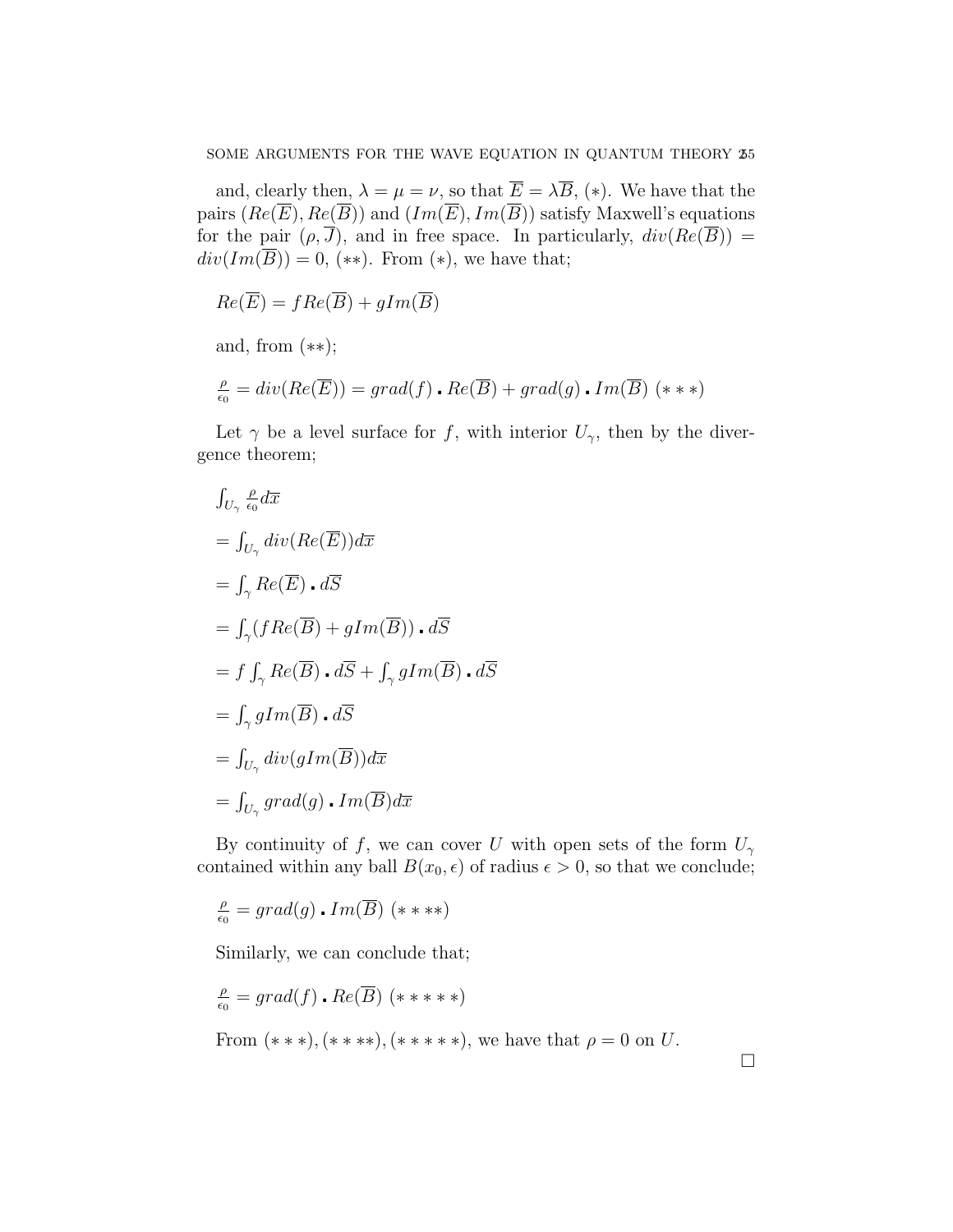#### 56 TRISTRAM DE PIRO

**Lemma 1.25.** Let the frame  $S$  be surface non-radiating in the sense of [6], for charge and current  $(\rho, \overline{J})$ , then in any inertial frame S' connected to S by a boost with velocity vector  $\overline{v}$ , with  $|\overline{v}| < c$ , we have that S' is surface non-radiating, for the transformed current and charge  $(\rho', \overline{J}')$ . Moreover, if the frame S is surface non-radiating for charge and current  $(\rho, \overline{J})$ , then for any  $g \in O(3)$ , if  $(\rho^g, \overline{J}^g)$ , are the transformed current and charge in the rotated or reflected frame  $S'$ , then  $S'$ is surface non-radiating.

*Proof.* Let S'' be a frame connected to S' by a velocity vector  $\overline{w}$ . By Lemma 1.9, we have that  $B_{\overline{w}}B_{\overline{v}} = R_g B_{\overline{v}*\overline{w}}$ , where  $g \in SO(3)$ . Let  $S'''$ be connected to S by the velocity vector  $\overline{v} * \overline{w}$ , then as S is surface nonradiating, there exist  $(\overline{E}''', \overline{B}''')$  satisfying Maxwell's equations in  $S'''$  for the transformed charge and current  $(\rho''', \overline{J}''')$ , with  $div'''(\overline{E}'' \times \overline{B}'') = 0$ . By Lemma 1.4, we have that in  $S''$ ,  $(\overline{E}'', \overline{B}'')$  satisfy Maxwell's equations for the transformed current and charge  $(\rho'', \overline{J}'')$  with  $div(\overline{E}'' \times \overline{B}'') = 0$ , where  $\overline{E}'' = \overline{E}'''^{g}$  and  $\overline{B}'' = \overline{B}''^{g}$ . As  $(\rho, \overline{J})$  transforms as a 4-vector between inertial frames, and using the result of Lemma 1.7, we have verified the surface non-radiating condition for  $S'$ , with the transformed current  $(\rho', \overline{J}')$ . For the last part, let S'' be a frame connected to S' by a velocity vector  $\overline{v}$  and let  $\overline{w} = g^{-1}(\overline{w})$ . In the frame  $S'''$  connected to S by the velocity vector  $\overline{w}$ , by the definition of surface non radiating, there exist fields  $(\overline{E}''', \overline{B}''')$ , satisfying Maxwell's equations in  $S'''$ , with  $\bigtriangledown'''(\overline{E}'' \times \overline{B}'') = 0$ . Using Lemmas 1.4, 1.7 and 1.8, if  $(\overline{E}', \overline{B}')$  are the fields in  $S''$  corresponding to  $(\overline{E}^g, sign(g)\overline{B}^g)$ , where  $(\overline{E}, \overline{B})$  are the fields in S corresponding to  $(\overline{E}''', \overline{B}''')$  in  $S'''$ , then  $\overline{\nabla}'' \cdot (\overline{E}'' \times \overline{B}'') = 0$ . Moreover,  $(\rho'', \overline{J}'', \overline{E}'', \overline{B}'')$  satisfy Maxwell's equations in S'' for the current and charge  $(\rho'', \overline{J}'')$  in  $S''$  corresponding to  $(\rho^g, \overline{J}^g)$ .

**Lemma 1.26.** Let  $\tau$  be a permutation of (1, 2, 3), and let  $(\rho, \overline{J}, \overline{E}, \overline{B})$ satisfy Maxwell's equations in S. Let  $(E^{\tau}, sign(\tau)\overline{B}^{\tau})$  be the corresponding fields in the reflected frame S'. Let  $\{h_i, h'_i\}$ , for  $1 \leq i \leq 3$ ,  $\{p_{ij}, p'_{ij}\}\$ , for  $1 \leq i \leq j \leq 3$ , and  $\{\sigma, \sigma'\}\$ be the components of the Poynting vector, stress tensor and energies for  $(\overline{E}, \overline{B})$  and  $(\overline{E}^{\tau}, sign(\tau)\overline{B}^{\tau})$ respectively, then;

 $\sigma' = \sigma^{\tau}$   $h'_i = h^{\tau}_{\tau(i)}$   $p'_{ij} = p^{\tau}_{\tau(i)\tau(j)}$ 

Let hypotheses be as in Lemma 1.19, with the assumption that  $S$  is surface non-radiating, for charge and current  $(\rho, \overline{J})$ , and  $(\overline{E}_{\infty}, \overline{B}_{\infty})$  are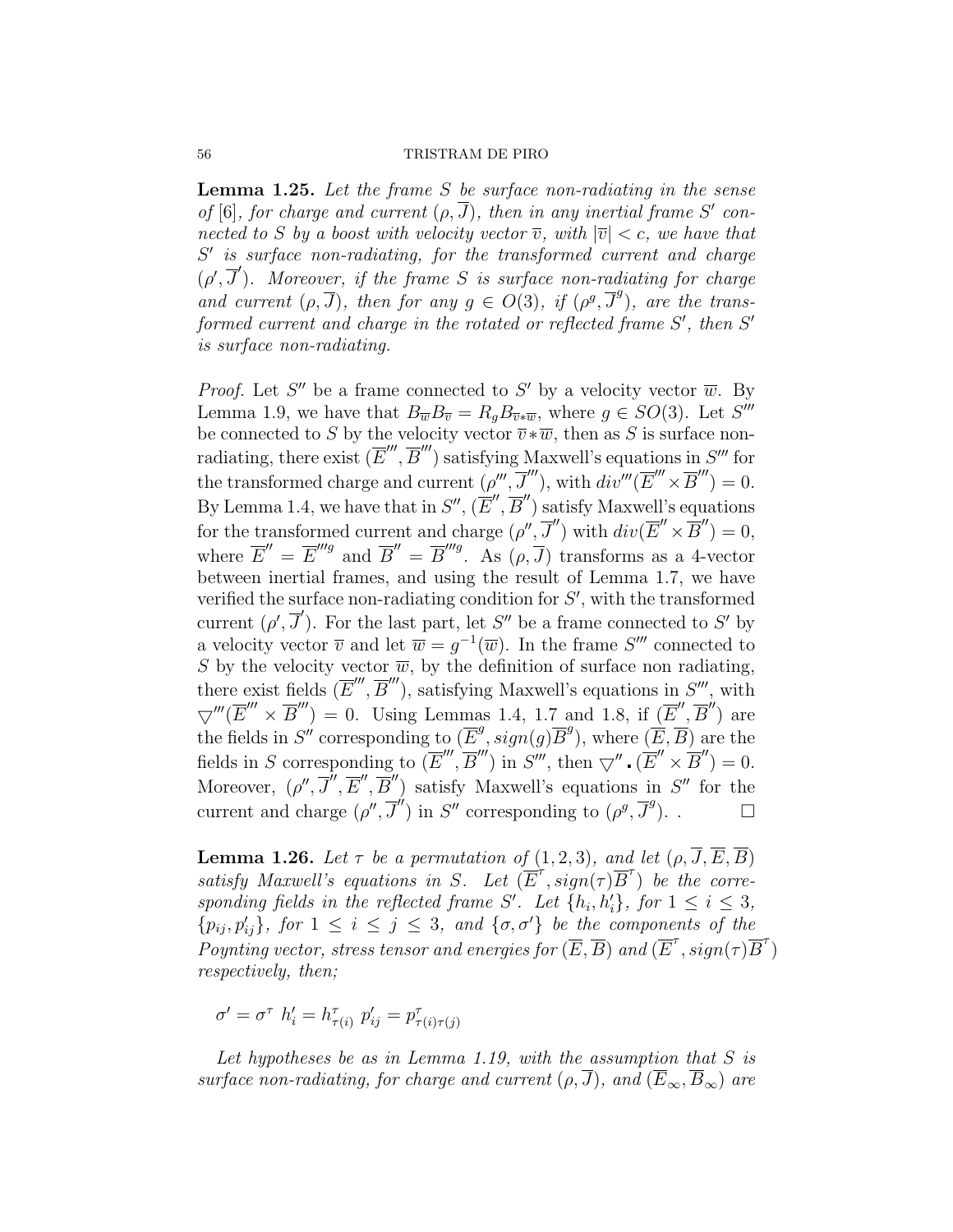the fields constructed in the limit frame  $S_{\infty}$ , then the conclusion is satisfied by  $(\overline{E}_{\infty}^{\tau_{23}}, -\overline{B}_{\infty}^{\tau_{23}})$  in the reflected frame  $S_{\infty}^{\tau_{23}}$  for charge and current  $(\rho^{\tau_{23}}, \overline{J}^{\tau_{23}})$ . Moreover, for the permutation  $\tau_{23}$  of  $(1, 2, 3, 4)$ , if, in the context of Lemmas 1.21 and 1.22, we derive a relation of the form;

$$
\textstyle \sum_{1 \leq k \leq 4} \alpha_k \frac{\partial \sigma}{\partial x_k} + \sum_{1 \leq i \leq 3, 1 \leq k \leq 4} \beta_{ik} \frac{\partial g_i}{\partial x_k} + \sum_{1 \leq i \leq j \leq 3, 1 \leq k \leq 4} \gamma_{ijk} \frac{\partial p_{ij}}{\partial x_k} = 0
$$
 (\*)

where  $\{\alpha_k, \beta_{ik}, \gamma_{ijk}\} \subset \mathcal{C}$ , then we can derive the relation;

$$
\sum_{1 \le k \le 4} \alpha_k \frac{\partial \sigma}{\partial x_{\tau_{23}(k)}} + \sum_{1 \le i \le 3, 1 \le k \le 4} \beta_{ik} \frac{\partial g_{\tau_{23}(i)}}{\partial x_{\tau_{23}(k)}}
$$

$$
+ \sum_{1 \le i \le j \le 3, 1 \le k \le 4} \gamma_{ijk} \frac{\partial p_{\tau_{23}(i)\tau_{23}(j)}}{\partial x_{\tau_{23}(k)}} = 0 \quad (*)
$$

Proof. For the first claim, it is sufficient to prove the result for the elementary permutation  $\tau_{23}$ . We have that, in components,  $(e'_1, e'_2, e'_3)$  =  $(e_1^{\tau_{23}}, e_2^{\tau_{23}}, e_3^{\tau_{23}})$  and  $(b'_1, b'_2, b'_3) = (-b_1^{\tau_{23}}, -b_3^{\tau_{23}}, -b_2^{\tau_{23}})$ . Then, by a straightforward calculation;

$$
e^{i2} = e_1^{i2} + e_2^{i2} + e_3^{i2} = (e_1^{i23})^2 + (e_3^{i23})^2 + (e_2^{i23})^2 = (e^2)^{i23}
$$
  
\n
$$
b^{i2} = b_1^{i2} + b_2^{i2} + b_3^{i2} = (-b_1^{i23})^2 + (-b_3^{i23})^2 + (-b_2^{i23})^2 = (b^2)^{i23}
$$
  
\n
$$
\sigma' = \frac{1}{\epsilon_0} (e^{i2} + c^2 b^{i2}) = \frac{1}{\epsilon_0} ((e^2)^{i23} + c^2 (b^2)^{i23}) = \sigma^{i23}
$$
  
\n
$$
h'_1 = (e_2 b_3 - e_3 b_2)^{i23} = h_1^{i23}
$$
  
\n
$$
h'_2 = (e_1 b_2 - e_2 b_1)^{i23} = h_2^{i23}
$$
  
\n
$$
h'_3 = (e_3 b_1 - e_1 b_3)^{i23} = h_2^{i23}
$$
  
\n
$$
p'_{ij} = -\epsilon_0 (e_i' e_j' + c^2 b_i' b_j' ) + \delta_{ij} \sigma'
$$
  
\n
$$
= -\epsilon_0 (e_{i23}^{i23} + e_{i23}^{i23} + e^{i2} (-b_{i23}^{i23} + e_{i23}^{i23} + e_{i23}^{i23} + e_{i23}^{i23} + e_{i23}^{i23} + e_{i23}^{i23} + e_{i23}^{i23} + e_{i23}^{i23} + e_{i23}^{i23} + e_{i23}^{i23} + e_{i23}^{i23} + e_{i23}^{i23} + e_{i23}^{i23} + e_{i23}^{i23} + e_{i23}^{i23} + e_{i23}^{i23} + e_{i23}^{i23} + e_{i23}^{i23} + e_{i23}^{i23} + e_{i23}^{i23} + e_{i23}^{i23} + e_{i23}^{i23} + e_{i23}^{i23} + e_{i23}^{i2
$$

For the second claim, we have by both parts of Lemma 1.25, that the reflected frame  $S<sup>{r_{23}}</sup>$  corresponding to  $S'$  is surface non-radiating for the transformed current and charge  $(\rho'^{r_{23}}, \overline{J}'^{r_{23}})$ , where  $(\rho', \overline{J}')$  correspond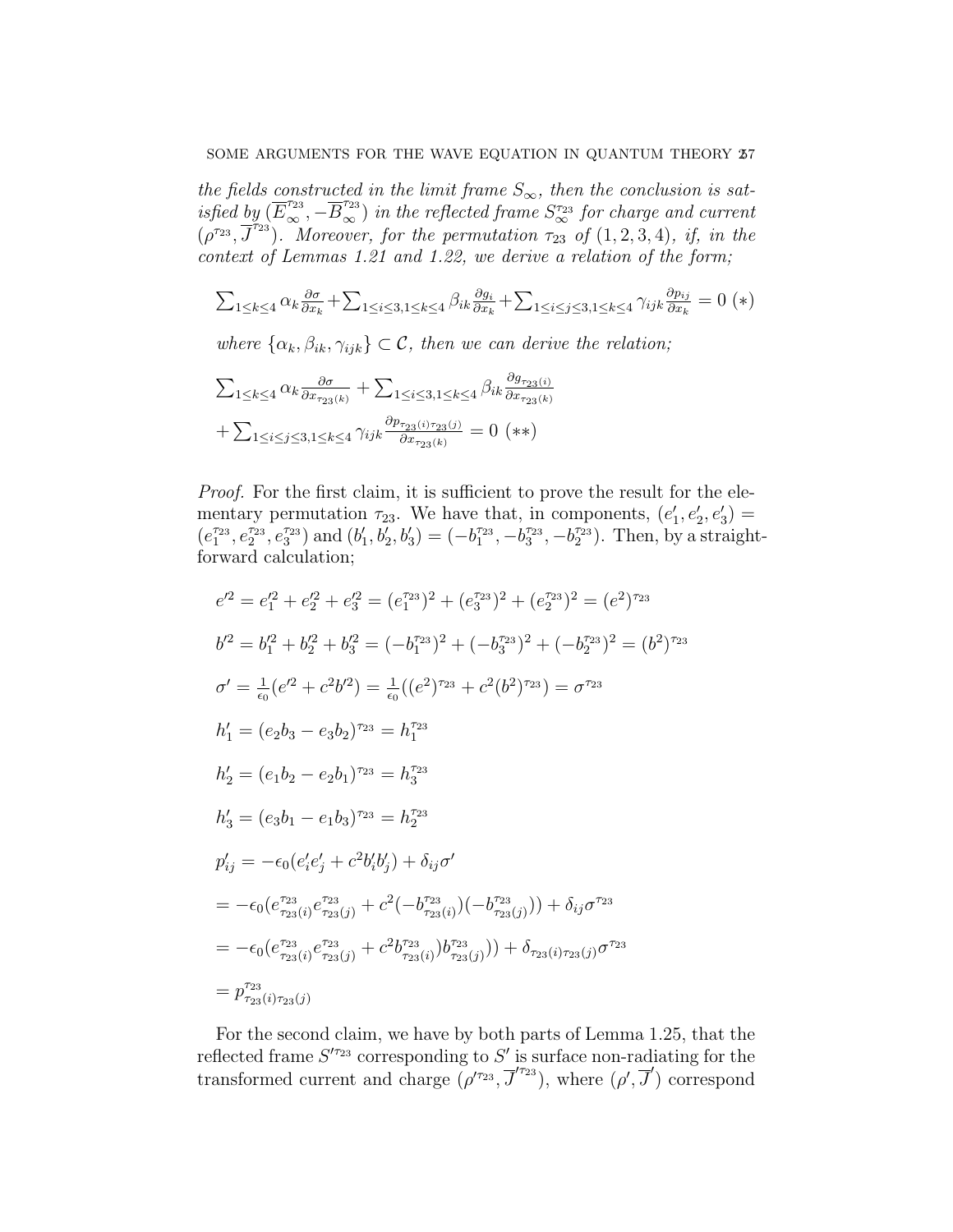#### 58 TRISTRAM DE PIRO

to  $(\rho, \overline{J})$  in S. Let  $\{\overline{E}_r, \overline{B}_r\}$  be the fields constructed in Lemma 1.27, with corresponding fields  $\{E_r^{\tau_{23}}\}$  $\left\{\frac{\tau_{23}}{r}, -\overline{B}_r^{\tau_{23}}\right\}$  in the reflected frames  $S''_r^{\tau_{23}}$ corresponding to  $S''_r$ , then  $\overline{\nabla'''}(\overline{E}_r^{\tau_{23}} \times -\overline{B}_r^{\tau_{23}})$  $(r^{23}) = 0$  by Lemma 1.4 and, as  $\tau_{23}$  fixes  $\bar{e}_1, S''_{r}$  is connected to  $S''$  by the velocity vectors  $-r\bar{e}_1$ . Moreover, in the notation of Lemma 1.19,  $\overline{u}$  is fixed, so that when we con- $\text{struct }(\overline{E}'_{\infty},\overline{B}'_{\infty}) \text{ from the fields } \{\overline{E}^{\tau_{23}}_r\}$  $\{\bar{x}_r^{23}, -\overline{B}_r^{723}\}\$ , it is clear, using the fact that the transformations connecting the frames  $\{S, S', S''_r\}$  with  $S_{\infty}$  are the same as those between  $\{S^{\tau_{23}}, S^{\prime\tau_{23}}, S^{\prime\prime\tau_{23}}_{r}\}$  and  $S^{\tau_{23}}_{\infty}$ , that  $\overline{E}'_{\infty} = \overline{E}^{\tau_{23}}_{\infty}$ ∞ and  $\overline{B}'_{\infty} = -\overline{B}_{\infty}^{\tau_{23}}$ . For the final claim, let  $(\rho, \overline{J}, \overline{E}, \overline{B})$ , be the tuple, satisfying Maxwell's equations in the base frame  $S$ , for which we derive the relation (\*), then  $(\rho^{\tau_{23}}, \overline{J}^{\tau_{23}}, \overline{E}^{\tau_{23}}, -\overline{B}^{\tau_{23}})$  satisfies Maxwell's equations in the reflected frame  $S^{\tau_{23}}$ , and, by Lemma 1.25,  $S^{\tau_{23}}$  is surface non-radiating for the reflected charge and current  $(\rho^{\tau_{23}}, \overline{J}^{\tau_{23}})$ . Using the fact that  $(\overline{E}, \overline{B})$  corresponds to the fields  $(\overline{E}_{\infty}, \overline{B}_{\infty})$  in the limit frame  $S_{\infty}$ , by the proof of the second claim, we have that  $(\overline{E}_{\infty}^{\tau_{23}}, -\overline{B}_{\infty}^{\tau_{23}})$ corresponds to the fields  $(\overline{E}_{\infty}^{\tau_{23}}, -\overline{B}_{\infty}^{\tau_{23}})$  in the reflected frame  $S_{\infty}^{\tau_{23}}$ . We can then follow the proof of Lemma 1.18, to obtain the same relation (\*) for the quantities  $\{\sigma', (g_i')_{1 \leq i \leq 3}, (p_{ij}')_{1 \leq i \leq j \leq 3}\}$ , corresponding to  $(\overline{E}^{r_{23}}, -\overline{B}^{r_{23}})$ . By the first part of the lemma, we obtain the relation;

$$
\sum_{1 \le k \le 4} \alpha_k \frac{\partial \sigma^{r_{23}}}{\partial x_k} + \sum_{1 \le i \le 3, 1 \le k \le 4} \beta_{ik} \frac{\partial g_{r_{23}(i)}^{r_{23}}}{\partial x_k} + \sum_{1 \le i \le j \le 3, 1 \le k \le 4} \gamma_{ijk} \frac{\partial p_{r_{23}(i)r_{23}(j)}^{r_{23}}}{\partial x_k} = 0
$$

Using the chain rule, we then obtain that;

$$
\sum_{1 \leq k \leq 4} \alpha_k \frac{\partial \sigma}{\partial x_{\tau_{23}(k)}} + \sum_{1 \leq i \leq 3, 1 \leq k \leq 4} \beta_{ik} \frac{\partial g_{\tau_{23}(i)}}{\partial x_{\tau_{23}(k)}}
$$

$$
+ \sum_{1 \leq i \leq j \leq 3, 1 \leq k \leq 4} \gamma_{ijk} \frac{\partial p_{\tau_{23}(i)\tau_{23}(j)}}{\partial x_{\tau_{23}(k)}} = 0
$$

as required.

**Lemma 1.27.** We can construct limit fields  $(\overline{E}_{\infty}, \overline{B}_{\infty})$ , in the limit frame  $S_{\infty}$ , with  $div_{\infty}(\overline{E}_{\infty} \times \overline{E}_{\infty}) = 0$ .

*Proof.* Let  $\epsilon > 0, \delta < 0$ , and let S' travel with velocity vector  $\bar{u} =$  $(c - \epsilon)\overline{e}_1$ , relative to S, and let S'' travel with velocity vector  $\overline{w}$  =  $\left(-\frac{c^2}{c-\epsilon} - \delta\right)\overline{e}_1$  relative to S'. By Lemma 1.9, there exists  $g \in SO(3)$ with;

 $\Box$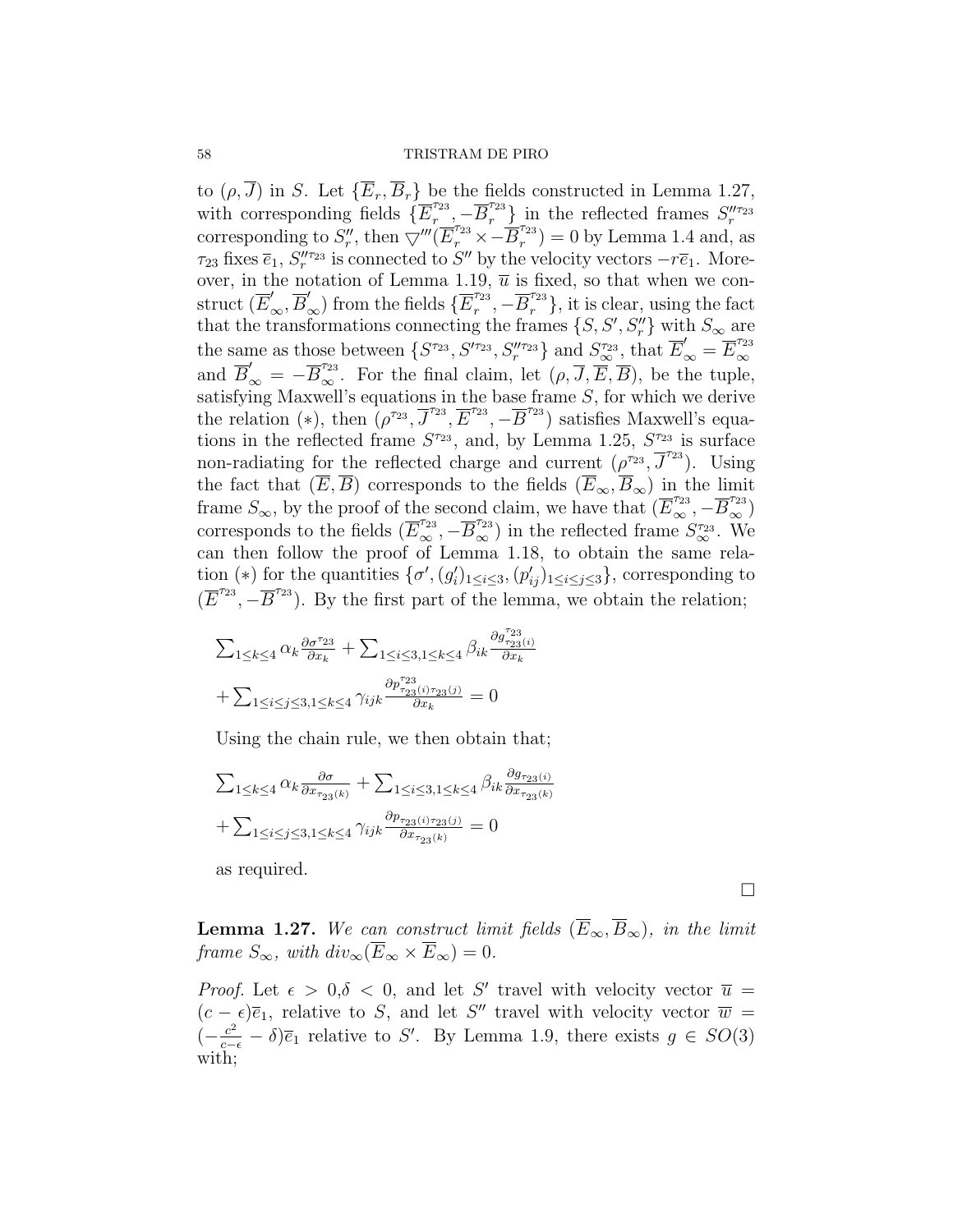$$
B_{\overline{w}}B_{\overline{u}} = R_g B_{\overline{u}*\overline{w}}
$$
  
with  $\overline{u} * \overline{w} = \frac{\overline{u} + \overline{w}}{1 + \frac{\overline{u} \cdot \overline{w}}{c^2}} + \frac{\gamma_u}{c^2(\gamma_u + 1)} \frac{\overline{u} \times (\overline{u} \times \overline{w})}{1 + \frac{\overline{u} \cdot \overline{w}}{c^2}}$   

$$
= \frac{\overline{u} + \overline{w}}{1 + \frac{\overline{u} \cdot \overline{w}}{c^2}}
$$
  

$$
= \frac{((c - \epsilon) - \frac{c^2}{c - \epsilon} - \delta)\overline{e_1}}{-\delta(c - \epsilon)}
$$
  

$$
= \frac{c^2((c - \epsilon) - \frac{c^2}{c - \epsilon} - \delta)}{-\delta(c - \epsilon)} \overline{e_1} (*)
$$

By inspection of  $(*)$ , for given  $0 < \epsilon < c$ , we can see that, as  $\delta \to 0$ from below,  $\overline{u} * \overline{w} \to \infty$  along the direction  $\overline{e}_1$ . By Lemma 1.25, we can assume that  $S'$  is surface non radiating, and there exist a family of electric and magnetic fields  $\{\overline{E}_r, \overline{B}_r\}$ , with  $0 \leq r < c$ , such that  $div(\overline{E}_r \times \overline{B}_r) = 0$  in the inertial frames  $S''_r$ , travelling at velocity  $-r\overline{e}_1$ relative to  $S'$ . Assume that there exists a uniform polynomial approximation  $\{E_r^{\gamma}$  $r_r^{\gamma}, \overline{B}_r^{\gamma}$ , with error term  $\gamma > 0$ , to the fields, transferred back to the base frame S. By continuity, for sufficiently small  $\delta$ , we can find a polynomial family  $\{E_r^{\gamma'}\}$  $\tau, \overline{B_r}^{\gamma'}, \overline{B_r}^{\gamma'}\}, \text{ for } 0 < r < |\overline{w}|, \text{ with error term } \gamma',$ and  $0 < \gamma' < 2\gamma$ , such that  $|div_\infty(\overline{E}_r \times \overline{B}_r)| < \gamma'$ . In the limit frame  $S_{\infty}$ , using Lemma 1.3, Lemma 1.9 and Definition 1.12, we obtain that  $|div(E_{\infty} \times B_{\infty})| < \gamma'$  as well.

Remarks 1.28. A more rigorous proof of the final claim in the previous lemma is given below.

**Lemma 1.29.** Let S be a frame with bounded current  $(\rho, \overline{J})$  and let  $S'_\epsilon$ be connected to S by the velocity vector  $(c-\epsilon)\overline{e}_1$ , for  $0 < \epsilon \leq c$ , and  $S''_{\epsilon,\delta}$ be connected to  $S'_{\epsilon}$  by the velocity vector  $(-c+\delta)\overline{e}_1$ , where  $\delta = (1+\tau)\overline{e}_1$ , for:

$$
|\tau|\leq \tfrac{1}{2}\leq \tfrac{c}{c-1}\leq \tfrac{\tfrac{2}{c}-\tfrac{\epsilon}{c^2}}{1-\tfrac{1}{c}+\tfrac{\epsilon}{c^2}}
$$

then the transfers  $(\rho_{\epsilon,\delta}, \overline{J}_{\epsilon,\delta})$  to  $S''_{\epsilon,\delta}$  are uniformly bounded in the frames  $S''_{\epsilon,\delta}$ . Moreover, we can assume there exists a constant F independent of  $\epsilon$ , and, for any given  $\epsilon$ , a family of tuples  $(\rho_{\epsilon,\delta}, \overline{J}_{\epsilon,\delta}, \overline{E}_{\epsilon,\delta}, \overline{B}_{\epsilon,\delta})$ , satisfying Maxwell's equations, with  $div(\overline{E}_{\epsilon,\delta} \times \overline{B}_{\epsilon,\delta}) = 0$  in the frame  $S''_{\epsilon,\delta}$ , and  $max(|\overline{E}_{\epsilon,\delta}|,|\overline{E}_{\epsilon,\delta}|) \leq F$ .

*Proof.* We have that  $S''_{\epsilon,\delta}$  is connected to S by the boost matrix  $B_{\overline{u}*\overline{v}}$ where  $\overline{u} = (c - \epsilon)\overline{e}_1$ ,  $\overline{v} = (-c + \delta)\overline{e}_1$  and;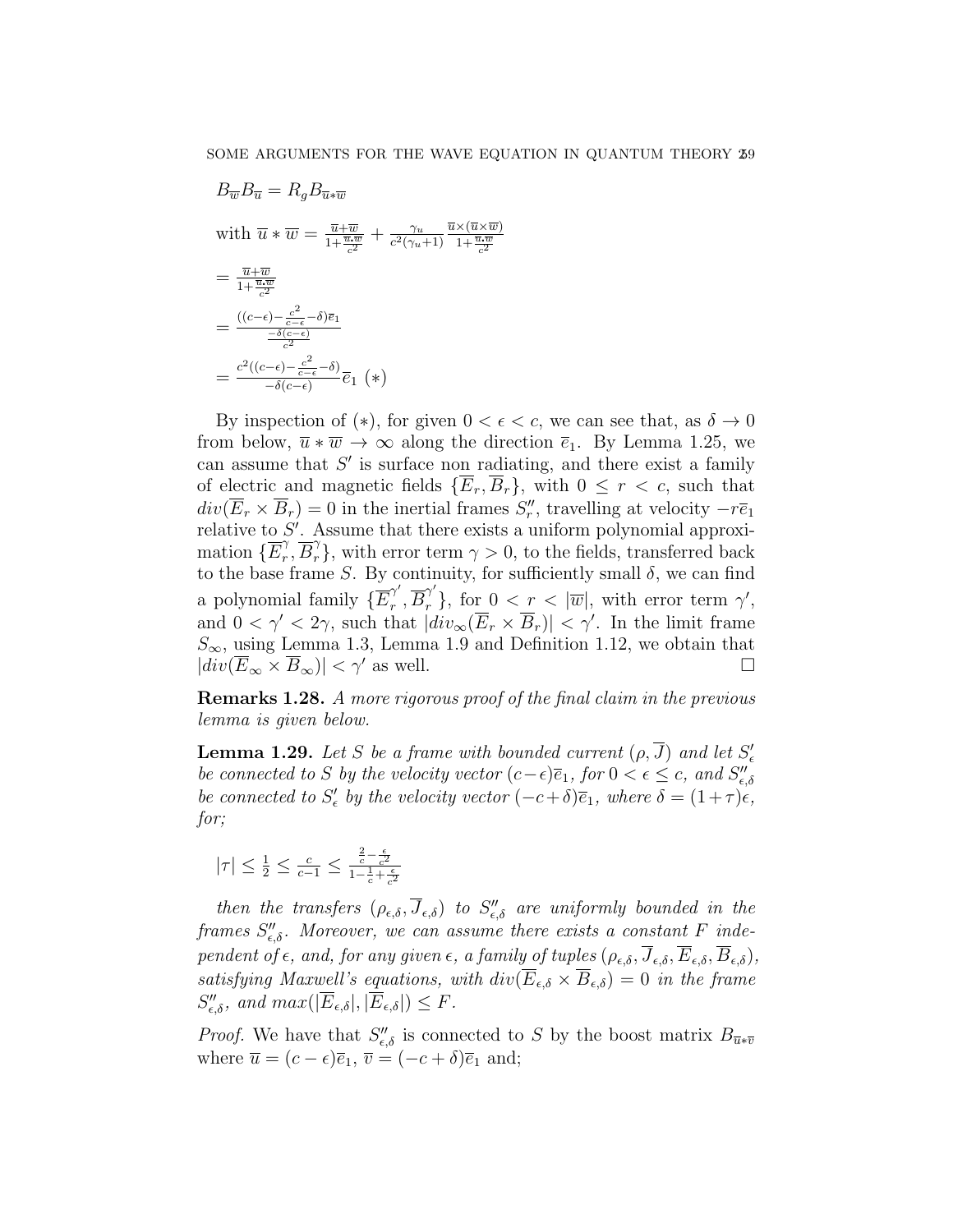|

$$
|\overline{u} * \overline{v}| = |\frac{\overline{u} + \overline{v}}{1 + \frac{\overline{u} \cdot \overline{v}}{c^2}} + \frac{\gamma_u}{c^2 (\gamma_u + 1)} \frac{\overline{u} \times (\overline{u} \times \overline{v})}{1 + \frac{\overline{u} \cdot \overline{v}}{c^2}}|
$$
  
\n
$$
= |\frac{\overline{u} + \overline{v}}{1 + \frac{\overline{u} \cdot \overline{v}}{c^2}}|
$$
  
\n
$$
= |\frac{\delta - \epsilon}{\frac{\delta + \epsilon}{c} - \frac{\epsilon \delta}{c^2}}|
$$
  
\n
$$
= |\frac{\epsilon(\theta - 1)\overline{e}_1}{\epsilon(\frac{\theta + 1}{c}) - \frac{\theta \epsilon^2}{c^2}} (\theta = 1 + \tau)|
$$
  
\n
$$
= |\frac{(\theta - 1)\overline{e}_1}{(\frac{\theta + 1}{c}) - \frac{\theta \epsilon}{c^2}}| \le 1
$$

A straightforward calculation using the transfer rules for  $(\rho, \overline{J})$  to frames  $S_{\overline{w}}$ , connected to S by a velocity vector  $\overline{w}$ , with  $|\overline{w}| \leq 1$ , shows that the transfers  $(\rho_{\epsilon,\delta}, \overline{J}_{\epsilon,\delta})$  are uniformly bounded. For the last part, we can, using the conjecture  $(ii)$  in Remark 1.32, assume there exists a family  $(E_{s\bar{e}_1}, B_{s\bar{e}_1})$  on the frames  $S_{s\bar{e}_1}$ , connected to S by the velocity vector  $s\overline{e}_1$ , for  $|s| < 1$ , with  $div_{s\overline{e}_1}(\overline{E}_{s\overline{e}_1} \times \overline{B}_{s\overline{e}_1}) = 0$ , such that the transfers  $(\overline{E}'_s)$  $\overline{s \overline{e}_1}, \overline{B}'_s$  $S_{s\bar{e}_1}$  to S form a smooth family on  $B(\bar{0}, r_0) \times (0, t_0)$ . By continuity, the transfers are bounded by some constant  $F$  as required.

# Lemma 1.30. Polynomial Approximation

For any  $\gamma > 0$ , with F as in Lemma 1.29, there exists a sequence of pairs  $(\overline{E}_{n,\infty}, \overline{B}_{n,\infty})$  for  $n \geq n_{\gamma}$ , in the limit frame  $S_{\infty}$ , with  $div_{S_{\infty}} |(\overline{E}_{n,\infty} \times$  $|\overline{B}_{n,\infty}| < \gamma$  and  $max(|\overline{E}_{n,\infty}|,|\overline{B}_{n,\infty}|) < F + 1$  on some  $B(\overline{0},r_{\infty}) \times$  $(0, t_{\infty}).$ 

*Proof.* Let  $S'_\epsilon$  be as in Lemma 1.29, and let  $\{\overline{E}'_{\epsilon,\delta}, \overline{B}'_{\epsilon,\delta}\}\)$  be the transfers of the fields  $\{\overline{E}_{\epsilon,\delta}, \overline{B}_{\epsilon,\delta}\}\$ , guaranteed by Lemma 1.29, to  $S'_{\epsilon}$ . By the proof of Lemma 1.29, restricted to some  $B(0, r_{\epsilon}) \times (0, t_{\epsilon})$ , they form a smooth bounded family on  $S'_{\epsilon}$ , indexed by  $-c+\delta \in (-c+\frac{\epsilon}{2})$  $\frac{e}{2}$ ,  $-c+\frac{3e}{2}$  $\frac{3\epsilon}{2}$ ). By the Stone-Weierstrass approximation theorem, there exists a uniformly convergent sequence of polynomial approximations  $\{\overline{E}'_{n,\epsilon,\delta},\overline{B}'_{n,\epsilon,\delta}\}\)$  to  $\{\overline{E}'_{\epsilon,\delta},\overline{B}'_{\epsilon,\delta}\}.$  By choosing the approximating polynomials in the frames  $S_{s\bar{e}_1}$  from the previous Lemma, using continuity, the fact that the transfer of polynomial fields are polynomial, and formulating the fact that  $div_{S''_{\epsilon,\delta}}(\overline{E'}_{\epsilon,\delta} \times \overline{B}'_{\epsilon,\delta}) = 0$  algebraically in the base frame S, see Lemma 1.17, we can assume that, for any  $\gamma > 0$ , there exists  $\{n_{\gamma}, \epsilon_{\gamma}\}\)$ , such that  $|div_{S^{\prime\prime}_{\epsilon,\delta^{\prime}}}(\overline{E}^{\prime}_{n,\epsilon,\delta^{\prime}}\times\overline{B}^{\prime}_{n,\epsilon,\delta^{\prime}})| < \gamma, \, \text{for } -c+\delta^{\prime} \in (-c-\frac{\epsilon}{2})$  $(\frac{\epsilon}{2}, -c)$ , and  $n \ge n_\gamma$ , restricted to some  $B(\overline{0},r_{\epsilon,\delta}) \times (0,t_{\epsilon,\delta})$ , where  $S''_{\epsilon,\delta'}$  is connected to  $S_{\epsilon}$  by the velocity vector  $(-c+\delta')\overline{e}_1$ . Taking the limit as  $\epsilon \to 0$ , using Lemma

 $\Box$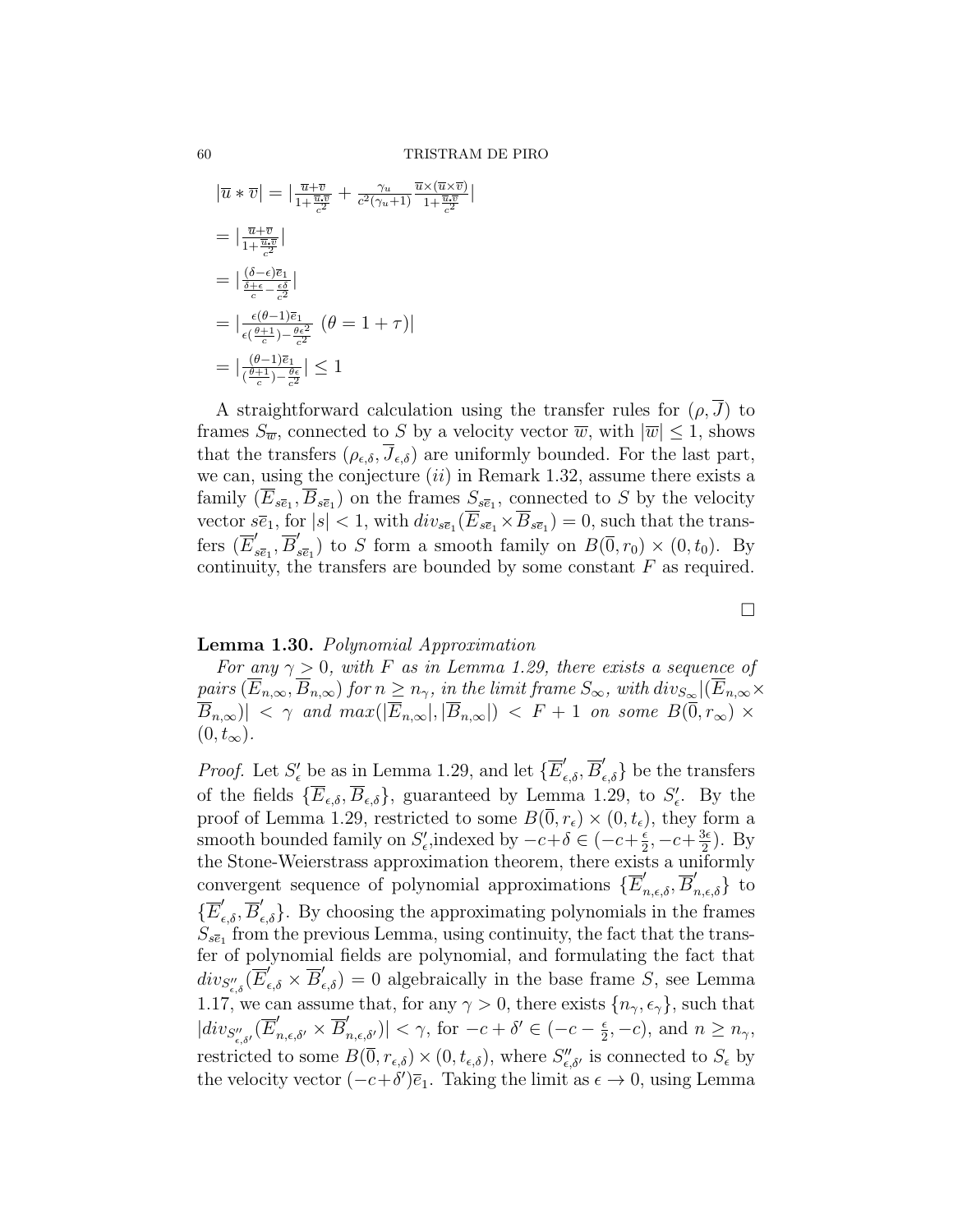1.27, the constant  $F$  from Lemma 1.29, we obtain a sequence of pairs  $(\overline{E}_{n,\infty}, \overline{B}_{n,\infty})$  in the limit frame  $S_{\infty}$ , with  $div_{S_{\infty}} |(\overline{E}_{n,\infty} \times \overline{B}_{n,\infty})| < \gamma$ and  $max(|\overline{E}_{n,\infty}|, |\overline{B}_{n,\infty}|) < F + 1$  on some  $B(\overline{0}, r_{\infty}) \times (0, t_{\infty})$ .  $\Box$ 

**Lemma 1.31.** Choose a sequence of error terms  $\gamma_m > 0$  with  $\lim_{m \to \infty} \gamma_m =$ 0, and pairs  $(\overline{E}_{n_m,\infty}, \overline{B}_{n_m,\infty})$ , satisfying the conclusion of Lemma 1.30. Then, as  $m \to \infty$  the sequence  $(\overline{E}_{n_m,\infty}, \overline{B}_{n_m,\infty})$  converges to a pair  $(\overline{E}_{\infty}, \overline{B}_{\infty})$  satisfying Maxwell's equations in  $S_{\infty}$  for the transferred charge and current  $(\rho_{\infty}, \overline{J}_{\infty})$  with  $div_{\infty}(\overline{E}_{\infty} \times \overline{B}_{\infty}) = 0$ . Moreover, we obtain the conclusion of Lemma 1.23 for the transfer  $(\overline{E}, \overline{B})$  back to the base frame S.

Proof. By the construction of Lemma 1.30, we have that the sequence  $(E_{n_m,\infty}, B_{n_m,\infty})$  is Cauchy and uniformly bounded, and converges to a bounded limit on  $S_{\infty}$ . If  $(\rho', \overline{J}', \overline{E}', \overline{B})'$  is a tuple, satisfying Maxwell's equations in a base frame S', then, by the proof in [1],  $(\rho'', \overline{J}'', \overline{E}'', \overline{B}'')$ satisfies Maxwell's equations at corresponding points of  $S''$ , connected to S by a real velocity vector  $\overline{v}$ , with  $|\overline{v}| < c$ , (\*). By the generalisation of the rules for transforming derivatives, the algebraic formulation of the connecting relations at corresponding points, complex linearity of the transformed derivative, and the generic formulation of (\*),  $(\rho''', \overline{J}'', \overline{E}''', \overline{B}''')$  satisfies Maxwell's equations at corresponding points of  $S'''$ , connected to  $S$  by a complex velocity vector  $\overline{v}$ , with  $\overline{v}^2 \neq c^2$ . Taking limits, this also holds for a transformation to a limit frame  $S_{\infty}$ , if the limit exists. It follows that the transformation of the fields  $(\overline{E}_{\epsilon,\delta}, \overline{B}_{\epsilon,\delta})$  to fields  $(\overline{E}_{\epsilon,\delta,\infty}, \overline{B}_{\epsilon,\delta,\infty})$  in the limit frame  $S_{\infty}$  satisfy Maxwell's equations. and so the transformations  $(E_{n,\epsilon,\delta',\infty},B_{n,\epsilon,\delta',\infty})$  to the limit frame  $S_{\infty}$  satisfy Maxwell's equations up to a constant  $\epsilon(n)$ , which converges to 0 as  $n \to \infty$ , so that  $(\overline{E}_{n_m,\infty}, \overline{B}_{n_m,\infty})$  satisfy Maxwell's equations up to a constant  $\epsilon'(n_m)$ , which again converges to zero as  $m \to \infty$ , both in  $S_{\infty}$  and the frame  $S_{\epsilon,\delta'}$ , for sufficiently small  $\{\epsilon,\delta'\}$ . In particularly,  $(\overline{E}_{\infty},\overline{B}_{\infty})$  satisfying Maxwell's equations in  $S_{\infty}$  for the transferred charge and current  $(\rho_{\infty}, J_{\infty})$ , and, so does the transfer  $(E, B)$  of  $(E_{\infty}, B_{\infty})$  back to the base frame S, for the original current and charge  $(\rho, \overline{J})$ . The claim that  $div_{\infty}(\overline{E}_{\infty} \times \overline{B}_{\infty}) = 0$  follows from the transformation rules for derivatives, back to the frames  $S_{\epsilon,\delta'}$ , the fact that the polynomial approximations  $(\overline{E}_{n,\epsilon,\delta'}, \overline{B}_{n,\epsilon,\delta'})$  converge to smooth fields  $((\overline{E}_{\epsilon,\delta'}, \overline{B}_{\epsilon,\delta'})$ in the frame  $S_{\epsilon,\delta'}$ , interchanging limits with derivatives in  $S_{\epsilon,\delta'}$  and the construction that  $|div_{\infty}(\overline{E}_{n_m,\infty} \times \overline{B}_{n_m,\infty})| < \gamma_m$ , with  $\gamma_m \to 0$ , as  $m \to \infty$ . For the final claim, we can approximate the fields  $(\overline{E}_{\infty}, \overline{B}_{\infty})$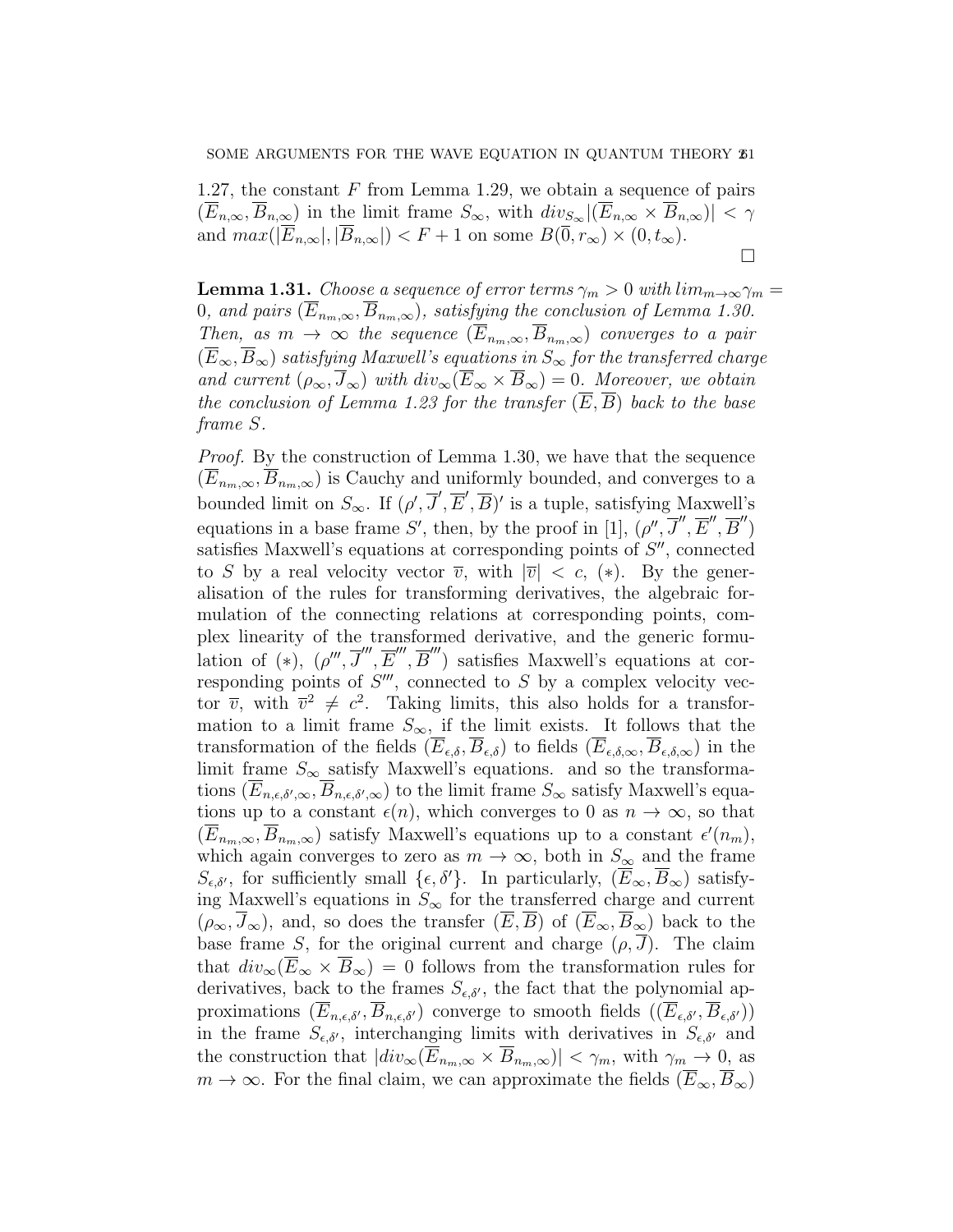#### 62 TRISTRAM DE PIRO

by the polynomial fields  $(\overline{E}_{n_m,\infty}, \overline{B}_{n_m,\infty})$ , in  $S_{\infty}$ , and follow through the argument of Lemma 1.19, to obtain the conclusion of Lemma 1.23 for the fields  $(E_{n_m}, B_{n_m})$  transferred back to the base frame S, up to a constant  $\epsilon''(n_m)$ , which converges to 0 as  $m \to \infty$ . As the fields  $(\overline{E}_{n_m}, \overline{B}_{n_m})$  and their derivatives converge to  $(\overline{E}, \overline{B})$  in the base frame S, we obtain the conclusion of Lemma 1.23 for  $(\overline{E}, \overline{B})$ .

Remarks 1.32. In the definition of surface non-radiating, for the frame S, with charge and current  $(\rho, \overline{J})$ , we can impose the additional requirement, that, for any given velocity  $\overline{v}$ , with  $|\overline{v}| = 1$ , there exist pairs  $\{\overline{E}_{s\overline{v}}, \overline{B}_{s\overline{v}}\}$ , with  $0 \leq s < c$ , such that the condition of surface non-radiating is fulfilled, and the series is smooth and decaying at infinity, that is the fields  $\{\overline{E}_{s\overline{v}}, \overline{B}_{s\overline{v}}\}$  are smooth and;

(i).  $\lim_{|\overline{x}_{s\overline{v}}|\to\infty} \max(|\overline{E}_{s\overline{v}}|,|\overline{B}_{s\overline{v}}|)=0$ 

in the coordinates  $(\overline{x}_{s\overline{v}}, t_{s\overline{v}})$  of the frame  $S_{s\overline{v}}$ . With these extra assumptions, we conjecture, using polynomial approximations, that it possible to choose  $\{E_{s\overline{v}}, B_{s\overline{v}}\}$  such that the above conditions hold, and also;

(ii) The families defined by;

$$
E(\overline{x},t,s)=\overline{E}_{s\overline{v}}'(\overline{x},t),\ B(\overline{x},t,s)=\overline{B}_{s\overline{v}}'(\overline{x},t)
$$

are smooth on  $\mathcal{R}^3 \times \mathcal{R}_{\geq 0} \times (0, c)$ . In particularly, for finite  $\{t_0, r_0, c_0\} \subset$  $\mathcal{R}$ , with  $0 \leq c_0 < c$ ,  $\max_{0 \leq s \leq c_0} (\vert \overline{E}'_s \vert)$  $\int_{s\overline{v}}^{'}|_{B(\overline{0},r_0)\times(0,t_0)}|,|\overline{B}_{s}^{\prime}|$  $\int_{s\overline{v}}\bigl|_{B(\overline{0},r_0)\times(0,t_0)}\bigr|\bigr)\leq$  $G_{r,t_0,c_0}$  for some constant  $G_{r_0,t_0,c_0} \in \mathcal{R}_{\geq 0},$  where  $\{\overline{E}_{s\overline{v}},\overline{B}_{s\overline{v}}\}$  are the fields transferred back to the base frame S.

**Lemma 1.33.** If the frame S is decaying surface non-radiating, in the sense of Definition 1.1, then if  $(\rho, J)$  is real analytic, either  $\rho = 0$  and  $\overline{J} = \overline{0}$ , or S is non-radiating, in the sense of [6].

*Proof.* The transfers of  $(\rho, \overline{J})$  to any frame  $S_{\overline{v}}$ , connected to S by a velocity vector  $\overline{v}$  with  $|\overline{v}| < c$  is also real analytic. By the proof of Lemma 1.25, the frames  $S_{\overline{v}}$  are also decaying surface non-radiating. By Lemma 1.24, and using continuity, in each frame  $S_{\overline{v}}$ , either the transfers  $\rho_{\overline{v}}$  are identically zero or there exists a real solution  $(\overline{E}_{\overline{v}}, \overline{B}_{\overline{v}})$  to Maxwell's equations with  $B_{\overline{v}} = 0$ . If S is not non-radiating, then, without loss of generality, we can assume that  $\rho = 0$  in the base frame S. By the transformation rules for  $(\rho, \overline{J})$ , we have that;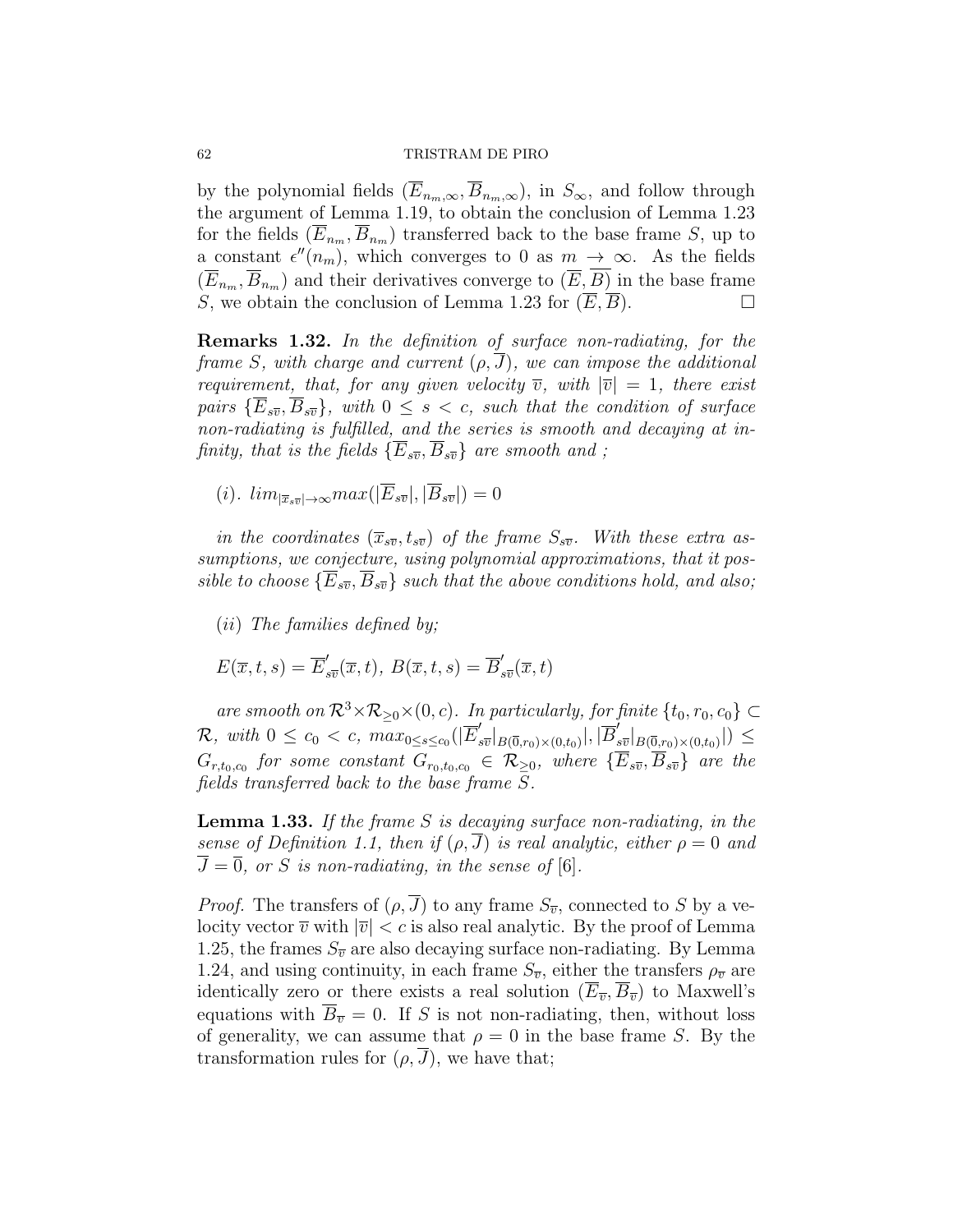$$
\rho_{\overline{v}} = -\frac{\gamma_v < \overline{v}, J>}{c^2}
$$

$$
\overline{J}_{\overline{v}} = \gamma_v \overline{J}_{||,\overline{v}} + \overline{J}_{\bot, \overline{v}}
$$

As  $\overline{J}$  is analytic,  $\{\overline{v} : \langle \overline{v}, \overline{J} \rangle = 0\}$  includes  $\overline{0}$  and, if infinite, is both open and closed inside the ball  $B_{|\overline{v}|, so that  $\overline{J}_{||,\overline{v}}=0$ , for every$  $\overline{v} \in B_{|\overline{v}| < c}$  with  $\overline{v} \neq 0$ , in particular,  $\overline{J} = 0$ . We can, therefore assume that  $\rho_{\overline{v}} \neq 0$  in all but finitely many frames  $S_{\overline{v}}$ , and there exist real solutions  $(E_{\overline{v}}, \overline{B}_{\overline{v}})$  to Maxwell's equations with  $\overline{B}_{\overline{v}} = 0$ . Now, we can use the proof of Lemma 2.7 in [6], to derive the equation;

$$
\overline{v} \times (\bigtriangledown(\rho) + \frac{1}{c^2} \frac{\partial \overline{J}}{\partial t}) = \overline{0} (*)
$$

valid for all but finitely many  $\overline{v} \in B_{|\overline{v}|. Using continuity, we can$ conclude that (\*) holds for all  $\overline{v} \in B_{|\overline{v}| and that;$ 

$$
(\nabla(\rho) + \frac{1}{c^2} \frac{\partial \overline{J}}{\partial t}) = \overline{0}
$$

Then follow through the rest of the proof of Lemma 2.7 in [6] to conclude that  $\Box^2(p) = 0$  and  $\Box^2(\overline{E}) = \overline{0}$ . Now use the proof of Lemma 2.4 in [6] to get  $\overline{\Box^2}(\overline{J}) = \overline{0}$ , and Lemma 2.5 in [6] to conclude that S is non-radiating.

 $\Box$ 

# 2. Some Thermodynamic Arguments

**Definition 2.1.** Given  $(\rho, \overline{J}, \overline{E}, \overline{B})$  satisfying Maxwell's equations, and  $t_0 \in \mathcal{R}_{>0}$ , we define the reversed process  $(\rho', \overline{J}', \overline{E}', \overline{B}')$  on  $\mathcal{R}^3 \times (0, t_0)$ by;

$$
\rho'(\overline{x}, t) = \rho(\overline{x}, t_0 - t)
$$

$$
\overline{J}'(\overline{x}, t) = -\overline{J}(\overline{x}, t_0 - t)
$$

$$
\overline{E}'(\overline{x}, t) = \overline{E}(\overline{x}, t_0 - t)
$$

$$
\overline{B}'(\overline{x}, t) = -\overline{B}(\overline{x}, t_0 - t)
$$

**Lemma 2.2.** For the reversed process,  $(\rho', \overline{J}', \overline{E}', \overline{B}')$ , we have that  $(\rho', \overline{J}')$  satisfies the continuity equation and  $(\rho', \overline{J}', \overline{E}', \overline{B}')$  satisfies Maxwell's equations on  $\mathcal{R}^3 \times (0,t_0)$ . Moreover  $div(\overline{E}' \times \overline{B}') = -div(\overline{E} \times \overline{B})$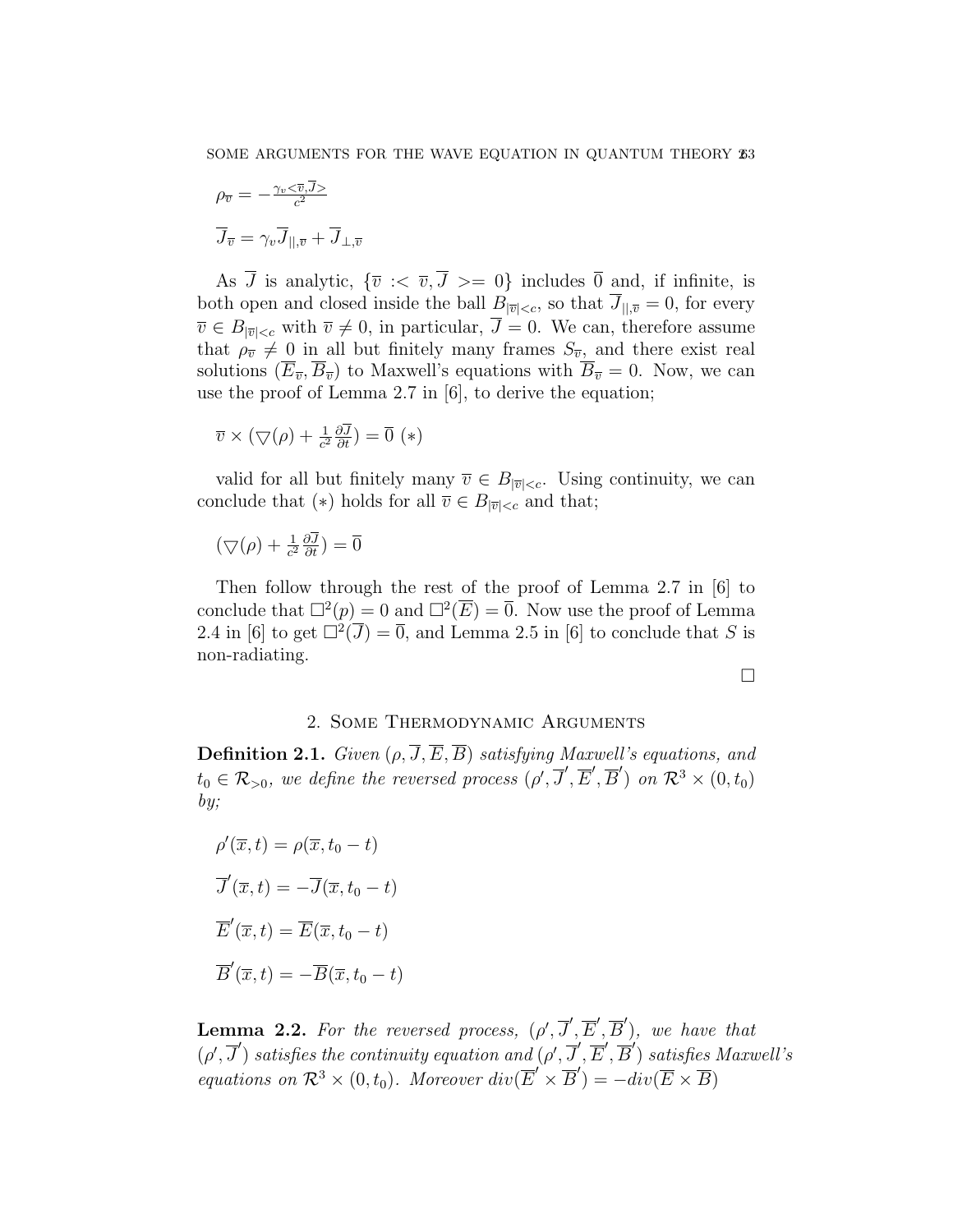Proof. For the first part, we have, using the chain rule, the definitions and the continuity equation for  $(\rho, \overline{J})$ , that;

$$
\frac{\partial \rho'}{\partial t}|_{(\overline{x},t)} = -\frac{\partial \rho}{\partial t}|_{(\overline{x},t_0-t)}
$$

$$
= -div(\overline{J})|_{(\overline{x},t_0-t)}
$$

$$
= div(\overline{J}')_{(\overline{x},t)}
$$

For the second part, we have, using the chain rule again, the definitions, and Maxwell's equations for  $(\rho, \overline{J}, \overline{E}, \overline{B})$ , that;

(i). 
$$
div(\overline{E}')|_{(\overline{x},t)} = div(\overline{E})|_{(\overline{x},t_0-t)} = \frac{\rho}{\epsilon_0}|_{(\overline{x},t_0-t)} = \frac{\rho}{\epsilon_0}|_{(\overline{x},t)}
$$
  
\n(ii). 
$$
(\nabla \times \overline{E}')|_{(\overline{x},t)} = (\nabla \times \overline{E})|_{(\overline{x},t_0-t)} = -\frac{\partial \overline{B}}{\partial t}|_{(\overline{x},t_0-t)} = -\frac{\partial \overline{B}'}{\partial t}|_{(\overline{x},t)}
$$
  
\n(iii). 
$$
div(\overline{B}')|_{(\overline{x},t)} = -div(\overline{B})_{(\overline{x},t_0-t)} = 0
$$
  
\n(iv). 
$$
(\nabla \times \overline{B}')_{(\overline{x},t)} = (\nabla \times -\overline{B})_{(\overline{x},t_0-t)} = -(\epsilon_0 \overline{J})|_{(\overline{x},t_0-t)} - (\mu_0 \epsilon_0 \frac{\partial \overline{E}}{\partial t})|_{(\overline{x},t_0-t)}
$$
  
\n
$$
= (\epsilon_0 \overline{J}')|_{(\overline{x},t)} + (\mu_0 \epsilon_0 \frac{\partial \overline{B}'}{\partial t})|_{(\overline{x},t)}
$$

as required. The last claim follows easily from the definitions of  $\{\overline{E}',\overline{B}'\}$ 

 $\Box$ 

**Definition 2.3.** Given a solution  $(\rho, \overline{J}, \overline{E}, \overline{B})$  to Maxwell's equation, we say that  $(\overline{E}, \overline{B})$  is classically non-radiating if, uniformly in  $t \in \mathcal{R}_{>0}$ , we have that;

$$
lim_{r \to \infty} \int_{B(0,r)} div(\overline{E}_t \times \overline{B}_t) d\overline{x} = 0
$$

**Lemma 2.4.** Given a smooth solution  $(\rho, \overline{J}, \overline{E}, \overline{B})$  to Maxwell's equations, and  $t_0 \in \mathcal{R}_{>0}$  with  $div(E \times B)|_{t_0} \neq 0$  and  $(E, J)|_{t_0} \neq 0$ , there exists a smooth volume  $S \subset \mathcal{R}^3$  and  $\epsilon > 0$ , with;

$$
\int_{S} \operatorname{div}(\overline{E}_t \times \overline{B}_t) | d\overline{x} \neq 0
$$
  

$$
\int_{S} (\overline{E}_t, \overline{J}_t) d\overline{x} \neq 0
$$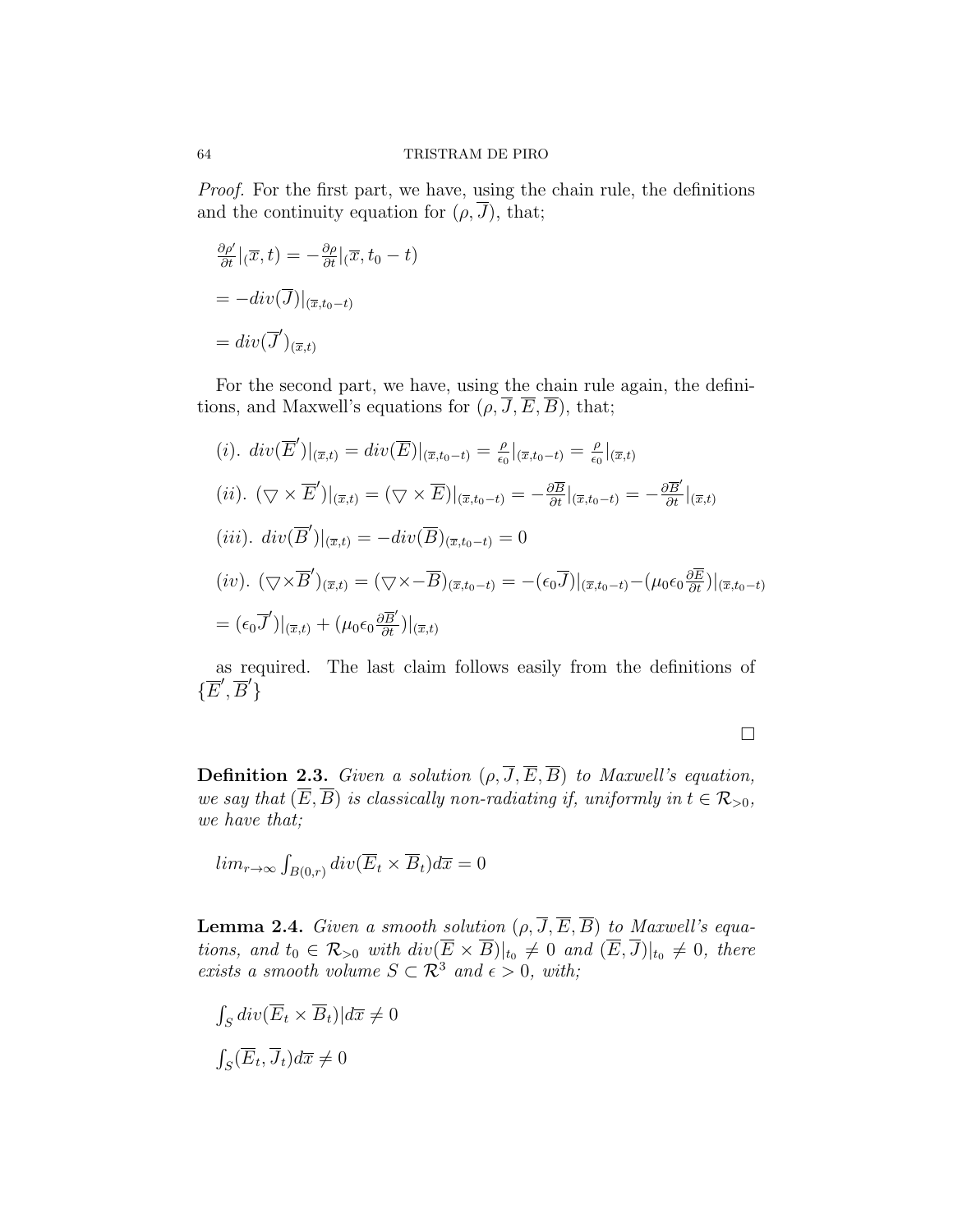for  $t \in (t_0 - \epsilon, t_0 + \epsilon)$ .

*Proof.* Choose  ${\lbrace \overline{x}_0, \overline{x}_1 \rbrace \subset \mathcal{R}^3}$ , with  $div(\overline{E} \times \overline{B})(\overline{x}_0, t_0) \neq 0$  and  $(\overline{E}, \overline{J})(\overline{x}_1, t_0) \neq 0$ 0. As  $div(\overline{E} \times \overline{B})$  and  $(\overline{E}, \overline{J})$  are smooth, there exist disjoint balls  $B(\overline{x}_0, r_0)$  and  $B(\overline{x}_0, r_1)$  with;

$$
\int_{B(\overline{x}_0,r_0)} \operatorname{div}(\overline{E}_{t_0} \times \overline{B}_{t_0})) d\overline{x} \neq 0
$$
  

$$
\int_{B(\overline{x}_1,r_1)} (\overline{E}_{t_0}, \overline{J}_{t_0}) d\overline{x} \neq 0
$$

Shrinking the ball  $B(\overline{x}_0, r_0)$  if necessary to avoid cancellations, we can assume that;

$$
\int_{B(\overline{x}_0,r_0)\cup B(\overline{x}_1,r_1)} \operatorname{div}(\overline{E}_{t_0}\times\overline{B}_{t_0}))d\overline{x}\neq 0
$$
  

$$
\int_{B(\overline{x}_0,r_0)\cup B(\overline{x}_1,r_1)} (\overline{E}_{t_0},\overline{J}_{t_0})d\overline{x}\neq 0
$$

As  $div(\overline{E}_{t_0} \times \overline{B}_{t_0})$  and  $(\overline{E}_{t_0}, \overline{J}_{t_0})$  are smooth, they are bounded on a ball  $B(0, r)$  with  $B(0, r) \supset B(\overline{x}_0, r_0)$  and  $B(0, r) \supset B(\overline{x}_1, r_1)$ . Choosing a sufficiently small strip S' connecting the balls  $B(\overline{x}_0, r_0)$  and  $B(\overline{x}_1, r_1)$ , and letting  $S = B(\overline{x}_0, r_0) \cup B(\overline{x}_1, r_1) \cup S'$  be a smooth volume, we can assume that;

$$
\int_{S} \operatorname{div}(\overline{E}_{t_0} \times \overline{B}_{t_0})) d\overline{x} \neq 0
$$
  

$$
\int_{S} (\overline{E}_{t_0}, \overline{J}_{t_0}) d\overline{x} \neq 0
$$

Using smoothness again, we can assume that there exists  $\epsilon > 0$  such that;

$$
\int_{S} \operatorname{div}(\overline{E}_t \times \overline{B}_t d\overline{x} \neq 0
$$

$$
\int_{S} (\overline{E}_t, \overline{J}_t) d\overline{x} \neq 0
$$

for  $t \in (t_0 - \epsilon, t_0 + \epsilon)$ , as required.

 $\Box$ 

**Lemma 2.5.** Given  $(\rho, \overline{J}, \overline{E}, \overline{B})$ , with  $(\overline{E}, \overline{B})$  classically non-radiating, such that the hypotheses of Lemma 2.4 are satisfied. Let  $T$  be the surface boundary of S, then for any  $\kappa > 0$ , there exists volumes  $\{S, S_{\kappa}\}\$ with  $S \cap S_{\kappa} = \emptyset$ ,  $T \subset \overline{S_{\kappa}}$ ,  $\{ \overline{T}, \overline{T}', \overline{T}'' \}$  outward normals to the volumes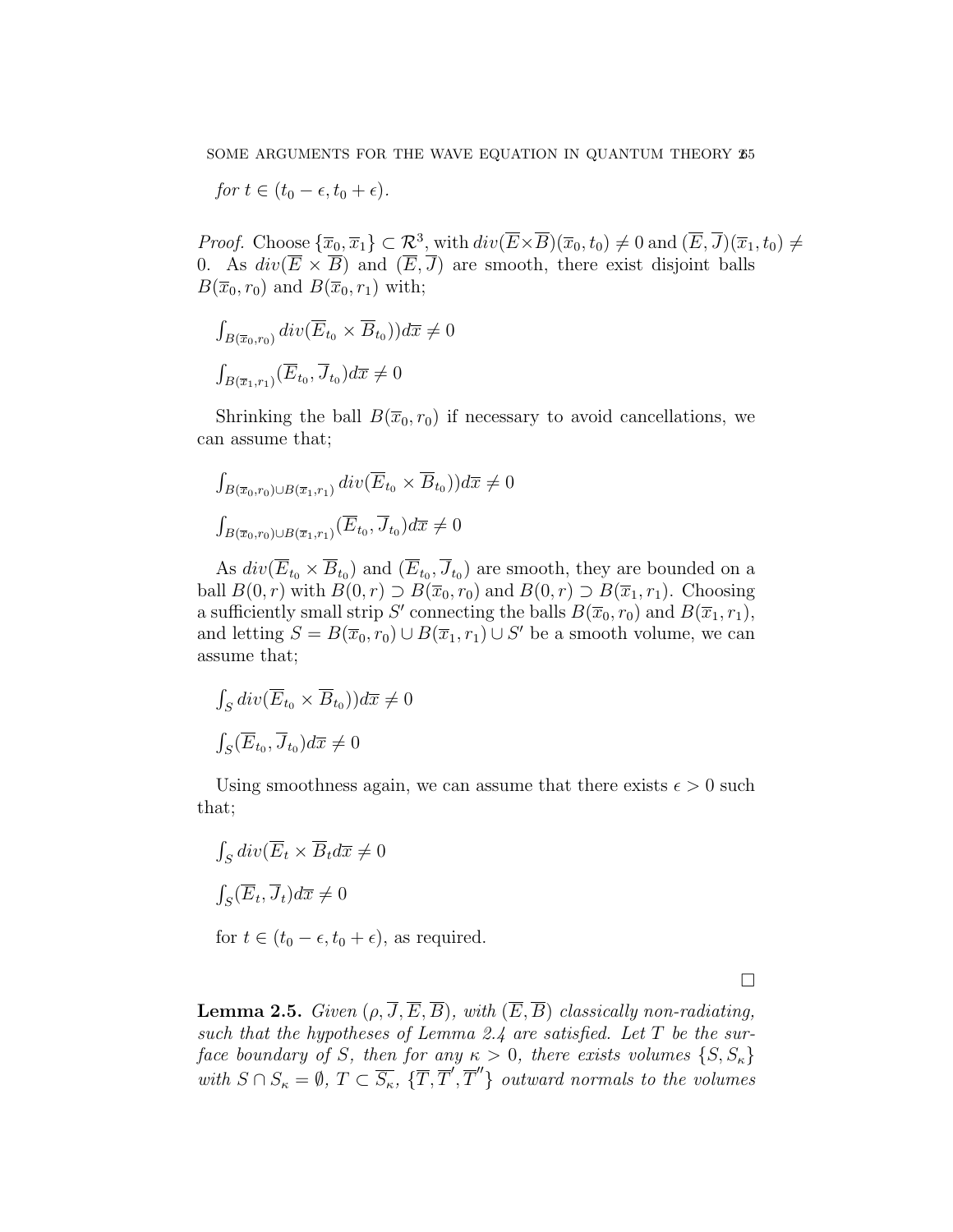$\{S, S_{\kappa}, B(\overline{0}, r_{\kappa})\}, \text{ such that};$ 

$$
\int_{T} (\overline{E}_{t} \times \overline{B}_{t}) \cdot d\overline{T} = -\int_{T} (\overline{E}_{t} \times \overline{B}_{t}) \cdot d\overline{T}'
$$
  

$$
\int_{S} div(\overline{E}_{t} \times \overline{B}_{t}) d\overline{x} \neq 0
$$
  

$$
\int_{S} (\overline{E}_{t}, \overline{J}_{t}) d\overline{x} \neq 0
$$
  

$$
|\int_{\delta B(\overline{0}, r_{\kappa})} (\overline{E}_{t} \times \overline{B}_{t}) \cdot d\overline{T}''| < \kappa
$$
  
for  $t \in (t_{0} - \epsilon, t_{0} + \epsilon)$ 

*Proof.* By the definition of classically non-radiating, for any  $\kappa > 0$ , there exists  $r_{\kappa} > 0$ , with  $S \subset B(\overline{0}, r_{\kappa})$  such that;

$$
|\int_{B(\overline{0},r_{\kappa})}div(\overline{E}_t\times\overline{B}_t)d\overline{x}| < \kappa \ (*)
$$

for  $t \in (t_0 - \epsilon, t_0 + \epsilon)$ . Let  $S_{\kappa} = B^0(\overline{0}, r_{\kappa}) \setminus \overline{S}$ , then, as  $\overline{T}'$  reverses the direction of  $T$ ;

$$
\int_T (\overline{E}_t \times \overline{B}_t) \cdot d\overline{T} + \int_T (\overline{E}_t \times \overline{B}_t) \cdot d\overline{T'} = 0
$$

and by (∗) and the divergence theorem;

$$
|\int_{\delta B(\overline{0},r_{\kappa})} (\overline{E}_t \times \overline{B}_t) \cdot d\overline{T}''| = |\int_{B(\overline{0},r_{\kappa})} div(\overline{E}_t \times \overline{B}_t) d\overline{x}| < \kappa
$$

as required.

 $\Box$ 

Lemma 2.6. Let notation be as above, then, assuming thermal equilibrium for electrons, we cannot have, in a classically non radiating system, that;

$$
\int_{S} \operatorname{div}(\overline{E}_t \times \overline{B}_t) d\overline{x} > 0
$$

$$
\int_{S} (\overline{E}_t, \overline{J}_t) d\overline{x} < 0 \quad (\dagger)
$$
  
for  $t \in (t_0 - \epsilon, t_0 + \epsilon)$ .

Proof. Suppose that;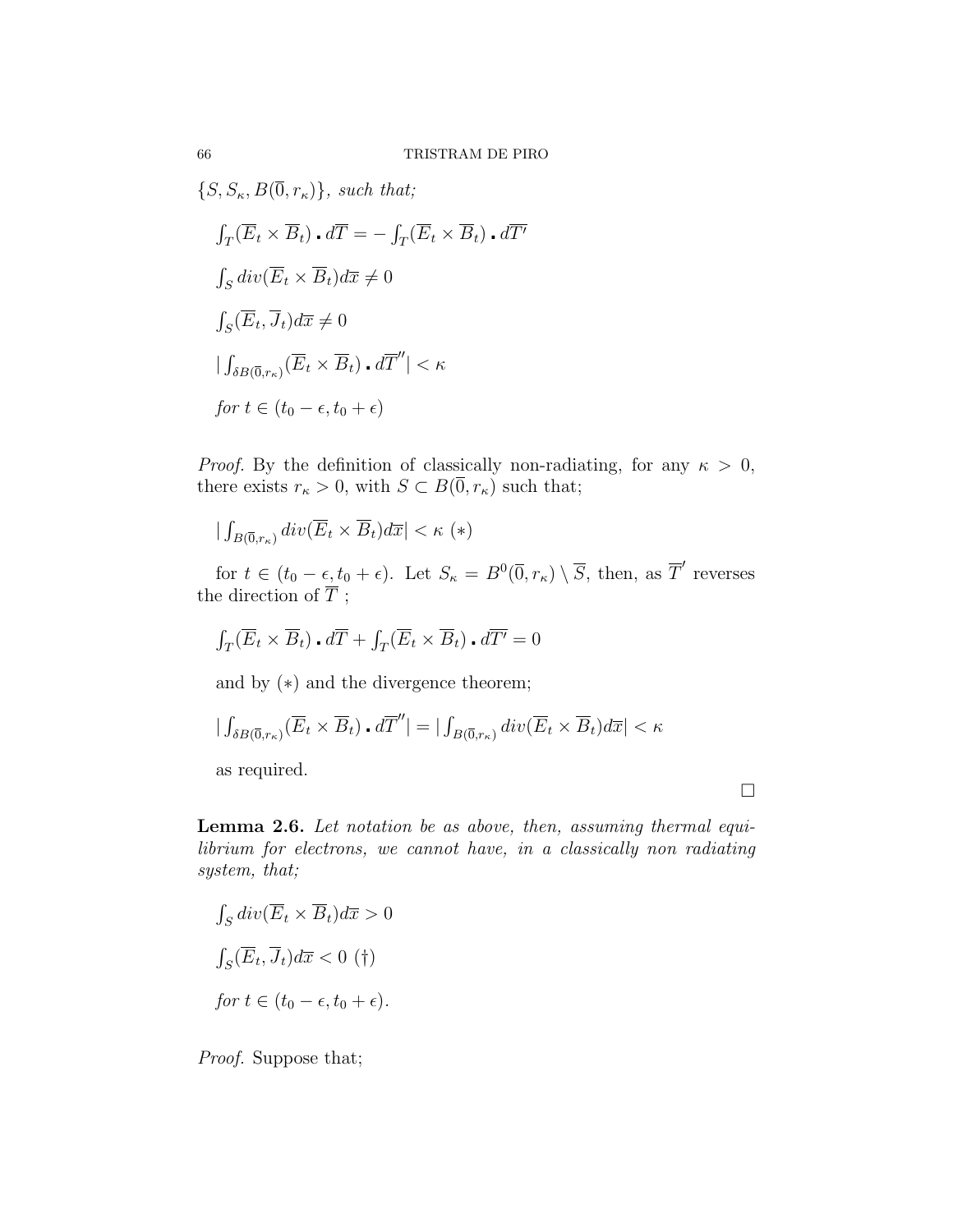$$
\int_{S} \operatorname{div}(\overline{E}_t \times \overline{B}_t) d\overline{x} > 0
$$

$$
\int_{S} (\overline{E}_t, \overline{J}_t) d\overline{x} < 0 \quad (\dagger)
$$
  
for  $t \in (t_0 - \epsilon, t_0 + \epsilon)$ .

Shrinking the interval  $(t_0 - \epsilon, t_0 + \epsilon)$  if necessary, we can assume that;

$$
\int_{S} \operatorname{div}(\overline{E}_t \times \overline{B}_t) d\overline{x} > \delta > 0
$$
  

$$
\int_{S} (\overline{E}_t, \overline{J}_t) d\overline{x} < -\delta < 0 \quad (\dagger')
$$
  
for  $t \in (t_0 - \epsilon, t_0 + \epsilon)$ , some  $\delta > 0$ .

Choose  $\kappa > 0$  with  $\kappa < \delta$ , so that;

$$
\kappa < \min(\int_{S} \operatorname{div}(\overline{E}_t \times \overline{B}_t) d\overline{x}, -\int_{S} (\overline{E}_t, \overline{J}_t) d\overline{x}), \, (\dagger \dagger \dagger)
$$

for  $t \in (t_0 - \epsilon, t_0 + \epsilon)$ , and  $\{r_{\kappa}, S_{\kappa}, B(\overline{0}, r_{\kappa})\}$ , such that the conclusion of Lemma 2.5 holds. Using Lemmas 2.4 and 2.5, we claim that;

$$
\int_{S_{\kappa}} (\overline{E}_t, \overline{J}_t) d\overline{x} \ge \min(-\int_S (\overline{E}_t, \overline{J}_t) d\overline{x}, \int_S div(\overline{E}_t \times \overline{B}_t) d\overline{x}) \tag{\dagger\dagger}
$$

uniformly for  $t \in (t_0 - \epsilon, t_0 + \epsilon)$ . Suppose not, then, for some  $t_1 \in (t_0 - \epsilon, t_0 + \epsilon);$ 

$$
\int_{S_{\kappa}} (\overline{E}_{t_1}, \overline{J}_{t_1}) d\overline{x} < -\int_{S} (\overline{E}_{t_1}, \overline{J}_{t_1}) d\overline{x}
$$

$$
\int_{S_{\kappa}} (\overline{E}_{t_1}, \overline{J}_{t_1}) d\overline{x} < \int_{S} div (\overline{E}_{t_1} \times \overline{B}_{t_1}) d\overline{x}
$$

and, by continuity, we can assume that;

$$
\int_{S_{\kappa}} (\overline{E}_t, \overline{J}_t) d\overline{x} < -\int_S (\overline{E}_t, \overline{J}_t) d\overline{x}
$$
  

$$
\int_{S_{\kappa}} (\overline{E}_t, \overline{J}_t) d\overline{x} < \int_S div(\overline{E}_t \times \overline{B}_t) d\overline{x}
$$
  
for  $t \in (t_1 - \delta', t_1 + \delta')$  with  $(t_1 - \delta', t_1 + \delta') \subset (t_0 - \epsilon, t_0 + \epsilon)$ 

Let  ${E_{S_{\kappa},E_{S},E_{S,el},E_{S_{\kappa},el},E_{S,field},E_{S_{\kappa},field}}}$  denote the total energies in  $\{S, S_{\kappa}\}\)$ , the energies stored in the electrons contained in  $\{S, S_{\kappa}\}\$  and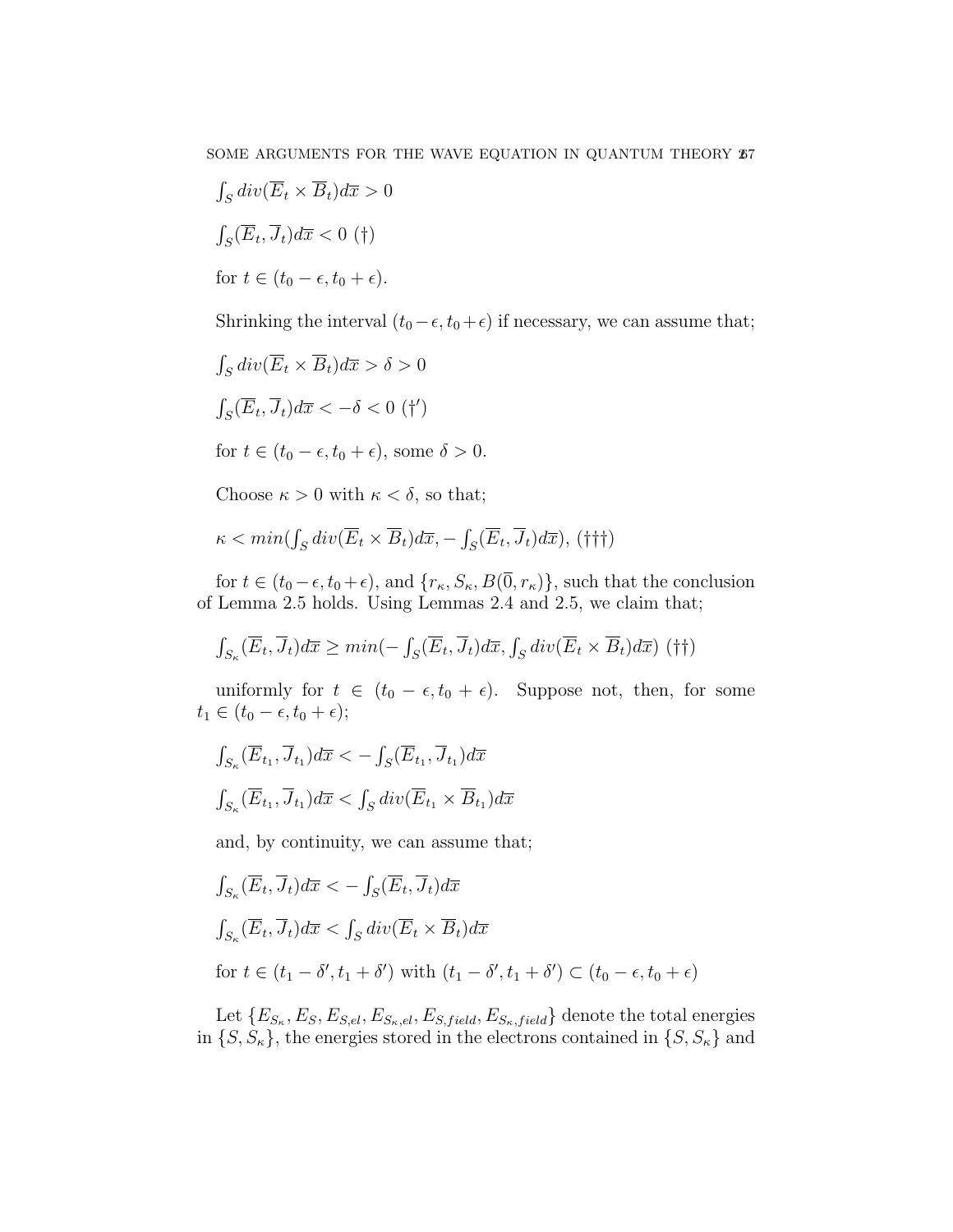the electromagnetic energies restricted to  $\{S, S_{\kappa}\}\)$ , see [3]. By Poynting's theorem and the divergence theorem;

$$
(i) \frac{dE_{S_{\kappa},el}}{dt'}|_{t} < -\frac{dE_{S,el}}{dt'}|_{t}
$$

$$
(ii) \frac{dE_{S_{\kappa},el}}{dt'}|_{t} < (\int_{S} (\overline{E}_{t} \times \overline{B}_{t}) \cdot d\overline{T})_{t}
$$
for  $t \in (t_{1} - \delta', t_{1} + \delta').$ 

By  $(†')$ ,  $(††)$ , there is an energy flux from the electrons in S to the total energies in  $S_{\kappa}$ , not all of which can leak from the boundary  $\delta B(\overline{0}, r_{\kappa})$ . By (*i*) and Poynting's Theorem, there is some energy transferred into the electromagnetic energy of  $S_{\kappa}$ . By  $(ii)$ , not all the energy transferred from the electrons in  $S$  is transferred to the energy of the electrons in  $S_{\kappa}$ . It follows that some of the energy flux from the electrons in S is transferred into the electromagnetic energy of  $S_{\kappa}$ . By the last claim in Lemma 2.2, the process is reversible, which contradicts Kelvin's formulation of the second law of thermodynamics, see [5], that it is impossible to devise an engine which, working in a cycle, shall produce no effect other than the extraction of heat from a reservoir and the performance of an equal amount of mechanical work. Given that (††) holds, we have;

$$
\int_{S_{\kappa}} (\overline{E}_t, \overline{J}_t) d\overline{x} \ge - \int_S (\overline{E}_t, \overline{J}_t) d\overline{x}
$$
  

$$
\int_{S_{\kappa}} (\overline{E}_t, \overline{J}_t) d\overline{x} \ge \int_S div(\overline{E}_t \times \overline{B}_t) d\overline{x}
$$
  
uniformly in  $t \in (t_0 - \epsilon, t_0 + \epsilon)$ , so that;

 $(iii) \frac{dE_{S_{\kappa},el}}{dt'}$  $\frac{dE_{S,\textit{el}}}{dt'}|_{t} \geq -\frac{dE_{S,\textit{el}}}{dt'}|_{t}$  $(iv) \frac{dE_{S_{\kappa},el}}{dt'}$  $\bar{d}_{dt'}^{\vphantom{\mathrm{dS}_{K},el}}|_{t}\geq (\int_{S}(\overline{E}_{t}\times\overline{B}_{t})$  .  $d\overline{T})_{t}$ 

uniformly in  $t \in (t_0 - \epsilon, t_0 + \epsilon)$ . By  $(iii)$ , and  $(\dagger')$ , we have that  $E_{S_{\kappa},\epsilon}$ is increasing. Without loss of generality, we have 2 cases;

Case 1.  $\int_{B(\overline{0},r_{\kappa})} div(\overline{E}_t \times \overline{B}_t) d\overline{x} > 0$ , for  $t \in (t_0 - \epsilon, t_0 + \epsilon)$ . Then, by  $(iv)$ , the energy in the field from  $S_{\kappa}$  is constant or decreasing and transferring to the electrons in  $S_{\kappa}$ , (\*). As there is a net energy flux from S to  $S_{\kappa}$ , and using (†') again, there is an energy transfer from electrons in S to electrons in  $S_{\kappa}$ . Assuming thermal equilibrium and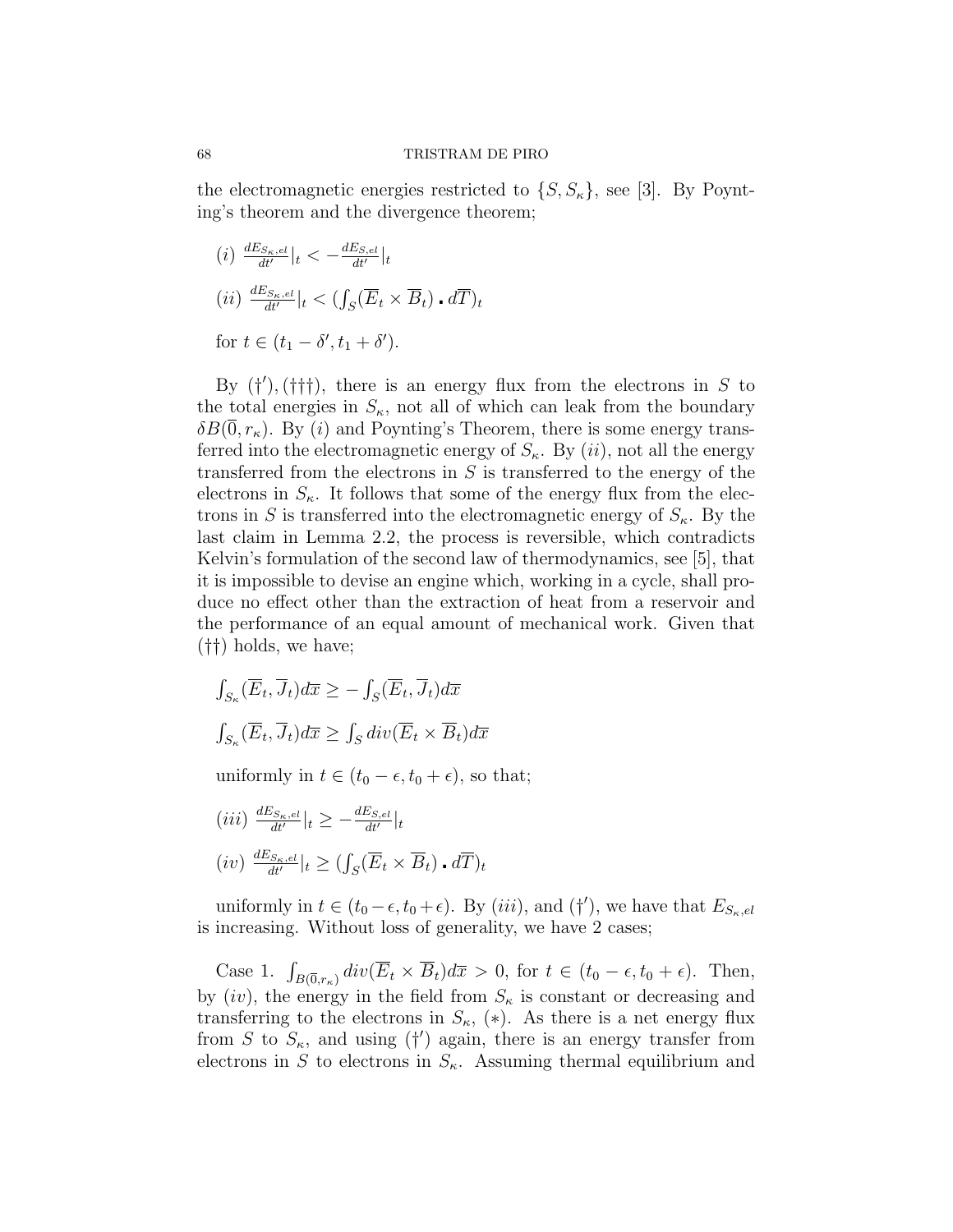raising the temperature of the electrons in  $S_{\kappa}$  by a small amount, see [5], noting again that the process is reversible, this contradicts Clausius's formulation of the second law of thermodynamics; that it is impossible to devise an engine which, working in a cycle, shall produce no effect other than the transfer of heat from a colder to a hotter body.

Case 2.  $\int_{B(\overline{0},r_{\kappa})} div(\overline{E}_t \times \overline{B}_t) d\overline{x} < 0$ , for  $t \in (t_0-\epsilon, t_0+\epsilon)$ . If  $(*)$  holds, repeat the argument, otherwise, as there is a net energy flux from  $S$  to  $S_{\kappa}$ , and none of the energy is leaking through the boundary  $\delta B(0, r_{\kappa})$ , either there is an energy transfer from electrons in S to electrons in  $S_{\kappa}$ , from which we obtain the same contradiction as in Case 1, or there is an energy transfer from electrons in S to the electromagnetic energy in  $S_{\kappa}$ , in which case we can use the previous argument, based on Kelvin's formulation.

 $\Box$ 

Remarks 2.7. We can assume that an atomic system is classically non-radiating in all inertial frames, as, otherwise, by Rutherford's observation, the system would lose energy and collapse. Thermal equilibrium for electrons in all frames also seems a reasonable criterion for such systems, though there are difficulties in finding the correct definition of temperature in electromagnetism. We leave as a conjecture whether the above lemma holds with just the assumption that;

 $\int_S div(\overline{E}_t \times \overline{B}_t) d\overline{x} \neq 0$  $\int_S (\overline{E}_t, \overline{J}_t) d\overline{x} \neq 0$ for  $t \in (t_0 - \epsilon, t_0 + \epsilon)$ .

Given this, we can probably obtain the conclusion, from Lemma 2.4, that either;

$$
div(\overline{E}_t \times \overline{B}_t) = 0
$$

in all frames, or;

$$
(\overline{E}_t, \overline{J}_t) = 0
$$

in all frames. In which case, we can either use the main result of the paper to conclude that the system is non-radiating and, by [6], that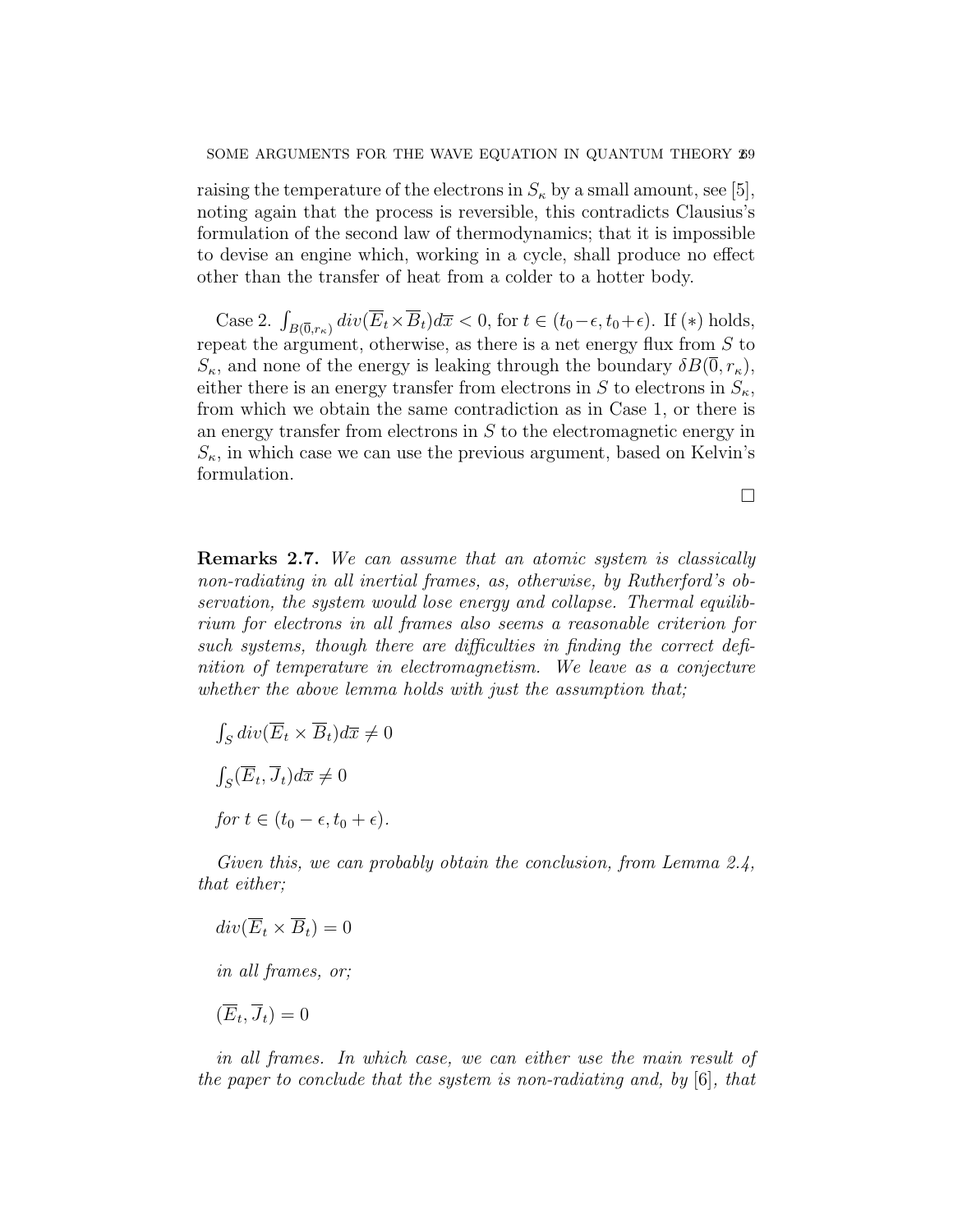## 70 TRISTRAM DE PIRO

the charge and current  $\rho$ ,  $\overline{J}$  obey certain wave equations, or classify the case where  $(\overline{E}, \overline{J}) = 0$  in all frames. This is done in the final section.

## 3. Force Invariance

**Definition 3.1.** Suppose that in the base frame S,  $(\rho, \overline{J}, \overline{E}, \overline{B})$ , satisfy Maxwell's equations and  $S_{\overline{v}}$  is an inertial frame, with velocity vector  $\overline{v}$ ,  $|\overline{v}| < c$ . Let  $(\rho_{\overline{v}}, \overline{J}_{\overline{v}}, \overline{E}_{\overline{v}}, \overline{B}_{\overline{v}})$  be the transformed quantities. We define the associated force;

$$
\overline{f}^{\overline{v}} = \rho_{\overline{v}} \overline{E}_{\overline{v}} + \overline{J}_{\overline{v}} \times \overline{B}_{\overline{v}}
$$

We say that  $(\rho, \overline{J}, \overline{E}, \overline{B})$  is electric current orthogonal in S if for every inertial frame  $S_{\overline{v}}$ , we have that  $(\overline{E}_{\overline{v}}, \overline{J}_{\overline{v}}) = 0$ . We say that  $(\rho, \overline{J}, \overline{E}, \overline{B})$  is electromagnetic orthogonal in S if  $(\overline{E}, \overline{B}) = 0$ .

**Lemma 3.2.** If  $(\rho, \overline{J}, \overline{E}, \overline{B})$  is electromagnetic orthogonal in S, then for every inertial frame  $S_{\overline{v}}$ , we have that  $(\overline{E}_{\overline{v}}, \overline{J}_{\overline{v}}) = 0$ .

Proof. This is well known.

**Lemma 3.3.** Suppose that in the base frame S, the tuple  $(\rho, \overline{J}, \overline{E}, \overline{B})$ , satisfying Maxwell's equations, is electric current orthogonal, then, for every  $S_{\overline{v}}, \overline{f}^{\overline{v}} = \overline{0}.$ 

Proof. We have that;

$$
\overline{E}_{\overline{v}} = \overline{E}_{||,\overline{v}} + \gamma_{\overline{v}} (\overline{E}_{\perp,\overline{v}} + \overline{v} \times \overline{B})
$$

$$
\overline{J}_{\overline{v}} = \gamma_{\overline{v}} (\overline{J}_{||,\overline{v}} - \rho \overline{v}) + \overline{J}_{\perp,\overline{v}}
$$

so, using the fact that;

$$
(\overline{E}_{||,\overline{v}}, \overline{J}_{\perp,\overline{v}}) = (\overline{E}_{\perp,\overline{v}} + \overline{v} \times \overline{B}_{\overline{v}}, \overline{J}_{||,\overline{v}} - \rho \overline{v}) = 0
$$

we have;

$$
(\overline{E}_{\overline{v}}, \overline{J}_{\overline{v}}) = (\overline{E}_{||,\overline{v}} + \gamma_{\overline{v}} (\overline{E}_{\perp,\overline{v}} + \overline{v} \times \overline{B}), \gamma_{\overline{v}} (\overline{J}_{||,\overline{v}} - \rho \overline{v}) + \overline{J}_{\perp,\overline{v}})
$$
  
=  $\gamma_{\overline{v}} (\overline{E}_{||,\overline{v}}, \overline{J}_{||,\overline{v}}) - \gamma_{\overline{v}} \rho (\overline{E}_{\overline{v}}, \overline{v}) + \gamma_{\overline{v}} (\overline{E}_{\perp,\overline{v}}, \overline{J}_{\perp,\overline{v}}) + \gamma_{\overline{v}} (\overline{v} \times \overline{B}_{\overline{v}}, \overline{J}_{\perp,\overline{v}}) = 0$ 

so that;

 $\Box$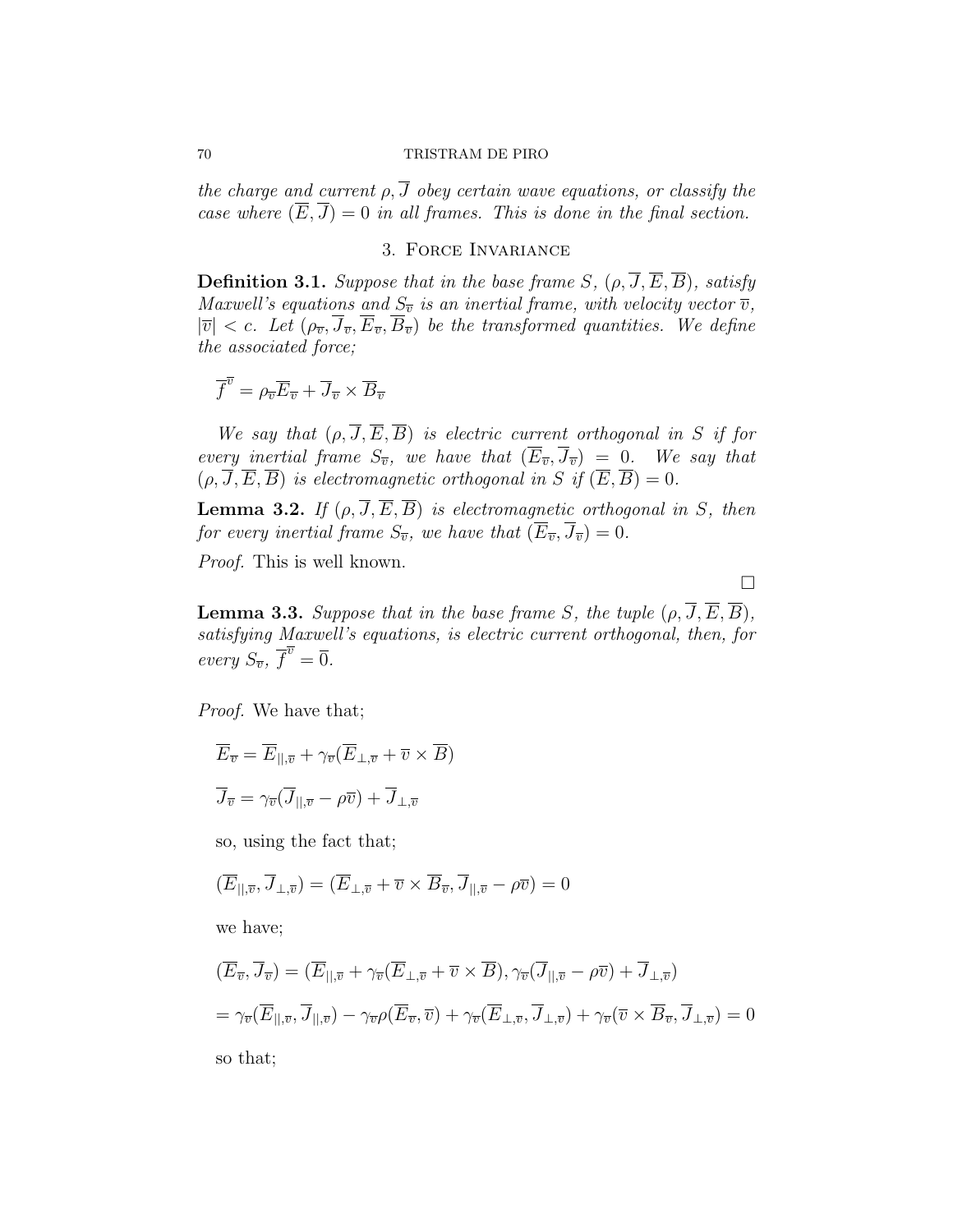SOME ARGUMENTS FOR THE WAVE EQUATION IN QUANTUM THEORY  $\mathbb{Z}1$ 

$$
(\overline{E}_{||,\overline{v}}, \overline{J}_{||,\overline{v}}) - \rho(\overline{E}_{\overline{v}}, \overline{v}) + (\overline{E}_{\perp,\overline{v}}, \overline{J}_{\perp,\overline{v}}) + (\overline{v} \times \overline{B}_{\overline{v}}, \overline{J}_{\perp,\overline{v}})
$$
  
\n
$$
= (\overline{E}_{||,\overline{v}}, \overline{J}_{||,\overline{v}}) - \rho(\overline{E}_{\overline{v}}, \overline{v}) + (\overline{E}_{\overline{v}} - \overline{E}_{||,\overline{v}}, \overline{J}_{\overline{v}} - \overline{J}_{||,\overline{v}}) + (\overline{v} \times \overline{B}_{\overline{v}}, \overline{J}_{\perp,\overline{v}})
$$
  
\n
$$
= 2(\overline{E}_{||,\overline{v}}, \overline{J}_{||,\overline{v}}) - \rho(\overline{E}_{\overline{v}}, \overline{v}) + (\overline{v} \times \overline{B}_{\overline{v}}, \overline{J}_{\perp,\overline{v}}) - (\overline{E}_{\overline{v}}, \overline{J}_{||,\overline{v}}) - (\overline{E}_{||,\overline{v}}, \overline{J}_{\overline{v}})
$$
  
\n
$$
= 2(\overline{E}_{||,\overline{v}}, \overline{J}_{||,\overline{v}}) - \rho(\overline{E}_{\overline{v}}, \overline{v}) + (\overline{v} \times \overline{B}_{\overline{v}}, \overline{J}_{\perp,\overline{v}}) - (\overline{E}_{||,\overline{v}} + \overline{E}_{\perp,\overline{v}}, \overline{J}_{||,\overline{v}})
$$
  
\n
$$
- (\overline{E}_{||,\overline{v}}, \overline{J}_{||,\overline{v}} + \overline{J}_{\perp,\overline{v}})
$$
  
\n
$$
= (\overline{v} \times \overline{B}_{\overline{v}}, \overline{J}_{\perp,\overline{v}}) - \rho(\overline{E}_{\overline{v}}, \overline{v})
$$
  
\n
$$
= (\overline{v} \times \overline{B}_{\overline{v}}, \overline{J}_{\overline{v}}) - \rho(\overline{E}_{\overline{v}}, \overline{v})
$$

As  $\overline{v}$ , with  $|\overline{v}| < c$  is arbitrary, we conclude that;

$$
\overline{B}_{\overline{v}} \times \overline{J}_{\overline{v}} - \rho \overline{E}_{\overline{v}}
$$

$$
= -\overline{J}_{\overline{v}} \times \overline{B}_{\overline{v}} - \rho \overline{E}_{\overline{v}} = \overline{0}
$$

so that  $\overline{f} = \overline{0}$ . By symmetry, we can conclude that  $\overline{f}^{\overline{v}} = \overline{0}$  in any inertial frame  $S_{\overline{v}}$  as required.

 $\Box$ 

**Lemma 3.4.** Suppose that in the base frame S, the tuple  $(\rho, \overline{J}, \overline{E}, \overline{B})$ , is electric current orthogonal, but not electromagnetic orthogonal, with  $\{\rho, \overline{J}, \overline{E}, \overline{B}\}\$ real analytic, then  $\rho = 0$ ,  $\overline{J} = \overline{0}$ .

*Proof.* By Lemma 3.3, Lemma 3.2 and symmetry, we have that  $\overline{f}^{\overline{v}} = \overline{0}$ and  $(\overline{E}_{\overline{v}}, \overline{B}_{\overline{v}}) \neq 0$ , in every inertial frame  $S_{\overline{v}}$ , with  $|\overline{v}| < c$ , (\*). It follows, using the transformation rules, and Lemma 3.2 again, that;

$$
\begin{aligned} (\overline{f}^{\overline{v}}, \overline{E}_{\overline{v}}) &= \rho_{\overline{v}}(\overline{E}_{\overline{v}}, \overline{B}_{\overline{v}}) \\ &= \gamma_{\overline{v}}(\rho - \frac{(\overline{v}, \overline{J})}{c^2})(\overline{E}, \overline{B}) = 0 \quad (*) \end{aligned}
$$

for every inertial frame  $S_{\overline{v}}$ , with  $|\overline{v}| < c$ , and, identifying coordinates, (\*\*) holds in S, for every  $\overline{v}$ , with  $|\overline{v}| < c$ , (\*\*\*). From (\*), (\*\*\*), taking  $\overline{v} = \overline{0}$ , in the base frame S, we have that  $\rho(\overline{E}, \overline{B}) = 0$ , and  $(\overline{E}, \overline{B}) \neq 0$ ,  $(* ***)$ . As  $\{\overline{E}, \overline{B}\}$  are analytic, we have that  $(\overline{E}, \overline{B})$  is analytic, so that, by  $(* **)$ , there exists an open set  $U \subset \mathbb{R}^3 \times \mathbb{R}_{\geq 0}$ ,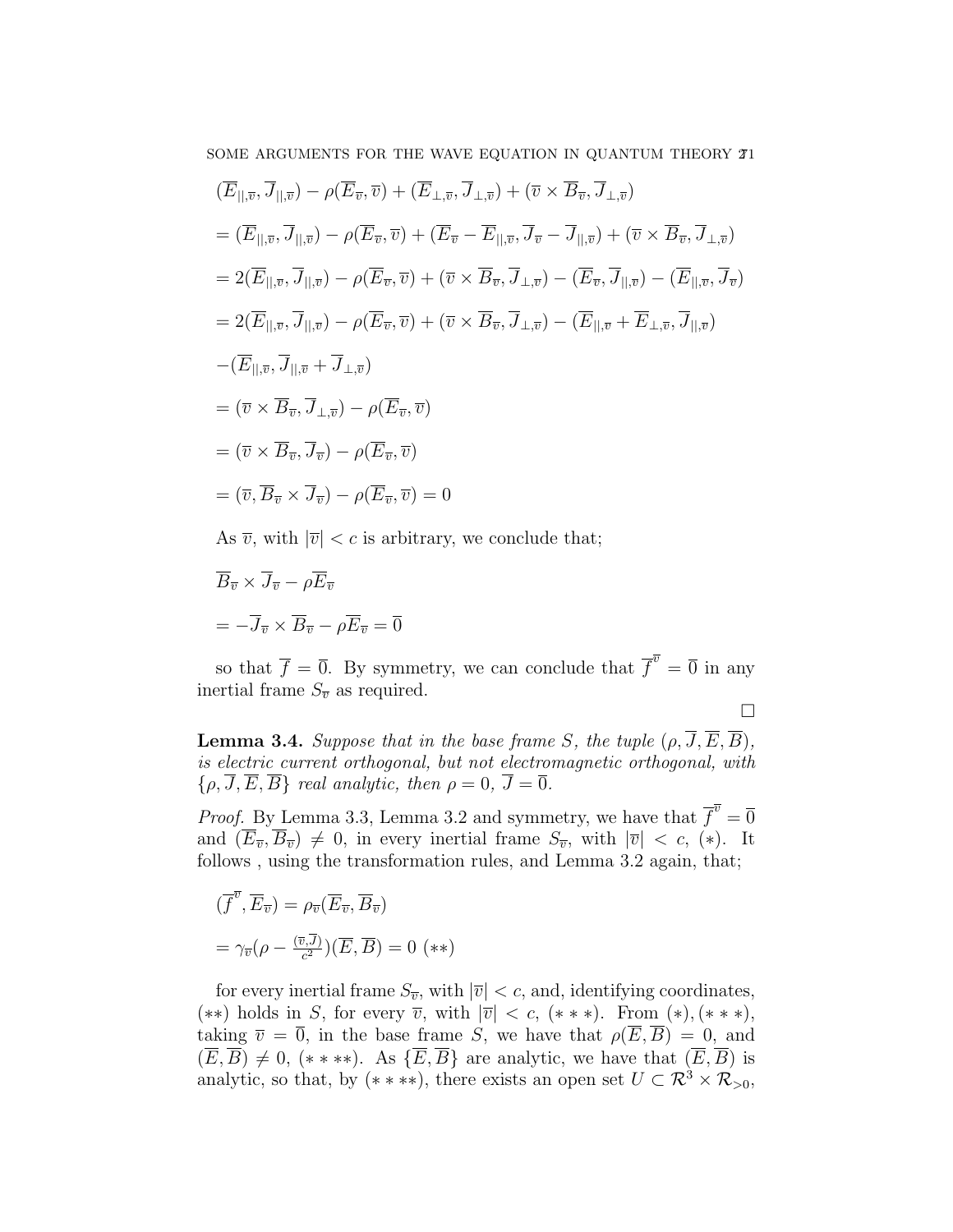## 72 TRISTRAM DE PIRO

for which  $(\overline{E}, \overline{B})|_{U} \neq 0$ . From  $(* **)$  again, we obtain that  $\rho|_{U} = 0$ , and, as  $\rho$  is analytic, that  $\rho = 0$ , (†). From (\*\*), (\*\*\*),  $(\overline{E}, \overline{B})$  analytic, and (†), we obtain that;

$$
(\rho - \frac{(\overline{v}, \overline{J})}{c^2})|_U = -\frac{(\overline{v}, \overline{J})}{c^2}|_U = 0
$$

for every  $\overline{v}$ , with  $|\overline{v}| < c$ . It follows that  $\overline{J}|_{U} = \overline{0}$ , and, as  $\overline{J}$  is analytic, that  $\overline{J} = \overline{0}$ , as required.

**Lemma 3.5.** Suppose that in the base frame S, the tuple  $(\rho, \overline{J}, \overline{E}, \overline{B})$ , is electric current orthogonal and electromagnetic orthogonal, with  $\{\rho, \overline{J}, \overline{E}, \overline{B}\}$ real analytic, then we can obtain a complete classification of cases except when in the base frame S, we have that  $\rho \geq 0$ , and  $\overline{E} = -\frac{1}{a}$  $\frac{1}{\rho}(\overline{J}\!\times\!\overline{B}),$ for which Remark 3.6 is relevant.

 $\Box$ 

Proof. By Definition 3.1 and Lemma 3.2, we have that in every inertial frame  $S_{\overline{v}}$ , with  $|\overline{v}| < c$ ;

$$
\overline{E}_{\overline{v}} \times (\overline{J}_{\overline{v}} \times \overline{B}_{\overline{v}})
$$
  
=  $\overline{J}_{\overline{v}}(\overline{E}_{\overline{v}}, \overline{B}_{\overline{v}}) - \overline{B}_{\overline{v}}(\overline{E}_{\overline{v}}, \overline{J}_{\overline{v}}) = \overline{0}$ 

In particularly, in the base frame  $S, \overline{E} \times (\overline{J} \times \overline{B}) = \overline{0}$ . As  $\{\overline{E}, \overline{B}, \overline{J}\}$ are analytic, it follows that, on an open subset  $U \subset \mathbb{R}^3 \times \mathbb{R}_{\geq 0}$ , either;

- $(i). \ \overline{E}|_U = \overline{0}$
- $(ii). \ \overline{J} \times \overline{B}|_{U} = \overline{0}$
- (iii). There exists an analytic  $\lambda$  on U, with  $\overline{E}|_U = \lambda(\overline{J} \times \overline{B})|U$

In case (i), we have, as  $\overline{E}$  is analytic, that  $\overline{E} = \overline{0}$ , and using Maxwell's equations and the continuity equation, that  $\rho = 0$ ,  $\overline{B}$  is time independent,  $\overline{J} = \frac{1}{\mu}$  $\frac{1}{\mu_0}(\nabla \times \overline{B})$  is time independent and  $\nabla \cdot \overline{J} = \nabla \cdot \overline{B} = 0$ . In case  $(ii)$ , we can assume, without loss of generality, that, either;

 $(i)'$ .  $\overline{B}|_U = \overline{0}$ 

$$
(ii)'. \ \overline{J}|_U = \overline{0}
$$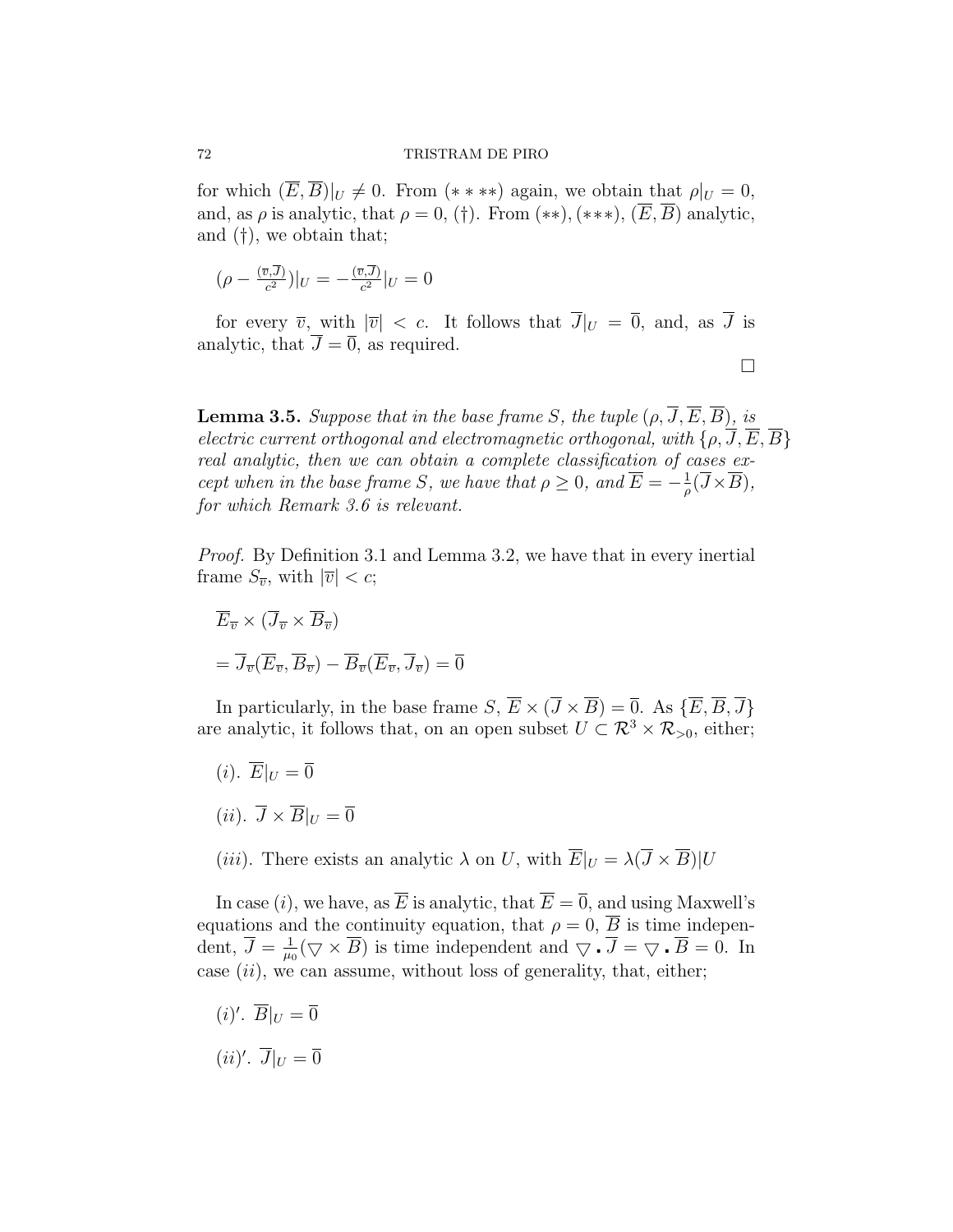(*iii*)'. There exists an analytic  $\lambda$  on U, with  $\overline{B}|_U = \lambda \overline{J}$ 

In case (i)', we have, as  $\overline{B}$  is analytic, that  $\overline{B} = \overline{0}$ . In case (ii)', we have, as  $\overline{J}$  is analytic, that  $\overline{J} = \overline{0}$ , and, using the continuity equation, that  $\rho$  is time independent. In case  $(iii)'$ , we have, using the divergence theorem, Maxwell's equations, and integrating over the level surfaces  $\{S_{\kappa} : \kappa \in \mathcal{R}\}\$ for  $\lambda$ , that;

$$
\int_{B_{\kappa}} \nabla \cdot \overline{B} dB_{\kappa} = \int_{S_{\kappa}} \overline{B} \cdot d\overline{S_{\lambda}}
$$

$$
= \int_{S_{\kappa}} \lambda \overline{J} \cdot d\overline{S_{\kappa}}
$$

$$
= \lambda \int_{S_{\kappa}} \overline{J} \cdot d\overline{S_{\kappa}}
$$

$$
= \lambda \int_{B_{\kappa}} \nabla \cdot \overline{J} dB_{\kappa} = 0
$$

so that  $\nabla \cdot \overline{J}|_U = 0$ , and, as  $\nabla \cdot \overline{J}$  is analytic, that  $\nabla \cdot \overline{J} = 0$ . By the continuity equation, we obtain that  $\frac{\partial \rho}{\partial t} = -\nabla \cdot \overline{J} = 0$ , so that  $\rho$  is time independent.

In case *(iii)*, using the fact that  $\overline{f} = \rho \overline{E} + \overline{J} \times \overline{B} = \overline{0}$ , we have that;  $(\overline{E}, \rho \overline{E} + \overline{J} \times \overline{B})|_{U}$  $= (\rho |\overline{E}|^2 | + (\overline{E}, \overline{J} \times \overline{B}))|_U$  $= (\rho |\overline{E}|^2 | + (\lambda(\overline{J}\times\overline{B}), \overline{J}\times\overline{B}))|_U$  $= (\rho |\overline{E}|^2 + \lambda |\overline{J} \times \overline{B}|^2)|_U = 0,$  (#)

(i)". It is not the case that  $\rho|_U \leq 0$ , then, shrinking U if necessary to W, and using continuity, we can assume that  $\rho|_W > 0$ .

 $(i)''(a)$ . It is not the case that  $\lambda|_W \leq 0$ , then, again shrinking W if necessary to V, and using continuity, we can assume that  $\lambda|_V > 0$ . By (#), we obtain that  $\overline{E}|_V = (\overline{J} \times \overline{B})|_V = \overline{0}$ . As  $\{\overline{E}, \overline{J}, \overline{B}\}\$ are analytic, we have that  $\overline{E} = \overline{J} \times \overline{B} = \overline{0}$ . We then have the following cases, similarly to the above;

(*i*)''(*a*)(*i*). 
$$
\overline{E} = \overline{B} = \overline{0}
$$
, so that  $\rho = 0$ ,  $\overline{J} = \overline{0}$  as well.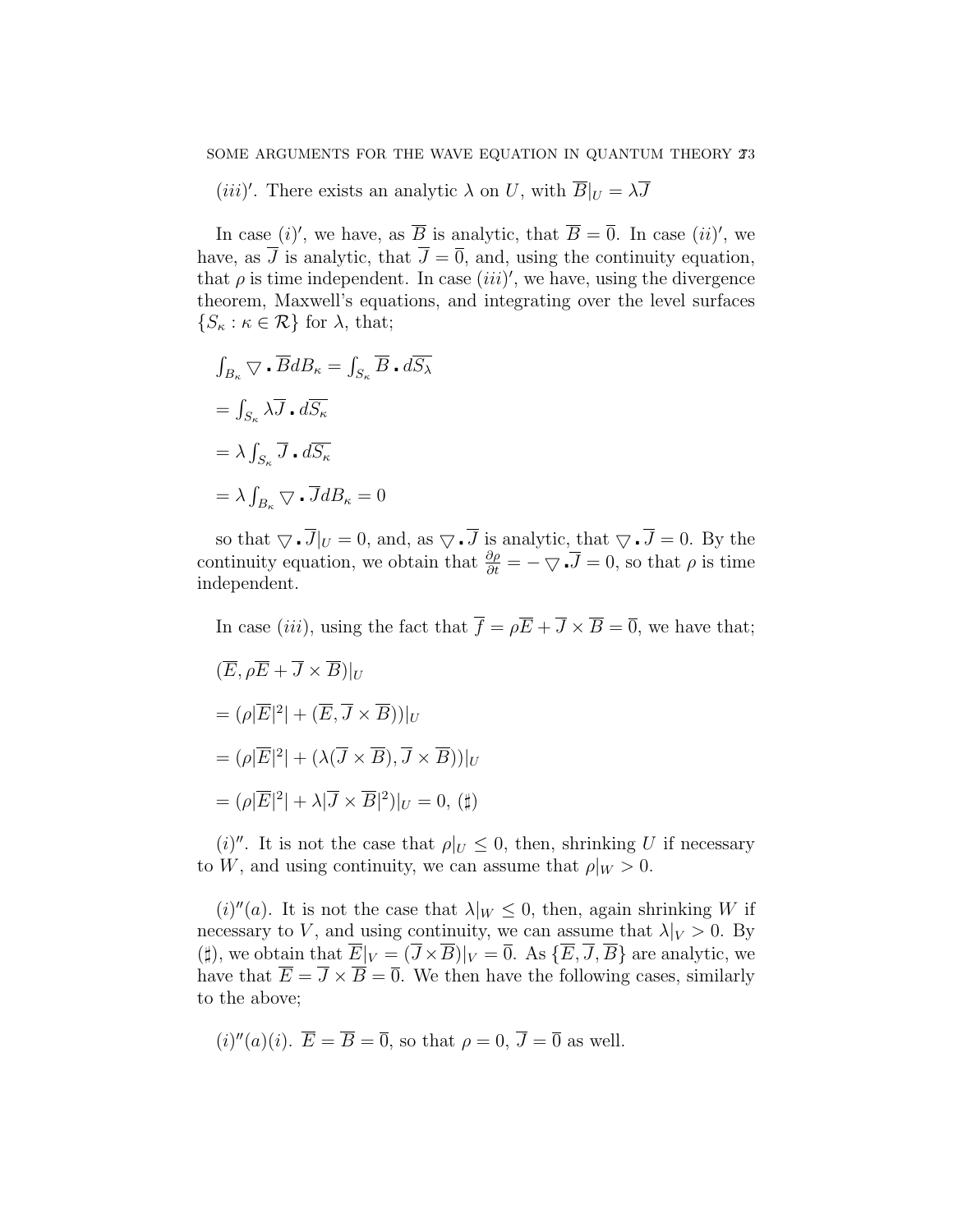## 74 TRISTRAM DE PIRO

 $(i)''(a)(ii)$ .  $\overline{E} = \overline{J} = \overline{0}$ , so that  $\rho = 0$ ,  $\overline{B}$  is time independent,  $\nabla \cdot \overline{B} = 0, \, \nabla \times \overline{B} = \overline{0}.$ 

 $(i)''(a)(iii)$ .  $\overline{E} = \overline{0}$ ,  $\overline{B}|_{V'} = \lambda \overline{J}|_{V'}$ , for some analytic  $\lambda|_{V'}$ ,  $V' \subset$  $\mathcal{R}^3 \times \mathcal{R}_{>0}$  open. Combining cases (*i*) and (*iii*)', we obtain that  $\rho = 0$ ,  $\{\overline{B}, \overline{J}\}\$ are time independent,  $\overline{J} = \frac{1}{m}$  $\frac{1}{\mu_0}(\nabla\times\overline{B}),\,\nabla\cdot\overline{J}=0.$ 

 $(ii)''(b)$ .  $\lambda|_W \leq 0$ . As  $\rho|_W > 0$ , we must have that  $(\lambda + \frac{1}{\rho})$  $(\overline{J}\times\overline{B})=0,$ then either  $\overline{J} \times \overline{B}|_W = \overline{0}$ , and reduce to case *(ii)*, or, using continuity, we can find  $W'' \subset W$ ,  $W''$  open, with  $(\lambda + \frac{1}{a})$  $\frac{1}{\rho}$ )|<sub>W''</sub> = 0.

(i)<sup>'''</sup>.  $\rho|_U \leq 0$ . If  $\rho|_U = 0$ , then, as  $\rho$  is analytic,  $\rho = 0$ , otherwise, shrinking U to W', we can assume that  $\rho|_{W'} < 0$ , then consider the tuple,  $(-\rho', -\overline{J'}, -\overline{E'}, \overline{B'})$ , for which (†) holds with  $\lambda' = -\lambda$ , and reduce to Case  $(i)$ ".

**Remarks 3.6.** The case  $(ii)'(b)$  requires further investigation to obtain a complete classification. As  $\rho|_W > 0$  and  $\rho$  is analytic,  $\rho \geq 0$  and is supported on W. We have that  $\overline{f} = \overline{0}$ , so a test particle in this field would move in a straight line at constant velocity. The electric and magnetic fields of such a particle are known, see [3], but are not defined at the position of the particle. However, it seems reasonable to assert that the force exerted on the particle by its own field is zero. Moreover, removing a particle from the ensemble of moving charges would not significantly effect the total field. One might, therefore conjecture that the description of  $(\rho, J)$  can be found by consideration of diffusions for the continuity equation, using the intuitive idea that  $\overline{J} = \rho \overline{v}$ . This is work in progress, see [7].

## **REFERENCES**

- [1] Electromagnetic Fields and Waves, Dale Corson, Francoise Lorrain, Paul Lorrain, Freeman and Company, (1988).
- [2] The Meaning of Rotation in the Special Theory of Relativity, Philip Franklin, Proceedings of the National Academy of Sciences, Volume 8, Number 9, (1922).
- [3] Introduction to Electrodynamics, David Griffiths, Pearson, (2008).
- [4] Fun with Fields, William Johnson, PhD thesis, University of California, Berkeley, (2016).

 $\Box$